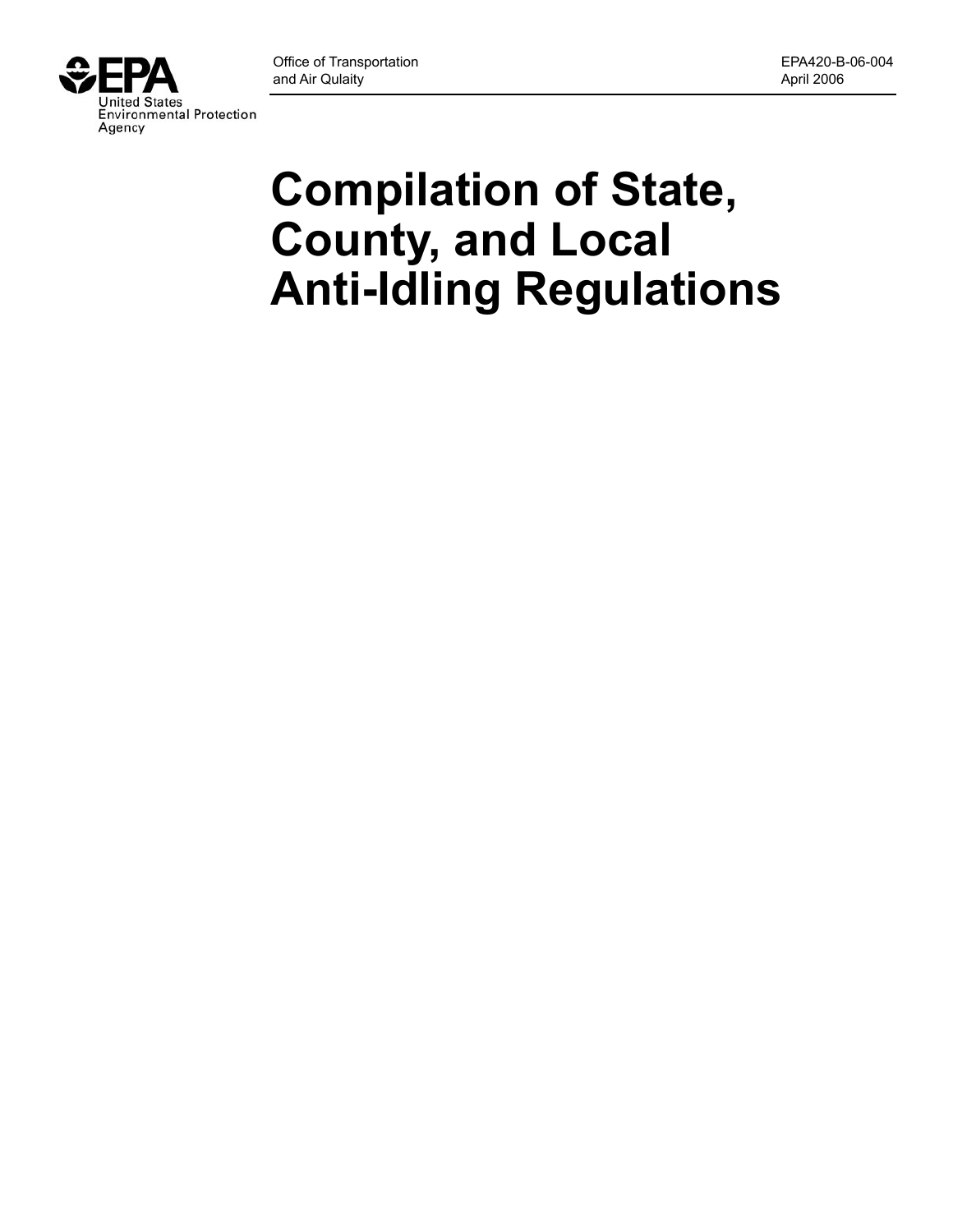EPA420-B-06-004 April 2006

# **Compilation of State, County, and Local Anti-Idling Regulations**

Transportation and Regional Programs Division Office of Transportation and Air Quality U.S. Environmental Protection Agency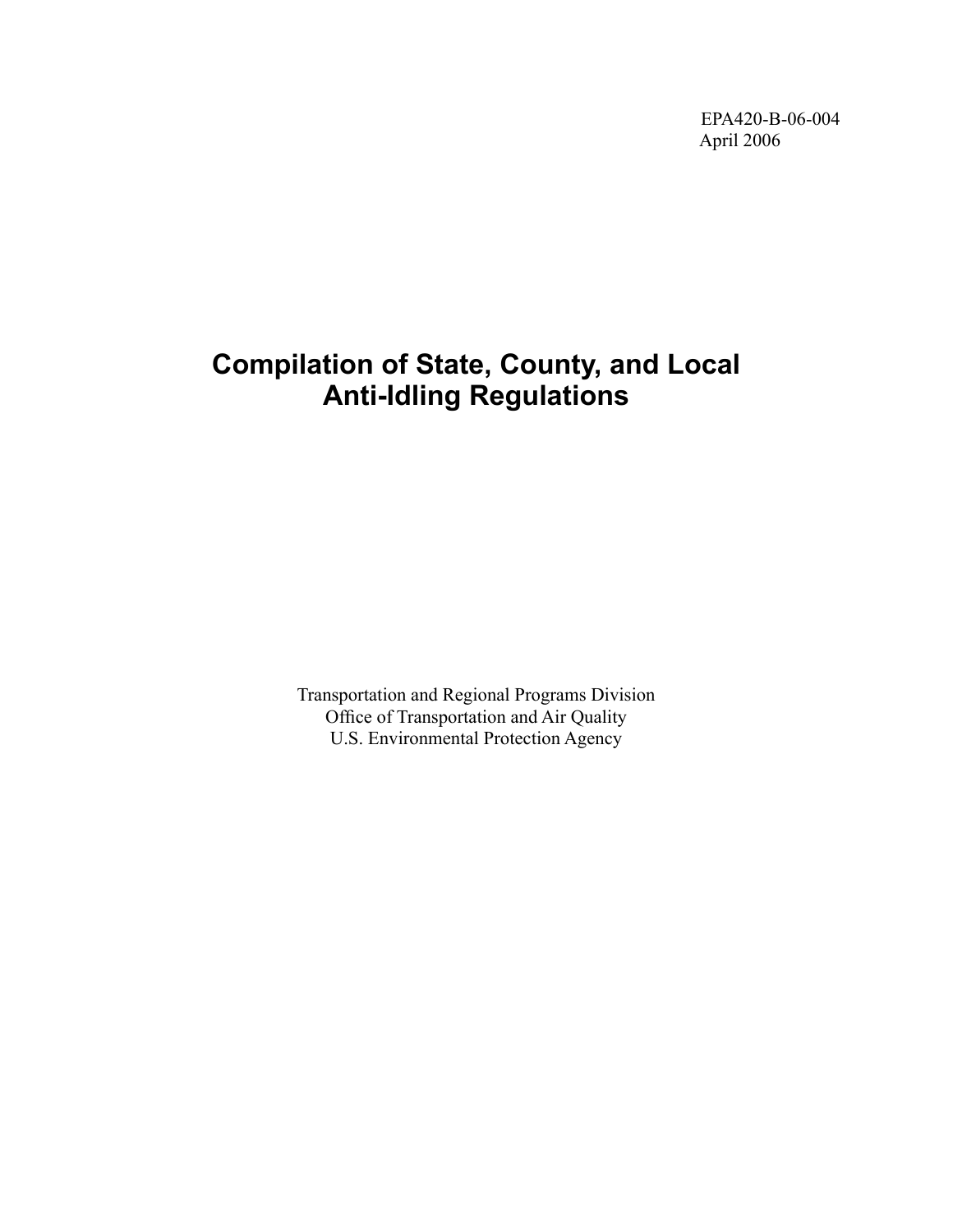The following compilation of state and local vehicle idling laws represents the U.S. Environmental Protection Agency's best efforts to catalogue, in one location, the variety of existing and proposed idling laws in their entirety. This document is for reference purposes only; please refer to the actual laws for requirements and compliance. This compilation may not include every state or local law, and you should enquire about your own jurisdiction's regulations on idling. We will make every effort to update this document when we are aware of new idling laws or changes to existing idling laws. For more information on state and local idling reduction laws, please visit the SmartWay Transport Partnership Web site at: [www.epa.gov/smartway/idle-state.htm.](http://www.epa.gov/smartway/idle-state.htm)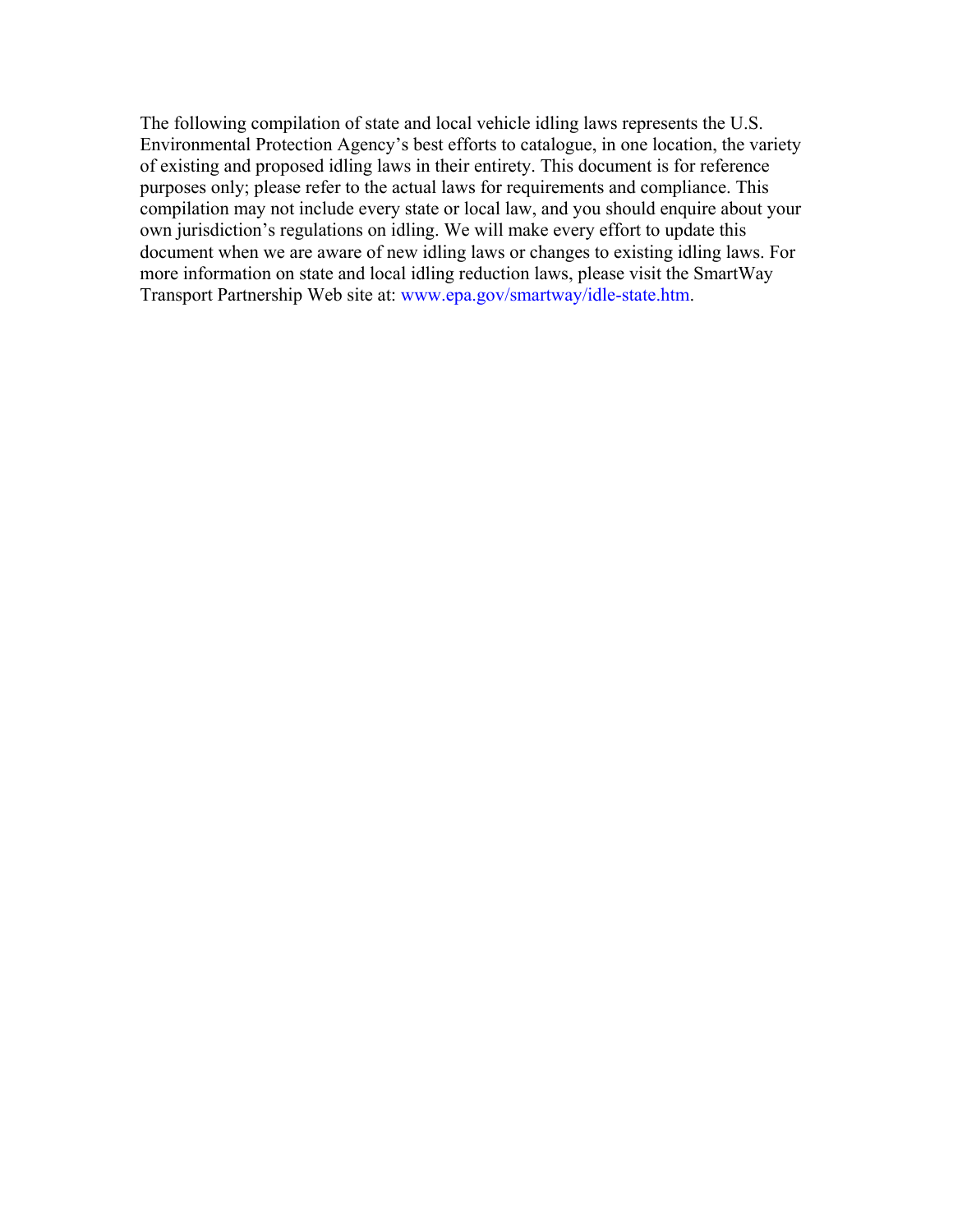# **Table of Contents**

| <b>Existing Regulations:</b> |              |
|------------------------------|--------------|
| Arizona                      | $\mathbf{1}$ |
| California                   | 6            |
| Colorado                     | 29           |
| Connecticut                  | 32           |
| Delaware                     | 35           |
| District of Columbia         | 36           |
| Georgia                      | 37           |
| Hawaii                       | 38           |
| Illinois                     | 39           |
| Louisiana                    | 40           |
| Maine                        | 42           |
| Maryland                     | 43           |
| Massachusetts                | 44           |
| Minnesota                    | 46           |
| Missouri                     | 47           |
| Nevada                       | 48           |
| New Hampshire                | 50           |
| New Jersey                   | 51           |
| New York                     | 62           |
| Ohio                         | 76           |
| Oregon                       | 77           |
| Pennsylvania                 | 79           |
| Rhode Island                 | 87           |
| South Carolina               | 88           |
| Texas                        | 89           |
| Utah                         | 91           |
| Vermont                      | 92           |
| Virginia                     | 93           |
| Washington                   | 95           |
| Wisconsin                    | 97           |
| Wyoming                      | 98           |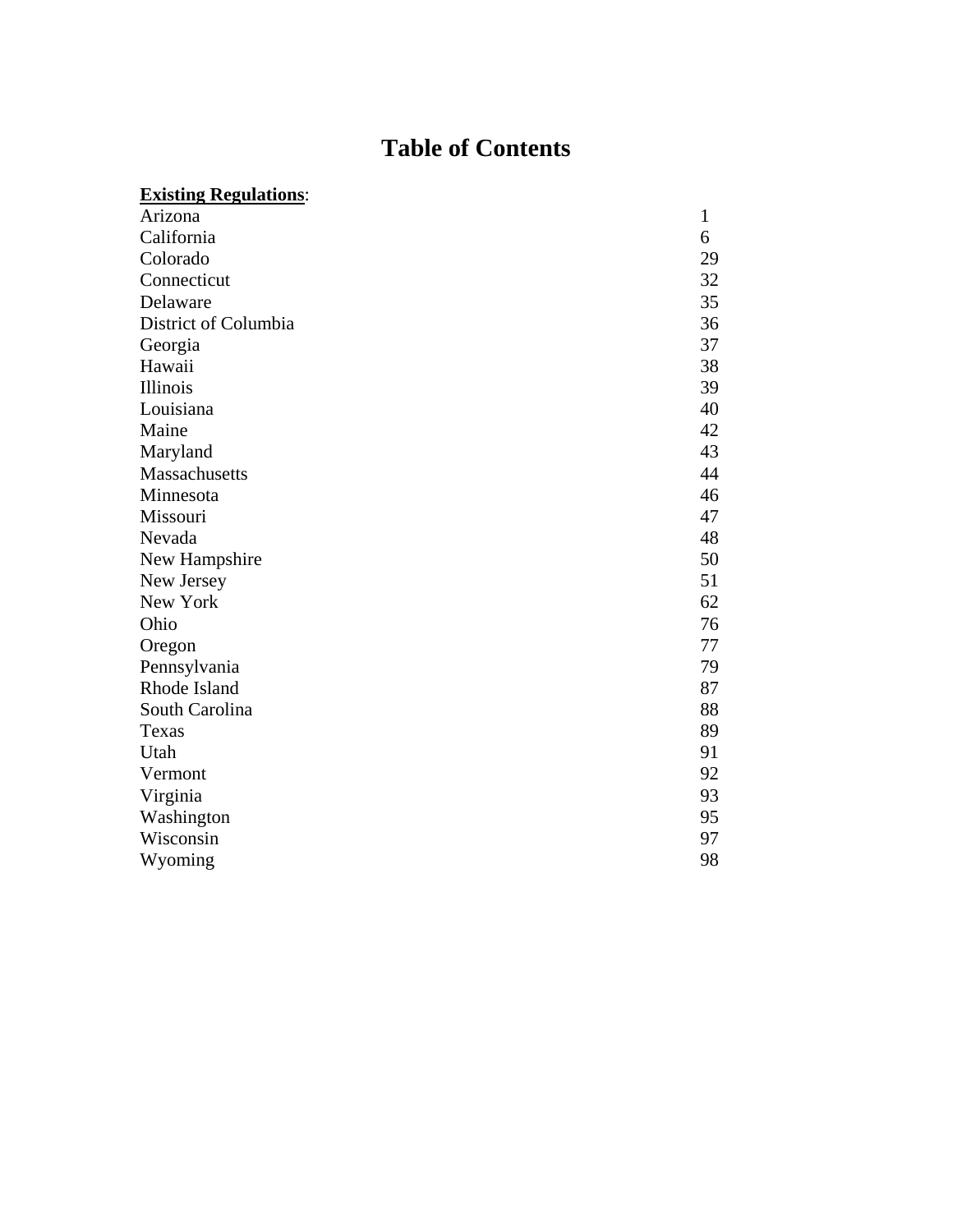# **Arizona**

#### **State Codes**

# **ARIZONA REVISED STATUTES**

§ 11-876. Engine idling restrictions; exemptions; applicability; civil penalty; definition

 A. By July 1, 2002, a county that contains any portion of area A as defined in section 49-451 shall adopt, implement and enforce ordinances that place limits on the maximum idling time for engines that propel heavy-duty diesel vehicles with a gross vehicle weight rating of more than fourteen thousand pounds. The ordinances shall at least include exemptions for:

1. Certain types of vehicles, such as police, fire and other emergency vehicles.

 2. Certain types of situations such as traffic delays or the need for a driver to sleep in the vehicle.

3. Certain types of equipment operations, such as refrigeration of cargo.

B. A county with a population of less than one million two hundred thousand persons shall adopt, implement and enforce the ordinances required by this section only for those portions of the county that are located in area A.

C. Any other county may adopt, implement and enforce ordinances that comply with this section.

D. A driver who violates an ordinance adopted pursuant to this section is subject to:

1. The imposition of a civil penalty of one hundred dollars for the first violation.

 2. The imposition of a civil penalty of three hundred dollars for a second or any subsequent violation.

E. Ordinances adopted pursuant to this section may be enforced by a county control officer or any law enforcement officer who is authorized to enforce traffic laws. For violations of ordinances adopted pursuant to this section, an officer shall use a uniform civil ticket and complaint substantially similar to a uniform traffic ticket and complaint prescribed by the rules of procedure in civil traffic cases adopted by the supreme court. The officer may issue citations to persons who violate an ordinance adopted pursuant to this section.

F. In enforcing ordinances adopted pursuant to this section, a county control officer or authorized law enforcement officer shall only issue one citation per traffic stop or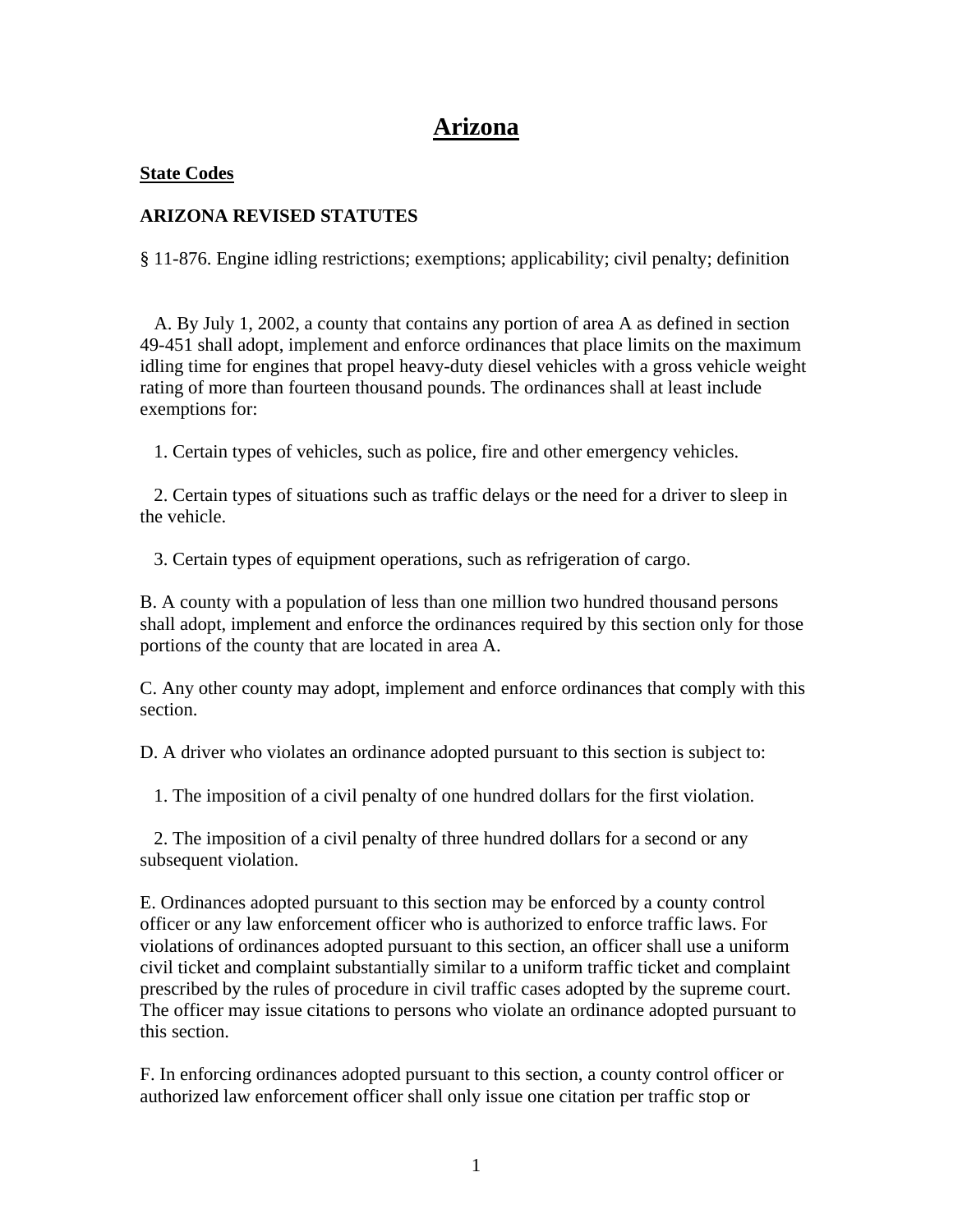investigation of a driver whose vehicle exceeds the maximum idling limits established pursuant to this section.

G. For the purposes of this section, "idling" means the operation of an engine in the operating mode where the engine is not engaged in gear, where the engine operates at a speed at the revolutions per minute specified by the engine or vehicle manufacturer for when the accelerator is fully released and there is no load on the engine.

# **Municipal Codes**

# **MARICOPA COUNTY VEHICLE IDLING RESTRICTION ORDINANCE**

# SECTION 1 - GENERAL

A. PURPOSE: The Vehicle Idling Restriction Ordinance restricts, from idling for more than five (5) consecutive minutes, any device or combination of devices that meets all of the following criteria:

1. designed with a gross vehicle weight rating of more than 14,000 pounds; and

2. required under Arizona law (Arizona Revised Statute [ARS] Title 28 Chapters 7 and 9) to be registered; and

3. designed to operate on public highways; and

4. powered by a diesel engine.

B. APPLICABILITY: This Vehicle Idling Restriction Ordinance applies to vehicle idling within Maricopa County.

SECTION 2 - DEFINITIONS: For the purpose of this ordinance, the following definitions shall apply:

A. COMBINATION OF DEVICES – The coupling of two or more pieces of equipment that consist of the device which contains the diesel engine

and an attached piece of equipment, which includes but is not limited to a trailer, cement mixer, refrigeration unit or automobile.

B. DISTRIBUTION CENTER – A place with multiple bays where vehicles load or unload materials.

C. GROSS VEHICLE WEIGHT RATING – The maximum vehicle weight for which the vehicle is designed as established by the manufacturer.1

D. IDLING – The operation of a diesel engine when the engine is not engaged in gear.2 E. POWER TAKE OFF (PTO) MECHANISM – A unit that provides power

from the engine to a trailer or other equipment.

1 Mirrors the definition in R18-2-1001.36.

2 Federal definition: "Curb-idle" means: (1) For manual transmission code light-duty trucks, the engine speed with the transmission in neutral or with the clutch disengaged. 00For automatic transmission code light-duty trucks, curb-idle means the engine speed with the automatic transmission in the Park position

(or Neutral position if there is no Park position); (2) For manual transmission code heavyduty engines, the manufacturer's recommended engine speed with the clutch disengaged. For automatic transmission code heavy-duty engines, curb idle means the manufacturer's recommended engine speed with the automatic transmission in gear and the output shaft stalled.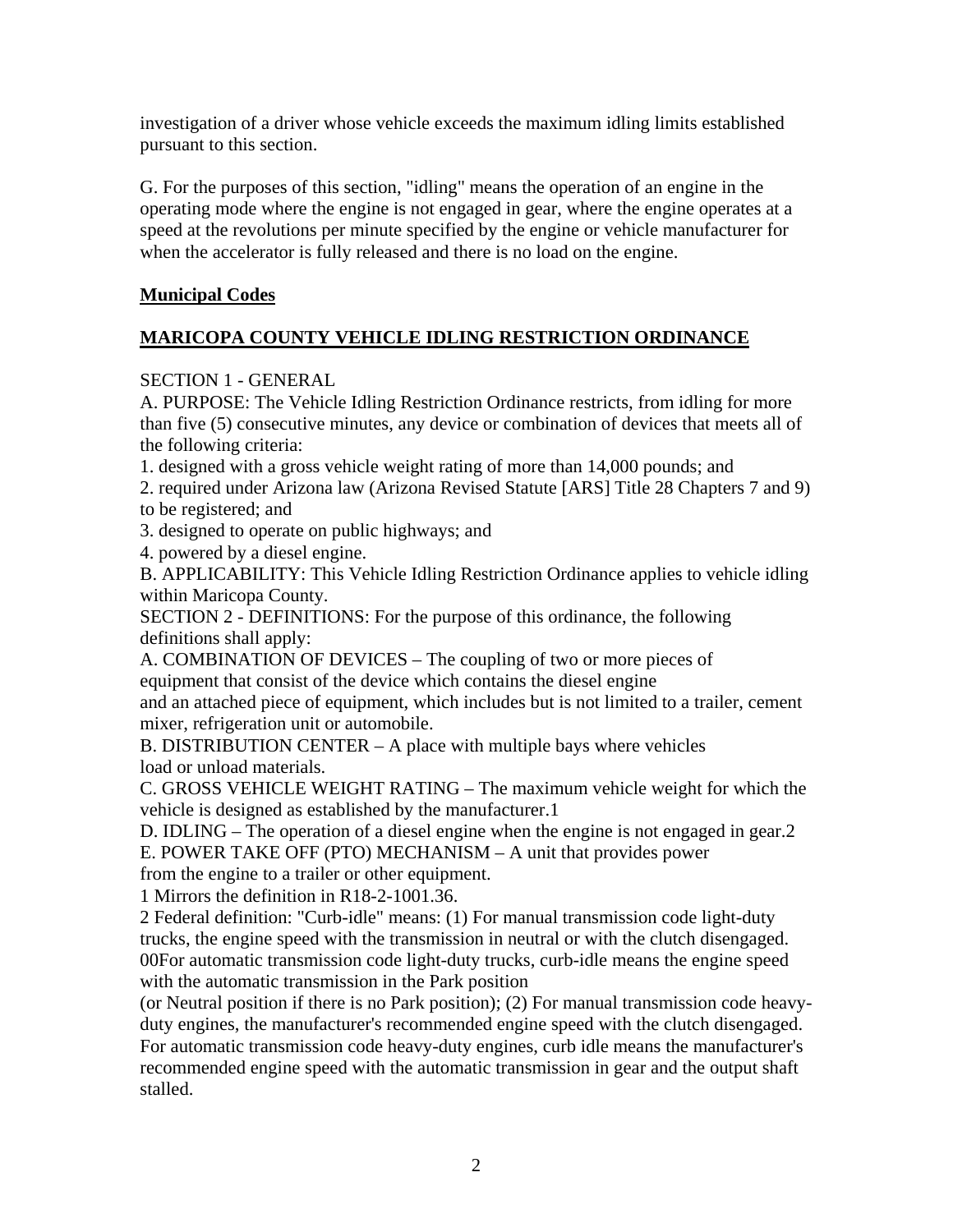4

F. PRIMARY PROPULSION ENGINE – Any engine for which the primary function is to provide mechanical power to propel or direct a vehicle, regardless of whether that power is applied directly to the propeller shaft or indirectly by way of an electrical system.

G TRUCK STOP – A place of business that provides services to drivers and their vehicles in which the service time may exceed one (1) hour.

H. VEHICLE – Any device or combination of devices with a gross vehicle weight rating of more than 14,000 pounds, required under Arizona law (ARS Title 28 Chapters 7 and 9) to be registered, designed to operate on public highways and powered by a diesel engine.3

3 Note: AAC R18-2-101(69): "motor vehicle" means any self-propelled vehicle designed or transporting persons or property on public highways;

ARS 44-1301: "motor vehicle" means any automobile, motorcycle, truck, trailer, semitrailer, truck tractor and semitrailer combination or other vehicle operated on the roads of this state, used to transport person or property and propelled by power other than muscular power, but motor vehicle does not include traction engines, vehicles that run only on a track, bicycles or mopeds; ARS 49-541(16): "Vehicle" means any automobile, truck, truck tractor, motor bus or self-propelled or motor-driven vehicle registered or to be registered in this state and used upon the public highways of this state for the purpose of transporting persons or property, except implements of husbandry, road rollers or road machinery temporarily operated upon the highway.

ARS 49-581: "Motor vehicle" means any self-propelled vehicle including a car, van, bus or motorcycle and all other motorized vehicles;

ARS 28-101(29): "Motor vehicle": (a) means either: (i) A self-propelled vehicle; (ii) For the purposes of the laws relating to the imposition of a tax on motor vehicle fuel, a vehicle that is operated on the highways of this state and that is propelled by the use of motor vehicle fuel. (b) Does not include a motorized wheelchair or a motorized skateboard. For the purposes of this subdivision: (i) "motorized

wheelchair" means a self-propelled wheelchair that is used by a person for mobility. (Ii) "motorized skateboard" means a self-propelled device that has a motor, a deck on which a person may ride and at least two tandem wheel in contact with the ground.

ARS 28-101(50): "Truck" means a motor vehicle designed or used primarily for the carrying of property other than the effects of the driver or passengers and includes a motor vehicle to which has been added a box, a platform or other equipment for such carrying.

ARS 28-101 (51): "Truck tractor" means a motor vehicle that is designed and used primarily for drawing other vehicles and that is not constructed to carry a load other than a part of the weight of the vehicle and load drawn.

ARS 28-101 (52): "Vehicle" means a device in, on or by which a person or property is or may be transported or drawn on a public highway, excluding devices moved by human power or used exclusively on stationary rails or tracks.

ARS 28-101 (53): "Vehicle transporter" means either: (a) A truck tractor capable of carrying a load and drawing a semitrailer; (b) A truck tractor with a stinger-steered fifth wheel capable of carrying a load and drawing a semitrailer or a truck tractor with a dolly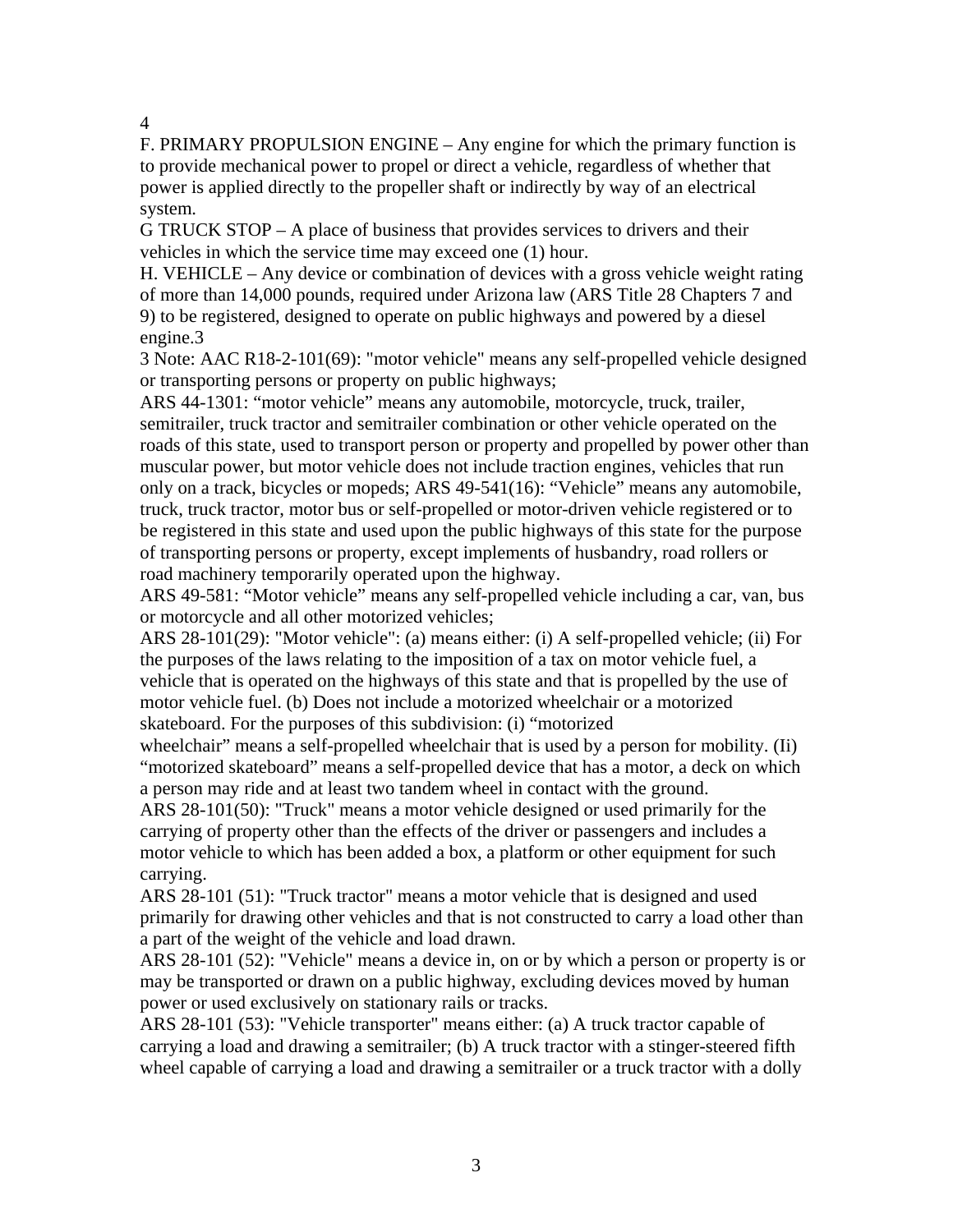mounted fifth wheel that is securely fastened to the truck tractor at two or more points and that is capable of carrying a load and drawing a semitrailer.

R17-4-435: "Motor carrier" as defined in ARS § 28-5201 except a motor carrier transporting passengers for hire in a vehicle with a design capacity of 6 or fewer persons. ARS 28-5201: "Motor vehicle" means a self-propelled motor driven vehicle or vehicle combination, except a lightweight motor vehicle, that is used on a public highway in the furtherance of a commercial enterprise. In research done by ADEQ, no definitions exist for "heavy duty motor vehicle," or "heavy duty diesel engine."

5

# SECTION 3 – REQUIREMENTS

A. ORDINANCE – No owner or operator of a vehicle shall permit the engine of such vehicle to idle for more than five (5) consecutive minutes except as provided in Section 4 (Exemptions) of this ordinance.

B. VIOLATION – Any owner or operator who violates this ordinance is subject to a civil penalty of \$100 for the first violation and \$300 for a second or any subsequent violation.4 C. SIGN – Each truck stop owner or operator and distribution center owner or operator shall erect and maintain a permanent sign(s) that is at least 12 inches by 18 inches in size indicating that the maximum idle time allowed in Maricopa County is 5 minutes. The sign(s) shall be posted in a conspicuous location, near the dispatcher, if applicable. In addition to the above, the sign shall at a minimum contain language outlining the following:

1. The County's vehicle idling information line, and

2. The amount of money the violator will be fined.

SECTION 4 – EXEMPTIONS: This ordinance shall not apply when:

A. A vehicle is forced to remain motionless because of traffic or adverse weather conditions affecting the safe operation of the vehicle.

B. A vehicle is being operated for emergency or law enforcement purposes.

C. The primary propulsion engine of a vehicle meets all of the following criteria:

1. is providing a power source necessary for mechanical operations other than propulsion; and

2. involves a power take off (PTO) mechanism, or other mechanical device performing the same function as a PTO; and

3. is powered by the engine for:

a. loading and unloading cargo, or

b. mixing or processing cargo, or

c. controlling cargo temperature, or

d. providing a mechanical extension to perform work functions.

D. The primary propulsion engine of a vehicle is being operated at idle to conform to manufacturer's warm up and cool down specifications, for maintenance or diagnostic purposes, or by manufacturers engaging the engines in testing for research and development.

4 Attorney General's Office (AGO) interpretation is that ARS Title 28 allows any law enforcement officer to enforce ARS 11-876, which authorized this ordinance, on private and/or public property.

6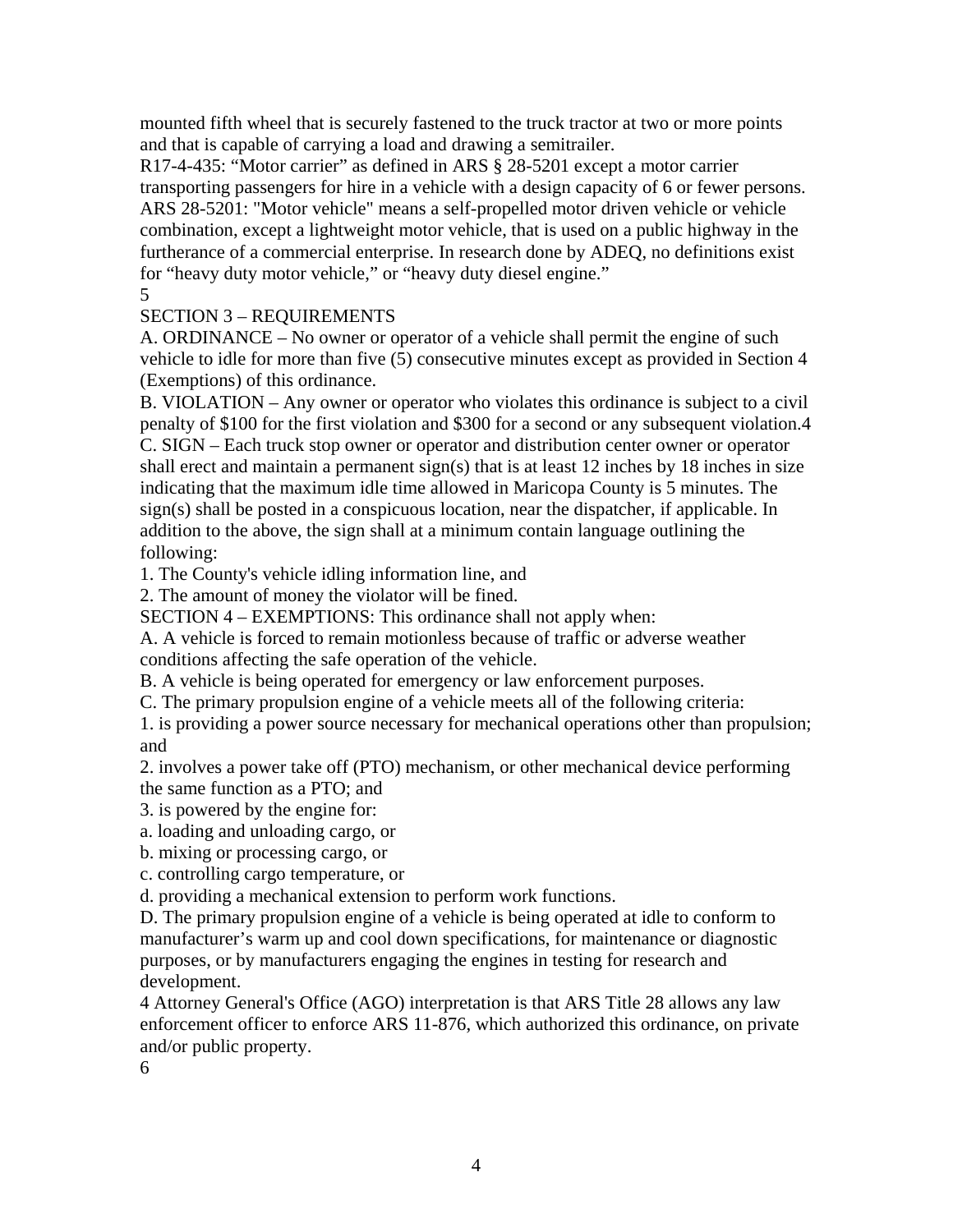E. The primary propulsion engine of a vehicle is being operated to supply heat or air conditioning necessary for passenger comfort/safety in those vehicles operating for commercial passenger transportation or school purposes up to a maximum of 30 minutes/hour. If ambient temperatures exceed 75 degrees Fahrenheit, passenger buses are allowed to idle up to a maximum of 60 minutes in any 90-minute time period. F. The primary propulsion engine of a vehicle is being operated to comply with the U.S. Code of Federal Regulation 49 CFR Part 395 and the Arizona Department Of Transportation (DOT) regulation R17-5-202 referencing hours of service restrictions.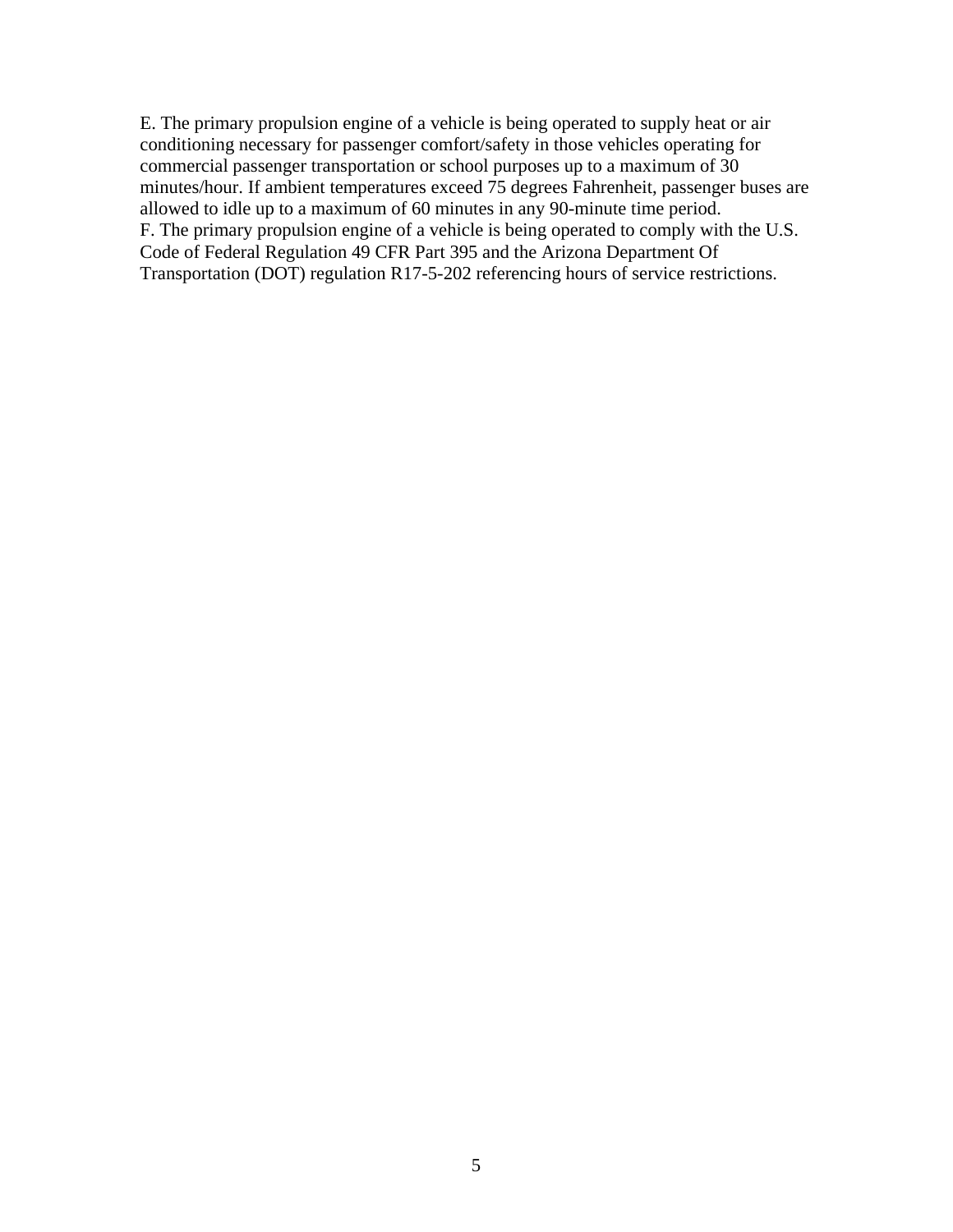# **California**

#### **State Codes**

#### **California Health & Safety Code**

§ 40720. Operation in manner that does not cause engines on trucks to idle or queue for more than 30 minutes

 (a) Each marine terminal in the state shall operate in a manner that does not cause trucks to idle or queue for more than 30 minutes while waiting to enter the gate into the marine terminal.

 (1) Any owner or operator of a marine terminal that operates in violation of this subdivision is subject to a two hundred fifty dollar (\$ 250) fine per vehicle per violation.

 (2) Marine terminals in the state shall be monitored by the district with jurisdiction over that terminal to ensure compliance with this subdivision.

 (3) Citations for violations of this subdivision shall be issued by the applicable district, and shall include the truck license plate number or other unique identifier, which may include, but is not limited to, the cargo container number, the name of the marine terminal and port at which the violation occurred, and the date and time of the violation.

 (4) Any action taken by the marine terminal to assess, or seek reimbursement from, the driver or owner of a truck for a violation of this subdivision shall constitute a violation of Article 3 (commencing with Section 42400) of Chapter 4 of Part 4.

 (5) Any owner or operator of a marine terminal or port, or any agent thereof, who takes any action intended to avoid or circumvent the requirements of this subdivision or to avoid or circumvent the reduction of emissions of particulate matter from idling or queuing trucks is subject to a seven hundred fifty dollar (\$ 750) fine per vehicle per violation, including, but not limited to, either of the following actions:

 (A) Diverting an idling or queuing truck to area freeways or alternate staging areas, including, but not limited to, requiring a truck to idle or queue inside the gate of a marine terminal.

 (B) Requiring or directing a truckdriver to turn on and off an engine on a truck while that truck is idling or queuing.

 (6) The owner or operator of a marine terminal does not violate this subdivision by causing a truck to idle or queue for more than 30 minutes while waiting to enter the gate into the marine terminal, if the delay is caused by acts of God, strikes, or declared state and federal emergencies, or if the district finds that an unavoidable or unforeseeable event caused a truck to idle or queue and that the terminal is in good faith compliance with this section.

 (7) Failure to pay a fine imposed pursuant to paragraph (1) or (5) shall constitute a violation of Article 3 (commencing with Section 42400) of Chapter 4 of Part 4.

 (b)(1) Subdivision (a) does not apply to any marine terminal that provides, as determined by the district, two continuous hours of uninterrupted, fully staffed receiving and delivery gates two hours prior to and after, peak commuter hours each day, at least five days per week.

 (2) For the purposes of this subdivision, "peak commuter hours" shall be those hours determined by the district, in consultation with the owners and operators of the marine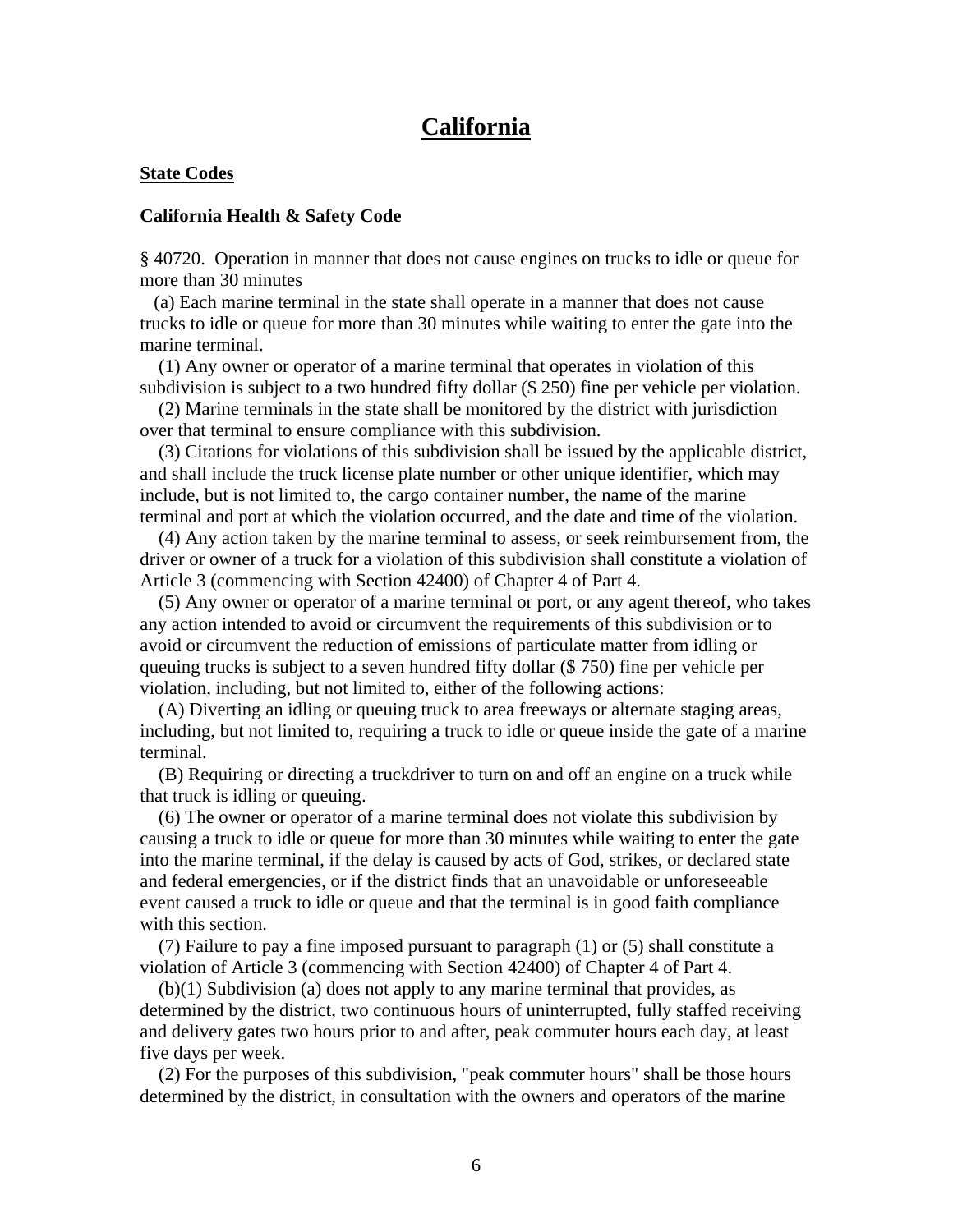terminals within the jurisdiction of each district and any labor union that is represented at those marine terminals. The district shall notify the marine terminals of the final determination of the peak commuter hours.

 (c) Subdivision (a) does not apply to any marine terminal that operates fully staffed receiving and delivery gates for 65 hours, five days per week, if that marine terminal is located at a port that processes less than 3 million containers (20-foot equivalent units (TEUs)) annually.

 (d) Subdivision (a) does not apply to any marine terminal that operates fully staffed receiving and delivery gates for 70 hours, five days per week, if that marine terminal is located at a port that processes more than 3 million containers (20-foot equivalent units (TEUs)) annually.

 (e) The district shall determine the necessary level of monitoring and enforcement commensurate with the level of the truck idling or queuing problem existing within its jurisdiction.

 (f) For the purposes of this section, "marine terminal" means a facility that meets all of the following criteria:

(1) Is located at a bay or harbor.

 (2) Is primarily used for loading or unloading containerized cargo onto or off of a ship or marine vessel.

(3) Contains one or more of the following:

(A) Piers.

(B) Wharves.

(C) Slips.

(D) Berths.

(E) Quays.

 (4) Is located at a port that processes 100,000 or more containers (20-foot equivalent units (TEUs)) annually.

 (g) Notwithstanding paragraph (1) of subdivision (a), if a marine terminal implements a scheduling or appointment system for trucks to enter the terminal, the terminal shall be subject to a fine pursuant to subdivision (a) only for a truck that makes use of the system and that idles or queues for more than 30 minutes while waiting to enter the gate into the terminal, commencing from the start of the appointment or the time the truck arrives, whichever is later. The scheduling or appointment system shall meet all of the following

requirements:

(1) Provide appointments on a first-come-first-served basis.

 (2) Provide appointments that last at least 60 minutes and are continuously staggered throughout the day.

 (3) Not discriminate against any motor carrier that conducts transactions at the marine terminal in scheduling appointments.

(4) Not interfere with a double transaction once inside the gate.

(5) Not turn away or fine a motor carrier if that motor carrier misses an appointment.

#### **California Health & Safety Code**

§ 41700. Prohibited discharges

Except as otherwise provided in Section 41705, no person shall discharge from any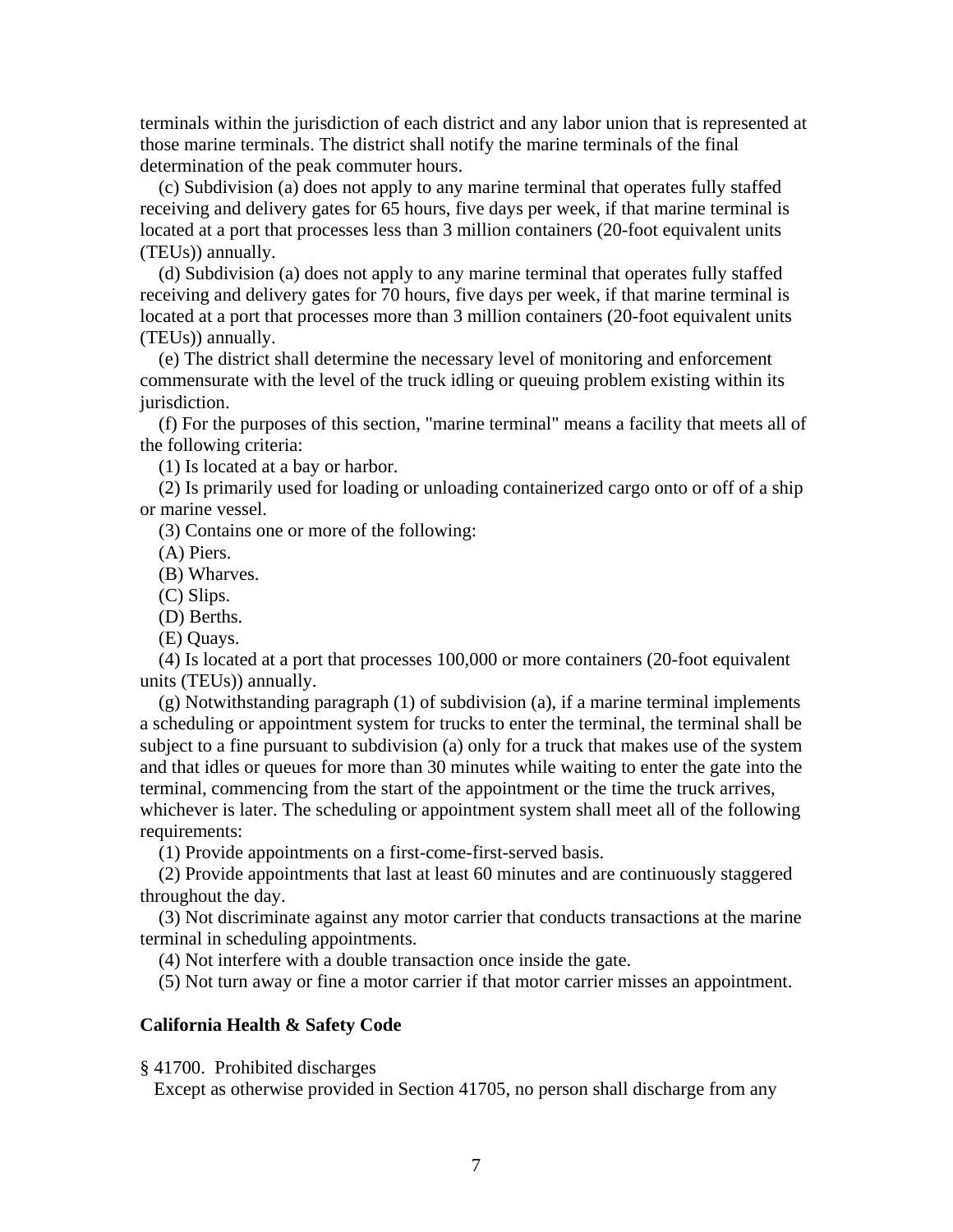source whatsoever such quantities of air contaminants or other material which cause injury, detriment, nuisance, or annoyance to any considerable number of persons or to the public, or which endanger the comfort, repose, health, or safety of any such persons or the public, or which cause, or have a natural tendency to cause, injury or damage to business or property.

§ 42403.5. Discharge from idling engine of diesel-powered bus

 (a) Notwithstanding Section 42407, any violation of Section 41700 resulting from the engine of any diesel-powered bus while idling shall subject the owner to civil penalties assessed under this article, which may be recovered pursuant to Section 42403 by the Attorney General, by any district attorney, or by the attorney for any district in which the violation occurs in any court of competent jurisdiction.

 (b) There is no liability under subdivision (a) if the person accused of the violation establishes by affirmative defense that the extent of the harm caused does not exceed the benefit accrued to bus passengers as a result of idling the engine.

#### **California Code of Regulations**

§ 2480. Airborne Toxic Control Measure to Limit School Bus Idling and Idling at **Schools** 

 (a) Purpose. This airborne toxic control measure seeks to reduce public exposure, especially school age children's exposure, to diesel exhaust particulate matter and other toxic air contaminants by limiting unnecessary idling of specified vehicular sources.

(b) Applicability. Except as provided in subsection (d), this section applies to the operation of every school bus, transit bus, school pupil activity bus, youth bus, general public paratransit vehicle, and other commercial motor vehicle as defined in subsection (h).

(c) Idling Control Measure.

(1) A driver of a school bus, school pupil activity bus, youth bus, or general public paratransit vehicle:

(A) must turn off the bus or vehicle engine upon stopping at a school or within 100 feet of a school, and must not turn the bus or vehicle engine on more than 30 seconds before beginning to depart from a school or from within 100 feet of a school; and

(B) must not cause or allow a bus or vehicle to idle at any location greater than 100 feet from a school for:

(i) more than five consecutive minutes; or

(ii) a period or periods aggregating more than five minutes in any one hour.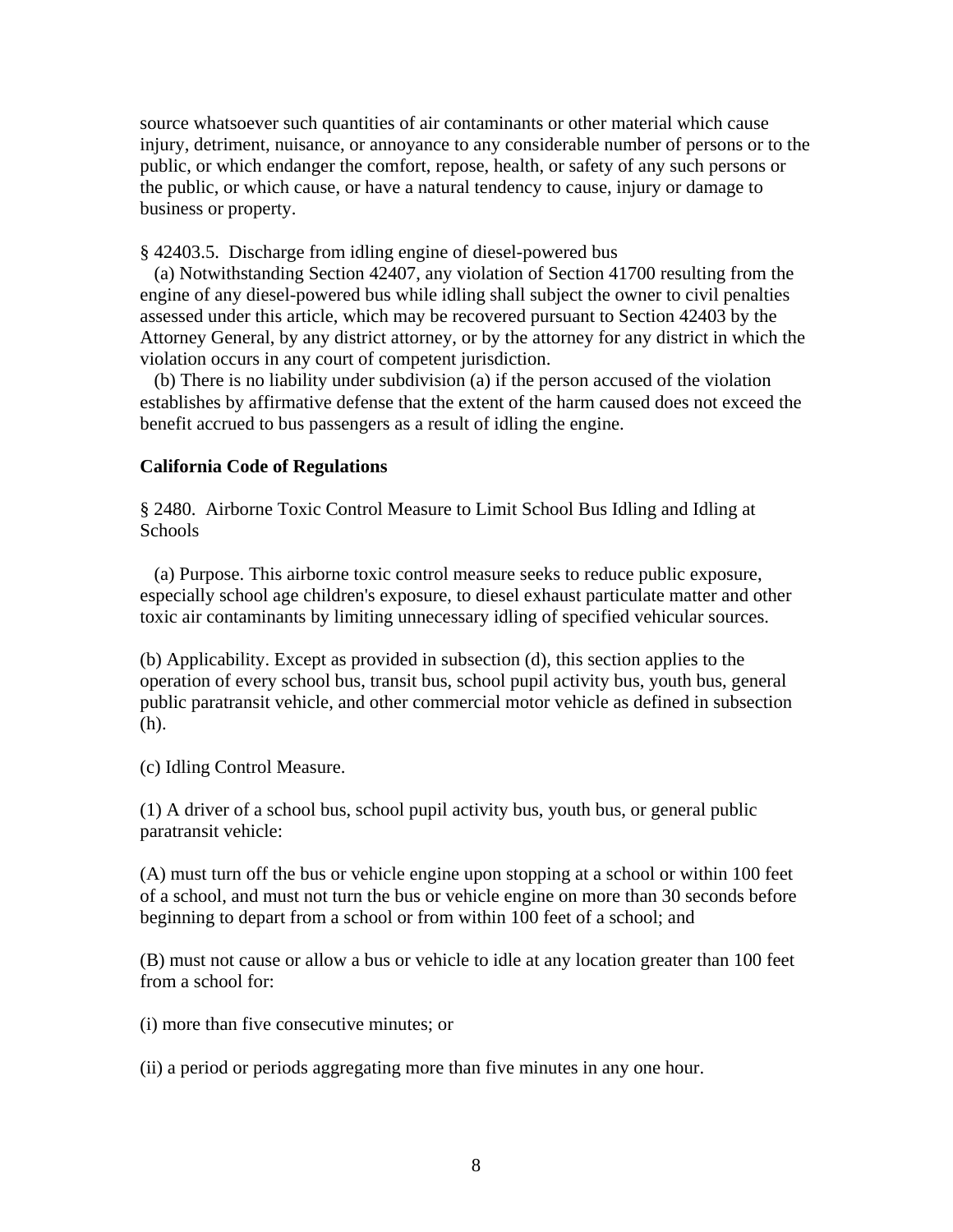(2) A driver of a transit bus or of a commercial motor vehicle not identified in  $(c)(1)$ :

(A) must turn off the bus or vehicle engine upon stopping at a school and must not turn the bus or vehicle engine on more than 30 seconds before beginning to depart from a school; and

(B) must not cause or allow a bus or vehicle to idle at any location within 100 feet of, but not at, a school for:

(i) more than five consecutive minutes; or

(ii) a period or periods aggregating more than five minutes in any one hour.

(3) A motor carrier of a school bus, school pupil activity bus, youth bus, or general public paratransit vehicle must ensure that:

(A) the bus or vehicle driver, upon employment and at least once per year thereafter, is informed of the requirements in  $(c)(1)$ , and of the consequences, under this section and the motor carrier's terms of employment, of not complying with those requirements;

(B) all complaints of non-compliance with, and enforcement actions related to, the requirements of (c)(1) are reviewed and remedial action is taken as necessary; and

(C) records of (3)(A) and (B) are kept for at least three years and made available or accessible to enforcement personnel as defined in subsection (g) within three business days of their request.

(4) A motor carrier of a transit bus or of a commercial motor vehicle not identified in  $(c)(1)$  must ensure that:

(A) the bus or vehicle driver, upon employment and at least once per year thereafter, is informed of the requirements in  $(c)(2)$ , and of the consequences, under this section and the motor carrier's terms of employment, of not complying with those requirements;

(B) all complaints of non-compliance with, and enforcement actions related to, the requirements of (c)(2) are reviewed and remedial action is taken as necessary; and

(C) records of (4)(A) and (B) are kept for at least three years and made available or accessible to enforcement personnel as defined in subsection (g) within three business days of their request.

(d) Exemptions

This section does not apply for the period or periods during which:

(1) idling is necessary while stopped: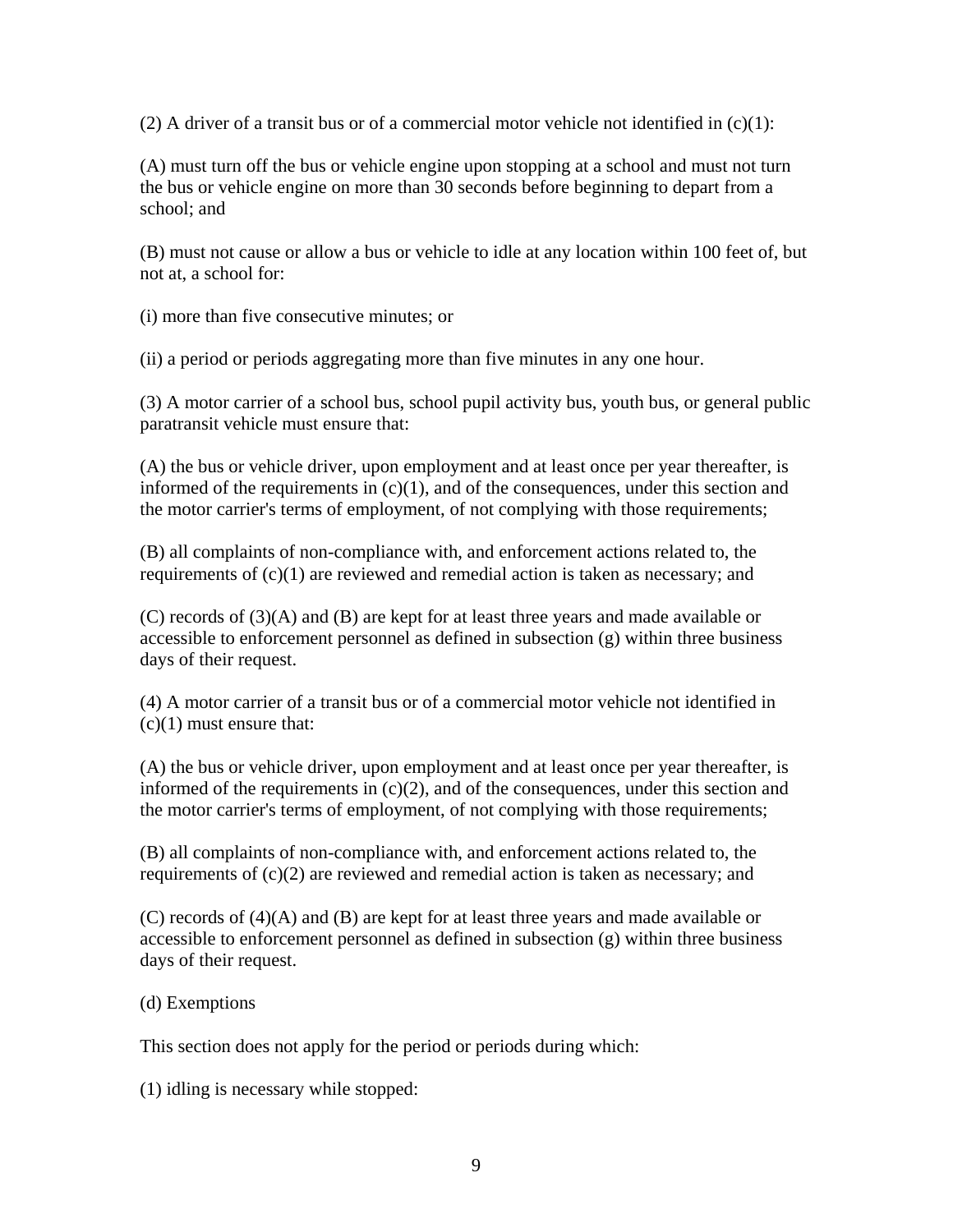(A) for an official traffic control device;

(B) for an official traffic control signal;

(C) for traffic conditions over which the driver has no control, including, but not limited to: stopped in a line of traffic; or

(D) at the direction of a peace officer;

(2) idling is necessary to ascertain that the school bus, transit bus, school pupil activity bus, youth bus, general public paratransit vehicle, or other commercial motor vehicle is in safe operating condition and equipped as required by all provisions of law, and all equipment is in good working order, either as part of the driver's daily vehicle inspection, or as otherwise needed;

(3) idling is necessary for testing, servicing, repairing, or diagnostic purposes;

(4) idling is necessary, for a period not to exceed three to five minutes (as per the recommendation of the manufacturer), to cool down a turbo-charged diesel engine before turning the engine off;

(5) idling is necessary to accomplish work for which the vehicle was designed, other than transporting passengers, for example:

(A) collection of solid waste or recyclable material by an entity authorized by contract, license, or permit by a school or local government;

(B) controlling cargo temperature; or

(C) operating a lift, crane, pump, drill, hoist, mixer, or other auxiliary equipment other than a heater or air conditioner;

(6) idling is necessary to operate:

(A) a lift or other piece of equipment designed to ensure safe loading, unloading, or transport of persons with one or more disabilities; or

(B) a heater or an air conditioner of a bus or vehicle that has, or will have, one or more children with exceptional needs aboard;

(7) idling is necessary to operate defrosters, heaters, air conditioners, or other equipment to ensure the safety or health of the driver or passengers, or as otherwise required by federal or State motor carrier safety regulations;; or

(8) idling is necessary solely to recharge a battery or other energy storage unit of a hybrid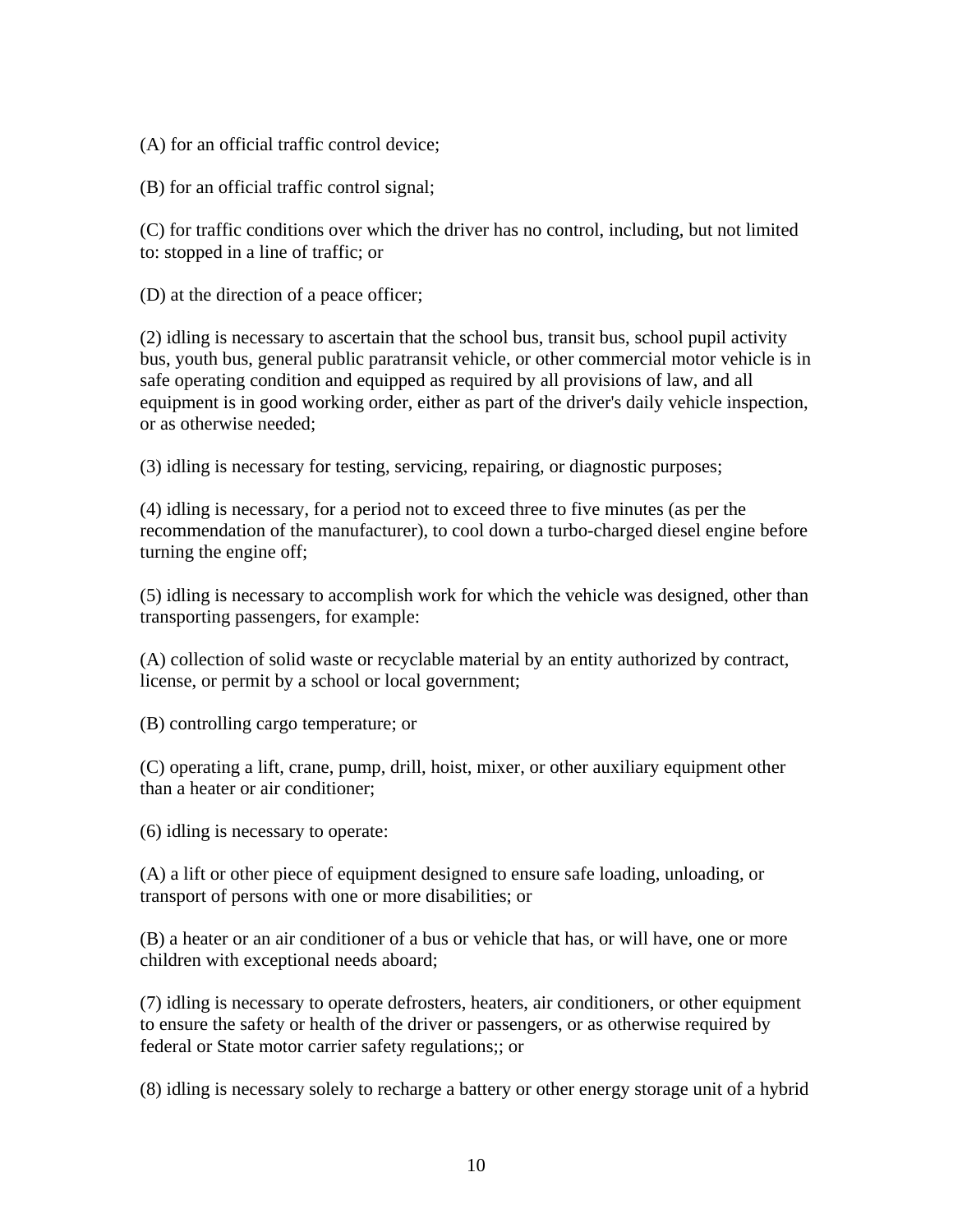electric bus or vehicle.

(e) Relationship to Other Law

Nothing in this section allows idling in excess of other applicable law, including, but not limited to:

(1) Title [13 California Code of Regulations Section 1226;](http://www.lexis.com/research/buttonTFLink?_m=2975c3241112dfbea750163bce9a3722&_xfercite=%3ccite%20cc%3d%22USA%22%3e%3c%21%5bCDATA%5b13%20CCR%202480%5d%5d%3e%3c%2fcite%3e&_butType=4&_butStat=0&_butNum=1&_butInline=1&_butinfo=13%20CA%20ADMIN%201226&_fmtstr=FULL&docnum=1&_startdoc=1&wchp=dGLbVlb-zSkAb&_md5=f0705204b2a66282f6da8a465a54b36e)

(2) [Vehicle Code Section 22515;](http://www.lexis.com/research/buttonTFLink?_m=2975c3241112dfbea750163bce9a3722&_xfercite=%3ccite%20cc%3d%22USA%22%3e%3c%21%5bCDATA%5b13%20CCR%202480%5d%5d%3e%3c%2fcite%3e&_butType=4&_butStat=0&_butNum=2&_butInline=1&_butinfo=CA%20VEH%2022515&_fmtstr=FULL&docnum=1&_startdoc=1&wchp=dGLbVlb-zSkAb&_md5=44f7d048fafa51041cfbed936d402ac3) or

(3) any local ordinance or requirement as stringent as, or more stringent than, this section.

(f) Penalties

(1) For each violation of subsection  $(c)(1)$ , a driver of a school bus, school pupil activity bus, youth bus, or general public paratransit vehicle is subject to a minimum civil penalty of 100 dollars and to criminal penalties to the maximum extent provided by law.

(2) For each violation of subsection  $(c)(2)$ , a driver of a transit bus or other commercial motor vehicle is subject to a minimum civil penalty of 100 dollars and to criminal penalties to the maximum extent provided by law.

 $(3)$  For each violation of subsection  $(c)(3)$ , a motor carrier of a school bus, school pupil activity bus, youth bus, or general public paratransit vehicle is subject to a minimum civil penalty of 100 dollars and to criminal penalties to the maximum extent provided by law.

 $(4)$  For each violation of subsection  $(c)(4)$ , a motor carrier of a transit bus or other commercial motor vehicle is subject to a minimum civil penalty of 100 dollars and to criminal penalties to the maximum extent provided by law.

(g) Enforcement. This section may be enforced by the Air Resources Board, peace officers as defined in California Penal Code, title 3, chapter 4.5, Sections 830 et seq. and their respective law enforcement agencies' authorized representatives, and air pollution control or air quality management districts.

(h) Definitions.

The following terms are defined for the purposes of this section:

(1) Children With Exceptional Needs. "Children with exceptional needs" means children meeting eligibility criteria described in [Education Code Section 56026.](http://www.lexis.com/research/buttonTFLink?_m=2975c3241112dfbea750163bce9a3722&_xfercite=%3ccite%20cc%3d%22USA%22%3e%3c%21%5bCDATA%5b13%20CCR%202480%5d%5d%3e%3c%2fcite%3e&_butType=4&_butStat=0&_butNum=3&_butInline=1&_butinfo=CA%20ED%2056026&_fmtstr=FULL&docnum=1&_startdoc=1&wchp=dGLbVlb-zSkAb&_md5=1d824f9ad61aedae3feb2dad114a6069)

(2) Commercial Motor Vehicle. "Commercial Motor Vehicle" means any vehicle or combination of vehicles defined in [Vehicle Code Section 15210\(b\)](http://www.lexis.com/research/buttonTFLink?_m=2975c3241112dfbea750163bce9a3722&_xfercite=%3ccite%20cc%3d%22USA%22%3e%3c%21%5bCDATA%5b13%20CCR%202480%5d%5d%3e%3c%2fcite%3e&_butType=4&_butStat=0&_butNum=4&_butInline=1&_butinfo=CA%20VEH%2015210&_fmtstr=FULL&docnum=1&_startdoc=1&wchp=dGLbVlb-zSkAb&_md5=c616cb252c9279b485a89e3f496fbfa4) and any other motor truck with a gross vehicle weight rating of 10,001 pounds or more, with the following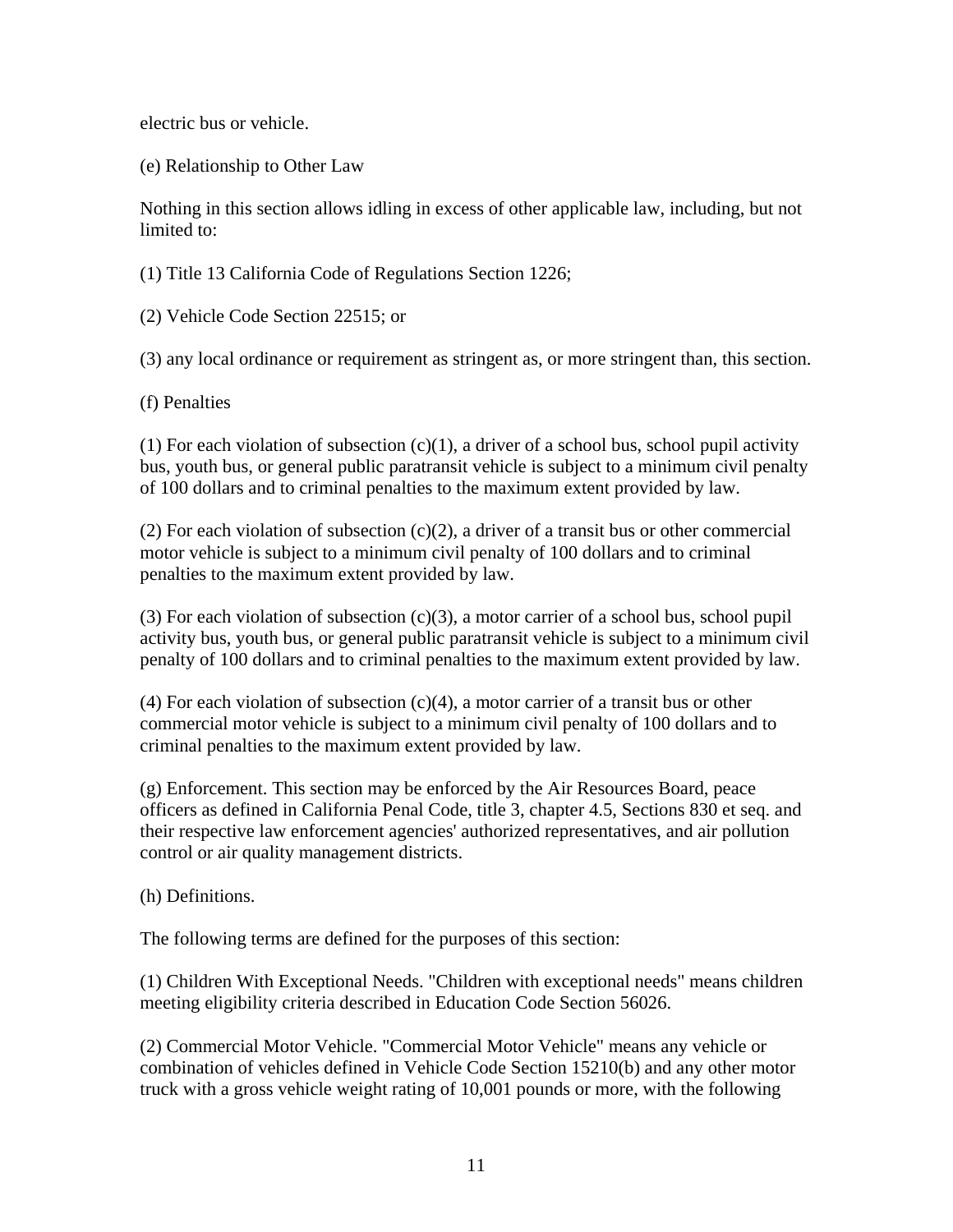exceptions:

(A) a zero emission vehicle; or

(B) a pickup truck defined in [Vehicle Code Section 471.](http://www.lexis.com/research/buttonTFLink?_m=2975c3241112dfbea750163bce9a3722&_xfercite=%3ccite%20cc%3d%22USA%22%3e%3c%21%5bCDATA%5b13%20CCR%202480%5d%5d%3e%3c%2fcite%3e&_butType=4&_butStat=0&_butNum=5&_butInline=1&_butinfo=CA%20VEH%20471&_fmtstr=FULL&docnum=1&_startdoc=1&wchp=dGLbVlb-zSkAb&_md5=78580533c8fe1b95d4caa906974da66a)

(3) Driver. "Driver" means any person who drives or is in actual physical control of a vehicle.

(4) General Public Paratransit Vehicle. "General public paratransit vehicle" means any motor vehicle defined in [Vehicle Code Section 336](http://www.lexis.com/research/buttonTFLink?_m=2975c3241112dfbea750163bce9a3722&_xfercite=%3ccite%20cc%3d%22USA%22%3e%3c%21%5bCDATA%5b13%20CCR%202480%5d%5d%3e%3c%2fcite%3e&_butType=4&_butStat=0&_butNum=6&_butInline=1&_butinfo=CA%20VEH%20336&_fmtstr=FULL&docnum=1&_startdoc=1&wchp=dGLbVlb-zSkAb&_md5=4b5e2b32f50563a28168ae8f3206a2c0), other than a zero emission general public paratransit vehicle, that is transporting school pupils at or below the 12th grade level to or from public or private schools or public or private school activities.

(5) Gross Vehicle Weight Rating. "Gross vehicle weight rating" means the weight specified by the manufacturer as the loaded weight of a single vehicle.

(6) Hybrid Electric Bus or Vehicle. "Hybrid electric bus or vehicle" means any school bus, transit bus, school pupil activity bus, youth bus, general public paratransit vehicle, or other commercial motor vehicle equipped with at least the following two sources of motive energy on board:

(A) an electric drive motor that must be used to partially or fully drive the bus or vehicle wheels; and

- (B) one of the following:
- (i) an internal combustion engine;
- (ii) a turbine; or
- (iii) a fuel cell.

(7) Idling. "Idling" means the engine is running while the bus or vehicle is stationary.

(8) Motor Carrier. "Motor carrier" means the registered owner, lessee, licensee, school district superintendent, or bailee of any school bus, transit bus, school pupil activity bus, youth bus, general public paratransit vehicle, or other commercial motor vehicle who operates or directs the operation of any such bus or vehicle on either a for-hire or not-forhire basis.

(9) Motor Truck. "Motor truck" or "motortruck" means a motor vehicle designed, used, or maintained primarily for the, transportation of property.

(10) Official Traffic Control Device. "Official traffic control device" means any sign, signal, marking or device, consistent with [Section 21400 of the Vehicle Code,](http://www.lexis.com/research/buttonTFLink?_m=2975c3241112dfbea750163bce9a3722&_xfercite=%3ccite%20cc%3d%22USA%22%3e%3c%21%5bCDATA%5b13%20CCR%202480%5d%5d%3e%3c%2fcite%3e&_butType=4&_butStat=0&_butNum=7&_butInline=1&_butinfo=CA%20VEH%2021400&_fmtstr=FULL&docnum=1&_startdoc=1&wchp=dGLbVlb-zSkAb&_md5=850b2a4b4f329b2b288264c7187d849c) placed or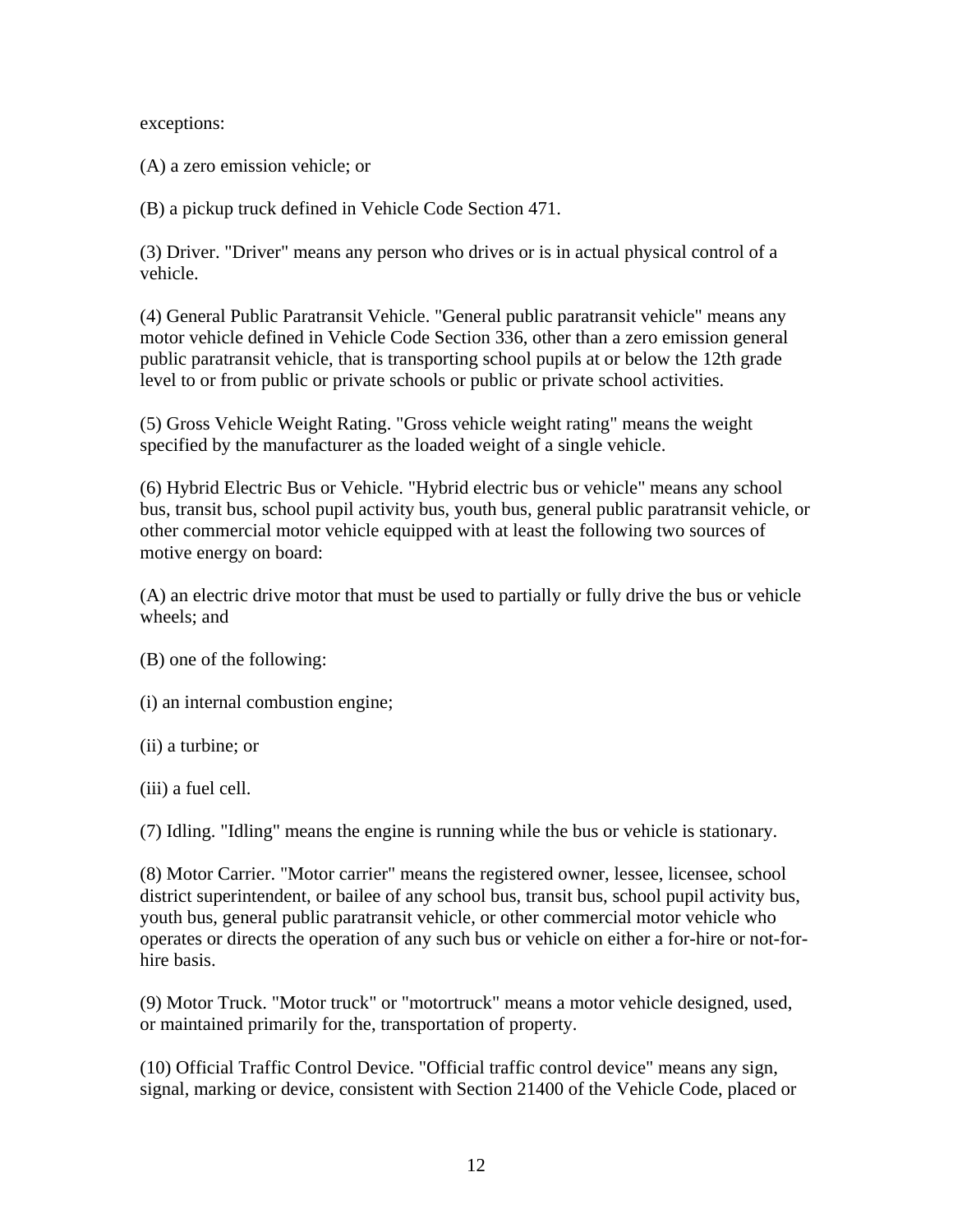erected by authority of a public body or official having jurisdiction, for the purpose of regulating, warning, or guiding traffic, but does not include islands, curbs, traffic barriers, speed humps, speed bumps, or other roadway design features.

(11) Official Traffic Control Signal. "Official traffic control signal" means any device, whether manually, electrically, or mechanically operated, by which traffic is alternately directed to stop and proceed and which is erected by authority of a public body or official having jurisdiction.

(12) School. "School" means any public or private school used for the purposes of education and instruction of more than 12 school pupils at or below the 12th grade level, but does not include any private school in which education and instruction is primarily conducted in private homes. The term includes any building or structure, playground, athletic field, or other area of school property. The term excludes unimproved school property.

(13) School Bus. "School bus" means any school bus defined in [Vehicle Code Section](http://www.lexis.com/research/buttonTFLink?_m=2975c3241112dfbea750163bce9a3722&_xfercite=%3ccite%20cc%3d%22USA%22%3e%3c%21%5bCDATA%5b13%20CCR%202480%5d%5d%3e%3c%2fcite%3e&_butType=4&_butStat=0&_butNum=8&_butInline=1&_butinfo=CA%20VEH%20545&_fmtstr=FULL&docnum=1&_startdoc=1&wchp=dGLbVlb-zSkAb&_md5=b8314a47bfea872031914fae23a0a3ed)  [545](http://www.lexis.com/research/buttonTFLink?_m=2975c3241112dfbea750163bce9a3722&_xfercite=%3ccite%20cc%3d%22USA%22%3e%3c%21%5bCDATA%5b13%20CCR%202480%5d%5d%3e%3c%2fcite%3e&_butType=4&_butStat=0&_butNum=8&_butInline=1&_butinfo=CA%20VEH%20545&_fmtstr=FULL&docnum=1&_startdoc=1&wchp=dGLbVlb-zSkAb&_md5=b8314a47bfea872031914fae23a0a3ed), except a zero emission school bus.

(14) School Pupil Activity Bus. "School pupil activity bus" means any bus defined in [Section 546 of the Vehicle Code](http://www.lexis.com/research/buttonTFLink?_m=2975c3241112dfbea750163bce9a3722&_xfercite=%3ccite%20cc%3d%22USA%22%3e%3c%21%5bCDATA%5b13%20CCR%202480%5d%5d%3e%3c%2fcite%3e&_butType=4&_butStat=0&_butNum=9&_butInline=1&_butinfo=CA%20VEH%20546&_fmtstr=FULL&docnum=1&_startdoc=1&wchp=dGLbVlb-zSkAb&_md5=28ea1e9465360f6b2ab1c7bbf120bca9), except a zero emission school pupil activity bus.

(15) Transit Bus. "Transit bus" means any bus defined in [Vehicle Code Section 642,](http://www.lexis.com/research/buttonTFLink?_m=2975c3241112dfbea750163bce9a3722&_xfercite=%3ccite%20cc%3d%22USA%22%3e%3c%21%5bCDATA%5b13%20CCR%202480%5d%5d%3e%3c%2fcite%3e&_butType=4&_butStat=0&_butNum=10&_butInline=1&_butinfo=CA%20VEH%20642&_fmtstr=FULL&docnum=1&_startdoc=1&wchp=dGLbVlb-zSkAb&_md5=b7831fa68bdca8cf933f0aa1d924b1f8) except a zero emission transit bus.

(16) Youth Bus. "Youth bus" means any bus defined in [Vehicle Code Section 680,](http://www.lexis.com/research/buttonTFLink?_m=2975c3241112dfbea750163bce9a3722&_xfercite=%3ccite%20cc%3d%22USA%22%3e%3c%21%5bCDATA%5b13%20CCR%202480%5d%5d%3e%3c%2fcite%3e&_butType=4&_butStat=0&_butNum=11&_butInline=1&_butinfo=CA%20VEH%20680&_fmtstr=FULL&docnum=1&_startdoc=1&wchp=dGLbVlb-zSkAb&_md5=9c88414b2be9b7c3c46e81f9428081a2) except a zero emission youth bus.

(17) Zero Emission School Bus, Transit Bus, School Pupil Activity Bus, Youth Bus, General Public Paratransit Vehicle, or Other Commercial Motor Vehicle. A "zero emission school bus, transit bus, school pupil activity bus, youth bus, general public paratransit vehicle, or other commercial motor vehicle" means any bus or vehicle certified to zero-emission standards.

# **California Code of Regulations**

§ 2485. Airborne Toxic Control Measure to Limit Diesel-Fueled Commercial Motor Vehicle Idling

 (a) Purpose. The purpose of this airborne toxic control measure is to reduce public exposure to diesel particulate matter and other air contaminants by limiting the idling of diesel-fueled commercial motor vehicles.

(b) Applicability. This section applies to diesel-fueled commercial motor vehicles that operate in the State of California with gross vehicular weight ratings of greater than 10,000 pounds that are or must be licensed for operation on highways. This specifically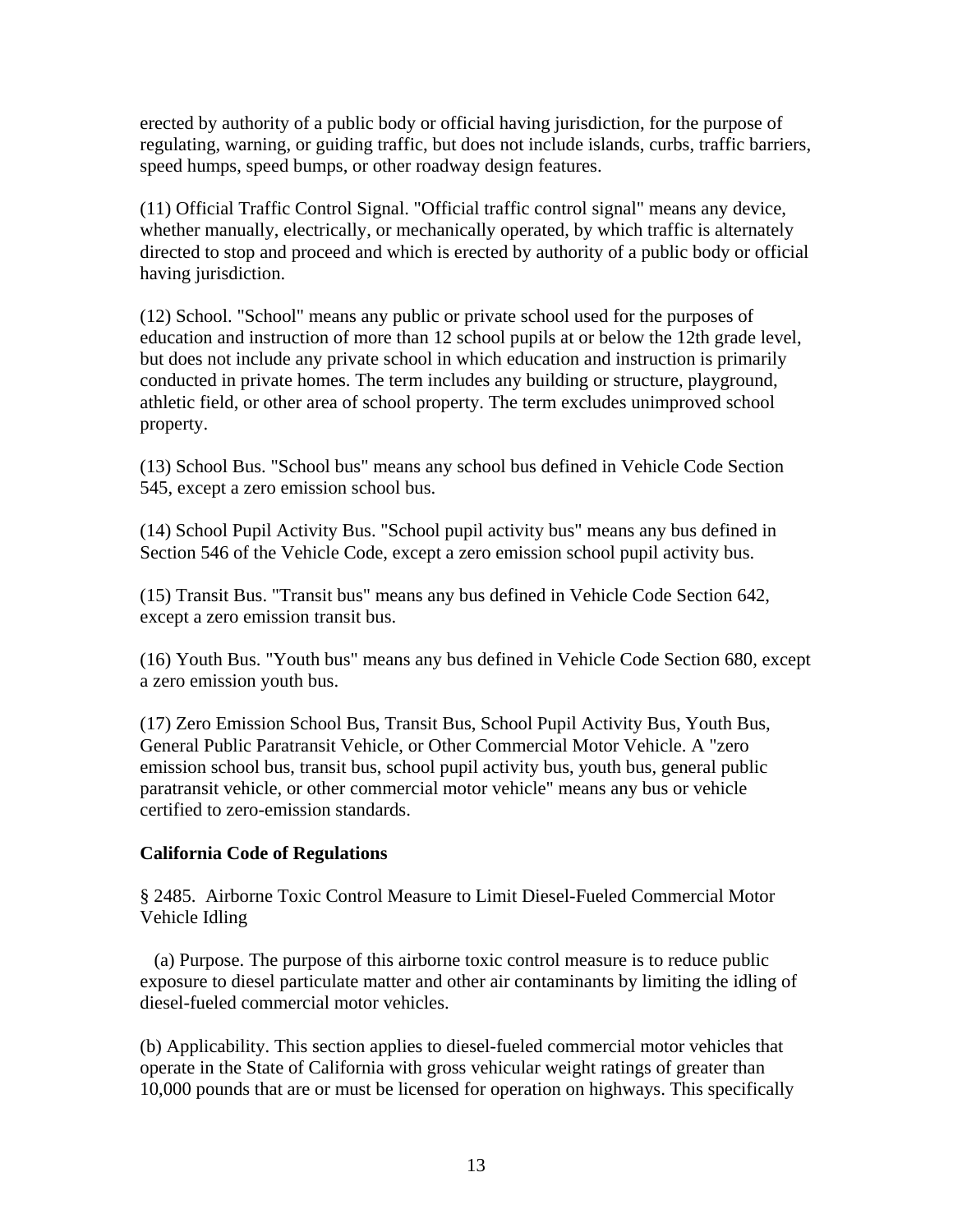includes:

(1) California-based vehicles; and

(2) Non-California-based vehicles.

(c) Requirements.

On or after February 1, 2005, the driver of any vehicle subject to this section:

(1) shall not idle the vehicle's primary diesel engine for greater than 5.0 minutes at any location, except as noted in Subsection (d); and

(2) shall not operate a diesel-fueled auxiliary power system (APS) to power a heater, air conditioner, or any ancillary equipment on that vehicle during sleeping or resting in a sleeper berth for greater than 5.0 minutes at any location when within 100 feet of a restricted area, except as noted in Subsection (d).

(d) Exceptions.

Subsection (c) does not apply for the period or periods during which

(1) a bus is idling for

(A) up to 10.0 minutes prior to passenger boarding, or

(B) when passengers are onboard;

(2) idling of the primary diesel-engine is necessary to power a heater, air conditioner, or any ancillary equipment during sleeping or resting in a sleeper berth. This provision does not apply when operating within 100 feet of a restricted area;

(3) idling when the vehicle must remain motionless due to traffic conditions, an official traffic control device, or an official traffic control signal over which the driver has no control, or at the direction of a peace officer, or operating a diesel-fueled APS at the direction of a peace officer;

(4) idling when the vehicle is queuing that at all times is beyond 100 feet from any restricted area;

(5) idling of the primary engine or operating a diesel-fueled APS when forced to remain motionless due to immediate adverse weather conditions affecting the safe operation of the vehicle or due to mechanical difficulties over which the driver has no control;

(6) idling to verify that the vehicle is in safe operating condition as required by law and that all equipment is in good working order, either as part of a daily vehicle inspection or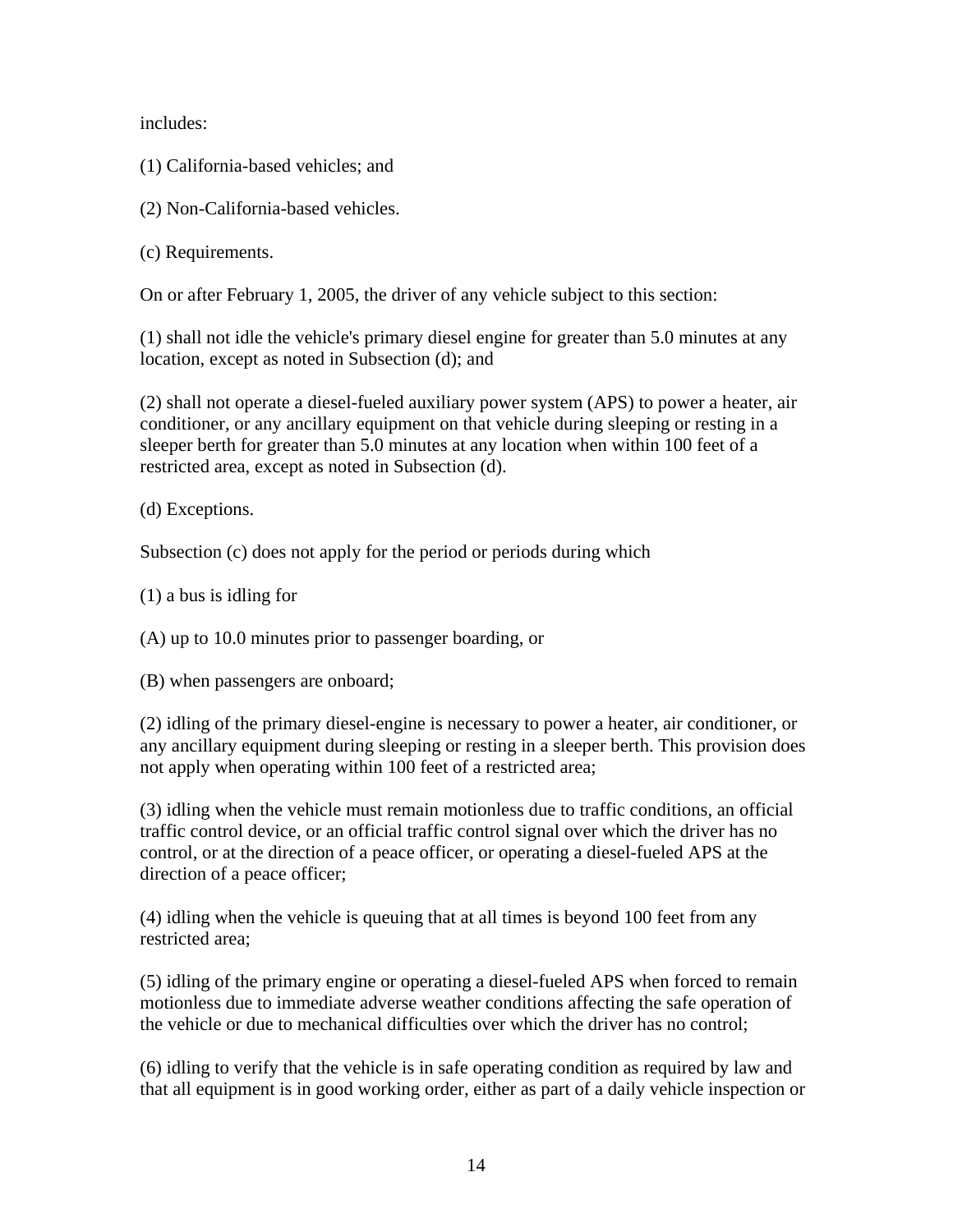as otherwise needed, provided that such engine idling is mandatory for such verification;

(7) idling of the primary engine or operating a diesel-fueled APS is mandatory for testing, servicing, repairing, or diagnostic purposes;

(8) idling when positioning or providing a power source for equipment or operations, other than transporting passengers or propulsion, which involve a power take off or equivalent mechanism and is powered by the primary engine for:

(A) controlling cargo temperature, operating a lift, crane, pump, drill, hoist, mixer (such as a ready mix concrete truck), or other auxiliary equipment;

(B) providing mechanical extension to perform work functions for which the vehicle was designed and where substitute alternate means to idling are not reasonably available; or

(C) collection of solid waste or recyclable material by an entity authorized by contract, license, or permit by a school or local government;

(9) idling of the primary engine or operating a diesel-fueled APS when operating defrosters, heaters, air conditioners, or other equipment solely to prevent a safety or health emergency;

(10) idling of the primary engine or operating a diesel-fueled APS by authorized emergency vehicles while in the course of providing services for which the vehicle is designed;

(11) idling of military tactical vehicles during periods of training; and

(12) idling when operating equipment such as a wheelchair or people assist lift as prescribed by the Americans with Disabilities Act;

(e) Relationship to Other Law.

Nothing in this section allows idling in violation of other applicable law, including, but not limited to:

(1) [California Vehicle Code Section 22515](http://www.lexis.com/research/buttonTFLink?_m=83acf1b0297d7e6fc678bb773cdceec9&_xfercite=%3ccite%20cc%3d%22USA%22%3e%3c%21%5bCDATA%5b13%20CCR%202485%5d%5d%3e%3c%2fcite%3e&_butType=4&_butStat=0&_butNum=1&_butInline=1&_butinfo=CA%20VEH%2022515&_fmtstr=FULL&docnum=1&_startdoc=1&wchp=dGLbVlb-zSkAb&_md5=08a1d1fb045b8927ec23961d09def4aa);

(2) Title 13, Section 2480, California Code of Regulations;

(3) [California Health and Safety Code Section 40720;](http://www.lexis.com/research/buttonTFLink?_m=83acf1b0297d7e6fc678bb773cdceec9&_xfercite=%3ccite%20cc%3d%22USA%22%3e%3c%21%5bCDATA%5b13%20CCR%202485%5d%5d%3e%3c%2fcite%3e&_butType=4&_butStat=0&_butNum=2&_butInline=1&_butinfo=CA%20HEALTH%20SAF%2040720&_fmtstr=FULL&docnum=1&_startdoc=1&wchp=dGLbVlb-zSkAb&_md5=8d78955cea9bd61649ab6eb8b4d2bfd0) or

(4) any applicable ordinance, rule, or requirement as stringent as, or more stringent than, this section.

(f) Enforcement. This section may be enforced by the Air Resources Board; peace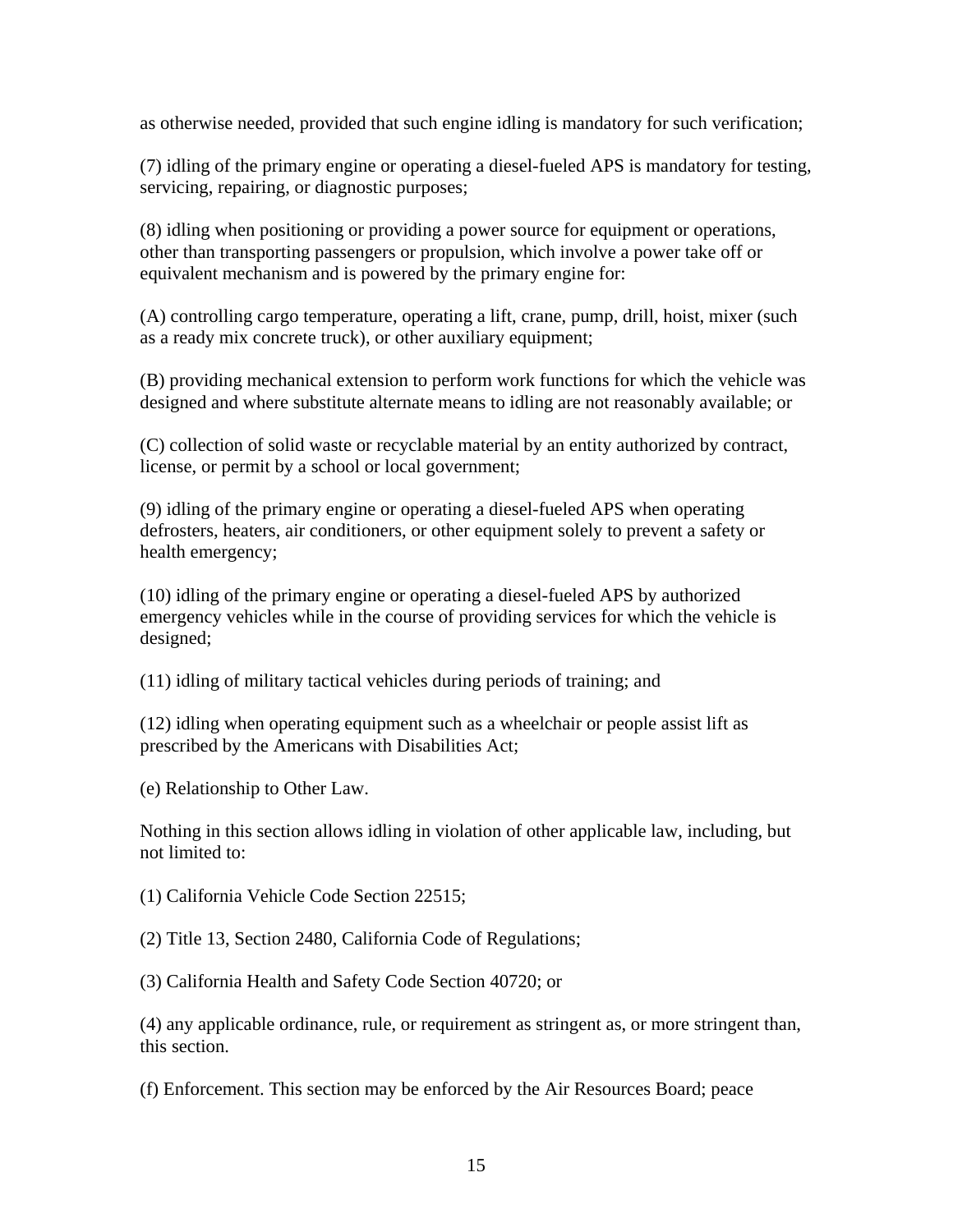officers as defined in California Penal Code, title 3, chapter 4.5, Sections 830 et seq. and their respective law enforcement agencies' authorized representatives; and air pollution control or air quality management districts.

(g) Penalties. For violations of subsection  $(c)(1)$  or  $(c)(2)$ , the driver of a subject vehicle is subject to a minimum civil penalty of 100 dollars and to criminal penalties as specified in the Health and Safety Code and the Vehicle Code.

(h) Definitions.

The following definitions apply to this section:

(1) "Authorized emergency vehicle" is as defined in [Vehicle Code Section 165](http://www.lexis.com/research/buttonTFLink?_m=83acf1b0297d7e6fc678bb773cdceec9&_xfercite=%3ccite%20cc%3d%22USA%22%3e%3c%21%5bCDATA%5b13%20CCR%202485%5d%5d%3e%3c%2fcite%3e&_butType=4&_butStat=0&_butNum=3&_butInline=1&_butinfo=CA%20VEH%20165&_fmtstr=FULL&docnum=1&_startdoc=1&wchp=dGLbVlb-zSkAb&_md5=e851324aa06dfd15ba280031dedb2acf).

(2) "Auxiliary power system" or "APS" means any device that provides electrical, mechanical, or thermal energy to the primary diesel engine, truck cab, or sleeper berth, as an alternative to idling the primary diesel engine.

(3) "Bus" means any vehicle defined in Title [13, California Code of Regulations, Section](http://www.lexis.com/research/buttonTFLink?_m=83acf1b0297d7e6fc678bb773cdceec9&_xfercite=%3ccite%20cc%3d%22USA%22%3e%3c%21%5bCDATA%5b13%20CCR%202485%5d%5d%3e%3c%2fcite%3e&_butType=4&_butStat=0&_butNum=4&_butInline=1&_butinfo=13%20CA%20ADMIN%202480&_fmtstr=FULL&docnum=1&_startdoc=1&wchp=dGLbVlb-zSkAb&_md5=df1c50acf2080443df2ee22e81d4bfe5)  [2480](http://www.lexis.com/research/buttonTFLink?_m=83acf1b0297d7e6fc678bb773cdceec9&_xfercite=%3ccite%20cc%3d%22USA%22%3e%3c%21%5bCDATA%5b13%20CCR%202485%5d%5d%3e%3c%2fcite%3e&_butType=4&_butStat=0&_butNum=4&_butInline=1&_butinfo=13%20CA%20ADMIN%202480&_fmtstr=FULL&docnum=1&_startdoc=1&wchp=dGLbVlb-zSkAb&_md5=df1c50acf2080443df2ee22e81d4bfe5), subsections (h) (13)-(16), inclusive or as defined in the [Vehicle Code Section 233](http://www.lexis.com/research/buttonTFLink?_m=83acf1b0297d7e6fc678bb773cdceec9&_xfercite=%3ccite%20cc%3d%22USA%22%3e%3c%21%5bCDATA%5b13%20CCR%202485%5d%5d%3e%3c%2fcite%3e&_butType=4&_butStat=0&_butNum=5&_butInline=1&_butinfo=CA%20VEH%20233&_fmtstr=FULL&docnum=1&_startdoc=1&wchp=dGLbVlb-zSkAb&_md5=f496fba37b72f5cfbe85ecd313e03426).

(4) "Commercial Motor Vehicle" means any vehicle or combination of vehicles defined in [Vehicle Code Section 15210\(b\)](http://www.lexis.com/research/buttonTFLink?_m=83acf1b0297d7e6fc678bb773cdceec9&_xfercite=%3ccite%20cc%3d%22USA%22%3e%3c%21%5bCDATA%5b13%20CCR%202485%5d%5d%3e%3c%2fcite%3e&_butType=4&_butStat=0&_butNum=6&_butInline=1&_butinfo=CA%20VEH%2015210&_fmtstr=FULL&docnum=1&_startdoc=1&wchp=dGLbVlb-zSkAb&_md5=6b18e2753192f0d562858ca7534e717d) and any other motor truck or bus with a gross vehicle weight rating of 10,001 pounds or more, except the following:

(A) a zero emission vehicle; or

(B) a pickup truck as defined in [Vehicle Code Section 471.](http://www.lexis.com/research/buttonTFLink?_m=83acf1b0297d7e6fc678bb773cdceec9&_xfercite=%3ccite%20cc%3d%22USA%22%3e%3c%21%5bCDATA%5b13%20CCR%202485%5d%5d%3e%3c%2fcite%3e&_butType=4&_butStat=0&_butNum=7&_butInline=1&_butinfo=CA%20VEH%20471&_fmtstr=FULL&docnum=1&_startdoc=1&wchp=dGLbVlb-zSkAb&_md5=21f90216d8393d0af77e84e9637eae12)

(5) "Driver" is as defined in [Vehicle Code Section 305](http://www.lexis.com/research/buttonTFLink?_m=83acf1b0297d7e6fc678bb773cdceec9&_xfercite=%3ccite%20cc%3d%22USA%22%3e%3c%21%5bCDATA%5b13%20CCR%202485%5d%5d%3e%3c%2fcite%3e&_butType=4&_butStat=0&_butNum=8&_butInline=1&_butinfo=CA%20VEH%20305&_fmtstr=FULL&docnum=1&_startdoc=1&wchp=dGLbVlb-zSkAb&_md5=631bd9ec5a6a9e00e0be3435c09e8cf5).

(6) "Gross vehicle weight rating" is as defined in [Vehicle Code Section 350](http://www.lexis.com/research/buttonTFLink?_m=83acf1b0297d7e6fc678bb773cdceec9&_xfercite=%3ccite%20cc%3d%22USA%22%3e%3c%21%5bCDATA%5b13%20CCR%202485%5d%5d%3e%3c%2fcite%3e&_butType=4&_butStat=0&_butNum=9&_butInline=1&_butinfo=CA%20VEH%20350&_fmtstr=FULL&docnum=1&_startdoc=1&wchp=dGLbVlb-zSkAb&_md5=8ad1ee732ef891c5c11244226a23853e).

(7) "Highway" is as defined in [Vehicle Code Section 360.](http://www.lexis.com/research/buttonTFLink?_m=83acf1b0297d7e6fc678bb773cdceec9&_xfercite=%3ccite%20cc%3d%22USA%22%3e%3c%21%5bCDATA%5b13%20CCR%202485%5d%5d%3e%3c%2fcite%3e&_butType=4&_butStat=0&_butNum=10&_butInline=1&_butinfo=CA%20VEH%20360&_fmtstr=FULL&docnum=1&_startdoc=1&wchp=dGLbVlb-zSkAb&_md5=ab7b2c2e2ff20d1b238abd877a691217)

(8) "Idling" means the vehicle engine is running at any location while the vehicle is stationary.

(9) "Motor truck" or "motortruck" means a motor vehicle designed, used, or maintained primarily for the transportation of property.

(10) "Official traffic control device" is as defined in [Vehicle Code Section 440.](http://www.lexis.com/research/buttonTFLink?_m=83acf1b0297d7e6fc678bb773cdceec9&_xfercite=%3ccite%20cc%3d%22USA%22%3e%3c%21%5bCDATA%5b13%20CCR%202485%5d%5d%3e%3c%2fcite%3e&_butType=4&_butStat=0&_butNum=11&_butInline=1&_butinfo=CA%20VEH%20440&_fmtstr=FULL&docnum=1&_startdoc=1&wchp=dGLbVlb-zSkAb&_md5=993b5554d1472cdb27676a62bc1367b3)

(11) "Official traffic control signal" is as defined in [Vehicle Code Section 445](http://www.lexis.com/research/buttonTFLink?_m=83acf1b0297d7e6fc678bb773cdceec9&_xfercite=%3ccite%20cc%3d%22USA%22%3e%3c%21%5bCDATA%5b13%20CCR%202485%5d%5d%3e%3c%2fcite%3e&_butType=4&_butStat=0&_butNum=12&_butInline=1&_butinfo=CA%20VEH%20445&_fmtstr=FULL&docnum=1&_startdoc=1&wchp=dGLbVlb-zSkAb&_md5=08ca1e3a3366c7e48953a21b561657b7).

(12) "Owner" is as defined in [Vehicle Code Section 460](http://www.lexis.com/research/buttonTFLink?_m=83acf1b0297d7e6fc678bb773cdceec9&_xfercite=%3ccite%20cc%3d%22USA%22%3e%3c%21%5bCDATA%5b13%20CCR%202485%5d%5d%3e%3c%2fcite%3e&_butType=4&_butStat=0&_butNum=13&_butInline=1&_butinfo=CA%20VEH%20460&_fmtstr=FULL&docnum=1&_startdoc=1&wchp=dGLbVlb-zSkAb&_md5=fba935d40aa05beb410894521c7afd01).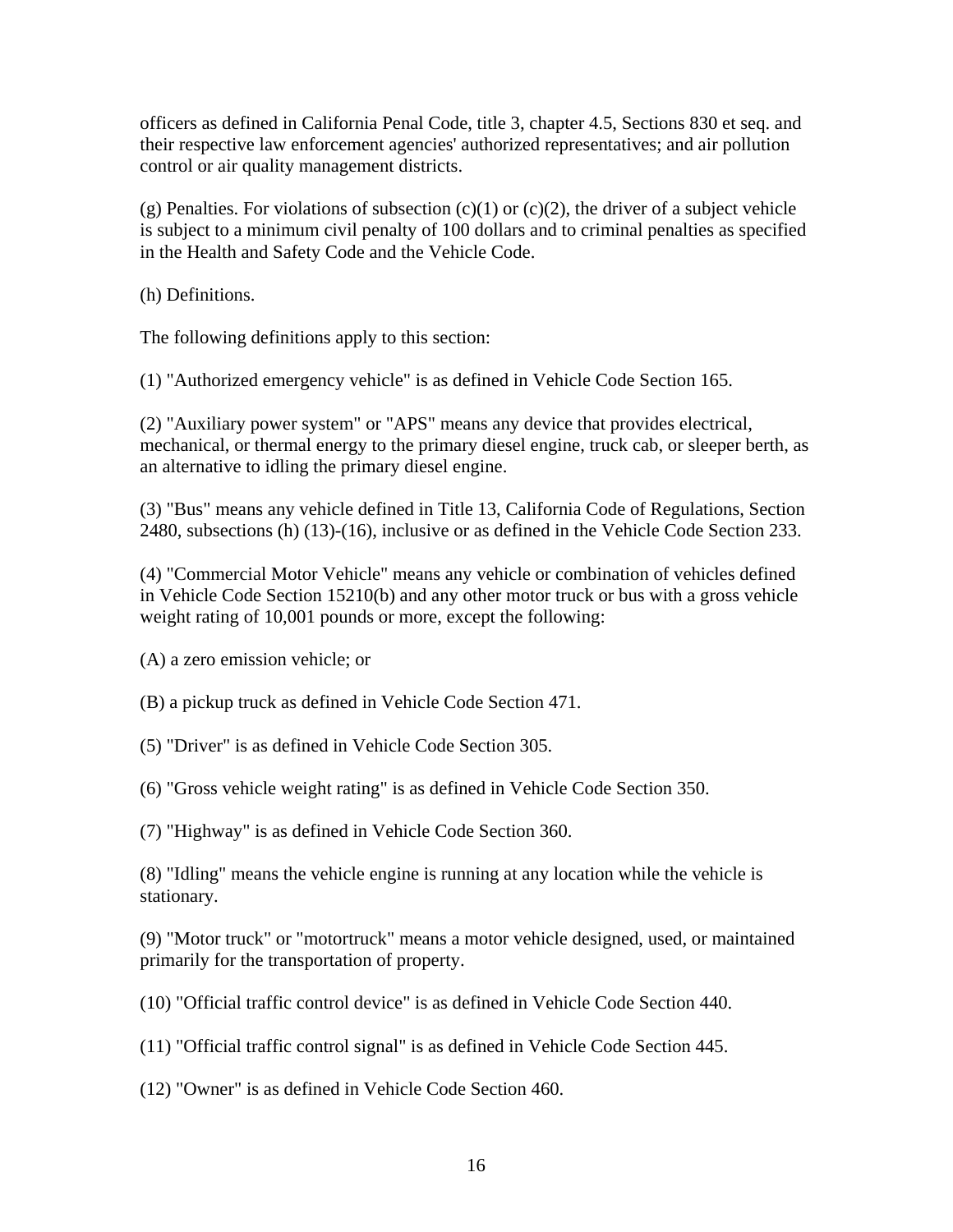(13) "Primary diesel engine" means the diesel-fueled engine used for vehicle propulsion.

(14) "Queuing" means (A) through (C)

(A) the intermittent starting and stopping of a vehicle;

(B) while the driver, in the normal course of doing business, is waiting to perform work or a service; and

(C) when shutting the vehicle engine off would impede the progress of the queue and is not practicable.

(D) Queuing does not include the time a driver may wait motionless in line in anticipation of the start of a workday or opening of a location where work or a service will be performed.

(15) "Restricted area" means any real property zoned for individual or multifamily housing units that has one or more of such units on it.

(16) "Safety or health emergency" means:

(A) a sudden, urgent, or usually unforeseen, occurrence; or

(B) a foreseeable occurrence relative to a medical or physiological condition.

(17) "Sleeper berth" is as defined in Title [13, California Code of Regulations, Section](http://www.lexis.com/research/buttonTFLink?_m=83acf1b0297d7e6fc678bb773cdceec9&_xfercite=%3ccite%20cc%3d%22USA%22%3e%3c%21%5bCDATA%5b13%20CCR%202485%5d%5d%3e%3c%2fcite%3e&_butType=4&_butStat=0&_butNum=14&_butInline=1&_butinfo=13%20CA%20ADMIN%201265&_fmtstr=FULL&docnum=1&_startdoc=1&wchp=dGLbVlb-zSkAb&_md5=69a3cc234f8f055fd52b7fb3754f267d)  [1265](http://www.lexis.com/research/buttonTFLink?_m=83acf1b0297d7e6fc678bb773cdceec9&_xfercite=%3ccite%20cc%3d%22USA%22%3e%3c%21%5bCDATA%5b13%20CCR%202485%5d%5d%3e%3c%2fcite%3e&_butType=4&_butStat=0&_butNum=14&_butInline=1&_butinfo=13%20CA%20ADMIN%201265&_fmtstr=FULL&docnum=1&_startdoc=1&wchp=dGLbVlb-zSkAb&_md5=69a3cc234f8f055fd52b7fb3754f267d).

(18) "Vehicle" is as defined in the [Vehicle Code Section 670.](http://www.lexis.com/research/buttonTFLink?_m=83acf1b0297d7e6fc678bb773cdceec9&_xfercite=%3ccite%20cc%3d%22USA%22%3e%3c%21%5bCDATA%5b13%20CCR%202485%5d%5d%3e%3c%2fcite%3e&_butType=4&_butStat=0&_butNum=15&_butInline=1&_butinfo=CA%20VEH%20670&_fmtstr=FULL&docnum=1&_startdoc=1&wchp=dGLbVlb-zSkAb&_md5=c2f5569f0d0d02538bfca80372397f3e)

# **Municipal Codes**

#### **Auburn Municipal Code**

#### LIMITATION ON ENGINE IDLING

*§ 71.75 FINDINGS AND PURPOSE.* 

The City Council finds that:

 (A) Air pollution is a public health concern in California. The Sacramento Region is currently designated as non-attainment for the 1-hour federal ozone standard, as well as the more stringent state ozone standard. Air pollution can cause or aggravate long illnesses such as acute respiratory infections, asthma, chronic bronchitis, emphysema, and lung cancer. In addition to health impacts, air pollution imposes significant economic costs and negative impacts on our quality of life (nuisance).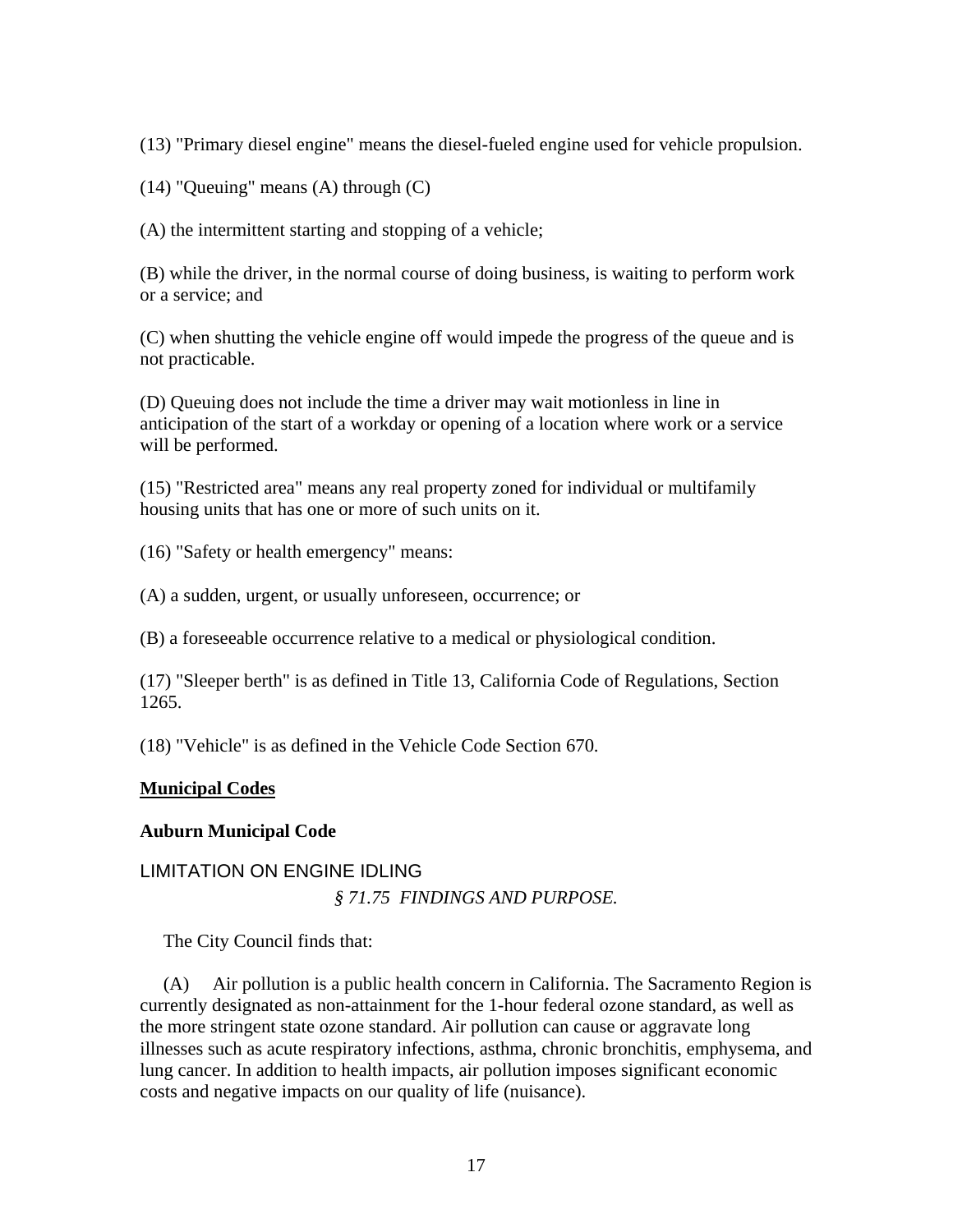(B) Exhaust from motor vehicles (both on- and off-road) is a substantial source of ozone precursors in the Sacramento Region. Vehicle exhaust is also a source of carbon monoxide, particulate matter, toxic air contaminants, and greenhouse gases. Although new engines have become cleaner due to improved emission control technologies, the slow turnover in their inventory and the number of miles/hours these vehicles idle each year is hindering progress in improving regional air quality.

 (C) Public agencies can play an important role in improving air quality by limiting the amount of time engines are allowed to idle within their jurisdiction. Public agencies have the responsibility to lead the effort to improve air quality by adopting ordinances that are cost-effective in reducing ozone precursor emissions and toxic air contaminants. This subchapter is based on and derived from the Sacramento Ozone Summit Model Green Contracting Ordinance.

 (D) A study of idling exhaust emissions conducted by the U.S. Environmental Protection Agency (EPA420-R-02-025, October 2002) indicates that a typical 1980's-2001 model year truck operating on diesel fuel emits 144 grams per hour of nitrogen oxide and 8,224 grams per hour of carbon dioxide emissions and consumes about 0.82 gallons of diesel while idling.

 (E) TIAX, a consultant for the Sacramento Metropolitan Air Quality Management District, estimated idling exhaust emissions from Heavy Duty diesel trucks (HHDV), Medium Heavy Duty Diesel Trucks (MHDV) and off-road construction equipment to be 2.3 tons per day of nitrogen oxide emissions and .23 tons per day of reactive organic gas emissions (Control Measure OFMS 52 & ONMS 45, April 2003). The maximum emissions reductions from full implementation of the Limitation on Engine idling Ordinance in the Sacramento Region was estimated to be 1.725 tons per day of nitrogen oxides emissions and .173 tons per day of reactive organic gas emissions (assuming a 75% compliance).

 (F) Under this subchapter, a limitation on engine idling is established by the City of Auburn to discourage the idling of engines in the city.

(Ord. 04-5, eff. 8-10-2004)

#### *§ 71.76 DEFINITIONS.*

 For the purpose of this subchapter, the following definitions shall apply unless the context clearly indicates or requires a different meaning.

 *COMMERCIAL MOTOR VEHICLE.* Any on- road motor vehicle with a manufacturer's gross vehicle weight rating greater than 26,000 pounds, or as defined in Cal. Motor Vehicle Code § 15210(b).

*DRIVER.* Any person who drives, operates, or is in actual physical control of a vehicle.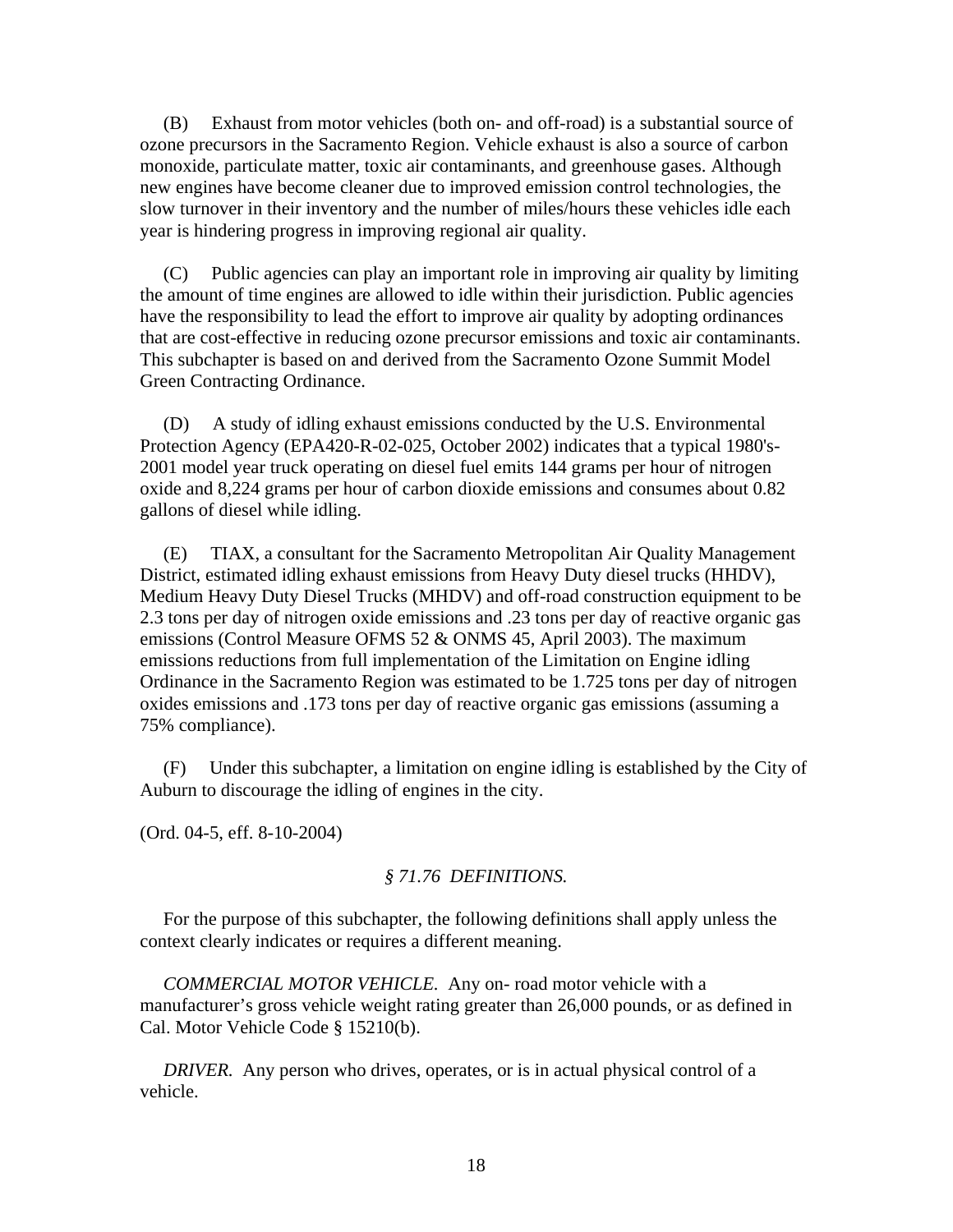*EMERGENCY.* A sudden, urgent, usually unforeseen occurrence.

 *EQUIPMENT OPERATOR.* Any person who is in actual physical control of a piece of off-road equipment.

 *GROSS VEHICLE WEIGHT RATING.* The weight specified by the manufacturer as the loaded weight of a single vehicle.

 *IDLING.* The engine is running while the vehicle is stationary or the piece of off-road equipment is not performing work.

 *MEDIUM DUTY VEHICLE.* Any motor vehicle with a manufacturer's gross vehicle weight rating of 6,001-14,000 pounds.

 *OFFICIAL TRAFFIC CONTROL DEVICE.* Any sign, signal, marking or device, consistent with Cal. Vehicle Code § 21400, placed or erected by authority of a public body or official having jurisdiction, for the purpose of regulating, warning, or guiding traffic, but does no include islands, curbs, traffic barriers, speed humps, speed bumps or other roadway design features.

 *OFFICIAL TRAFFIC CONTROL SIGNAL.* Any device, whether manually, electrically, or mechanically operated, by which traffic is alternately directed to stop and proceed and which is erected by authority of a public body or official having jurisdiction.

 *OFF-ROAD DIESEL EQUIPMENT.* All non- road equipment with a horsepower rating of 70 or greater.

 *TRANSPORT REFRIGERATION UNIT* or *TRU.* A refrigeration system powered by an engine designed to control the environment of temperature sensitive cargo. A TRU is a piece of off-road equipment regardless of its horsepower rating.

 *VEHICLE.* Any on-road, self-propelled vehicle that is required to be registered and have a license plate by the Department of Motor Vehicles.

 *VEHICLE/EQUIPMENT OWNER.* The registered owner, lessee, licensee or bailee of any heavy- or medium-duty vehicle or piece of off-road equipment who operates or directs the operation of any such vehicle or equipment on either a for hire or not for hire basis.

(Ord. 04-5, eff. 8-10-2004)

#### *§ 71.77 APPLICABILITY.*

 This subchapter applies to the operation of all diesel fueled commercial vehicles over 26,000 lbs. Gross vehicle weight rating, and all off-road diesel powered equipment over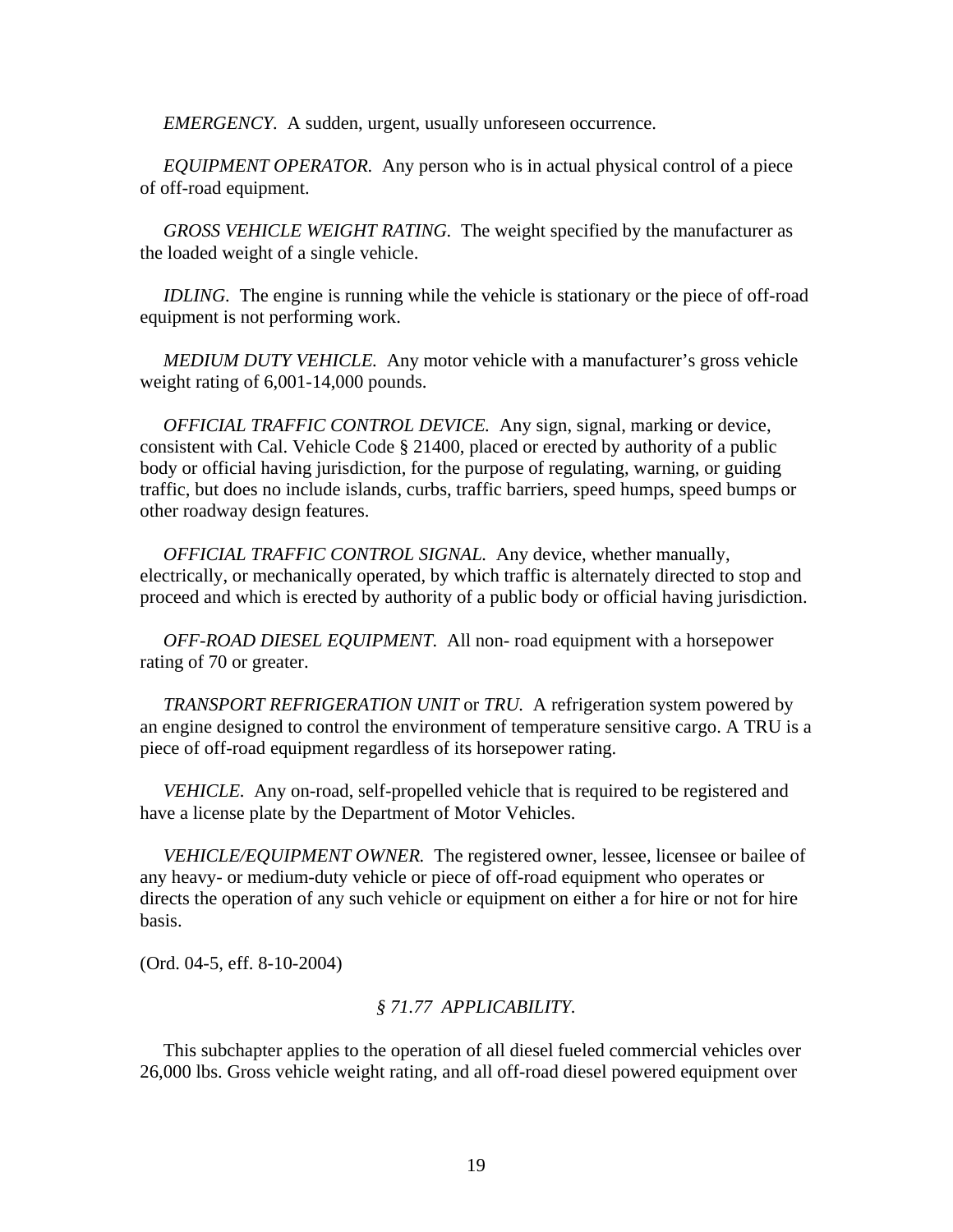70 horsepower rating, except as provided in § 71.79. Additionally, this subchapter applies to TRU engines as specified in § 71.76.

(Ord. 04-5, eff. 8-10-2004)

## *§ 71.78 IDLING.*

(A) A driver of a vehicle:

(1) Must turn off the engine upon stopping at a destination; and

 (2) Must not cause or allow an engine to idle at any location for more than five consecutive minutes.

 (B) An equipment operator of an off-road piece of equipment not identified in subdivision  $(A)(1)$  above must not cause or allow an off-road piece of equipment to idle at any location for more than five consecutive minutes.

 (C) An equipment operator of a TRU must not cause or allow a TRU to operate within 1,000 feet of a residential area or school unless the cargo will be loaded or has been unloaded within 30 minutes.

 (D) An owner of a vehicle, an off-road piece of equipment, or a TRU must ensure that:

 (1) The vehicle driver or equipment operator, upon employment and at least once per year

thereafter, is informed of the requirements of this Article, and of the consequences under this section, and the fleet owners terms of employment, of not complying with those requirements; and

 (2) Upon rental or lease of a vehicle or piece of equipment, notification is provided of the requirements of this subchapter;

All complaints of non-compliance with, and enforcement actions related to the requirements of this subchapter are reviewed and remedial action is taken as necessary.

 (E) A private property owner shall not allow a vehicle, an off-road piece of equipment or a TRU located on the owner's property to violate the provisions of this subchapter. A private property owner shall notify owners and operators of vehicles, offroad pieces of equipment, and TRUs entering the owner's private property of the requirements of this subchapter.

(Ord. 04-5, eff. 8-10-2004) Penalty, see § 71.99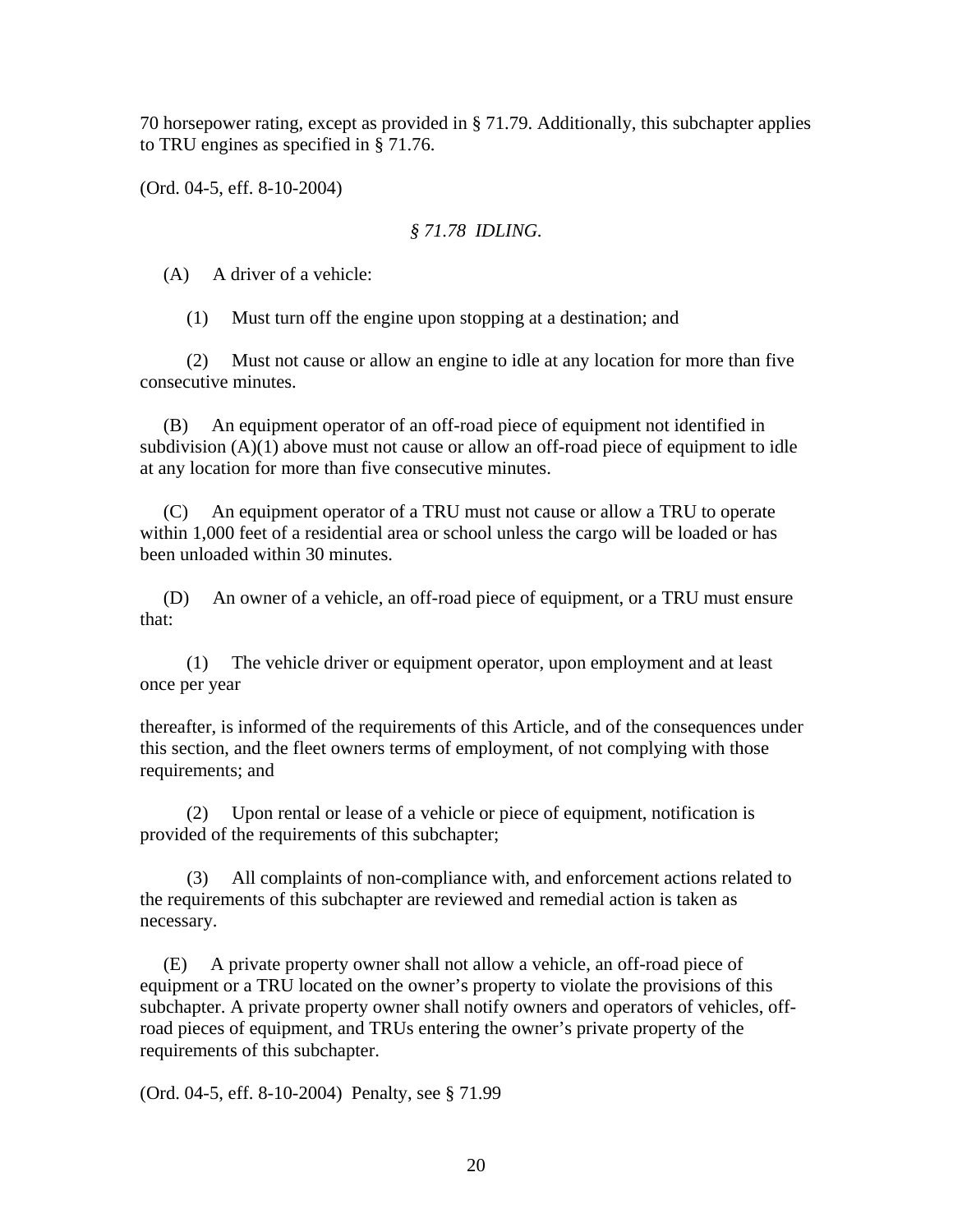#### *§ 71.79 EXEMPTIONS.*

 (A) This subchapter does not apply to a vehicle or piece of equipment for the period or periods during which:

(1) Idling is necessary while stopped:

- (a) For an official traffic control device;
- (b) For an official traffic control signal;

 (c) For traffic conditions over which the driver has no control, including, but not limited to, stopped in a line of traffic, stopped at a railroad crossing, or stopped at a construction zone; or

(d) At the direction of a peace officer.

 (2) Idling is necessary to ascertain that the vehicle and/or the off-road equipment is in safe operating conditions and equipped as required by all provisions of law, and all equipment is in good working order, either as part of the daily vehicle inspection, or as otherwise needed;

(3) Idling is necessary for testing, servicing, repairing or diagnostic purposes;

 (4) Idling is necessary for a period not to exceed three to five minutes (as per the recommendation of the manufacturer) to cool down a turbo charged heavy-duty vehicle before turning the engine off;

 (5) Idling is necessary to accomplish work for which the vehicle/equipment was designed, other than transporting goods, for example: operating a lift, crane, pump, drill, hoist, mixer or other auxiliary equipment other than a heater or air conditioner;

 (6) Idling is necessary to operate a life or other piece of equipment designed to ensure safe loading and unloading of goods and people;

 (7) Idling is necessary to operate defrosters, heaters, air conditioners, or other equipment to prevent a safety or health emergency, but not solely for the comfort of the driver or passengers;

 (a) The only exception for driver comfort would be a vehicle driver that is required to have rest time by law. In this case, the driver may only idle at a designated rest area or truck stop and will not idle within 1,000 feet of a residential area or school;

 (b) The only specific exception for passenger comfort would be vehicles with a passenger onboard with a disability or health condition that would be critically aggravated if the vehicle were not maintained at an adequate temperature.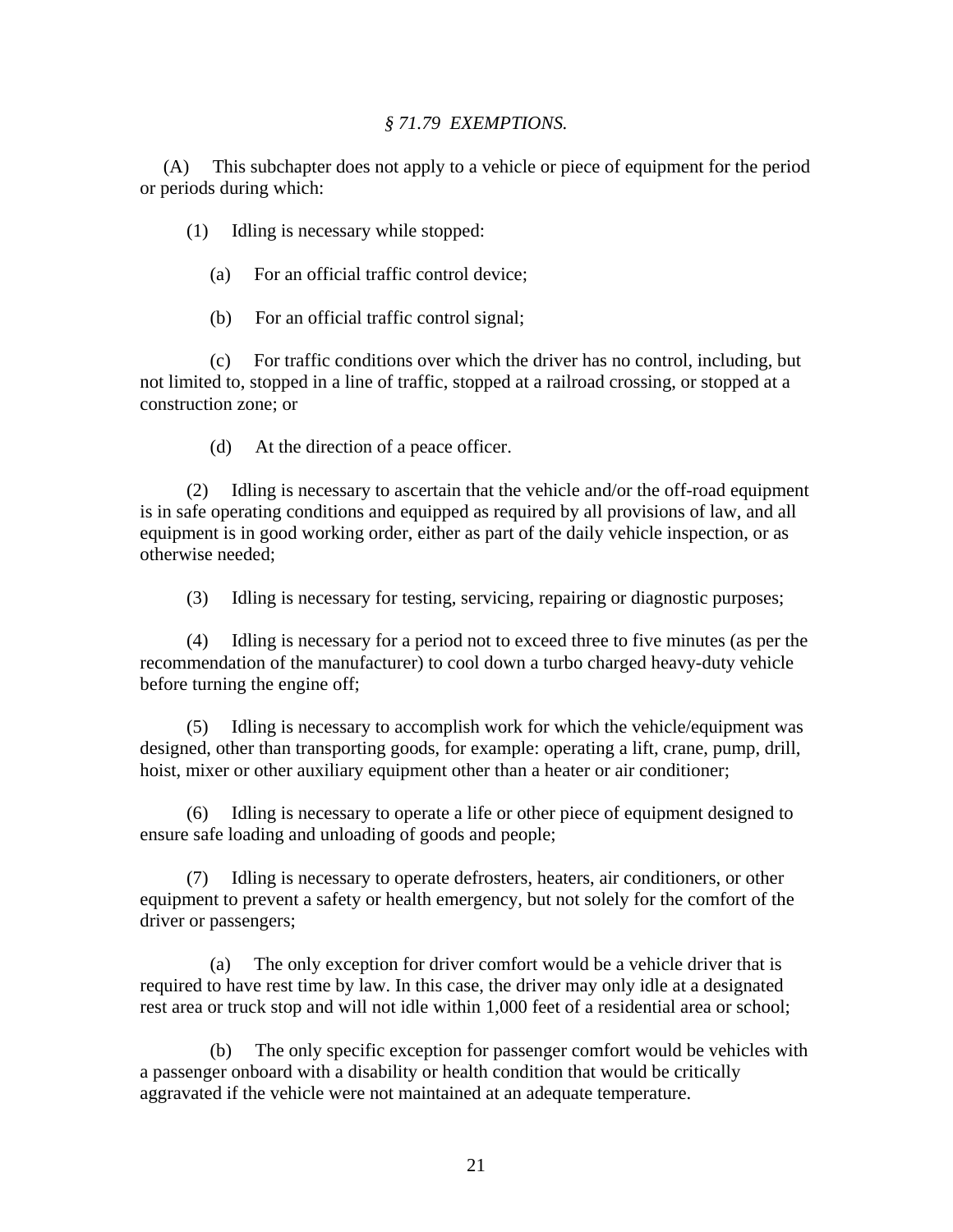(8) Idling is necessary solely to recharge a battery or other energy storage unit of a hybrid electric vehicle/equipment;

(9) Idling is necessary to operate equipment that runs intermittently;

 (10) Alternative diesel fuel vehicles, or any Tier 2 4.8 g/bhp combined Nox and HMHC level;

(11) Idling is necessary in attainment portions of Placer County.

 (B) Nothing in this subchapter allows idling in excess of other applicable laws, including but not limited to:

 (1) Title 13 California Code of Regulations § 1226; requirement for leaving the driver's compartment when a pupil is aboard a school bus.

 (2) Title 13 California Code of Regulations § 2480; requirements/restriction of idling of school buses.

 (3) Cal. Vehicle Code § 22515; requirements for leaving a motor vehicle unattended.

 (4) Any local ordinance or requirement as stringent as, or more stringent than, this chapter.

(Ord. 04-5, eff. 8-10-2004)

#### *§ 71.80 ENFORCEMENT.*

 This subchapter may be enforced by the local air pollution control or air quality management district, and/or any peace officer as defined in Cal. Penal Code, Title 3, Chapter 4.5, §§ 830 *et seq.* and their respective agencies authorized representative(s).

(Ord. 04-5, eff. 8-10-2004)

#### *§ 71.99 PENALTY.*

 (A) Any violation of this chapter for which a penalty is not provided shall be punished according to § 10.99 of this code.

 (B) (1) For each violation of § 71.78, a driver of a vehicle, or an operator of an off-road piece of equipment or TRU will be first given a written warning. Subsequent violations will be subject to a civil penalty of \$50 and criminal penalties as provided by law.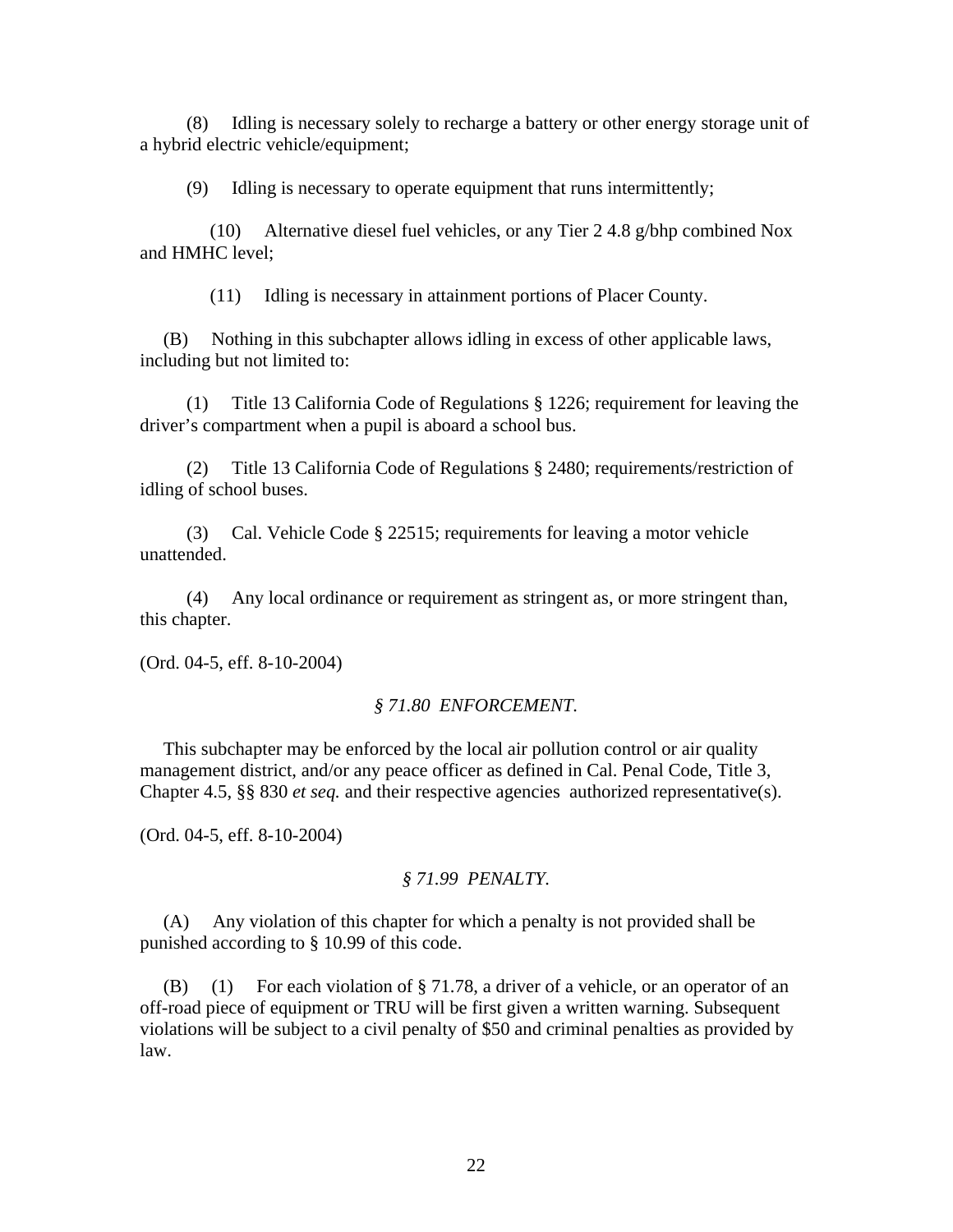(2) For each violation of § 71.78, an owner of a vehicle, off-road piece of equipment or TRU is subject to a written warning on the first offense, followed by a \$100 minimum civil penalty for a second offense, with a minimum civil penalty of \$200 for all future offenses and criminal penalties as provided by law. All penalties assessed under this section shall be deposited with the City of Auburn, regardless of whether another agency or entity first collects the penalties.

(Ord. 04-5, eff. 8-10-2004)

#### **Cupertino Municipal Code**

*10.48.055 Motor Vehicle Idling.* 

 Motor vehicles, including automobiles, trucks, motorcycles, motor scooters and trailers or other equipment towed by a motor vehicle, shall not be allowed to remain in one location with the engine or auxiliary motors running for more than three minutes in any hour, in an area other than on a public right-of-way, unless:

 A. The regular noise limits of Section 10.48.040 are met while the engine and/or auxiliary motors are running; or

 B. The vehicle is in use for provision of police, fire, medical, or other emergency services. (Ord. 1871, (part), 2001)

#### **Fountain Valley Municipal Code**

§ 6.28.147 Idling motor vehicles.

 No person shall leave standing any motor vehicle, including refrigeration trailers, with engine idling or auxiliary motor running for in excess of ten minutes between the hours of ten p.m. and seven a.m. if the engine or motor noise disturbs the peace or quiet of any residential neighborhood or causes discomfort or annoyance to any reasonable person of normal sensitivity residing in the area. The driver, owner, registered owner and legal owner of the motor vehicle or refrigeration trailer shall each be guilty of the offense described herein. (Ord. 1156 § 1, 1990)

#### **Palm Desert Municipal Code**

10.98.010 Parking prohibitions and restrictions.

 C. While adjacent to a developed residential area within the city, the operator shall not idle the vehicles engine for longer than fifteen minutes. (Ord. 1025, 2002: Ord. 793 § 1 (part), 1996)

#### **Placer County Code**

…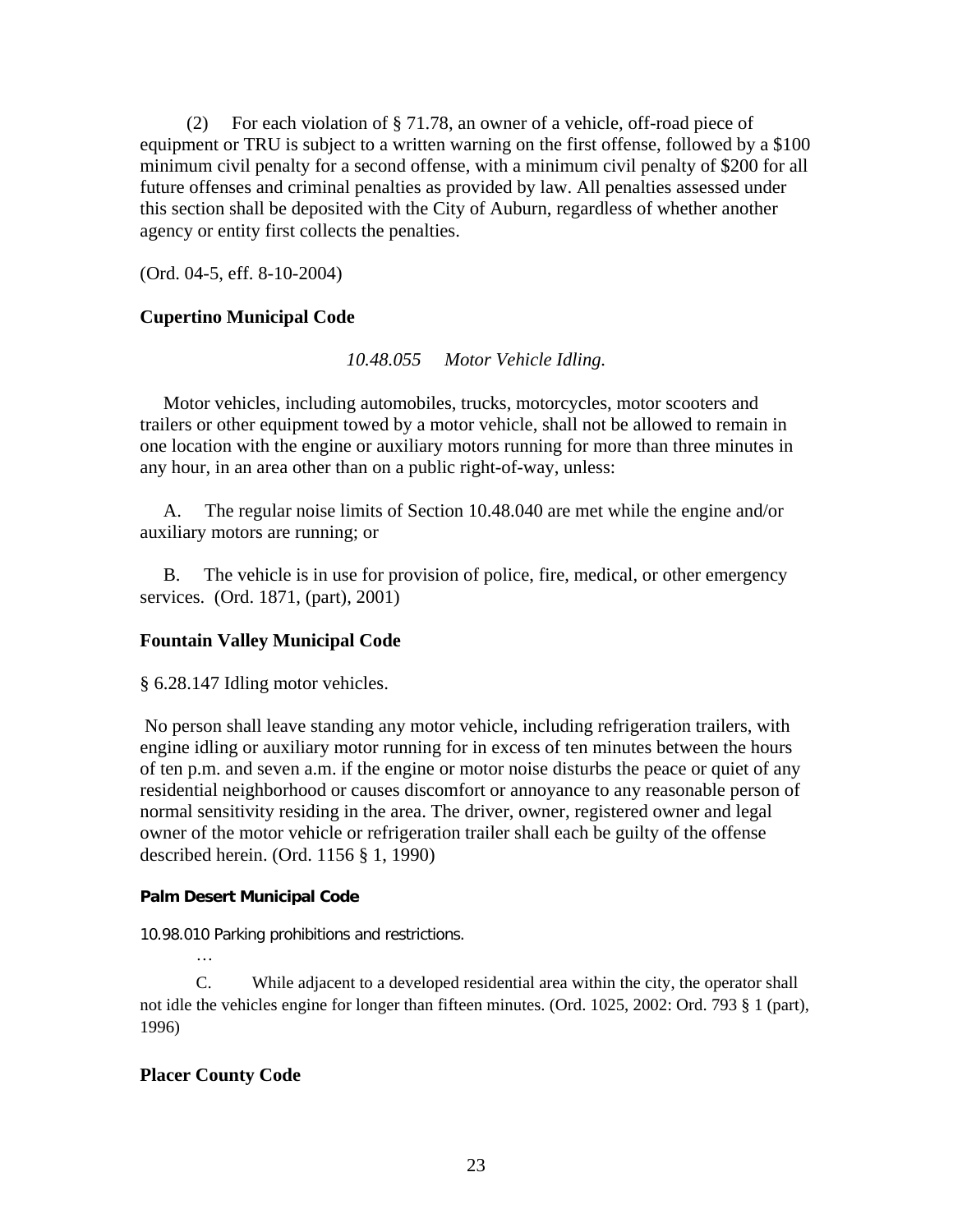#### [Article 10.14 LIMITATION ON ENGINE IDLING](http://municipalcodes.lexisnexis.com/codes/placer/_DATA/TITLE10/Article_10_14_LIMITATION_ON_ENGINE/index.html)

10.14.010 Findings and purpose.

The Placer County board of supervisors finds that:

A. Air pollution is a major public health concern in California. The Sacramento region is currently designated as non-attainment for the one-hour federal ozone standard, as well as the more stringent state ozone standard. Air pollution can cause or aggravate lung illnesses such as acute respiratory infections, asthma, chronic bronchitis, emphysema, and lung cancer. In addition to health impacts, air pollution imposes significant economic costs and negative impacts on our quality of life (nuisance).

B. Exhaust from vehicles (both on- and off-road) is a substantial source of ozone precursors in the Sacramento region. Vehicle exhaust is also a source of carbon monoxide, particulate matter, toxic air contaminants, and greenhouse gases. Although new engines have become cleaner due to improved emission control technologies; the slow turn over in their inventory and the number of miles/hours these vehicles idle each year is hindering progress in improving regional air quality.

C. Public agencies can play an important role in improving air quality by limiting the amount of time engines are allowed to idle within their jurisdiction. Public agencies have the responsibility to lead the effort to improve air quality by adopting ordinances that are cost effective in reducing ozone precursor emissions and toxic air contaminants. This article is based on and derived from the Sacramento Ozone Summit Model Engine Idling Ordinance.

D. A study of idling exhaust emissions conducted by the U.S. Environmental Protection Agency (EPA420-R-02-025, October 2002) indicates that a typical 1980s-2001 model year truck operating on diesel fuel emits one hundred forty-four (144) grams per hour of nitrogen oxide and eight thousand, two hundred twentyfour (8,224) grams per hour of carbon dioxide emissions and consumes about 0.82 gallons of diesel fuel while idling.

E. TIAX, a consultant for the Sacramento Metropolitan Air Quality Management District, estimated idling exhaust emissions from heavy heavy duty diesel trucks (HHDV), medium heavy duty diesel trucks (MHDV) and off road construction equipment to be 2.3 tons per day of nitrogen oxide emissions and .23 tons per day of reactive organic gas emissions. (Control Measures OFMS 52 and ONMS 45, April 2003). The maximum emissions reductions from full implementation of the Limitation on Engine Idling Ordinance in the Sacramento region was estimated to be 1.725 tons per day of nitrogen oxides emissions and .173 tons per day of reactive organic gas emissions (assuming a seventy-five percent (75%) compliance).

F. Under this article, a limitation on engine idling is established by the board of supervisors to discourage the idling of engines in the unincorporated Placer County. (Ord. 5271-B, 2003)

10.14.020 Definitions.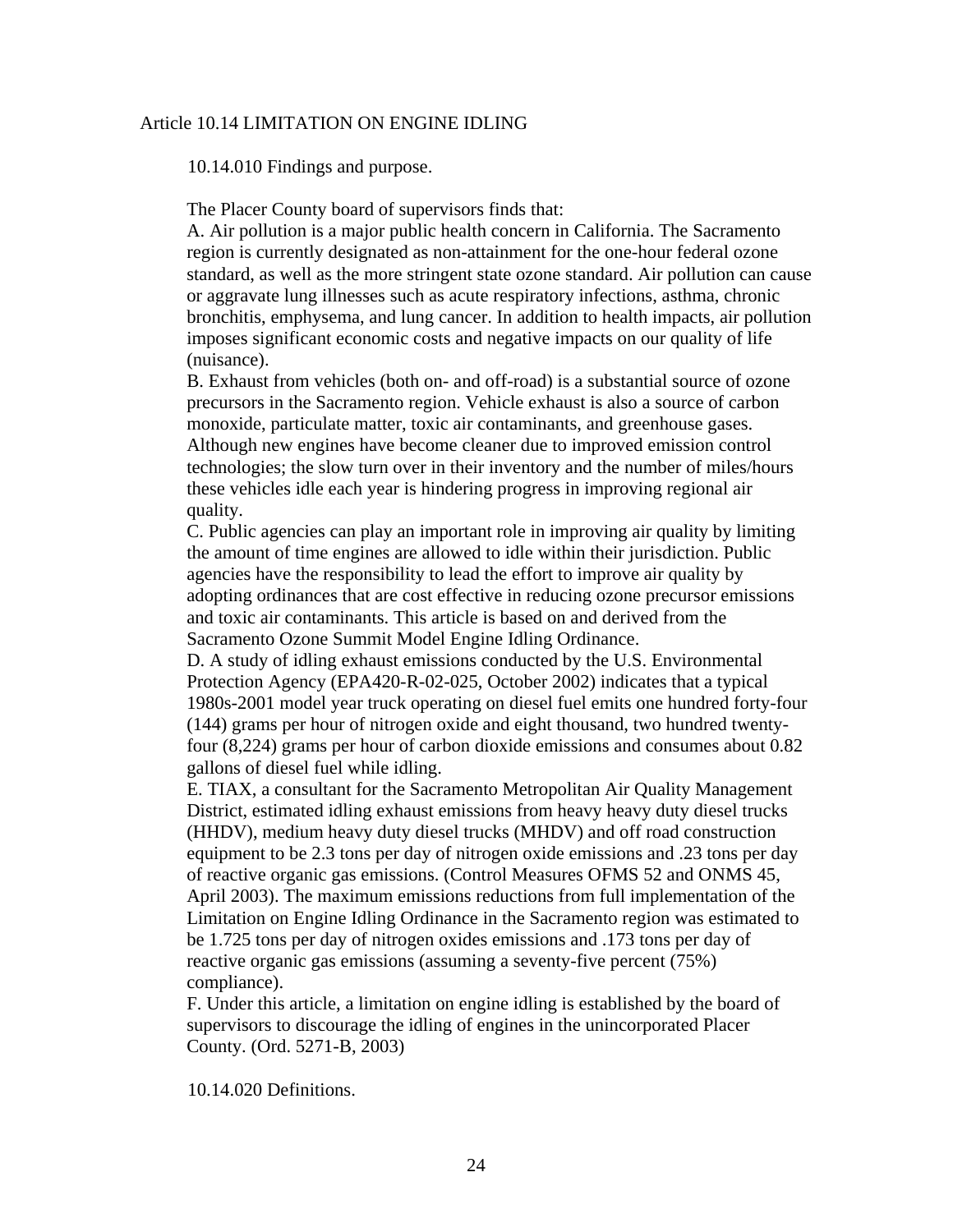"Driver" means any person who drives, operates, or is in actual physical control of a vehicle.

"Emergency" means a sudden, urgent, usually unforeseen, occurrence.

"Equipment operator" means any person who is in actual physical control of a piece of off-road equipment.

"Gross vehicle weight rating" means the weight specified by the manufacturer as the loaded weight of a single vehicle.

"Commercial motor vehicle" means any on-road motor vehicle with a manufacturer's gross vehicle weight rating greater than twenty-six thousand (26,000) pounds or as defined in Motor Vehicle Code Section 15210(b).

"Idling" means the engine is running while the vehicle is stationary or the piece of off-road equipment is not performing work.

"Medium-duty vehicle" means any on-road motor vehicle with a manufacturer's gross vehicle weight rating of six thousand one to fourteen thousand (6,001 -- 14,000) pounds.

"Official traffic control device" means any sign, signal, marking or device, consistent with Section 21400 of the vehicle code, placed or erected by authority of a public body or official having jurisdiction, for the purpose of regulating, warning, or guiding traffic, but does not include islands, curbs, traffic barriers, speed humps, speed bumps, or other roadway design features.

"Official traffic control signal" means any device, whether manually, electrically, or mechanically operated, by which traffic is alternately directed to stop and proceed and which is erected by authority of a public body or official having jurisdiction.

"Off-road diesel equipment" means all non-road equipment with a horsepower rating of seventy (70) or greater.

"Transport refrigeration unit" or "TRU" means a refrigeration system powered by an engine designed to control the environment of temperature sensitive cargo. A TRU is a piece of off-road equipment regardless of its horsepower rating.

"Vehicle" means any on-road, self-propelled vehicle that is required to be registered and have a license plate by the Department of Motor Vehicles. "Vehicle/equipment owner" means the registered owner, lessee, licensee, or bailee of any heavy- or medium-duty vehicle or piece of off-road equipment who operates or directs the operation of any such vehicle or equipment on either a for-hire or not-for-hire basis. (Ord. 5271-B, 2003)

#### 10.14.030 Applicability.

There is established an article to be known as "Limitation on Engine Idling" that applies to the operation of all diesel fueled commercial vehicles over twenty-six thousand (26,000) lbs. gross vehicle weight rating, and all off-road diesel-powered equipment over seventy (70) horsepower rating, except as provided in Section 10.14.050. Additionally, this article applies to TRU engines as specified in subsection 10.14.040(C). (Ord. 5271-B, 2003)

10.14.040 Idling.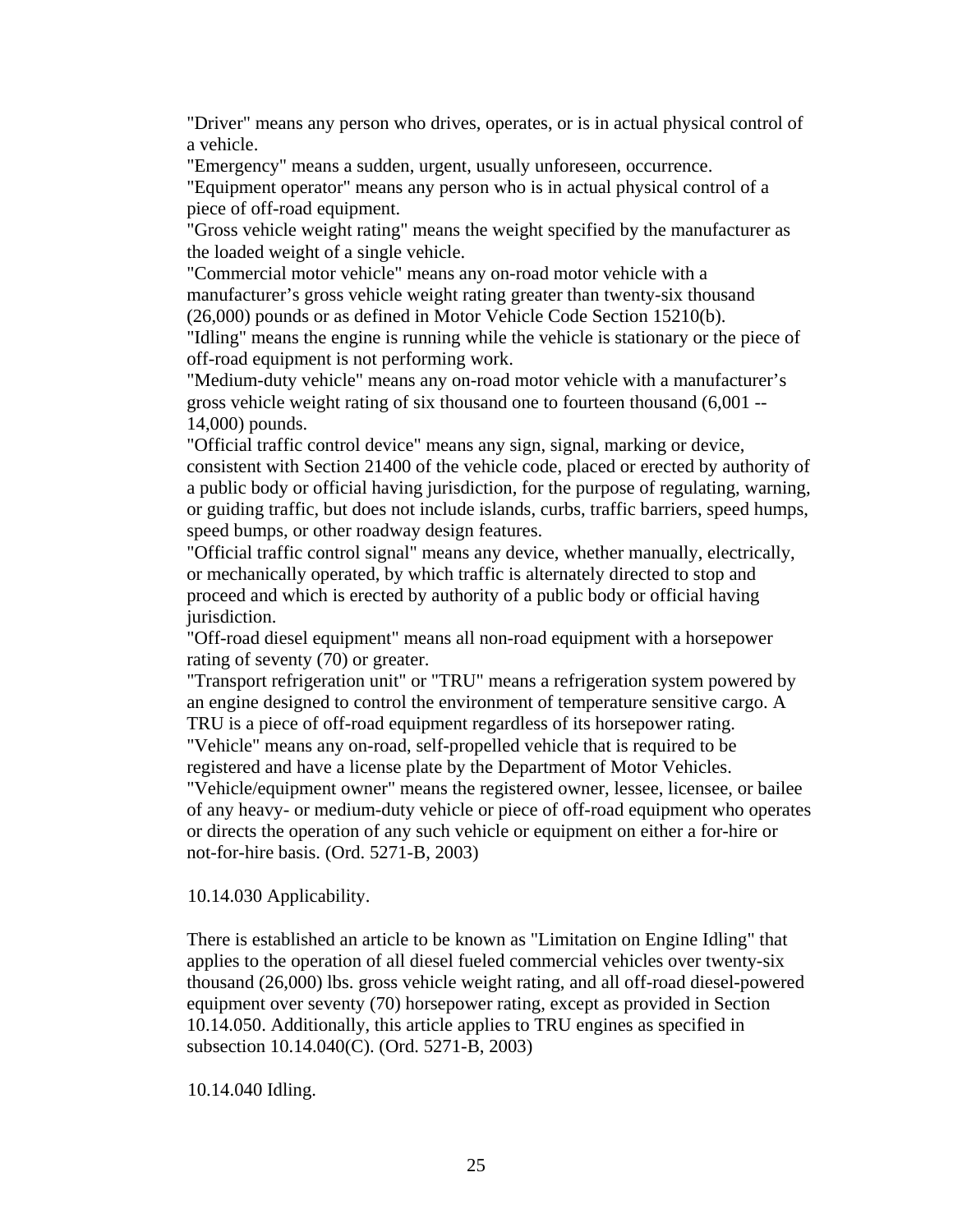A. A driver of a vehicle:

1. Must turn off the engine upon stopping at a destination; and

2. Must not cause or allow an engine to idle at any location for more than five consecutive minutes.

B. An equipment operator of an off-road piece of equipment not identified in subsection A of this section must not cause or allow an off-road piece of equipment to idle at any location for more than five consecutive minutes.

C. An equipment operator of a TRU must not cause or allow a TRU to operate within one thousand  $(1,000)$  feet of a residential area or school unless the cargo will be loaded or has been unloaded within thirty (30) minutes.

D. An owner of a vehicle, an off-road piece of equipment, or a TRU must ensure that:

1. The vehicle driver or equipment operator, upon employment and at least once per year thereafter, is informed of the requirements in subsections 10.14.040(A)-- (C), and of the consequences, under this section and the fleet owners terms of employment, of not complying with those requirements; and

2. Upon rental or lease of a vehicle or piece of equipment, notification is provided of the requirements in subsections 10.14.040(A)--(C); and

3. All complaints of non-compliance with, and enforcement actions related to, the requirements of subsections 10.14.040(A)--(C) are reviewed and remedial action is taken as necessary.

E. A private property owner shall not allow a vehicle, an off-road piece of equipment or a TRU located on the owner's property to violate subsections 10.14.040(A)--(C) respectively. A private property owner shall notify owners and operators of vehicles, off-road pieces of equipment, and TRUs entering the owner's private property of the requirements of subsections 10.14.040(A)--(C). (Ord. 5271- B, 2003)

10.14.050 Exemptions.

This article does not apply to a vehicle or piece of equipment for the period or periods during which:

A. Idling is necessary while stopped:

1. For an official traffic control device;

2. For an official traffic control signal;

3. For traffic conditions over which the driver has no control, including, but not limited to: stopped in a line of traffic, stopped at a railroad crossing, or stopped at a construction zone; or

4. At the direction of a peace officer;

B. Idling is necessary to ascertain that the vehicle and/or the off-road equipment is in safe operating condition and equipped as required by all provisions of law, and all equipment is in good working order, either as part of the daily vehicle inspection, or as otherwise needed;

C. Idling is necessary for testing, servicing, repairing, or diagnostic purposes;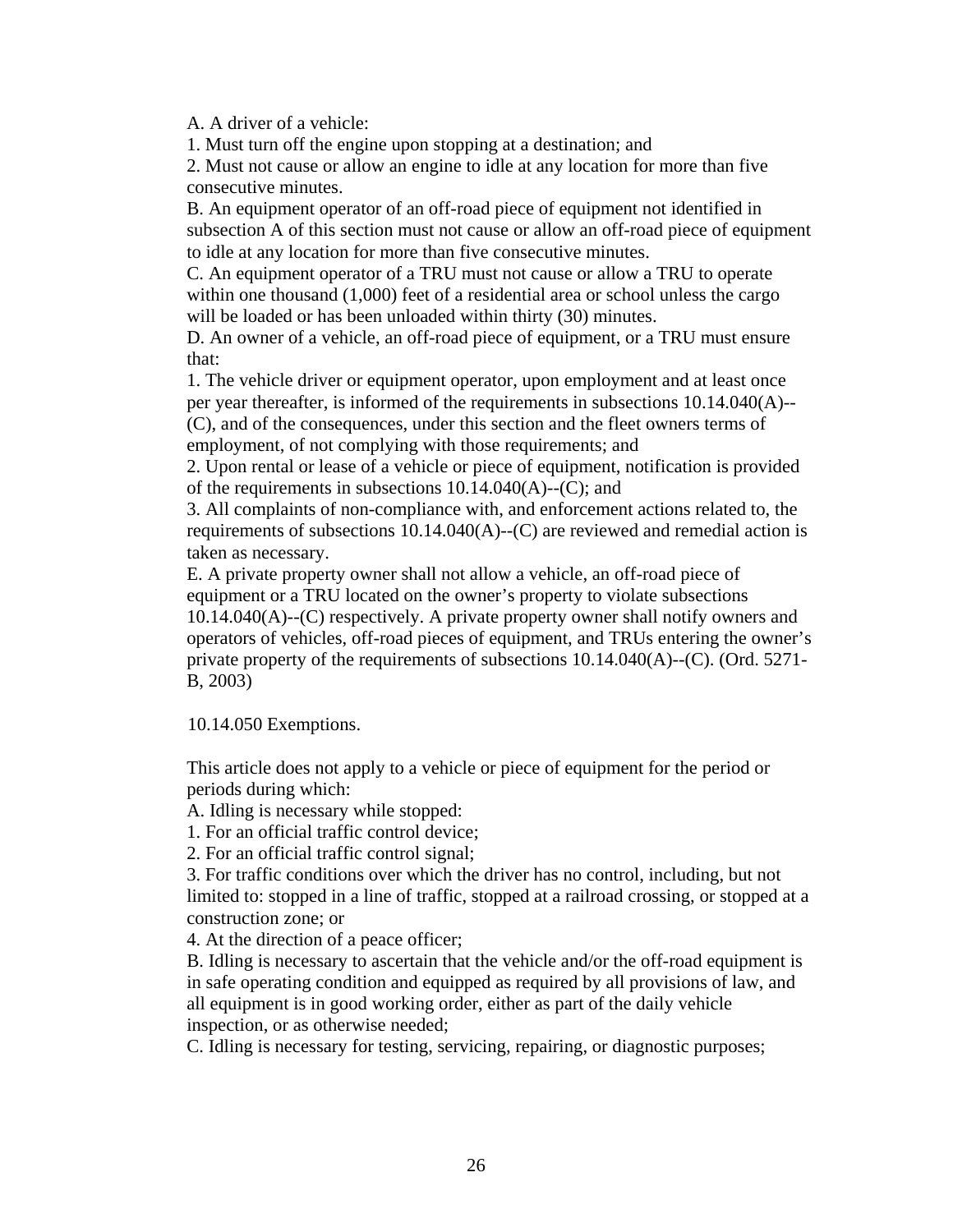D. Idling is necessary, for a period not to exceed three to five minutes (as per the recommendation of the manufacturer), to cool down a turbo-charged heavy-duty vehicle before turning the engine off;

E. Idling is necessary to accomplish work for which the vehicle/equipment was designed, other than transporting goods, for example: operating a lift, crane, pump, drill, hoist, mixer, or other auxiliary equipment other than a heater or air conditioner;

F. Idling is necessary to operate a lift or other piece of equipment designed to ensure safe loading and unloading of goods and people;

G. Idling is necessary to operate defrosters, heaters, air conditioners, or other equipment to prevent a safety or health emergency, but not solely for the comfort of the driver or passengers;

1. The only exception for driver comfort would be a vehicle driver that is required to have rest time by law. In this case, the driver may only idle at a designated rest area or truck stop and will not idle within one thousand (1,000) feet of a residential area or school.

2. The only specific exception for passenger comfort would be a paratransit vehicle with a passenger on board with a disability or health condition that would be critically aggravated if the vehicle were not maintained at an adequate temperature. H. Idling is necessary solely to recharge a battery or other energy storage unit of a hybrid electric vehicle/equipment;

I. Idling is necessary to operate equipment that runs intermittently;

J. Alternative diesel fuel vehicles, or any Tier 2 4.8 g/bhp combined Nox and HMHC level;

K. Idling is necessary in attainment portions of Placer County generally east of Donner Summit. (Ord. 5271-B, 2003)

10.14.060 Relationship to other laws.

Nothing in this article allows idling in excess of other applicable laws, including, but not limited to:

A. Title 13 California Code of Regulations Section 1226;

B. Title 13 California Code of Regulations Section 2480;

C. Vehicle Code Section 22515; or

D. Any local ordinance or requirement as stringent as, or more stringent than this article. (Ord. 5271-B, 2003)

10.14.070 Penalties.

A. For each violation of subsections  $10.14.040(A)$ --(C), a driver of a vehicle, or an operator of off-road piece of equipment or TRU is subject to a minimum civil penalty of fifty dollars (\$50.00) and to criminal penalties to the maximum extent provided by law.

B. For each violation of subsection 10.14.040(D), an owner of a vehicle, off-road piece of equipment or TRU is subject to a warning on the first offense, followed by a one hundred dollar (\$100.00) minimum civil penalty for a second offense, with a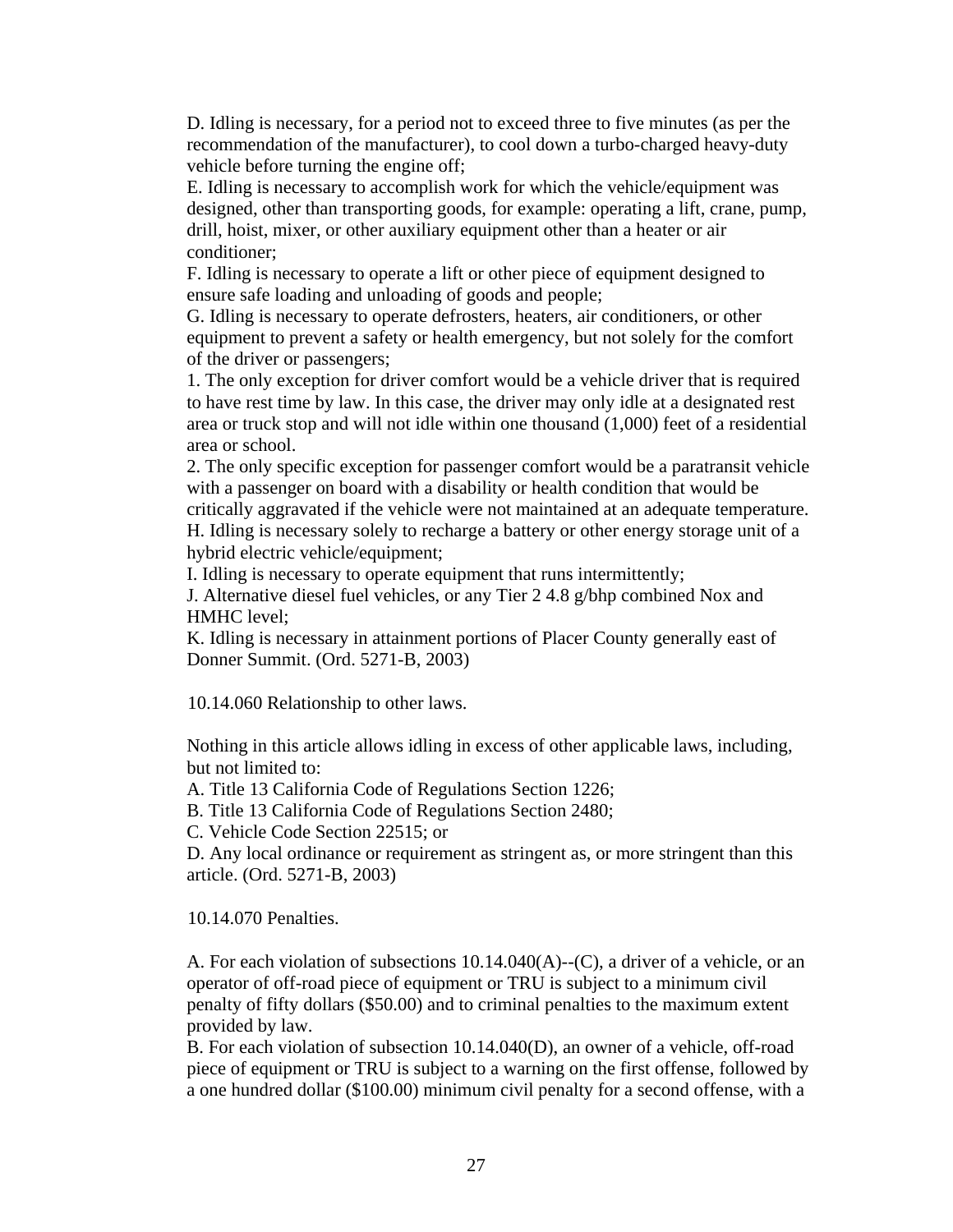minimum civil penalty of two hundred dollars (\$200.00) for all future offenses and to criminal penalties to the maximum extent provided by law. C. All fees collected through Section 10.14.070 or the penalty phase of this article shall be accrued in a vehicle replacement grant fund for annual application by commercial and off road vehicle operators. The air pollution control district will manage this fund. (Ord. 5271-B, 2003)

10.14.080 Enforcement.

This article may be enforced by the local air pollution control or air quality management district, and/or any peace officer as defined in California Penal Code, Title 3, Chapter 4.5, Sections 830 et seq. and their respective agencies' authorized representative. (Ord. 5271-B, 2003)

10.14.090 Effective date.

The operation and effective date of the ordinance codified in this article is January 1, 2004. (Ord. 5271-B, 2003)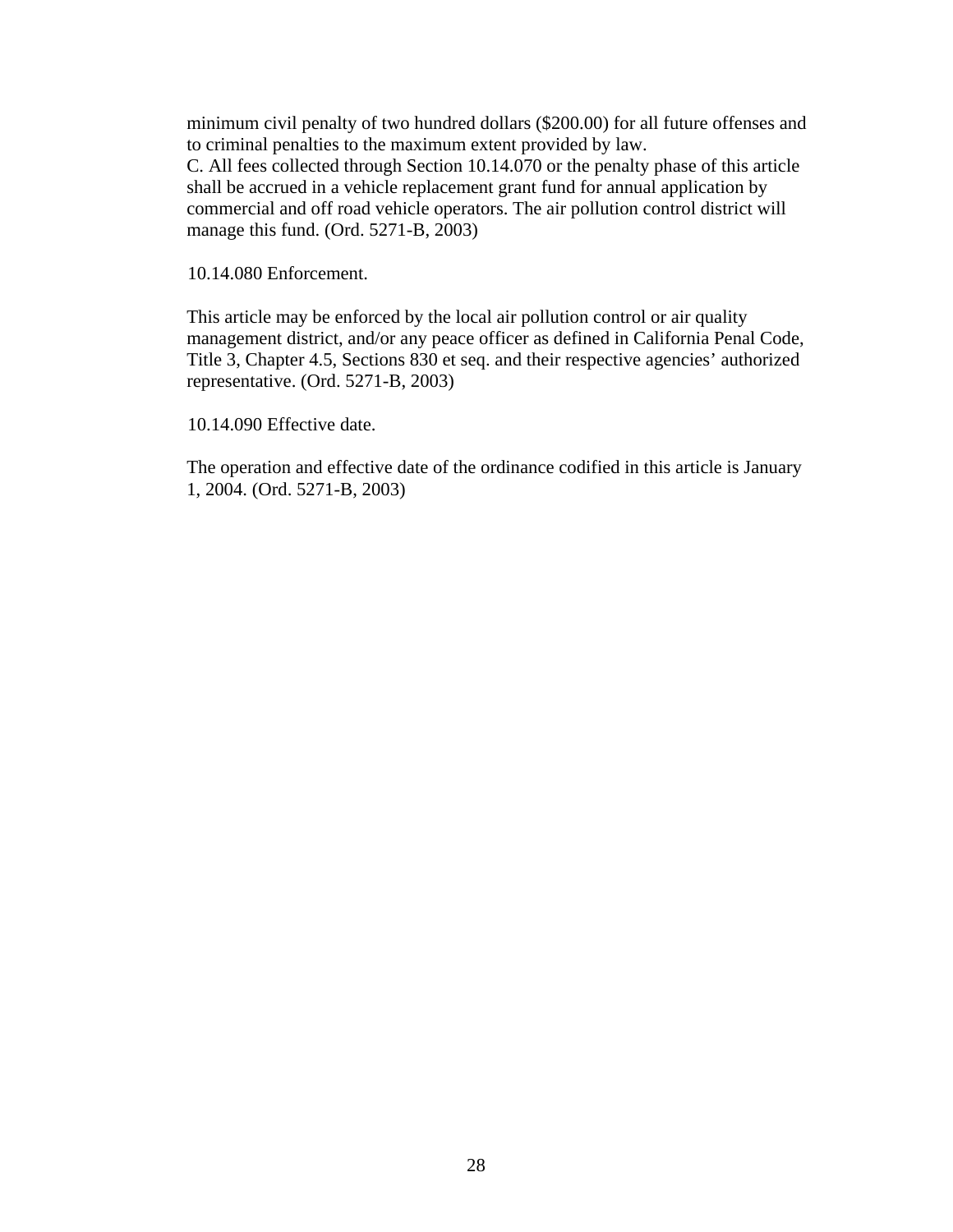# **Colorado**

# **Municipal Codes**

# **City of Aspen Municipal Code**

13.08.110 Engine Idling.

(a) Except as hereinafter provided, it shall be unlawful for any person to idle or permit the idling of the motor of any stationary motor vehicle for a prolonged or unreasonable period of time determined herein to be five (5) minutes or more within any one (1) hour period of time.

(b) This section shall not apply when an engine must be operated in the idle mode for safety reasons including, but not limited to, the operation of cranes and fork lifts used in the construction industry.

(c) The time required by a diesel powered motor vehicle with a gross weight rating of ten thousand (10,000) pounds or more while operating in a stationary position to achieve a temperature of one hundred twenty (120) degrees Fahrenheit and an air pressure of one hundred (100) pounds per square inch, shall not be included in the computation of the five (5) minutes determined herein to be a prolonged or unreasonable period of time. The temperature and air pressure as indicated on the vehicle's gauges may be used for determining the diesel engine's temperature and air pressure.

(d) The time during which transportation vehicles are actively loading or discharging passengers shall not be included in the computation of the five (5) minutes determined herein to be a prolonged or unreasonable period of time. A transportation vehicle shall be defined for purposes of this section to mean motor vehicles designed to transport a minimum of sixteen (16) persons. (Ord. No 74-1992, § 1: Code 1971, § 11-2.70)

# **Denver Municipal Code**

# ARTICLE IV. MOBILE SOURCES

Sec. 4-43. Idling restriction.

(a) Effective July 1, 1990, no person shall allow a vehicle to idle for more than ten (10) minutes in any one-hour period unless:

(1) The ambient outside air temperature has been less than twenty (20) degrees Fahrenheit for the previous twenty-four-hour period; or

(2) The ambient outside air temperature is less than ten (10) degrees Fahrenheit.

(b) The idling restriction in subsection (a) shall not apply to emergency vehicles; to vehicles engaged in traffic operations; to vehicles which are being serviced; to vehicles that must idle to operate auxiliary equipment, including but not limited to pumps, compressors or refrigeration units; or to vehicles en route to a destination that are stopped by traffic congestion.

(Ord. No. 330-90, 6-4-90)

# **Greenwood Village Municipal Code**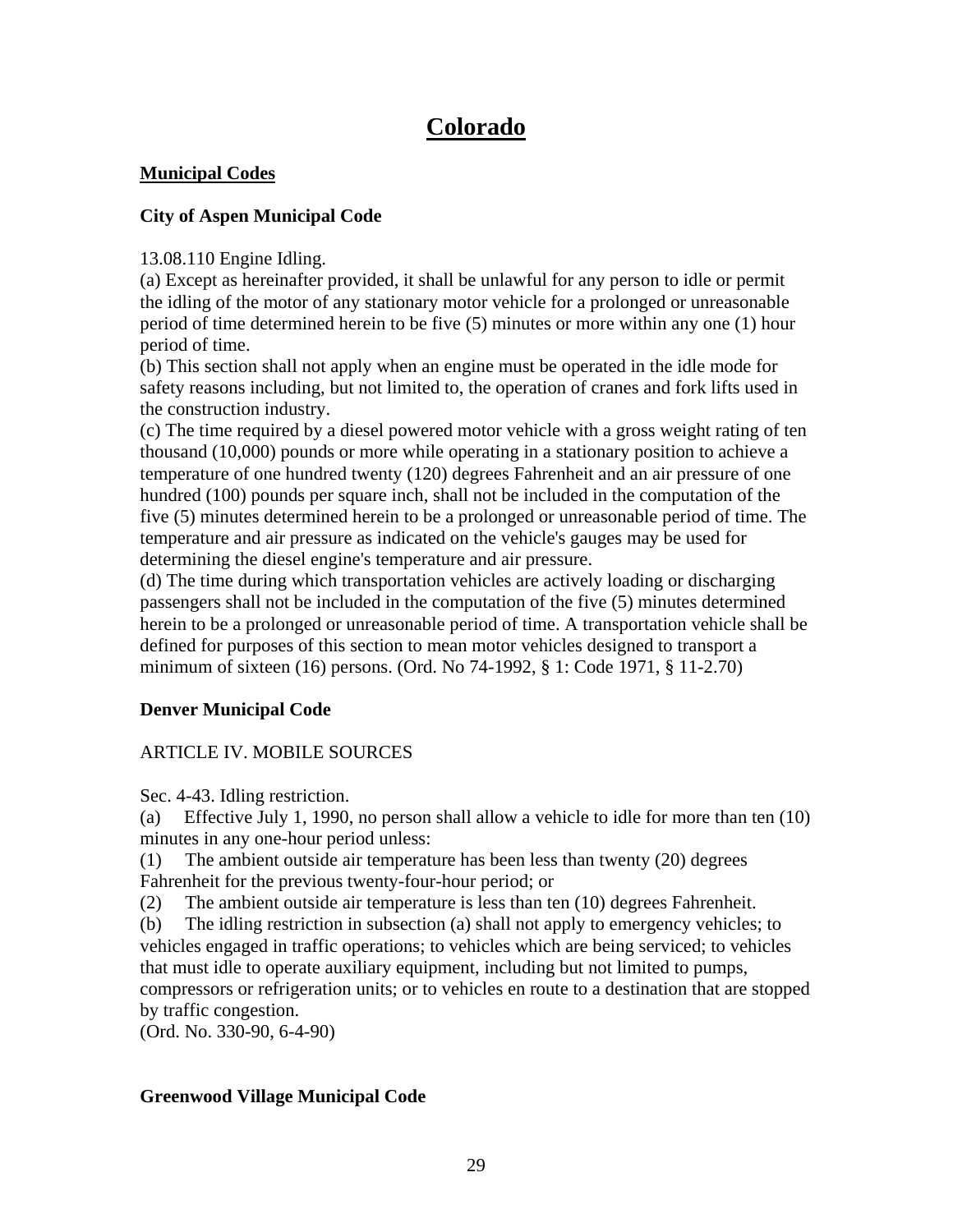10.04.010 Model Traffic Code adopted.

A. The City hereby adopts by reference the 2003 edition of the [Model Traffic Code](http://www.greenwoodvillage.com/municode/_DATA/TITLE10/Chapter_10_04_GENERAL_PROVISIONS/Model_Traffic_Code_2003.pdf)  [for Colorado,](http://www.greenwoodvillage.com/municode/_DATA/TITLE10/Chapter_10_04_GENERAL_PROVISIONS/Model_Traffic_Code_2003.pdf) promulgated and published by the Colorado Department of Transportation, Safety and Traffic Engineering Branch, 4201 East Arkansas Avenue, EP 700, Denver, CO 80222.

…

D. The City makes the following modifications to the 2003 edition of the Model Traffic Code:

1. The following new Part 3 is added to the Model Traffic Code:

## *PART 3 EMISSIONS CONTROL*

*…*

*304. Idling prohibited. It is unlawful for any person to operate or cause or knowingly permit to be operated in any residential district in the City, except on a state highway, any motor of a motor vehicle which weighs twelve thousand (12,000) pounds or more, manufacturer's gross vehicle weight, or any combination of motor vehicles towed by such motor vehicle, which remains stationary for a consecutive period longer than five (5) minutes.*

# **Town of Johnstown Municipal Code**

Sec. 8-44. Idling.

Motor vehicles that weigh more than ten thousand (10,000) pounds (mostly trucks) are hereby forbidden from idling longer than fifteen (15) minutes in any hour unless stopped due to traffic congestion. Moreover, said vehicles shall not idle within one hundred (100) feet of a residential area from 10:00 p.m. to 7:00 a.m. unless parked in the designated area.

# **Vail Town Code**

5-1-7: NOISE PROHIBITED:

…

G.Motor Vehicle Noise:

…

3 Idling Engines: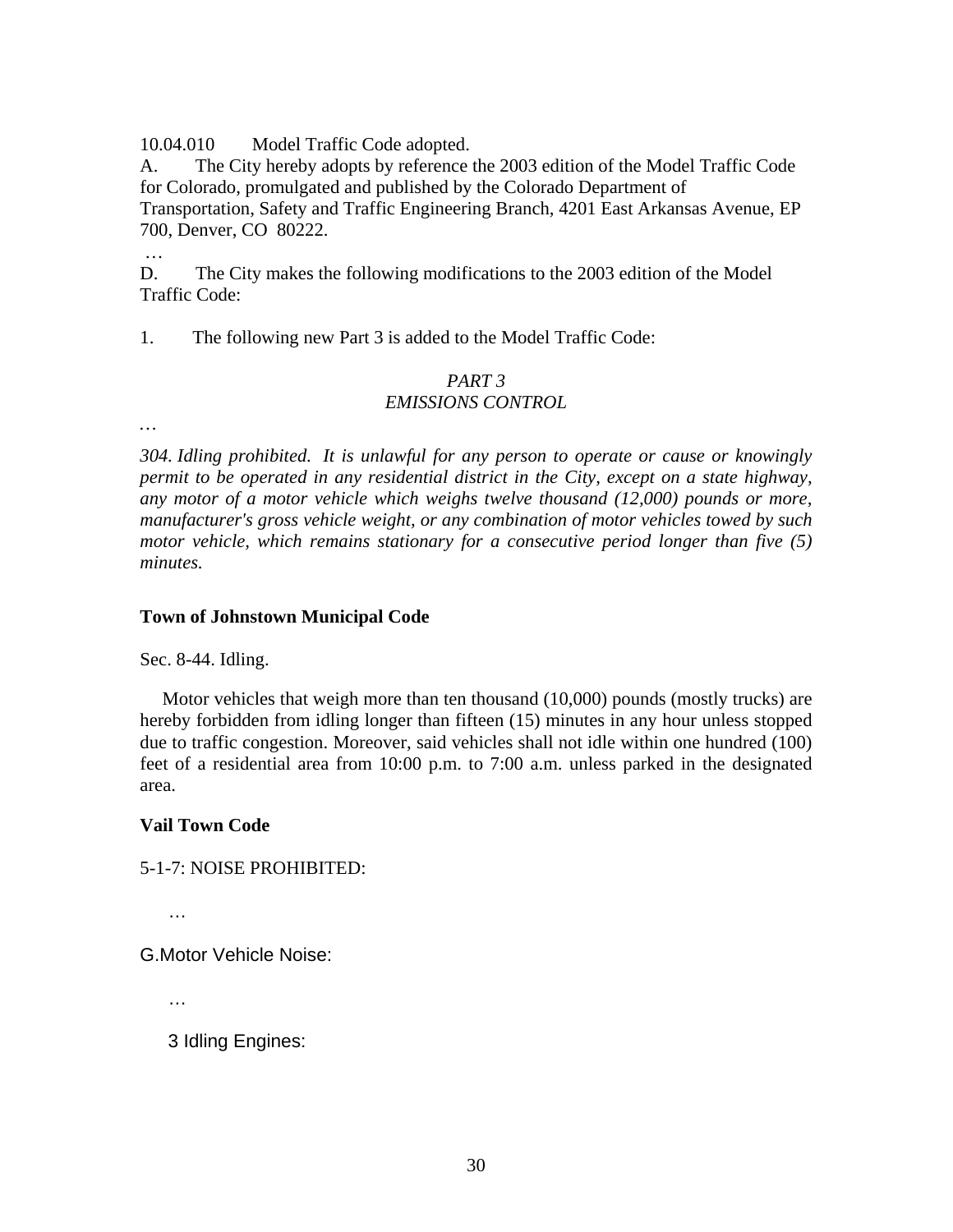a. It shall be unlawful for any person to idle or permit the idling of the engine of any bus, truck, or any motor vehicle of any kind whatsoever, for a period of time in excess of twenty (20) minutes within the Town limits.

b. Notwithstanding subsection G3a of this Section, it shall be unlawful for any person to permit any idling whatsoever of the engine of any unattended bus, truck or any motor vehicle, except for refrigeration vehicles, within the Lionshead Mixed Use 1, Lionshead Mixed Use 2, Commercial Core 1 or the Commercial Core 2 Zone Districts of the Town.

## **Winter Park Town Code**

- 4-3-5: IDLING OF MOTOR VEHICLES:
- A.The unreasonable and prolonged idling of motors of any motor vehicle of any kind whatsoever is hereby declared to be a nuisance and public safety and health hazard.
- B.It shall be unlawful for any person to idle or permit the idling of the motor of any motor vehicle of any kind whatsoever for a prolonged and unreasonable period of time within the limits of the town at any time of the day or night.
- C.Evidence that a motor vehicle has idled for a period of fifteen (15) minutes or longer shall be prima facie proof that said vehicle was idling for a prolonged and unreasonable period of time.
- D.Any person convicted of a violation of this section shall be fined in an amount not to exceed three hundred dollars (\$300.00) or imprisoned for a term not to exceed ninety (90) days, or both, for each offense. (Ord. 334, Series of 2003)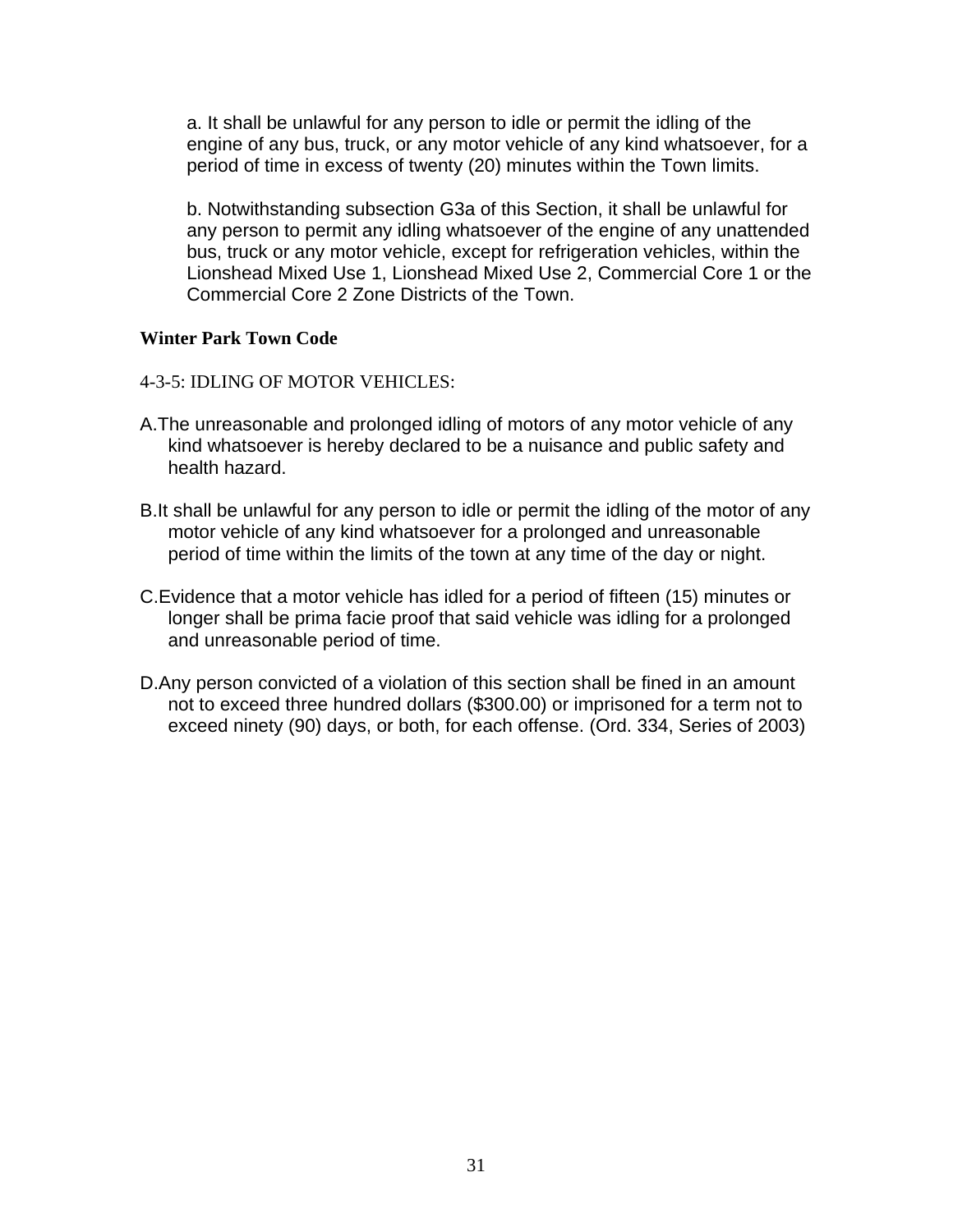# **Connecticut**

# **State Codes**

…

# **Connecticut General Statutes**

§ 14-277. Operator's duties on stopping bus. Prohibition on idling of bus.

(b) The operator of any school bus shall not operate the engine of any school bus for more than three consecutive minutes when the school bus is not in motion except (1) when the school bus is forced to remain motionless because of traffic conditions or mechanical difficulties over which the operator has no control, (2) when it is necessary to operate heating, cooling or auxiliary equipment installed on the school bus when such equipment is necessary to accomplish the intended use of the school bus, including, but not limited to, the operation of safety equipment, (3) when the outdoor temperature is below twenty degrees Fahrenheit, (4) when it is necessary to maintain a safe temperature for students with special needs, (5) when the school bus is being repaired, or (6) when the operator is in the process of receiving or discharging passengers on a public highway or public road.

(c) Any person who violates any provision of this section shall, for a first offense, be deemed to have committed an infraction and for each subsequent offense shall be fined not less than one hundred dollars nor more than five hundred dollars.

# **Municipal Codes**

# **Code of Town of Branford, CT**

§ 189-6. Prohibited noise activities.

 $\mathbb{R}^2$ 

B. Truck idling. No person shall operate an engine or any standing motor vehicle with a weight in excess of 10,000 pounds manufacturer's gross vehicle weight (GVW) for a period in excess of 10 minutes when such vehicle is parked on a residential premises or on a Town road next to a residential premises.

# **Code of the Town of Mansfield**

§ 134-7. Prohibited noise activities.

The following acts are deemed unlawful pursuant to the regulations contained herein. However, this enumeration shall not be deemed exclusive.

…

B. Truck idling. No person shall operate any standing motor vehicle with a weight in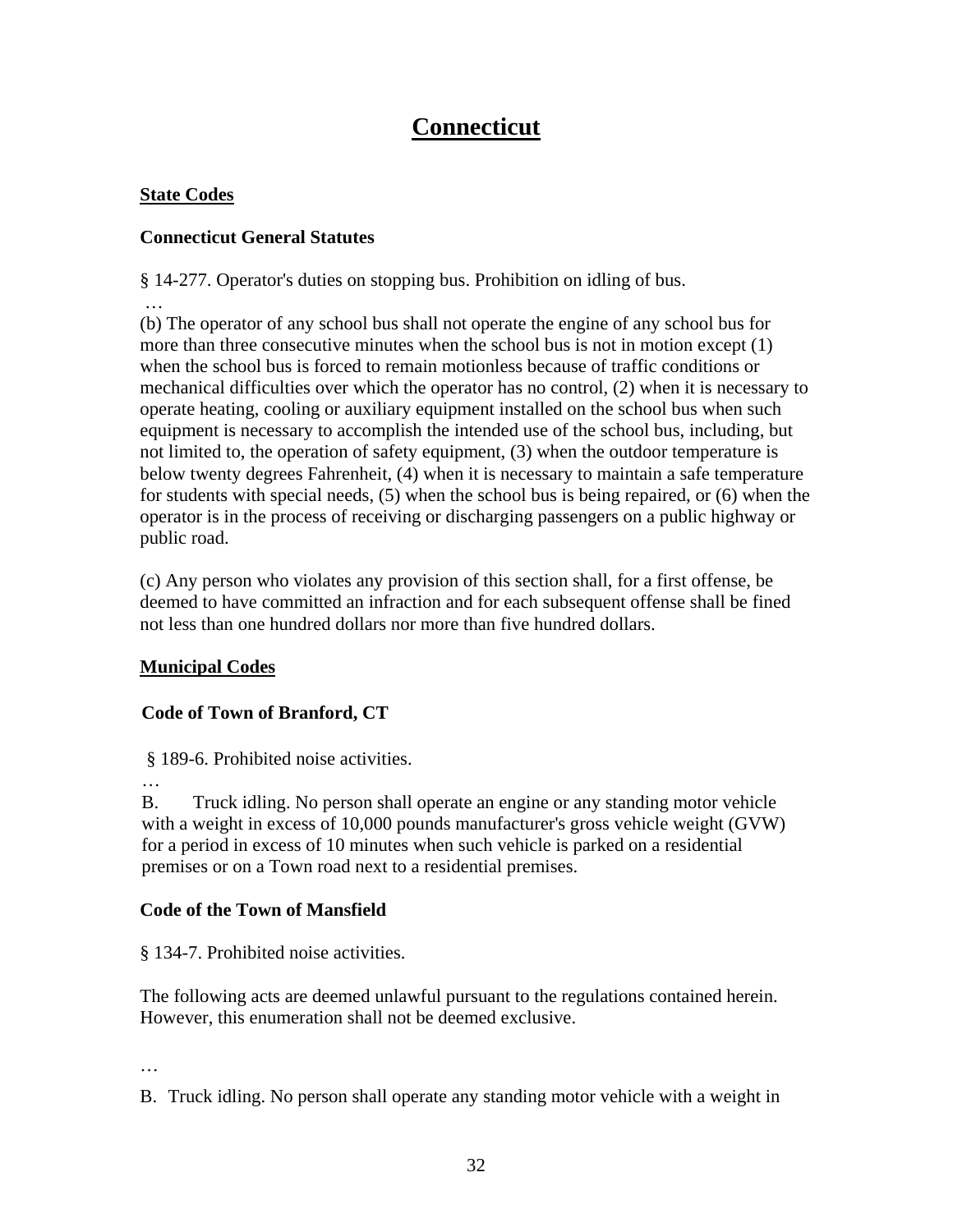excess of 10,000 pounds, manufacturer's gross vehicle weight (GVW), for a period in excess of 10 minutes when such vehicle is parked on or next to a residential premise.

### **Code of City of Norwalk**

### **§ 44-10. Control of particulate emissions.**

A. Visible emissions

(1) No person shall cause or permit the emission of visible air pollutants with greater than twenty-percent opacity, except as permitted under the following sections.

. (2) A person may discharge air pollutants into the atmosphere from any source of emission for a period or periods aggregating not more than five minutes in any 60 minutes, provided that said air pollutants are of no greater than forty-percent opacity

C. Exceptions for uncombined water.

(1) Where the presence of uncombined water, such as water vapor, is the only reason for the failure of an emission to meet the requirements of this regulation, then the provisions of this regulation shall not apply.

(2) The following shall

be exempt from the

requirements of Subsection

 $A(2)$ :

(a) Antique automobiles over 30 years old.

(b) Mobile sources in the process of being repaired.

(3) Emissions from stationary or idling mobile sources. No mobile-source engine shall be allowed to operate for more than three consecutive minutes when the mobile source is not in motion, except as follows:

(a) When a mobile source is forced to remain motionless because of traffic conditions or mechanicial difficulties over which the operator has no control.

(b) When it is necessary to operate heating, cooling or auxiliary equipment installed on the mobile source when such equipment is necessary to accomplish the intended use of the mobile source.

(c) To bring the mobile source to the manufacturer's recommended operating temperature.

(d) When the outdoor temperature is below  $20^{\circ}$  F.

(e) When the mobile source is being repaired.

(4) Subsections A(2) and C(3) shall not apply to aircraft, locomotives operating on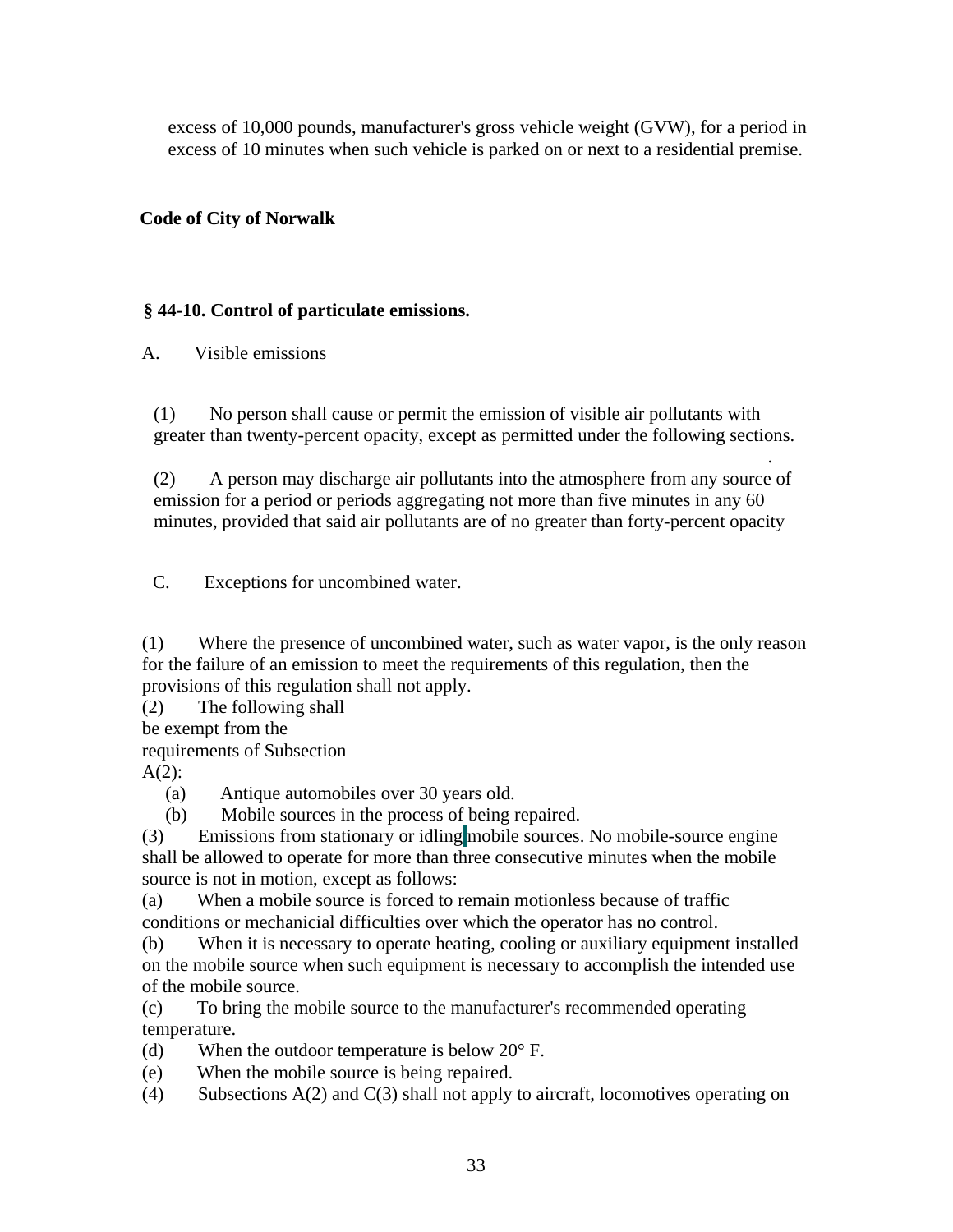rails, vessels for transportation on water, lawnmowers, snowblowers and other small home appliances

…

## **§ 68-6. Prohibited activities.**

A. General prohibition. It shall be unlawful for any person to make, continue or cause to be made or continued any loud, unnecessary and unreasonable noise.

B. The following activities are prohibited:

…

(2) Emissions from stationary or idling mobile sources. No mobile source engine shall be allowed to operate for more than three consecutive minutes wren the mobile source is not in motion except as follows:

(a) When a mobile source is forced to remain motionless because of traffic conditions or mechanical difficulties over which the operator has no control;

(b) When it is necessary to operate heating, cooling or auxiliary equipment installed on the mobile source wren such equipment is necessary to accomplish the intended use of the mobile source;

(c) To bring the mobile source to the manufacturer's recommended operating temperature;

(d) When the outdoor temperature is below  $20^{\circ}$  F;

(e) When the mobile source is being repaired.

## **Windsor Code of Ordinances**

Sec. 9-33. Prohibited noise activities.

The following activities are prohibited:

…

(2) *Truck Idling:* No person shall operate an engine of any standing motor vehicle with a weight in excess of ten thousand (10,000) pounds manufacturer's gross vehicle weight (GVW) for a period in excess of ten (10) minutes, when such vehicle is parked on a residential premise or on a town road next to a residential premise;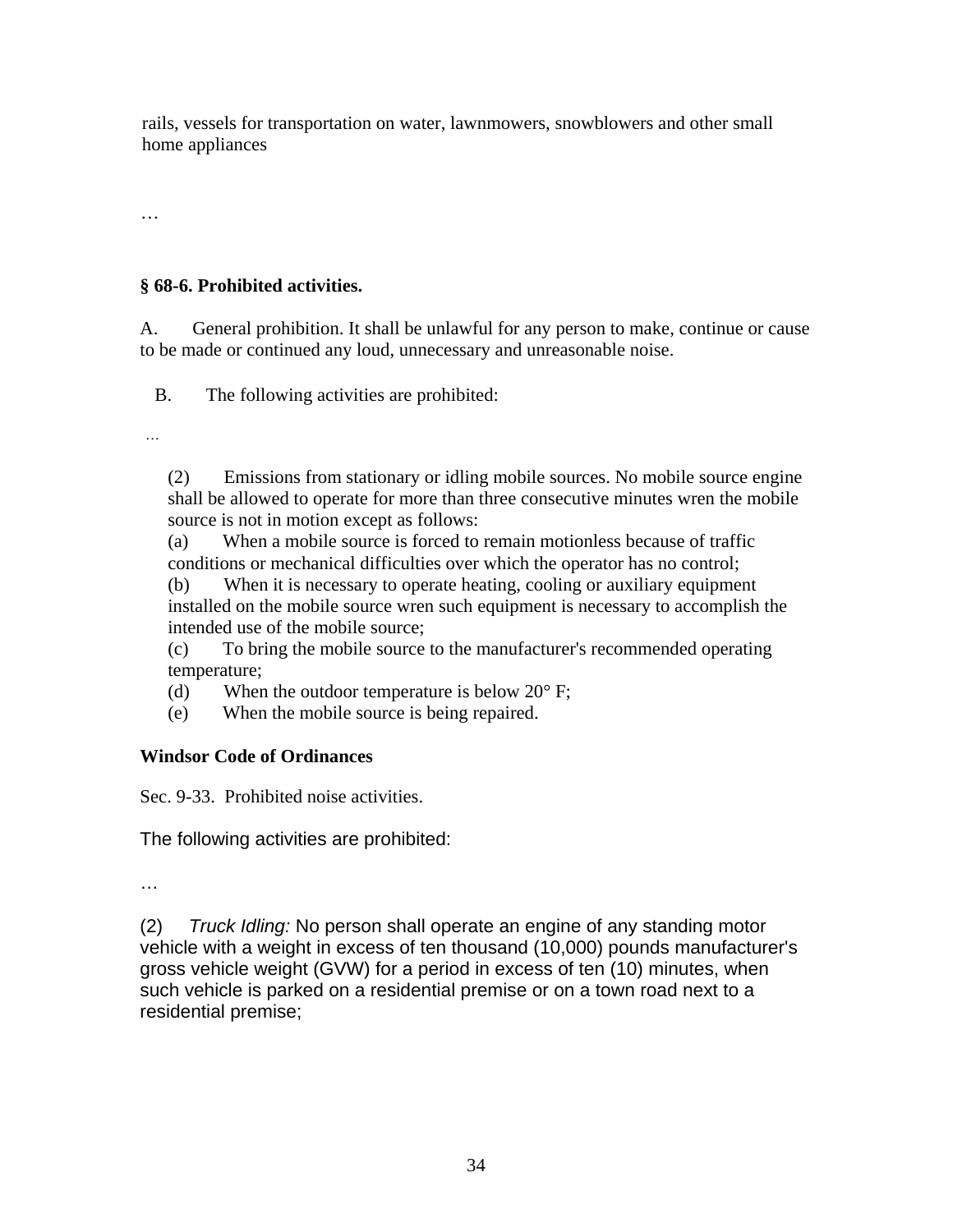# **Delaware**

## **Municipal Codes**

## **Wilmington City Code**

Sec. 37-6. Diesel-powered motor vehicles; idle standard.

(a) *Definitions.* In addition to the definitions set forth in section 37-1 of this chapter, for purposes of this section, the following words and terms shall have the following meanings, unless the context clearly indicates otherwise:

(1) *Diesel-powered motor vehicle* means a vehicle which is self-propelled by a compression ignition type of internal combustion engine and which is designed primarily for transporting persons or property on a public street or highway; for purposes of this section, passenger automobiles and motorcycles are excluded.

(2) *Idle* means the motor vehicle operating mode consisting of a nonloaded, throttled engine speed at the revolutions per minute specified by the manufacturer.

(b) *Standards.* No person shall cause, suffer, allow, or permit the engine of a dieselpowered motor vehicle to idle for more than three consecutive minutes if the vehicle is not in motion, except:

(1) A vehicle at the vehicle operator's place of business where the vehicle is permanently assigned may idle for 30 consecutive minutes; or

(2) A vehicle may idle for 15 consecutive minutes when the vehicle engine has been stopped for three or more hours.

(c) *Exceptions.* The provisions of subsection (b) of this section shall not apply to:

(1) Buses while discharging or picking up passengers;

(2) Vehicles stopped in a line of traffic;

(3) Vehicles whose primary or secondary power source is utilized in whole or in part for necessary and definitively prescribed mechanical operation other than propulsion, passenger compartment heating or air conditioning;

(4) Vehicles being or waiting to be examined by state or federal motor vehicle inspectors;

(5) Emergency vehicles in an emergency situation;

(6) Vehicles while being repaired;

(7) Vehicles while engaged in the process of connection, detachment or exchange of trailers; or

(8) Vehicles manufactured with a sleeper berth while being used, in a nonresidentially zoned area, by the vehicle's operator for sleeping or resting or in order to provide heat or air-conditioning.

(d) *Violations; penalties.* Violations of any provision of this section shall be punishable upon conviction in accordance with the provisions of section 37-186. (Code 1968, § 37-20.1)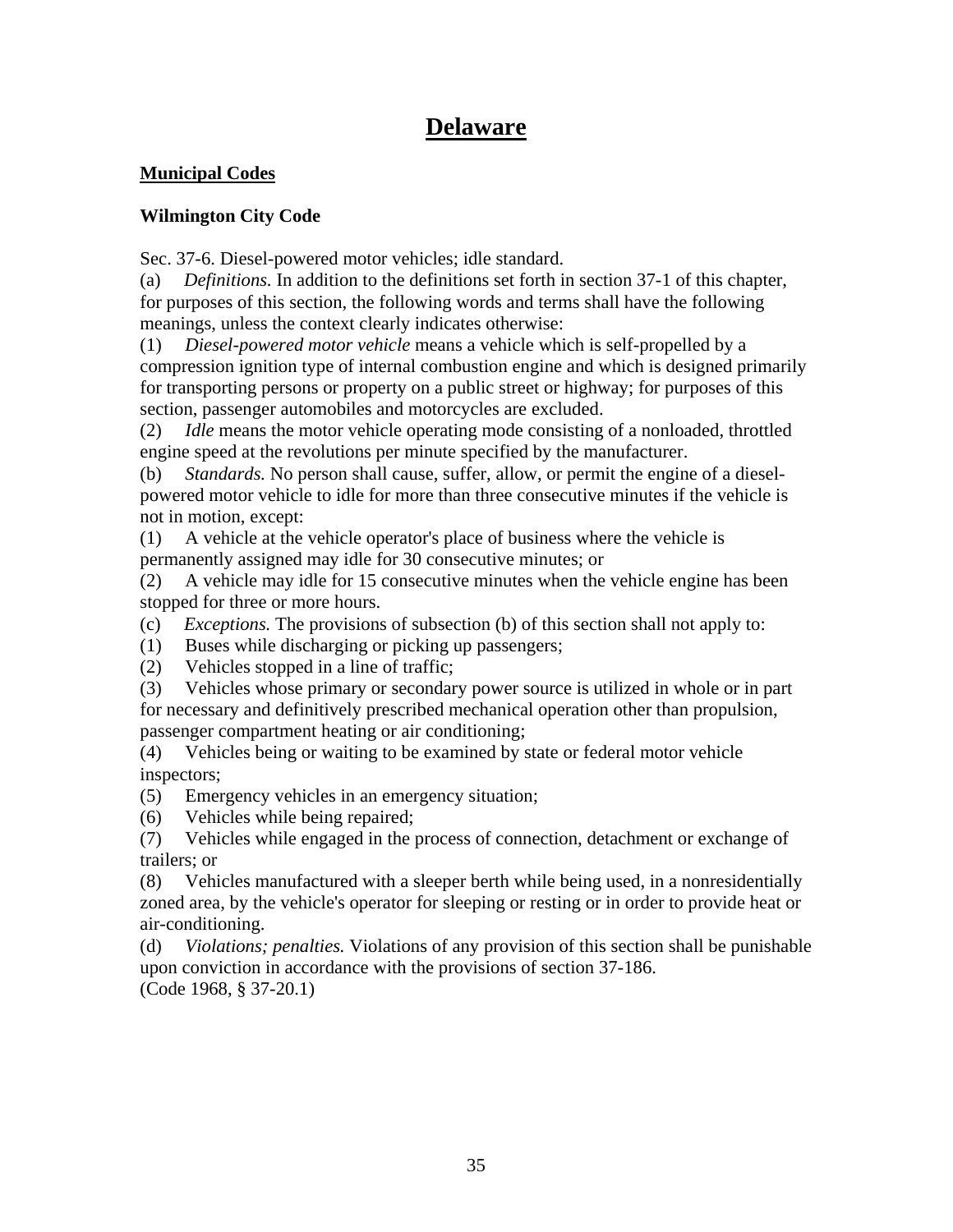# **District of Columbia**

## **District of Columbia Municipal Regulations**

Title 20

Sec. 900.1

The engine of a gasoline of diesel powered motor vehicle, the engine of a public vehicle for hire, including buses with a seating capacity of twelve (12) or more persons, on public or private space shall not idle for more than three (3) minutes while the motor vehicle is parked, stopped, or standing, including for the purpose of operating air conditioning equipment in those vehicles, except as follows:

- (a) To operate private passenger vehicles;
- (b) To operate power takeoff equipment including, dumping, cement mixers, refrigeration systems, content delivery, winches, or shredders; or
- (c) To idle the engine for five (5) minutes to operate heating equipment when the ambient air temperature is thirty-two degrees Fahrenheit (32°F) or below.

Sec. 914.1

Each person who fails to comply with any of the provisions of this chapter, prevents any inspection authorized by this chapter, or keeps inaccurate records shall be punished by a fine not to exceed five thousand dollars(\$5,000).

Sec. 914.2

Each violation of, or failure to comply with, this chapter shall constitute a separate offense and the penalties described in §914.1 shall be applicable to each separate offense.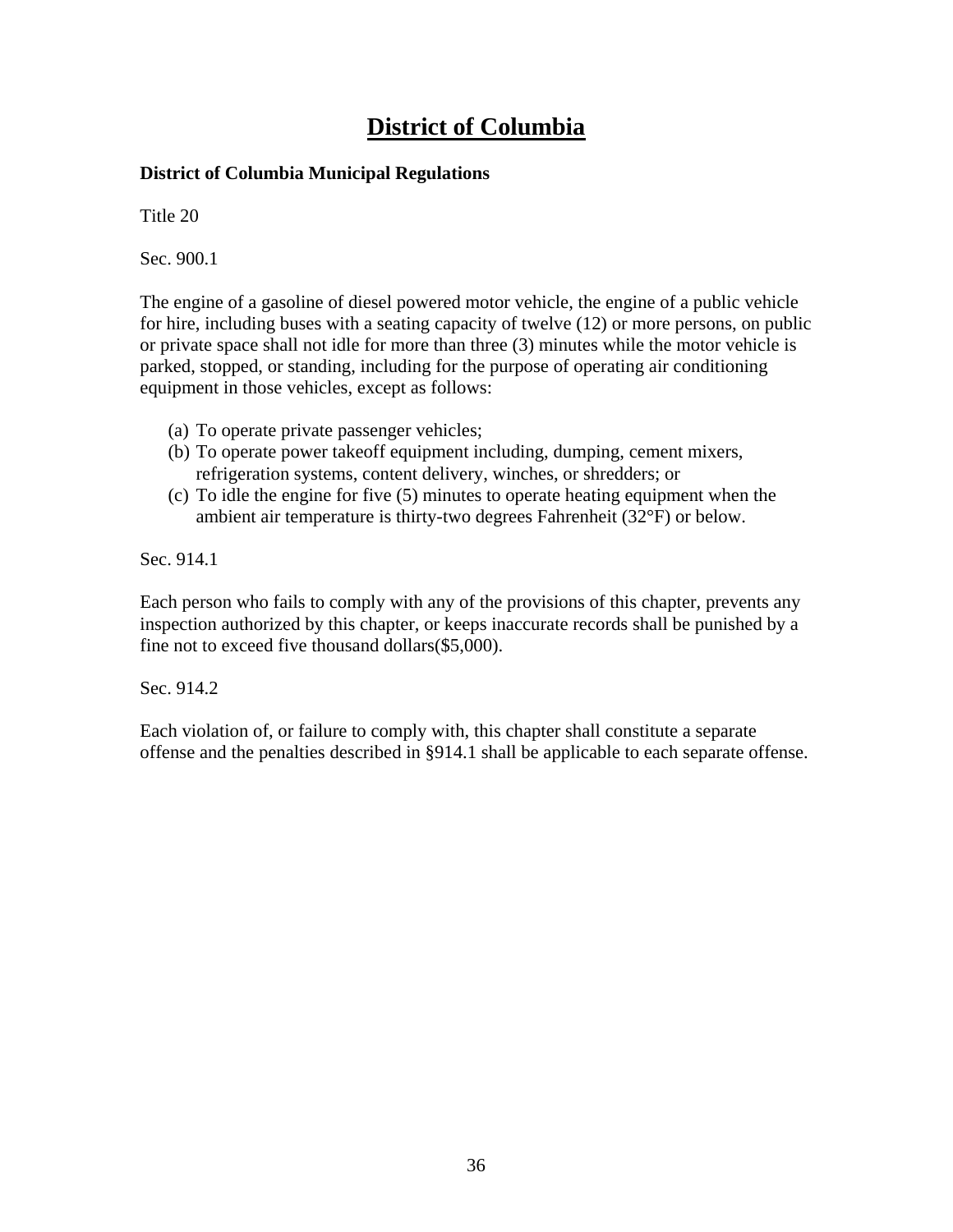# **Georgia**

## **Municipal Codes**

## **Atlanta Code of Ordinances**

Sec. 150-97. Restrictions for trucks, buses.

(a) *Time limit for trucks.* No person shall park or stand any truck or other freightcarrying vehicle, including any truck tractor, in excess of one-half ton capacity upon any public street or highway for longer than one hour at any time during the day or no person shall park any truck or other freight-carrying vehicle, including any truck tractor or their cabs, in excess of one-half ton capacity upon any public street or highway from 6:00 p.m. to 8:00 a.m. during standard time and from 8:00 p.m. to 7:00 a.m. during day light savings time.

(b) *Attendant required for certain trucks, buses.* No person shall stop or stand any truck or bus with a body more than eight feet wide or ten feet high on any street or public place without the driver or chauffeur being actually present and in charge thereof.

(c) *Time limit for idling.* No person shall stop or stand any truck or bus on any street or public place and idle for more than 15 minutes. A violation of this subsection shall, upon conviction, be punishable by a minimum fine of \$500.00. This limitation shall not apply under the following conditions:

(1) Emergency vehicles, utility company, construction and maintenance vehicles where the engines must run to perform needed work;

(2) Truck or bus is forced to remain motionless because of traffic conditions;

(3) Truck or bus is being used to supply heat or air conditioning necessary for passenger safety or comfort, and such truck or bus is being used for commercial passenger transportation or is a transit authority bus or school bus, in which idling shall be limited to a maximum of 25 minutes;

(4) If the ambient temperature is less than 32 degrees Fahrenheit, idling shall be limited to a maximum of 25 minutes; or

(5) Any vehicle, truck, bus, or transit authority bus in which the primary source of fuel is Natural Gas (CNG) or electricity shall be exempt from the idling limitations set forth in this section.

(Code 1977, § 13-2238; Ord. No. 2001-8, § 1, 2-13-01; Ord. No. 2002-84, § 1, 11-26-02)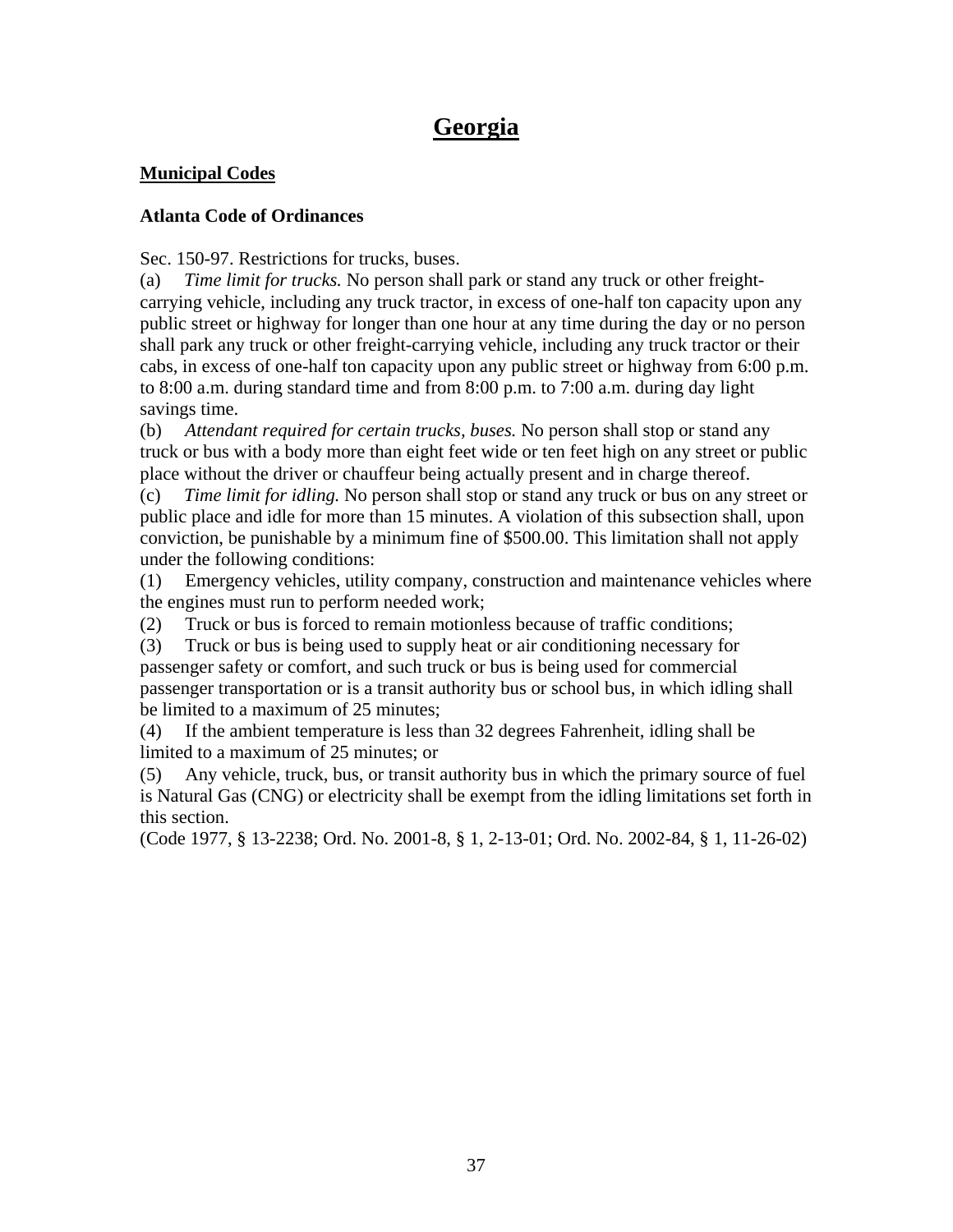# **Hawaii**

## **State Codes**

## **Hawaii Administrative Rules**

§11-60.1-34

…

(c) No person shall cause, suffer, or allow any engine to be in operation while the motor vehicle is stationary at a loading zone, parking or servicing area, route terminal, or other off street areas, except:

(1) During adjustment or repair of the engine at a garage or similar place of repair; (2) During operation of ready-mix trucks, cranes, hoists, and certain bulk carriers, or other auxiliary equipment built onto the vehicle or equipment that require power take-off from the engine, provided that there is no visible discharge of smoke and the equipment is being used and operated for the purposes as originally designed and intended. This exception shall not apply to operations of air conditioning equipment or systems; (3) During the loading or unloading of passengers, not to exceed three minutes; and (4) During the buildup of pressure at the startup and cooling down at the closing down of the engine for a period of not more than three minutes.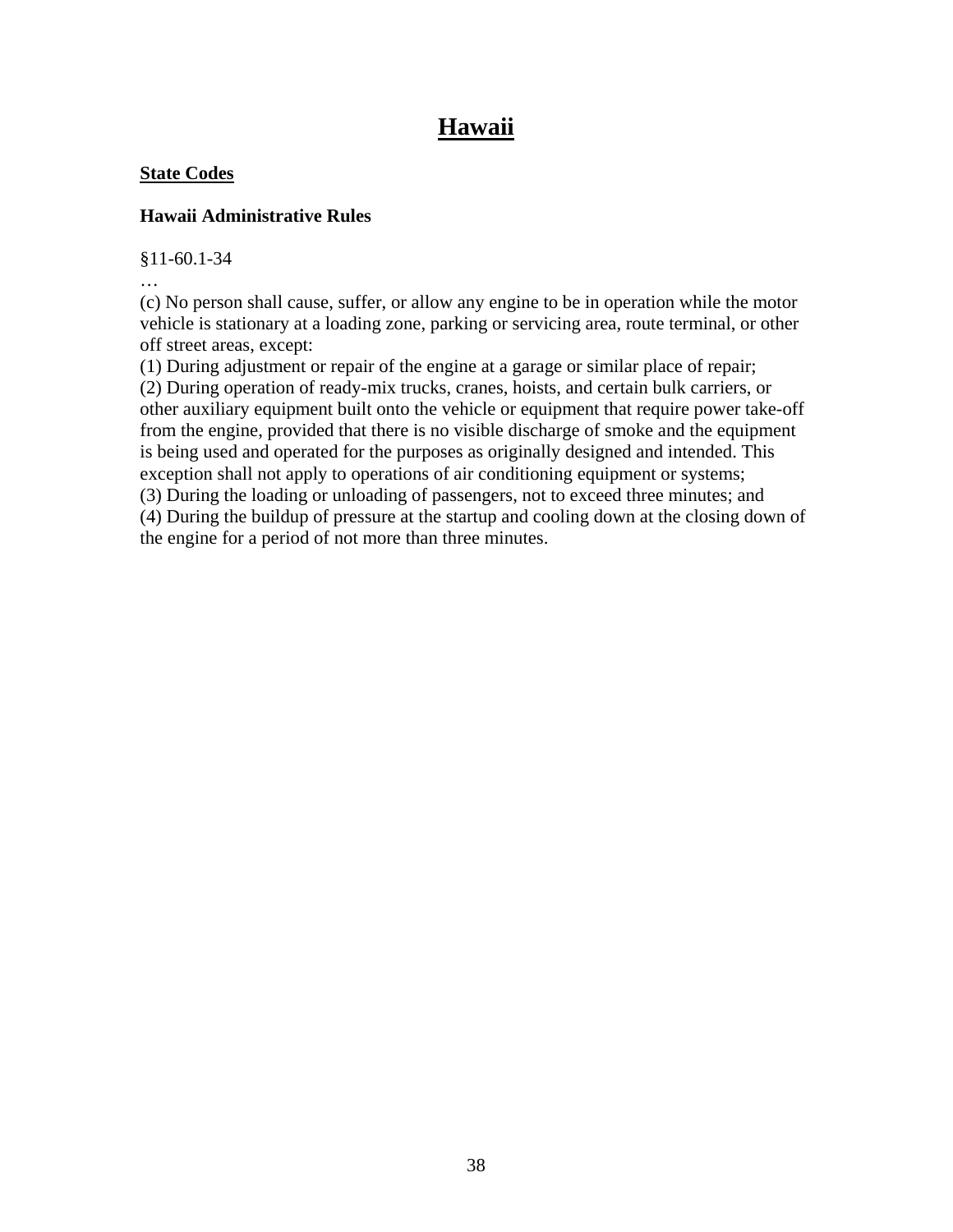# **Illinois**

#### **State Codes**

### **Illinois Compiled Statutes**

§ 625 ILCS 5/11-1401. Unattended motor vehicles

 Sec. 11-1401. Unattended motor vehicles. No person driving or in charge of a motor vehicle shall permit it to stand unattended without first stopping the engine, locking the ignition, removing the key from the ignition, effectively setting the brake thereon and, when standing upon any perceptible grade, turning the front wheels to the curb or side of the highway.

## **Municipal Codes**

## **Cook County Environmental Control Ordinance**

## 9.7 IDLING OF MOTOR VEHICLES

It shall be unlawful for any person to cause or permit the operation of the main engine of any motor vehicle when parked or standing, except for the following:

(a) Whenever engaged in any rescue operations attendant to accident or other common disaster.

(b) Whenever operation of the main power train is essential to a basic function as with, but not necessarily limited to, pre-mixed cement trucks, platform lift trucks, compactor refuse trucks, certain varieties of dump trucks and the like, while function is in action. (c) Whenever weather conditions justify the use of heating or air -conditioning systems for the welfare and safety of any occupants (or future passengers in the case of public vehicles stopped in turn around or other such waiting areas) or when such 1ow temperatures prevail that the startup of public conveyances or service vehicles might not otherwise be feasible.

(d) Whenever the need for operation of refrigeration equipment on trailers carrying perishable contents is necessary, but which then must conform with the appropriate boundary levels involved by location and most especially so when parked overnight in any district adjacent to occupied residences. In general when parked, the use of auxiliary power sources shall be subject to the same general caution regarding applicability of other noise level restrictions for operation of the main engine and when the vehicle is in motion shall be considered simply as a component of the overall resultant sound level as specified by Section 9.9(a) or in the case of private travel trailers with auxiliary air conditioners by 9.9(c) and these latter, even while legally parked are subject to the same lot line and zone noise level restrictions described above.

(e) Whenever main or auxiliary engines are operated for emergency repairs, or when properly housed for professional maintenance (subject to appropriate boundary level restrictions) and the occasional maintenance such as cleaning and flushing of the radiator and associated circulation system and/or seasonal change of antifreeze, cleaning of the carburetor or the like of a personally owned auto by a private citizen.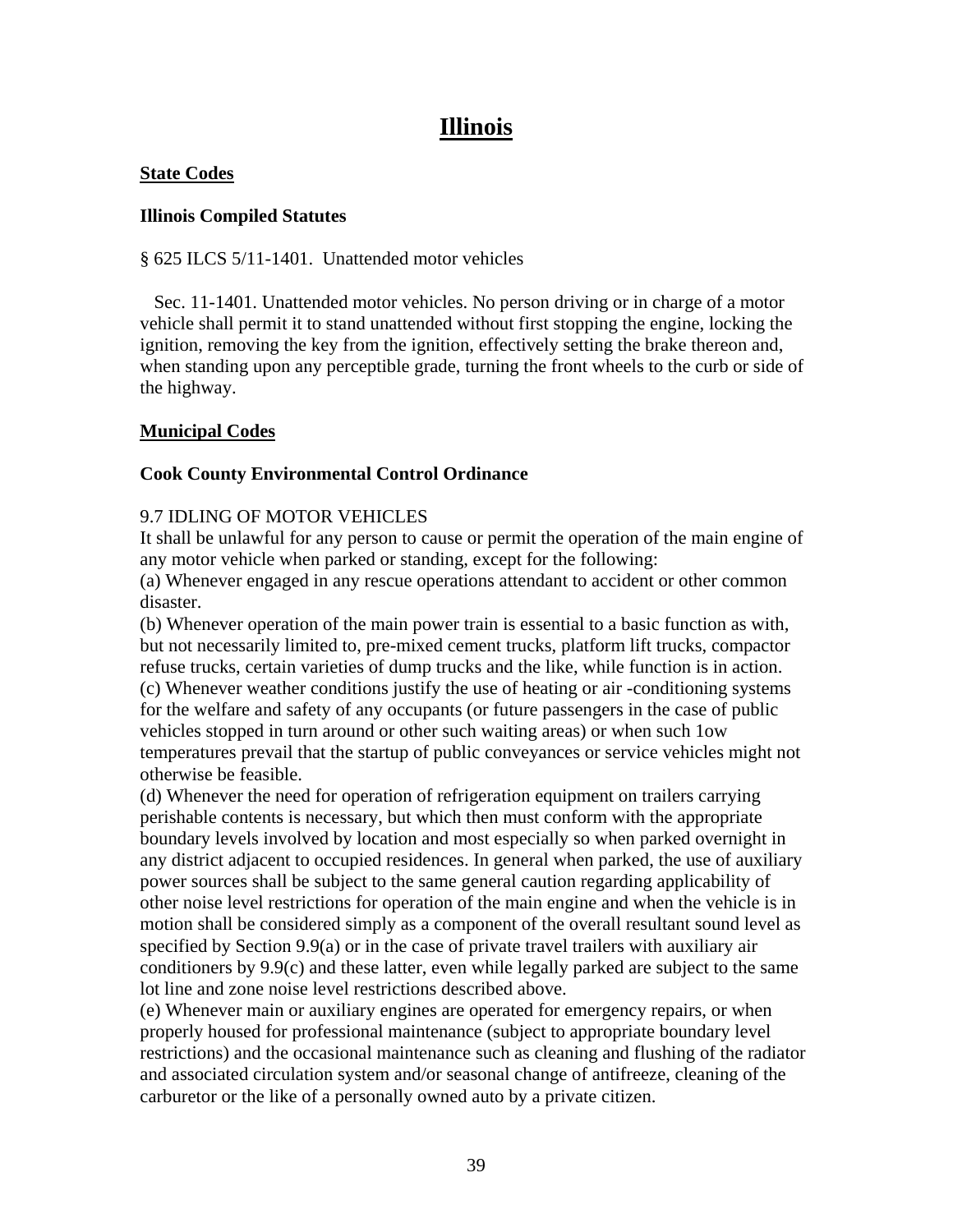# **Louisiana**

### **Municipal Codes**

#### **City of New Orleans Code of Ordinances**

#### ARTICLE II. BUSES

Sec. 122-52. Operating at idle.

The operator of a bus shall not allow buses to operate at idle on the streets of the city for a period longer than 20 minutes, except for situations beyond the operator's control and as otherwise provided for in chapter 162 and section 162-942. (Code 1956, § 38-143)

Sec. 122-53. Operating at idle in the Garden District.

The operator of a bus shall not allow buses to operate at idle on the streets of the Garden District, which is bounded by St. Charles Avenue, Jackson Avenue, Louisiana Avenue and Magazine Street, for a period longer than ten minutes, except for situations beyond the operator's control.

(Code 1956, § 38-143.1)

…

#### ARTICLE IX. TOUR VEHICLES AND BUSES\* Sec. 162-941. Garden District tour bus route limitations.

…

(e) *Operation at idle.* It shall be unlawful for the operator of a bus to allow the bus to operate at idle for a period longer than ten minutes in the Garden District, except for situations beyond the operator's control.

(f) *Violations.* It shall be unlawful for the operator of any bus to violate the provisions of this section. Any person cited for violation of this section shall be subject to arrest or to the issuance of a summons or citation.

(Code 1956, § 12-249; M.C.S., Ord. No. 21480, § 5, 4-1-04)

…

(d) A properly licensed CPNC bus having an overall length in excess of 20 feet and not greater than 31 feet shall be permitted to use routes in the Vieux Carre as recommended by the director of the department of safety and permits and approved by the city council. The director of safety and permits shall, within 135 days of the adoption of this ordinance (Ordinance Number 17,558 M.C.S., as amended by Ordinance Number 17,727 M.C.S.), promulgate such rules and regulations, in compliance with section 2-1000 of the City Code, as enacted by Ordinance Number 17,611 M.C.S., necessary to enforce the provisions of this section. Such rules and regulations shall become effective, in accordance with section 4-107(3)(d) of the Home Rule Charter, only after approval by the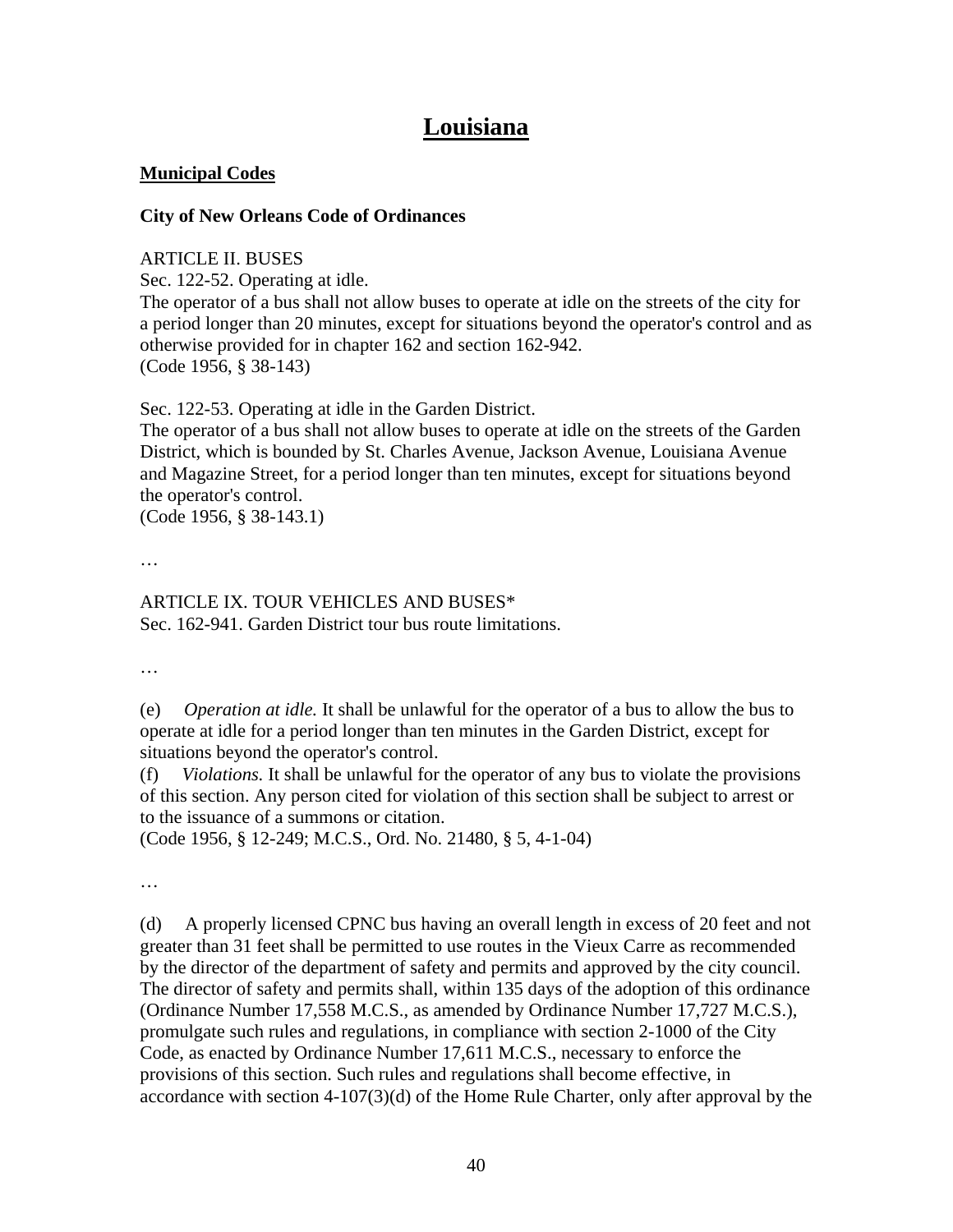city council, after review and recommendation by the council's ground transportation committee or its successor. No bus operator while loading or unloading passengers shall be permitted to idle the bus engine longer than ten minutes. Further, no bus shall be allowed to stop in one place for a period in excess of 15 minutes.

…

Sec. 154-177. Schedule of fines and payments.

…

(b) The following is a minimum schedule of fines which may be paid in the violations bureau for a first offense, provided that the offense does not require a mandatory court appearance as set out in section 154-178 or in the schedule of fines; and that violations occurring simultaneously shall be considered as a single offense for the purpose of assessing fines.

| Operation of bus at idle longer than 20 minutes | 50.00 |
|-------------------------------------------------|-------|
| Operation of bus at idle longer than 10 minutes | 30.00 |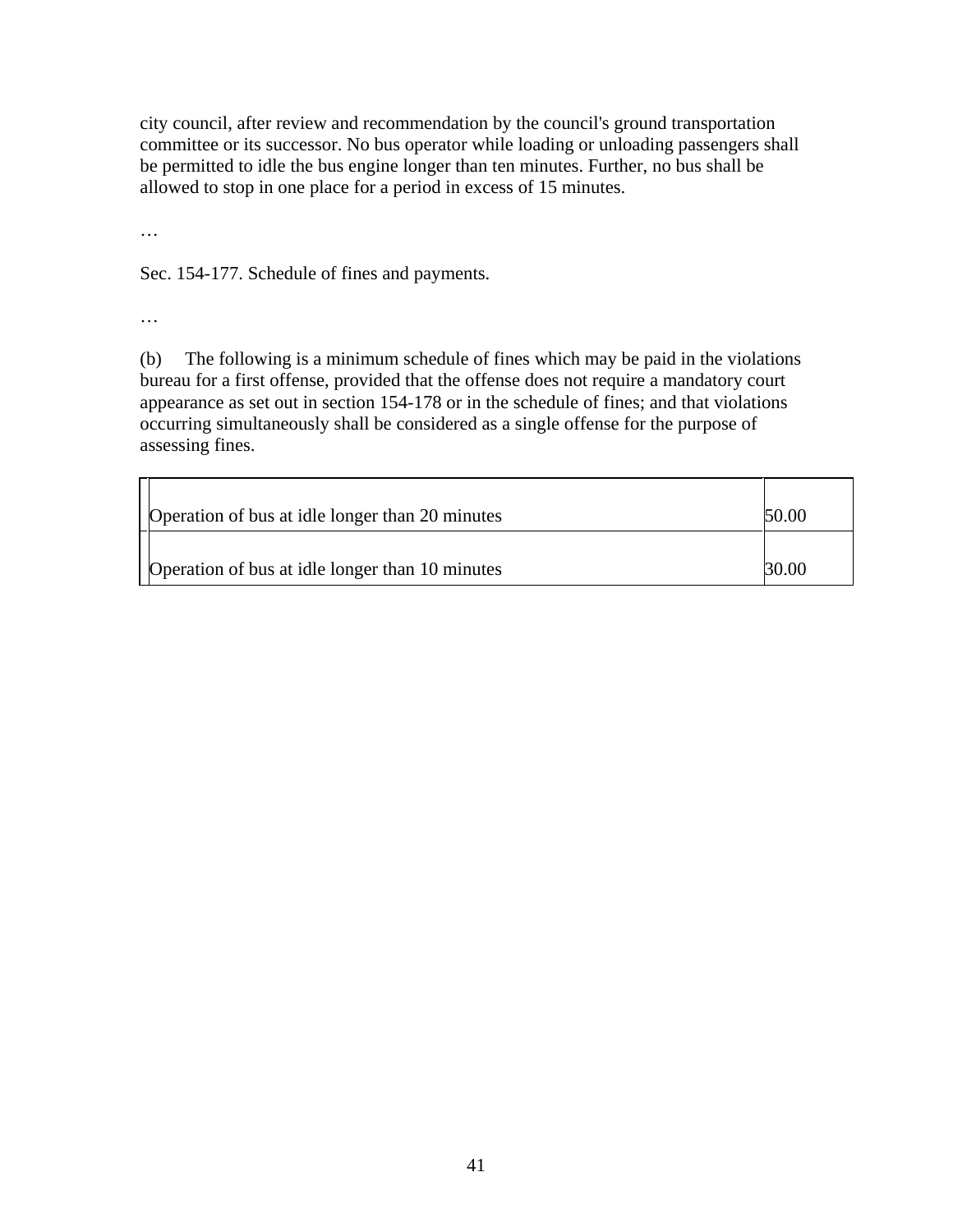# **Maine**

#### **Code of the Town of Bar Harbor**

#### § 194-38. Idling of motor vehicles. [Added 6-17-1997]

- A. Five-minute limitation. No person may cause or allow a motor vehicle to idle for more than five consecutive minutes while that vehicle is parked in any of the downtown areas during the time from May 1 to Columbus Day.
- B. Exceptions. The limitation set forth in the preceding subsection shall not apply to:
	- (1) Fire trucks, police cars, ambulances and other emergency vehicles while responding to an emergency call.
	- (2) Utility vehicles, including contractor's equipment, while engaged in the construction, maintenance or repair of utility facilities.
	- (3) Motor vehicles idling while in a traffic lane, as the result of congested traffic conditions beyond the driver's control (traffic jams).
	- (4) Refrigeration units of delivery vehicles.
- C. Prima facie evidence. The fact that a parked motor vehicle is idling in violation of this section shall be prima facie evidence that the unlawful idling was caused or allowed by the person in whose name that vehicle is registered.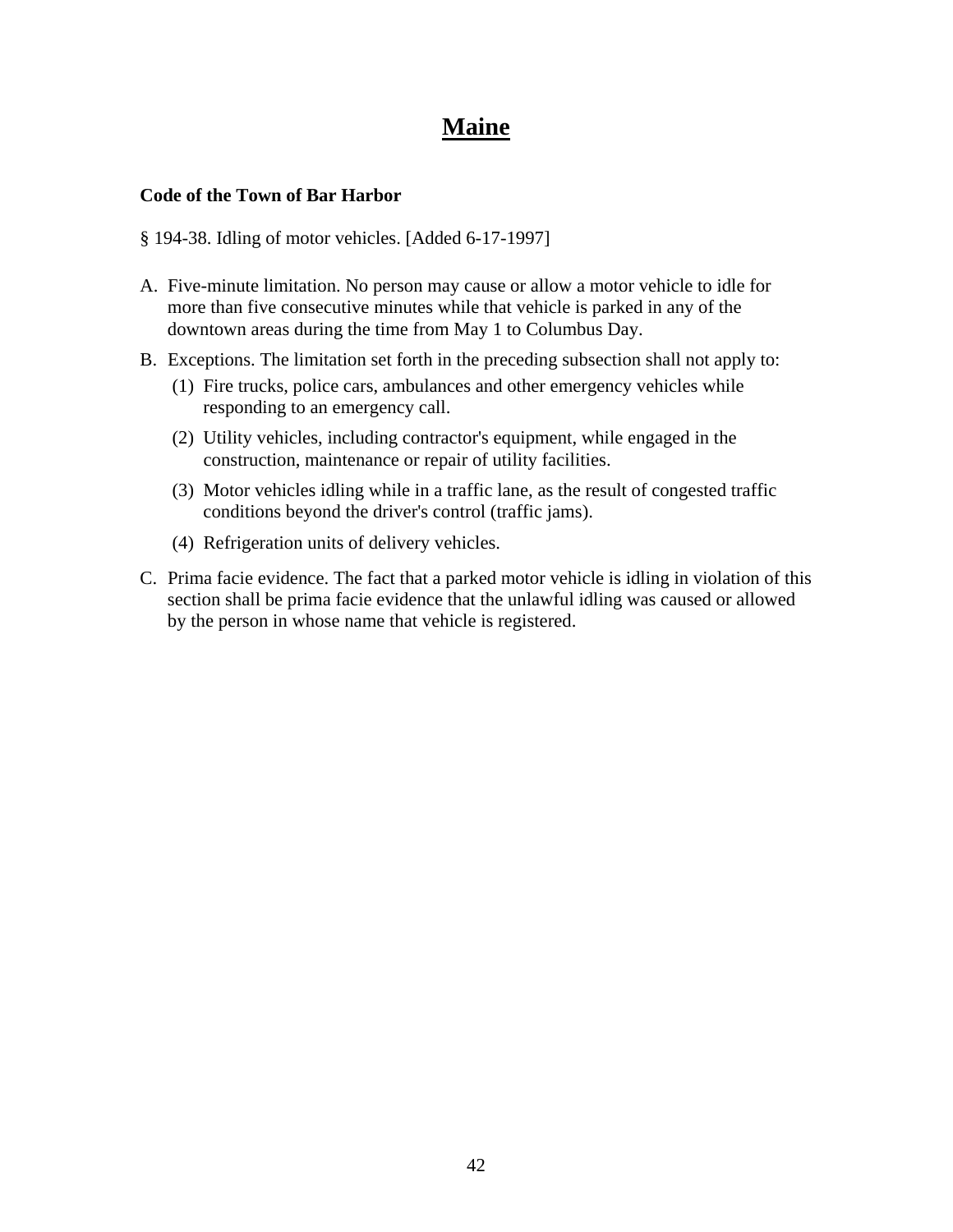## **Maryland**

#### **State Codes**

#### **Maryland Transportation Code**

§ 22-402. Mufflers; prevention of noise; discharge of smoke; maximum period of idling

…

(c) Discharge of smoke; maximum period of idling. --

 (1) No motor vehicle may be operated, nor may the owner or lessee of a motor vehicle permit it to be operated, on any highway in this State unless the engine power and exhaust mechanism is equipped, adjusted, and operated to prevent:

 (i) The discharge of clearly visible smoke (comparable to smoke equal to or darker in shade than that designated as No. 1 of the Ringelmann Chart as published by the U.S. Bureau of Mines) in the exhaust emissions within the proximity of the exhaust outlet for more than 10 consecutive seconds; and

 (ii) The discharge of smoke from any other part of the engine in such amounts and of such opacity as to partially obscure persons or objects from view.

 (2) In this subsection, "smoke" means small gasborne and airborne particles, exclusive of water vapor, from a process of combustion in sufficient numbers to be observable.

 (3) A motor vehicle engine may not be allowed to operate for more than 5 consecutive minutes when the vehicle is not in motion, except as follows:

 (i) When a vehicle is forced to remain motionless because of traffic conditions or mechanical difficulties over which the operator has no control;

 (ii) When it is necessary to operate heating and cooling or auxiliary equipment installed on the vehicle;

 (iii) To bring the vehicle to the manufacturer's recommended operating temperature; or

(iv) When it is necessary to accomplish the intended use of the vehicle.

 (4) For a period of 1 year from July 1, 1971, this subsection shall be enforced by issuance of a warning. One year from July 1, 1971, it shall be enforced in the same manner as other violations of this section.

(5) This subsection does not apply to Class L (historic) vehicles.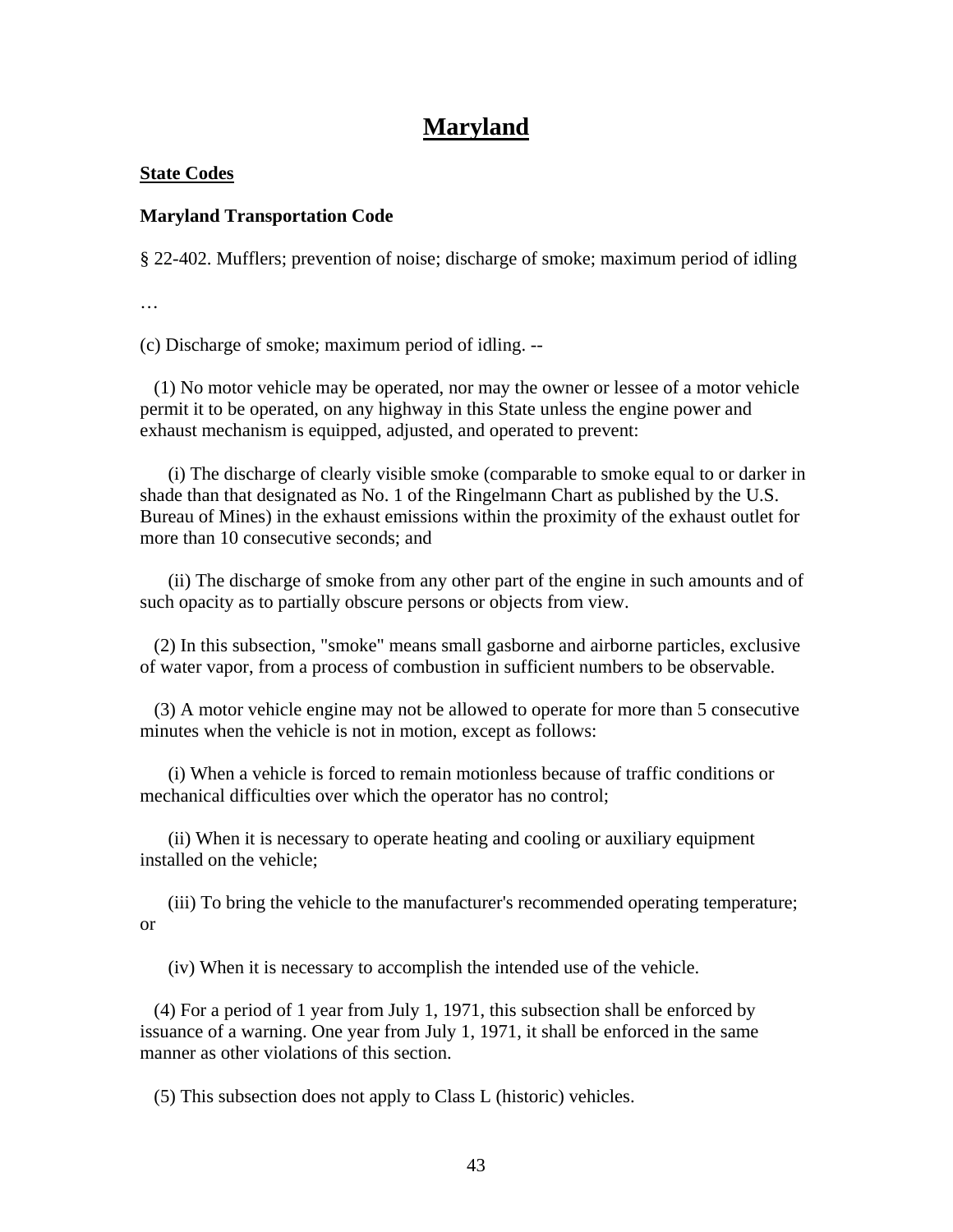## **Massachusetts**

#### **State Codes**

#### **Massachusetts General Law ch. 90**

§ 16A. Unnecessary Operation of Engine of Stopped Motor Vehicle Prohibited; Exceptions; Penalty.

 No person shall cause, suffer, allow or permit the unnecessary operation of the engine of a motor vehicle while said vehicle is stopped for a foreseeable period of time in excess of five minutes. This section shall not apply to (a) vehicles being serviced, provided that operation of the engine is essential to the proper repair thereof, or (b) vehicles engaged in the delivery or acceptance of goods, wares, or merchandise for which engine assisted power is necessary and substitute alternate means cannot be made available, or (c) vehicles engaged in an operation for which the engine power is necessary for an associate power need other than movement and substitute alternate power means cannot be made available provided that such operation does not cause or contribute to a condition of air pollution. Whoever violates any provision of this section shall be punished by a fine of not more than one hundred dollars for the first offense, nor more than five hundred dollars for each succeeding offense.

#### **Municipal Codes**

#### **Cambridge Municipal Code**

Section 10.17.100 Regulation of idling buses, trucks, and taxis and automobiles.

 The Police Department shall promptly review and improve its enforcement of the statutory prohibitions against idling by busses, trucks and taxis and automobiles set forth at G.L., ch. 90, § 16A. Within two months of the effective date of the ordinance codified in this provision, the Commissioner of the Police Department shall report to the City Manager on the Department's implementation of this provision. (Ord. 1139 (part), 1992)

## **Code of the City of Chicopee**

§ 260-30.1. Standing prohibited. [Added 6-18-1996 by Ord. No. 96-38]

- A. On the entire length of Thaddeus Street, trucks or any vehicles idling or found standing for more than five minutes will be subject to the following fines for each violation:
	- (1) First offense: \$50.
	- (2) Second offense: \$100.
	- (3) Third offense: \$200.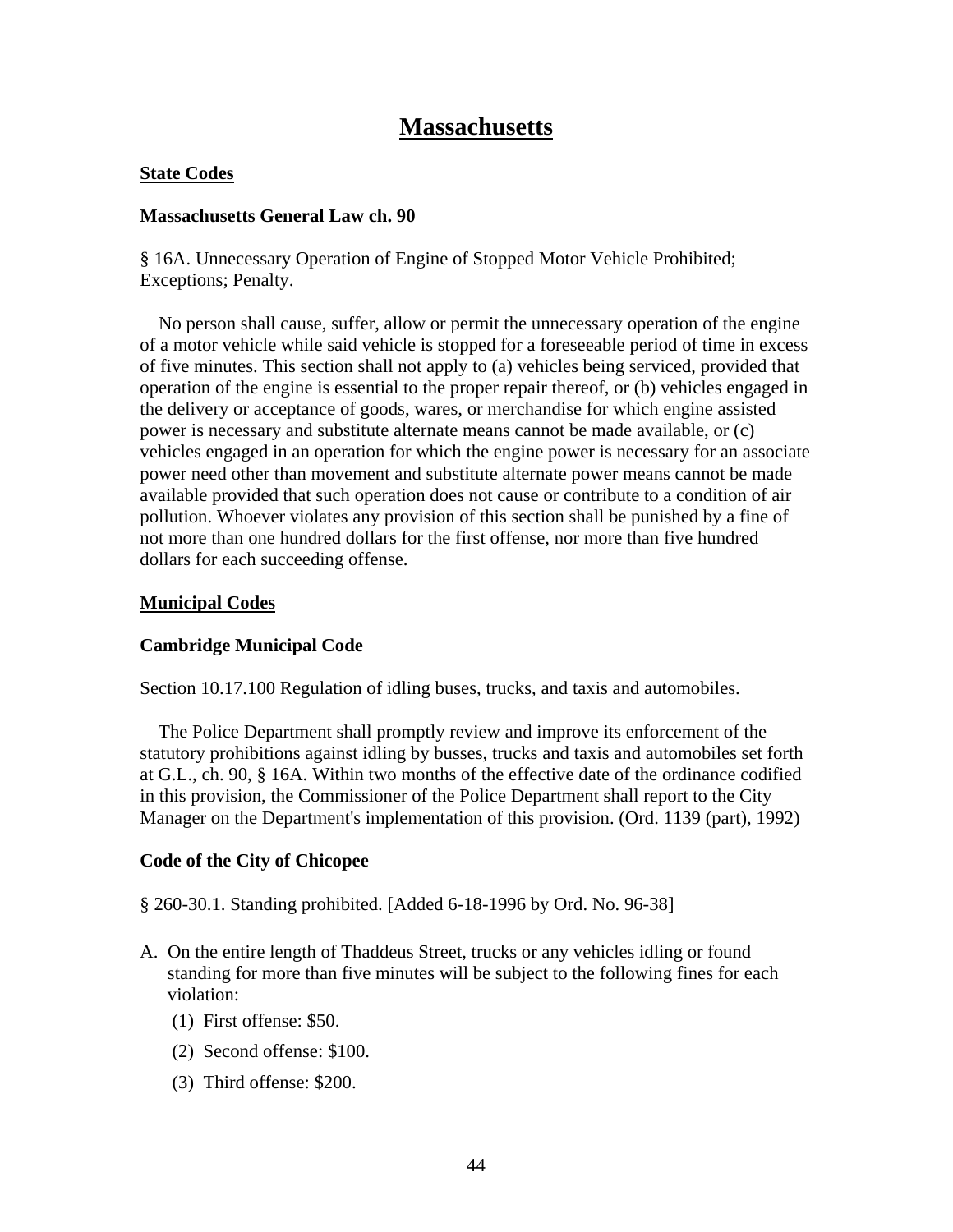### **City of Peabody Code of Ordinances**

Sec. 19-90.3. Idling and overnight parking of trucks prohibited.

No person shall idle or park a truck upon any street or highway or part thereof as follows: (1) Idling of trucks shall be adhered to in strict conformance to 310 CMR 7.11 regulated under the Department of Environmental Protection, Air Pollution Control, U

Transportation Unit, (1) Motor Vehicles as follows:

a. All motor vehicles registered to operate in the Commonwealth of Massachusetts shall comply with pertinent regulations of the Registry of Motor Vehicles relative to exhaust and sound emissions.

b. No person shall cause, suffer, allow, or permit the unnecessary operation of the engine of a motor vehicle while said vehicle is stopped for a foreseeable period of time in excess of five (5) minutes.

(2) No person shall park overnight or idle its truck is excess of what is allowable under the parameters of 310 CMR 7.11 on any street or highway or part thereof in the City of Peabody within one hundred (100) yards of any residential property including property utilized for elderly housing as defined by Massachusetts State Statute. (Ord. No. 11-99, § 2, 5-13-99)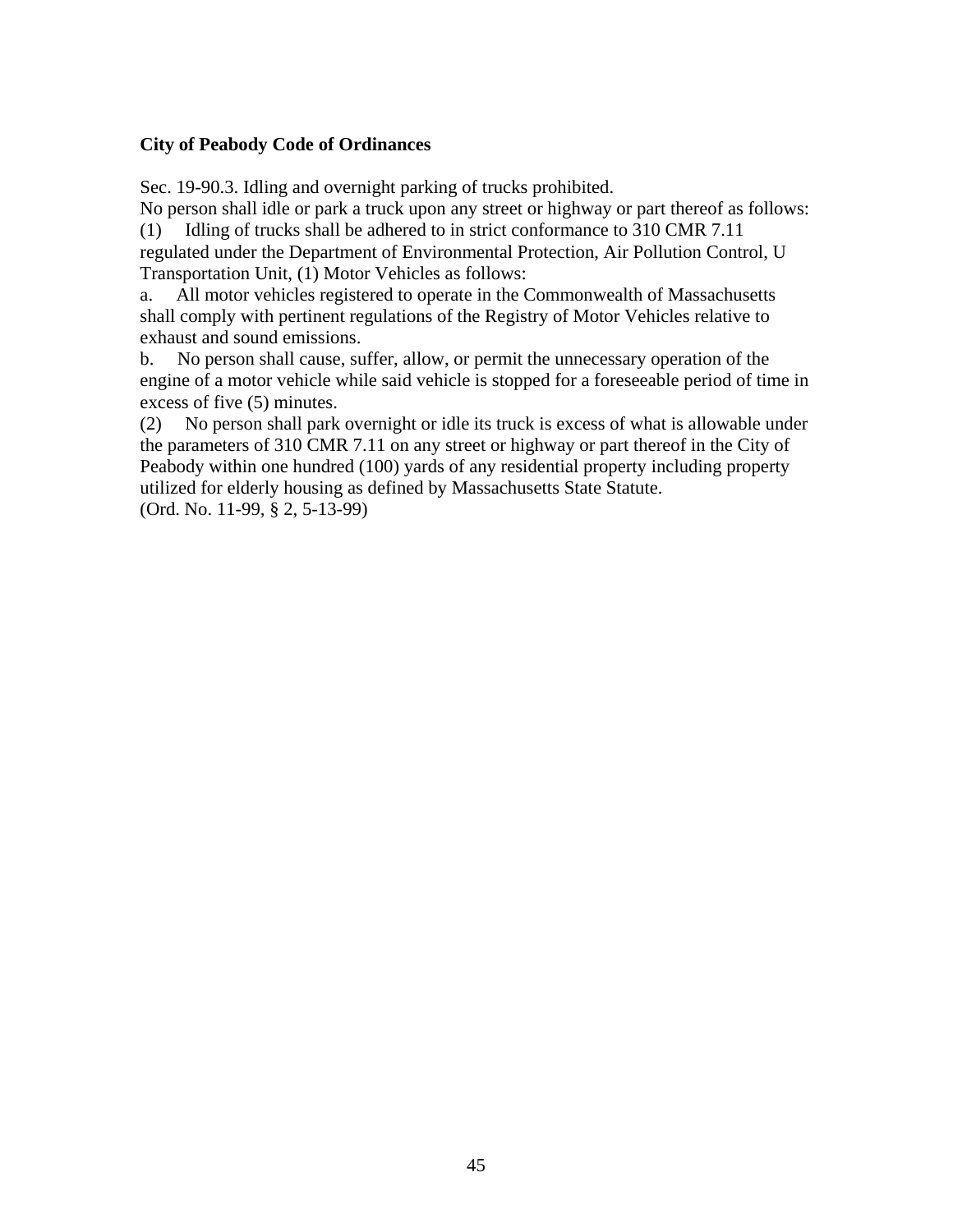# **Minnesota**

## **Municipal Codes**

…

## **Minneapolis Code of Ordinances**

389.100. Prohibited acts. (a) The following acts are not allowed in the city and the causing thereof are prohibited:

(7) Idling of buses, trucks, tractors, truck-tractor, trailers and semitrailers, as those terms are defined in Minnesota Statute 168.011, while stopped, standing or parked in a residentially used area between the hours of 10:00 p.m. and 6:00 a.m. except as provided for under permit in section 389.70, in compliance with traffic signals or signs, at the directions of a police officer or while buses are in the act of loading or unloading passengers. This prohibition shall not apply to emergency vehicles of the police department, sheriff's office, fire department, nor to any public or private ambulances, nor to any public works or public utility vehicles where actually engaged in the performance of emergency or operational duties necessary to be performed by said public departments or public utilities, nor to any vehicle owned by or performing work for the United States of America or the State of Minnesota.

## **Owatonna City Code**

Section 900:10. Idling of Engines in Residential Districts. No person shall have or allow a motor vehicle engine to idle in residential districts of this City, as defined in Ordinance No. 827 (Owatonna Zoning Ordinance), for longer than fifteen (15) minutes. No idling period shall be repeated at shorter intervals than five (5) hours.

## **St. Cloud Ordinance Code**

Section 706:10. Idling of Engines. No person who has stopped or parked a vehicle at the edge or curb of that portion of West St. Germain Street from its intersection with 8th Avenue to its intersection with 10th Avenue shall idle or otherwise leave the engine of that vehicle running for a period of time in excess of 5 minutes.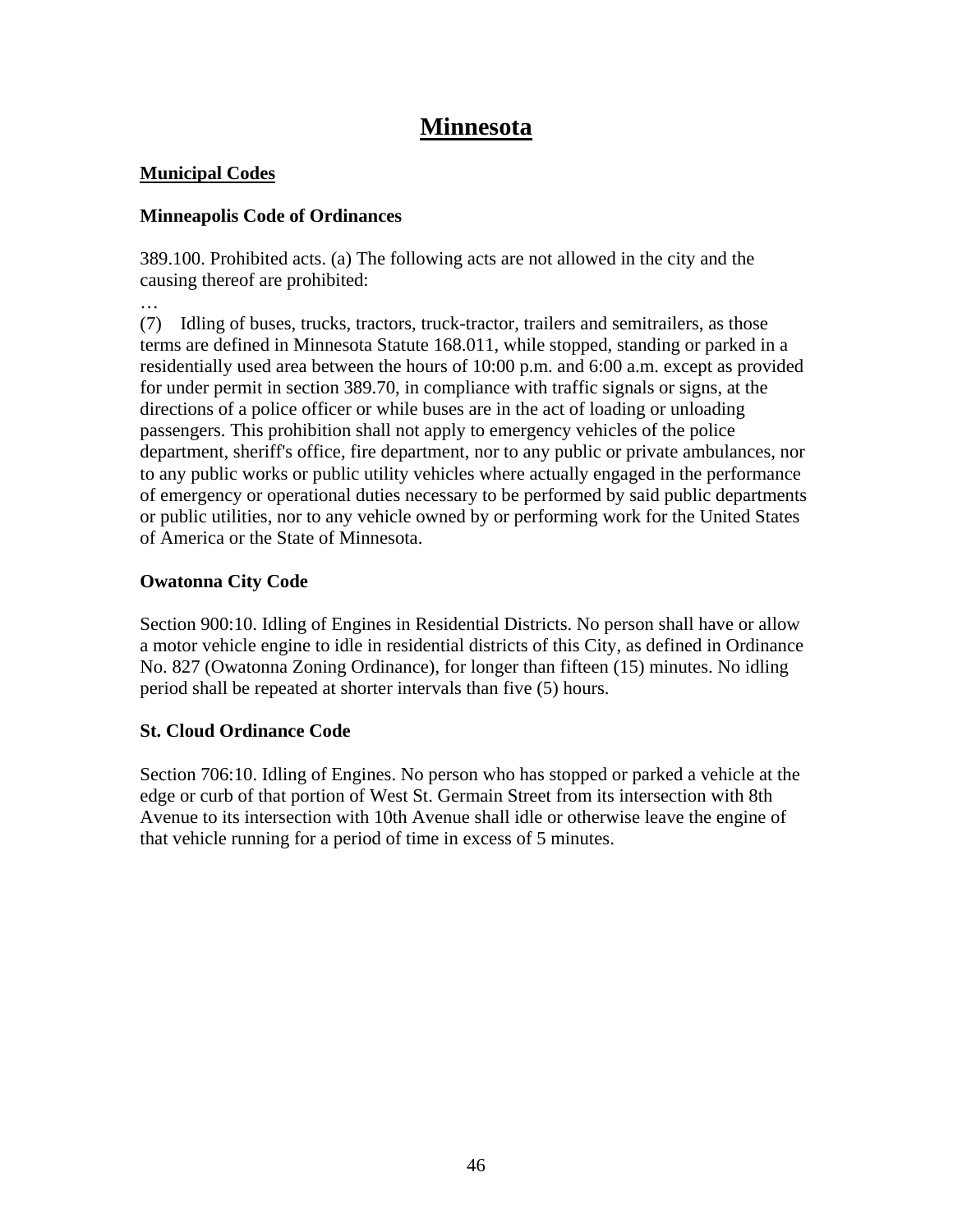# **Missouri**

## **Municipal Codes**

## **St. Louis City Revised Code**

11.34.150 Restrictions of emission of visible air contaminants.

…

D. Motor vehicles, except for emergency vehicles, shall not operate in idle for more than ten (10) consecutive minutes.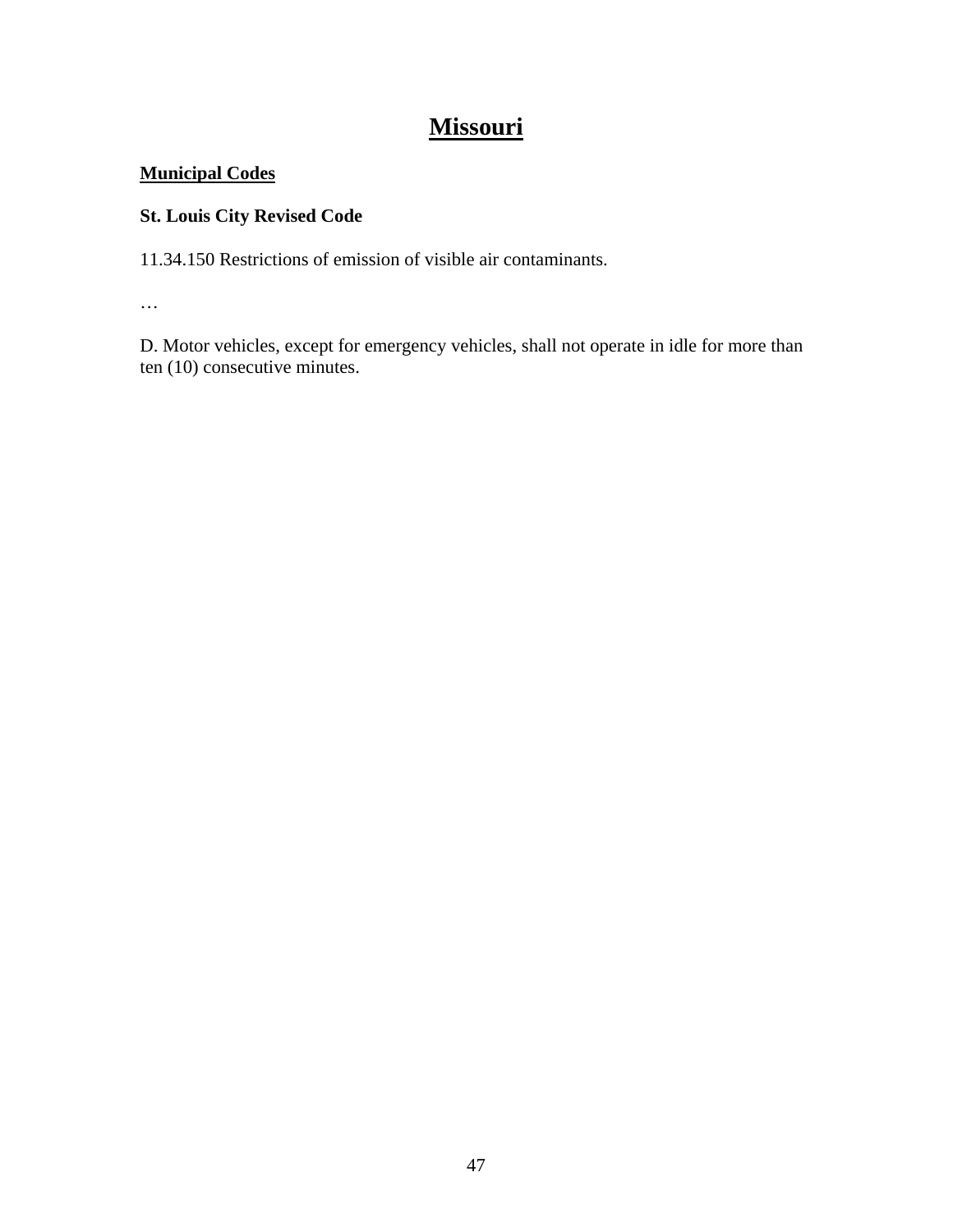## **Nevada**

## **State Codes**

## **Nevada Administrative Code**

445B.576 Vehicles powered by gasoline or diesel fuel: Restrictions on visible emissions and on idling of diesel engines.

…

4. Except as otherwise provided in this subsection, a person shall not idle the engine of a diesel truck or a bus for more than 15 consecutive minutes. The provisions of this subsection do not apply to a diesel truck or a bus:

(a) For which the commission has issued a variance from the requirements of this subsection. A variance is not effective during an air pollution emergency as defined in the air quality plan for the State of Nevada.

(b) Which is an emergency vehicle.

(c) Used for the removal of snow.

(d) Used to repair or maintain other motor vehicles.

(e) Which is stopped because of traffic congestion while in transit on a highway, roadway or street.

(f) Which is idling while a repair or maintenance is being performed on it at a shop or facility for the repair and maintenance of motor vehicles.

(g) The emission from which is contained and treated by a method approved by the commission.

(h) The engine of which must idle to perform a specific task for which it is designed such as well drilling, trenching or hoisting. Such a diesel truck or a bus may not idle for more than 15 consecutive minutes during an air pollution emergency as defined in the air quality plan for the State of Nevada.

## **Municipal Codes**

## **Clark County Air Quality Regulations**

SECTION 45 - IDLING OF DIESEL POWERED MOTOR VEHICLES 45.1 Diesel Powered Motor Vehicle Idling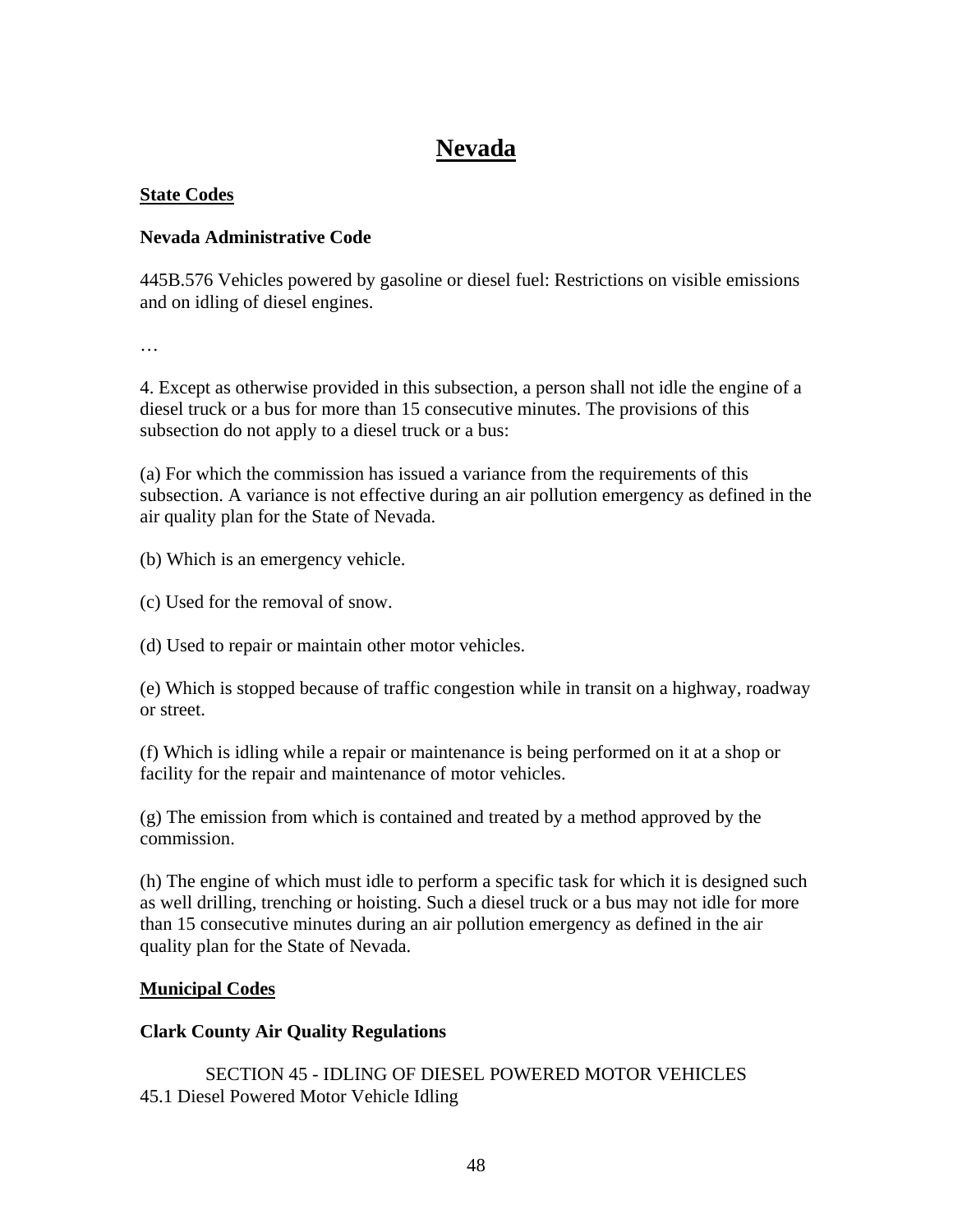- Except as otherwise provided in this subsection, a person shall not idle the engine of a diesel truck or a diesel bus for more than 15 consecutive minutes. The provisions of this subsection do not apply to a diesel truck or a bus:
- (a) For which the Clark County Air Pollution Control Hearing Board has issued a variance from the requirements of this subsection. A variance is not effective during an air pollution emergency episode stage declared by the Department of Air Quality and Environmental Management.
- (b) Which is an emergency vehicle.
- (c) Used to repair or maintain other MOTOR VEHICLES.
- (d) Which is stopped because of traffic congestion while in transit on a highway, roadway or street.
- (e) The EMISSION from which is contained and treated by a method approved by the CONTROL OFFICER.
- (f) The engine of which must idle to perform a specific task for which is it designed such as well drilling, trenching or hoisting. Such an engine may not idle for more than 15 consecutive minutes during an air quality emergency episode stage declared by the Department of Air Quality and Environmental Management.
- (g) Which is idling while maintenance procedures are being performed at a repair facility.

#### **Washoe County District Board of Health Regulations**

040.200 DIESEL ENGINE IDLING (Amended 12/15/93)

- Except as otherwise provided in this subsection, a person shall not idle the engine of a diesel truck or a bus for more than 15 consecutive minutes. The provisions of this subsection do not apply to a diesel truck or a bus:
- A. Which is an emergency vehicle.
- B. Used for the removal of snow.
- C. Used to repair or maintain other motor vehicles.
- D. Which is traveling on a public right of way from one place to another.
- E. The engine of which must idle to perform a specific task for which it is designed such

as well drilling, trenching or hoisting. Such a diesel truck or a bus may not idle for more than 15 consecutive minutes during an air pollution emergency episode stage declared by the Health Authority.

F. When idling is necessary as part of a maintenance procedure performed at a repair facility.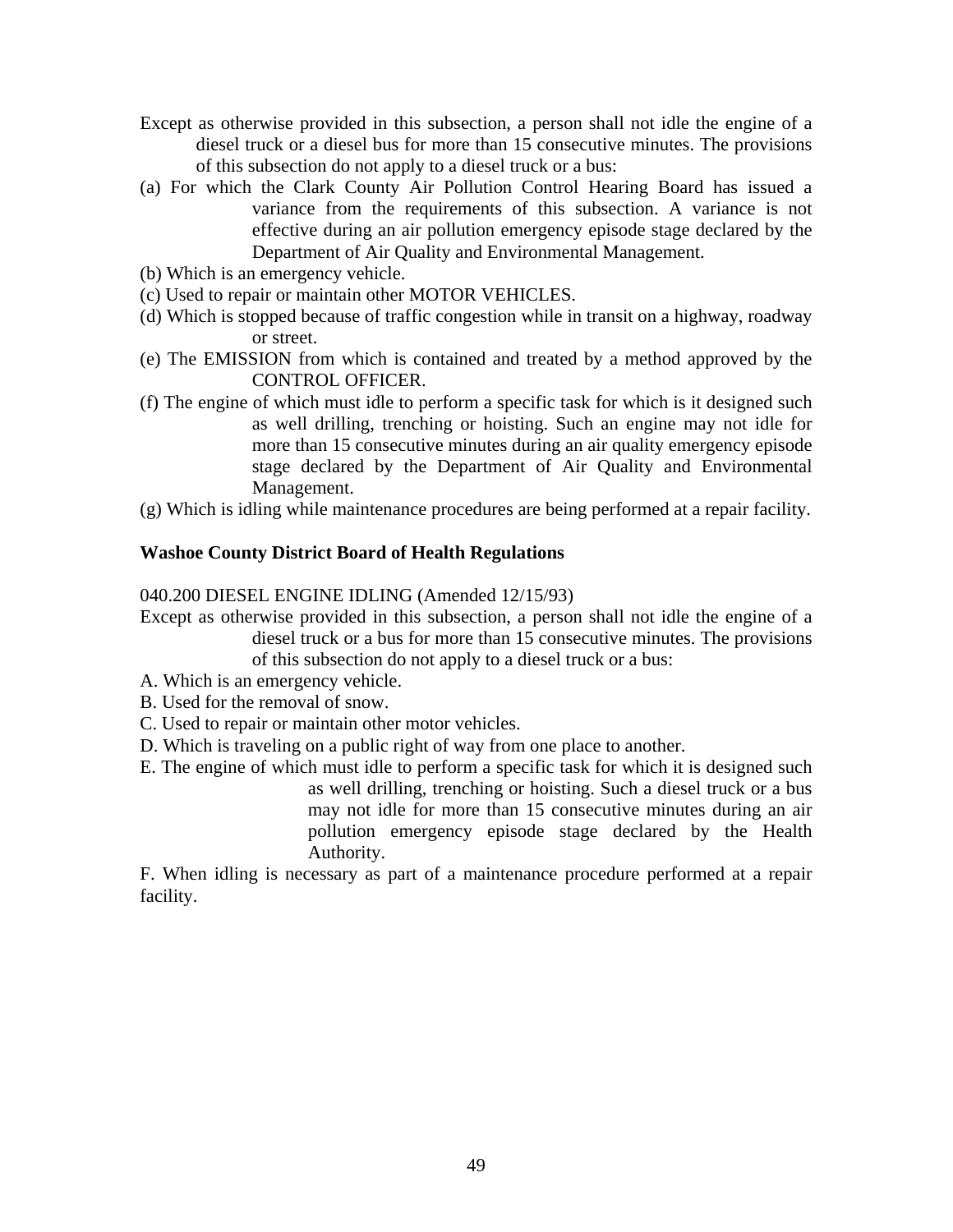## **New Hampshire**

#### **State Codes**

#### **New Hampshire Code of Administrative Rules**

Env-A 1101.05 Operational Requirements for Diesel-Powered Motor Vehicles. The owner or operator of a diesel-powered motor vehicle shall comply with the following operational requirements unless specifically exempted from the operational requirements for diesel-powered motor vehicles:

(a) When the temperature is above 0  $\rm{^oC}$  (32  $\rm{^oF}$ ), a diesel engine shall not idle for more than 5 consecutive minutes;

(b) When the temperature is -23  $\rm{^{\circ}C}$  (-10  $\rm{^{\circ}F}$ ), 0  $\rm{^{\circ}C}$  (32  $\rm{^{\circ}F}$ ), or anywhere in between the 2 temperatures, a diesel engine shall not idle for more than 15 consecutive minutes; or

(c) When the temperature is below -23  $^{\circ}$ C (-10  $^{\circ}$ F), and where no nuisance is created, a diesel engine shall not be subject to idling restrictions.

 Env-A 1101.06 Exemptions From the Operational Requirements for Diesel-Powered Motor Vehicles. The owner or operator of a diesel-powered motor vehicle shall be exempted from the operational requirements for diesel-powered motor vehicles when any one of the following conditions exists:

 (a) When a diesel-powered motor vehicle is forced to remain motionless because of traffic conditions over which the operator has no control;

 (b) When a diesel-powered motor vehicle is being used as an emergency motor vehicle;

 (c) When a diesel engine is providing power takeoff for refrigeration, lift gate pumps or other auxiliary uses, or supplying heat or air conditioning necessary for passenger comfort in those vehicles intended for commercial passenger transportation;

 (d) When a diesel-powered motor vehicle is being operated by a mechanic for maintenance or diagnostic purposes; or

 (e) When a diesel-powered motor vehicle is being operated solely to defrost a windshield.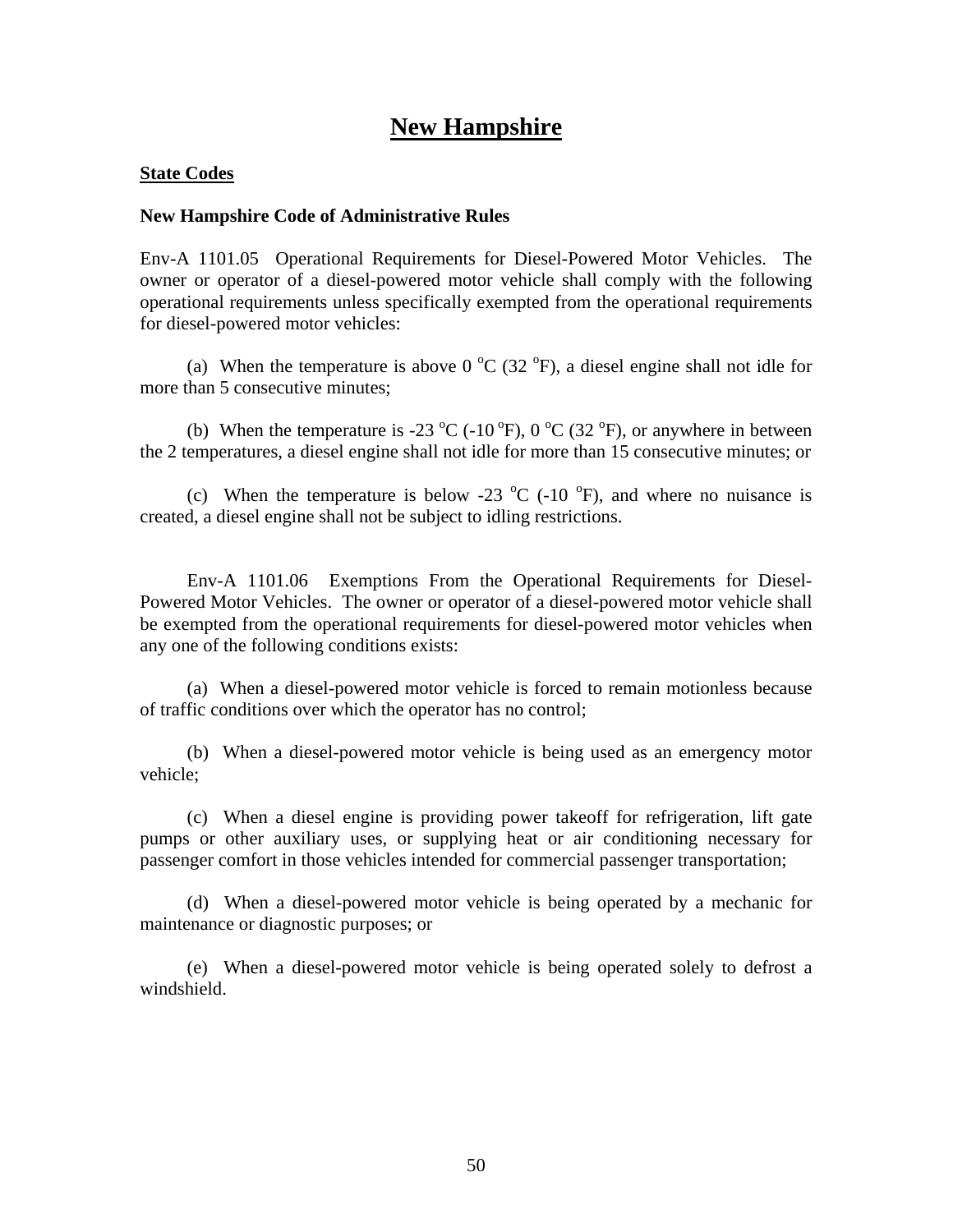## **New Jersey**

#### **State Codes**

#### **New Jersey Administrative Code**

## SUBCHAPTER 14. CONTROL AND PROHIBITION OF AIR POLLUTION FROM DIESEL-POWERED MOTOR VEHICLES

§ 7:27-14.3 General prohibitions

 (a) No person shall cause, suffer, allow, or permit the engine of a diesel-powered motor vehicle to idle for more than three consecutive minutes if the vehicle is not in motion, except:

1. A motor vehicle at the vehicle operator's place of business where the motor vehicle is permanently assigned may idle for 30 consecutive minutes; or

2. A motor vehicle may idle for 15 consecutive minutes when the vehicle engine has been stopped for three or more hours.

(b) The provisions of (a) above shall not apply to:

1. A diesel bus while it is discharging or picking up passengers;

2. A motor vehicle stopped in a line of traffic;

3. A motor vehicle whose primary power source is utilized in whole or in part for necessary and definitively prescribed mechanical operation other than propulsion, passenger compartment heating or passenger compartment air conditioning;

4. A motor vehicle being or waiting to be examined by a State or Federal motor vehicle inspector;

5. An emergency motor vehicle in an emergency situation;

6. A motor vehicle while it is being repaired;

7. A motor vehicle while it is engaged in the process of connection or detachment of a trailer or of exchange of trailers; or

8. A motor vehicle, manufactured with a sleeper berth, while it is being used, in a nonresidentially zoned area, by the vehicle's operator for sleeping or resting, unless the vehicle is equipped with a functional auxiliary power system designed in whole or in part to maintain cabin or sleeper berth comfort or to mitigate cold weather start-up difficulties.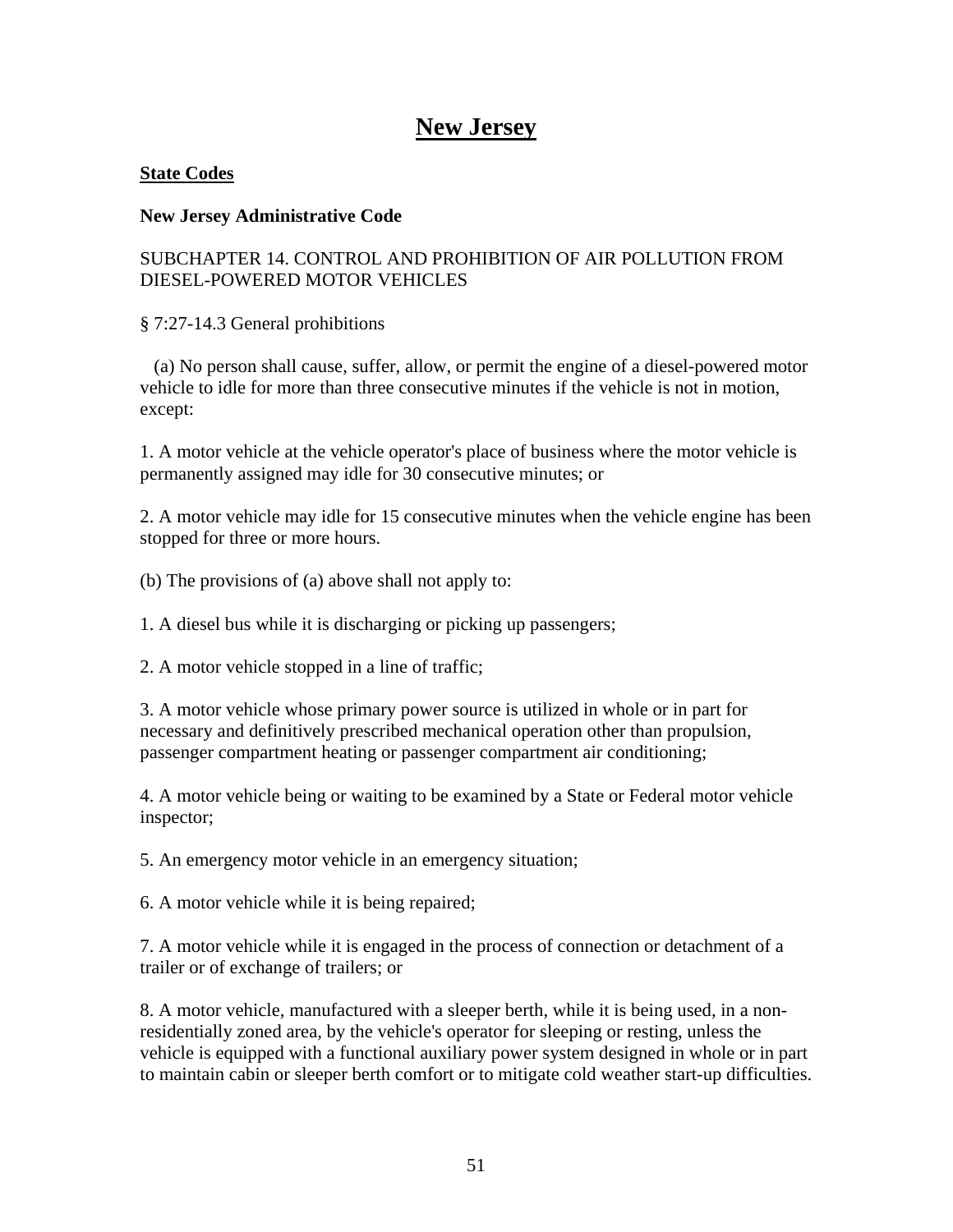(c) No person shall cause, suffer, allow or permit any emission control apparatus or element of design installed on any diesel-powered motor vehicle or diesel engine to be disconnected, detached, deactivated, or in any other way rendered inoperable or less effective, in respect to limiting or controlling emissions than it was designed to be by the original equipment or vehicle manufacturer, except for the purposes of diagnostics, maintenance, repair or replacement and only for the duration of such operations.

## **New Jersey Administrative Code**

§ 7:27-15.8 Idle standard

 (a) No person shall cause, suffer, allow, or permit the engine of a gasoline-fueled motor vehicle to idle for more than three consecutive minutes if the vehicle is not in motion.

(b) The provisions of (a) above shall not apply to:

1. Autobuses while discharging or picking up passengers;

2. Motor vehicles stopped in a line of traffic;

3. Motor vehicles whose primary and/or secondary power source is utilized in whole or in part for necessary and definitively prescribed mechanical operation other than propulsion, passenger compartment heating or air conditioning;

4. Motor vehicles being or waiting to be examined by State or Federal motor vehicle inspectors;

5. Emergency motor vehicles in an emergency situation;

6. Motor vehicles while being repaired;

7. Motor vehicles while engaged in the process of connection, detachment or exchange of trailers; or

8. Motor vehicles manufactured with a sleeper berth while being used, in a nonresidentially zoned area, by the vehicle's operator for sleeping or resting.

#### **Municipal Codes**

#### **Code of the City of Atlantic City**

Article IV, Buses; Idling of Engines [Adopted 5-6-1982 by Ord. No. 38-1982]

§ 233-47. D efinitions. For the purposes of this article, the following terms shall have the meanings indicated: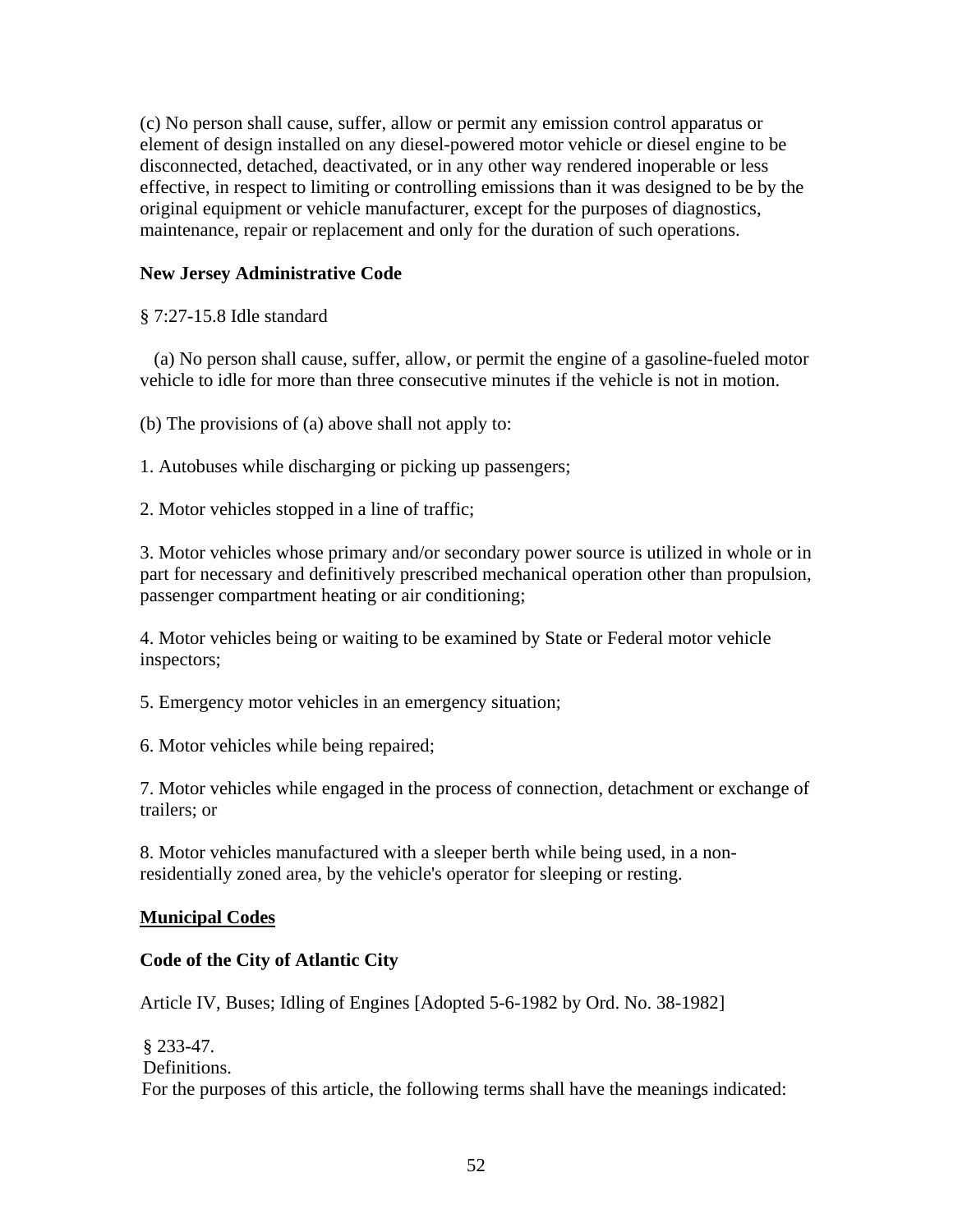BUS -- Those vehicles capable of holding 15 or more passengers, which passengers originate outside of the City of Atlantic City.

STOPPING or STANDING -- Any cessation of movement of a bus, whether occupied : or not, except in compliance with the directions of a police officer or traffic control sign or signal.

§ 233-48. Restrictions

s tand with their engines running or idling in excess of five minutes, except when Buses within the boundaries of the City of Atlantic City are not permitted to stop or involved with loading or discharging passengers.

§ 233-49. Violations and penalties.

Any person violating any of the provisions of this article shall, upon conviction in the Municipal Court of the City of Atlantic City, be punished for each offense by a fine not to exceed \$500 or by imprisonment for any term not exceeding 90 days in the county jail, or in any place provided by the municipality for the detention of prisoners, or both, in the sole discretion of the Municipal Judge.

### **Township of Bernards Revised Ordinances**

## SECTION 3-13 Truck Idling

## § 3-13.1. Definitions.

The following words and terms, when used in this section, shall have the following meanings:

DIESEL-POWERED MOTOR VEHICLE shall mean a vehicle which is self-propelled by a compression-ignition-type of internal combustion engine and which is designed primarily for transporting persons or property on a public street or highway.

GASOLINE-FUELED MOTOR VEHICLE shall mean any motor vehicle equipped to be powered by a hydrocarbon fuel other than diesel fuel, but including alcohol fuels and hydrocarbon-alcohol fuel blends.

IDLE means the motor vehicle operating mode consisting of a nonloaded, throttled engine speed at the revolutions per minute specified by the manufacturer or at any other engine speed.

For purposes of this section, noncommercial passenger vehicles and motorcycles are excluded. (Ord. #1034)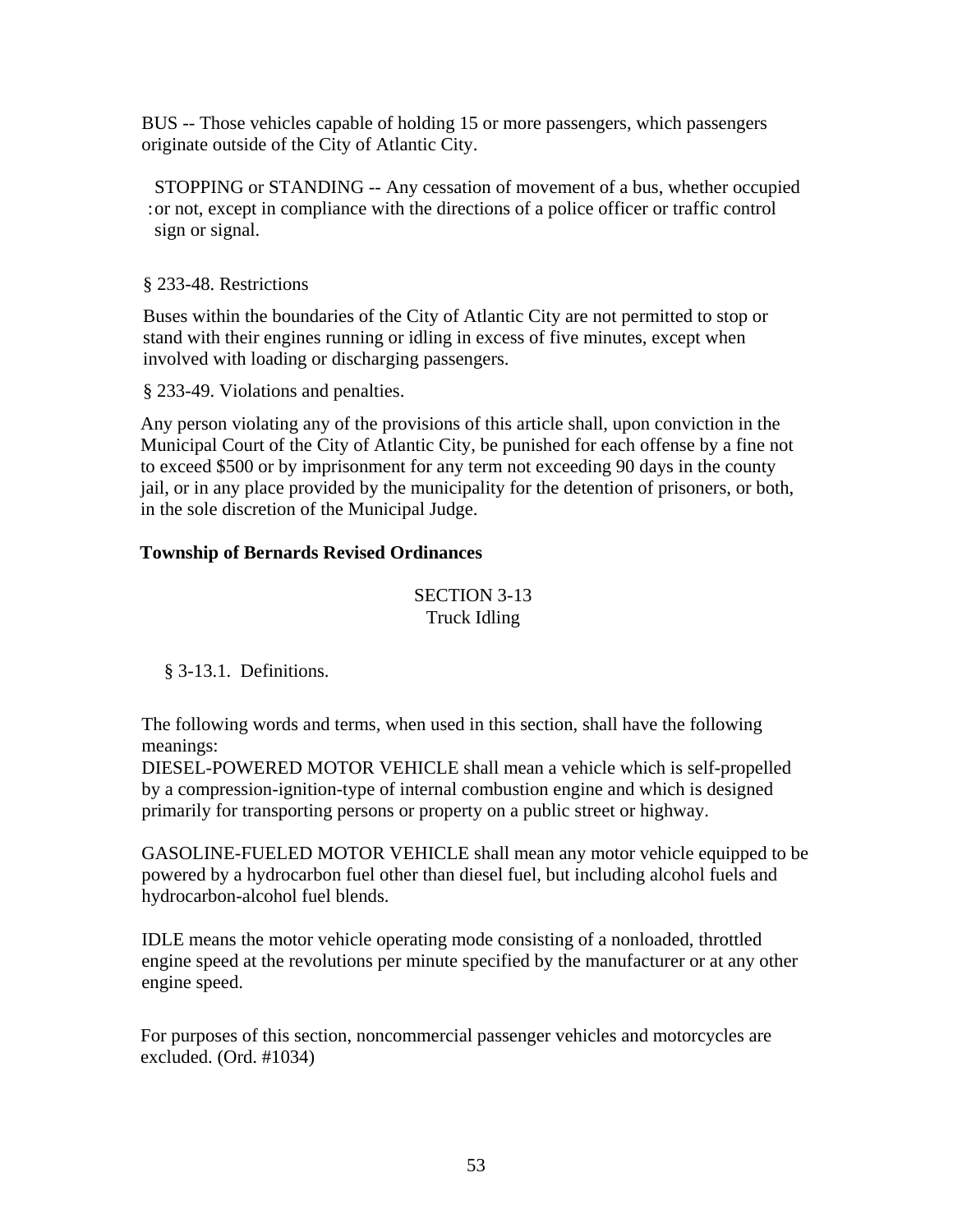§ 3-13.2. Idling Prohibited.

 a. No person shall cause, suffer, allow or permit the engine of a diesel-powered or gasoline-fueled motor vehicle to idle for more than three consecutive minutes if the vehicle is not in motion, except:

> 1. A motor vehicle at the vehicle operator's place of business where the motor vehicle is permanently assigned may idle for 30 consecutive minutes; or

2. A motor vehicle may idle for 15 consecutive minutes when the vehicle engine has been stopped for three or more hours.

b. The provisions of Paragraph a above shall not apply to:

1. Autobuses while discharging or picking up passengers;

2. Motor vehicles stopped in a line of traffic;

 3. Motor vehicles whose primary and/or secondary power source is utilized in whole or in part for necessary and definitively prescribed mechanical operation other than propulsion, passenger compartment heating or air conditioning;

 4. Motor vehicles being or waiting to be examined by state or federal motor vehicle inspectors;

5. Emergency motor vehicles in an emergency situation;

6. Motor vehicles while being repaired;

7. Motor vehicles while engaged in the process of connection, detachment or exchange of trailers; or

8. Motor vehicles manufactured with a sleeper berth while being used, in a nonresidentially zoned area, by the vehicle's operator for sleeping or resting.

(Ord. #1034)

§ 3-13.3. Penalty

 Any person violating any provision of this section shall, upon conviction thereof, be subject to a fine not less than \$100 nor greater than \$1,000 for each violation. (Ord. #1034) **.**

## **Code of City of Cape May**

Chapter 493: VEHICLES, IDLING OF

[HISTORY: Adopted by the City Council of the City of Cape May by Ord. No. 777 (Sec. 24-1 of the 1997 Revised General Ordinances). Amendments noted where applicable.]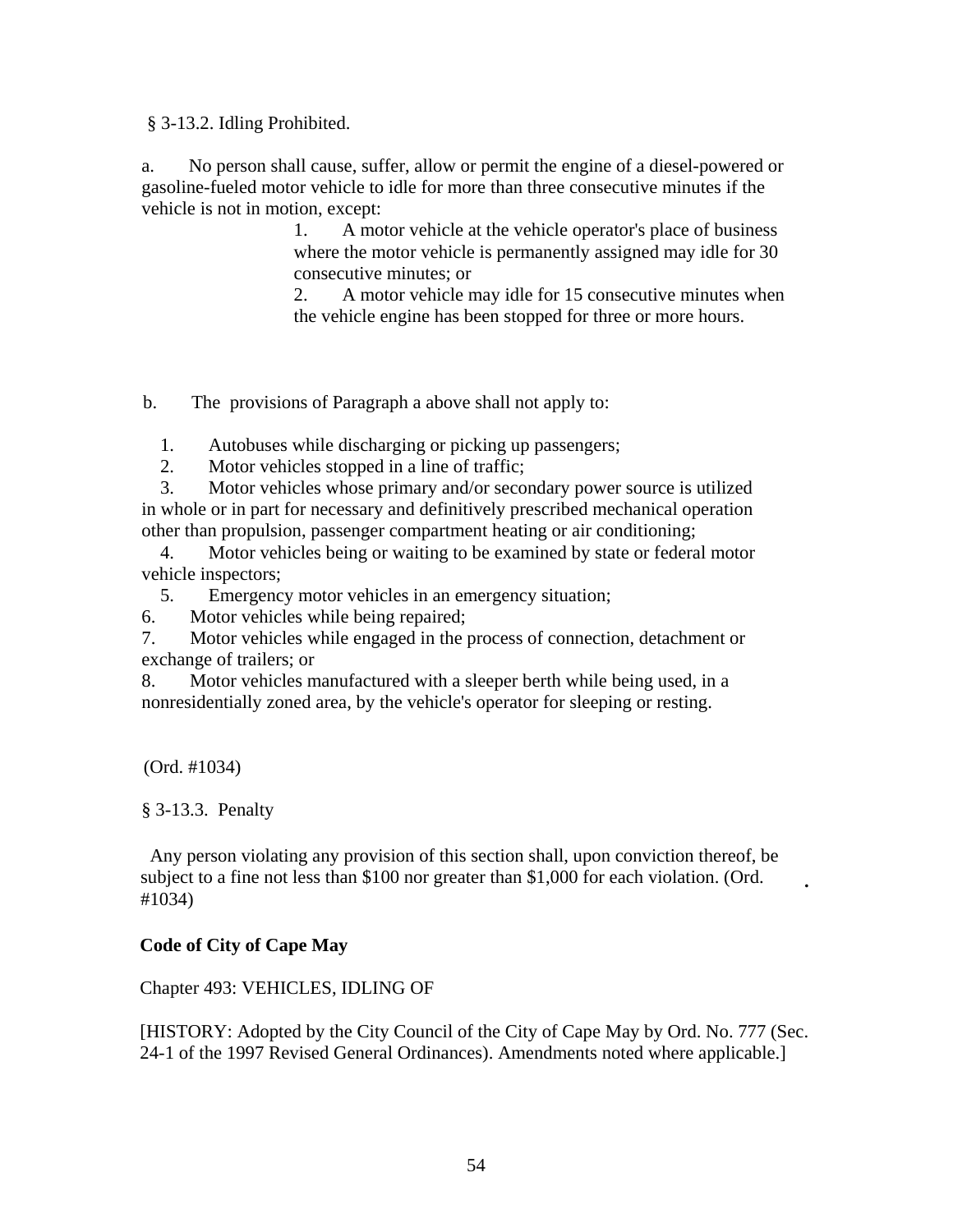GENERAL REFERENCES Parking — See Ch. 362.

§ 493-1. Definitions.

As used in this chapter, the following terms shall have the meanings indicated:

IDLE — The motor vehicle operating mode consisting of a nonloaded, throttled engine speed at the revolutions per minute specified by the manufacturer.

MOTOR VEHICLE — All vehicles propelled otherwise than by muscular power, excepting motorized bicycles and such vehicles as run only upon rails or tracks.

PERSON — Corporations, companies, associations, societies, firms, partnerships and joint-stock companies as well as individuals, and shall also include all political subdivisions of this state or any agencies or instrumentalities thereof.

PUBLIC AND PRIVATE PROPERTY — All real estate within the City, including, inter alia, public and private parking lots, on which a motor vehicle may be physically located except for the public streets and highways within the City.

§ 493-2. Time limit for idling; exceptions.

- A. No person shall cause, suffer, allow or permit the engine of a gasoline-fueled or diesel-powered motor vehicle to idle for more than three consecutive minutes if the vehicle is not in motion.
- B. The aforesaid shall not apply to the following:
	- (1) A motor vehicle being operated upon the public highway which shall be governed by N.J.S.A. 39:3-70.2 and the Administrative Code Regulations adopted in connection therewith.
	- (2) Motor vehicles stopped due to a line of traffic.
	- (3) Emergency motor vehicles in an emergency situation.
	- (4) Motor vehicles being repaired.
	- (5) Motor vehicles in such circumstances as are deemed by the Chief of Police or his representative, designated in writing to require idling for a period in excess of three minutes due to the peculiar characteristics of the motor vehicle or the particular circumstance in which it is operating.

## **Code of the Borough of Closter**

§ 183-13. Parking vehicles in prohibited areas; use of marked spaces; idling of commercial vehicles.

A. No person shall park or leave standing a motor vehicle, whether attended or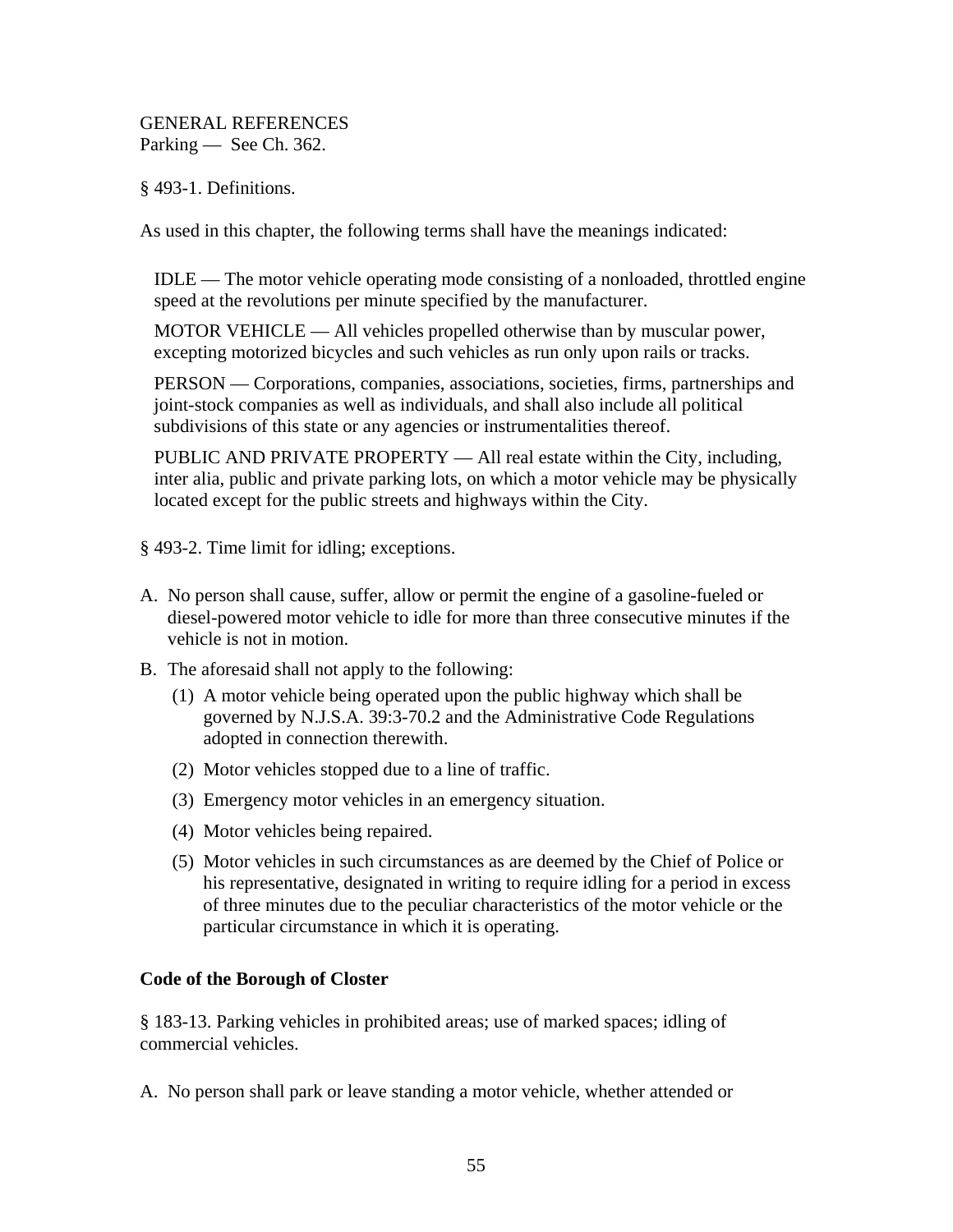unattended, on any of the roadways in a parking yard or parking place or in any place therein where parking is prohibited by notice given by a sign or otherwise.

- B. If parking spaces are provided, no person shall park or leave standing a motor vehicle, whether attended or unattended, except in a marked parking space. Such vehicle shall be parked properly within the lines of the parking space. [Added 6-12-1996 by Ord. No. 1996:715]
- C. No person shall leave or park a commercial motor vehicle over 10,000 pounds' gross weight on any street or in any parking yard within the Borough of Closter with the motor running or idling for more than 30 minutes. [Added 6-12-1996 by Ord. No. 1996:715]

#### **Franklin Township Code**

§ 253-190.11. Commercial vehicle parking.

A. Definition. As used in this chapter, a "commercial vehicle" shall mean an owner-operated commercial registered vehicle, or vehicle used for commercial purposes, with a gross vehicle weight (GVW) over 12,000 pounds. The standards of this section shall not apply to vehicles used in conjunction with an agricultural operation, recreational vehicles or to vehicles used for the transportation of children to school.

C. General standards.

…

(3) The idlingof engines or operation of accessory equipment, such as refrigeration units, etc., shall be prohibited while a commercial vehicle is parked.

#### **Code of the Borough of Hillsdale**

Chapter 294: VEHICLES, IDLING OF

[HISTORY: Adopted by the Borough Council of the Borough of Hillsdale 12-8-1998 by Ord. No. 98-20. This ordinance provided that it shall take effect on 12-17-1998. Amendments noted where applicable.]

GENERAL REFERENCES Air pollution — See Ch. 329.

§ 294-1. Purpose.

It is the policy of Hillsdale to prevent the air pollution caused by the idling of diesel powered motor vehicles that may jeopardize the health, welfare or safety of the citizens or degrade the quality of life.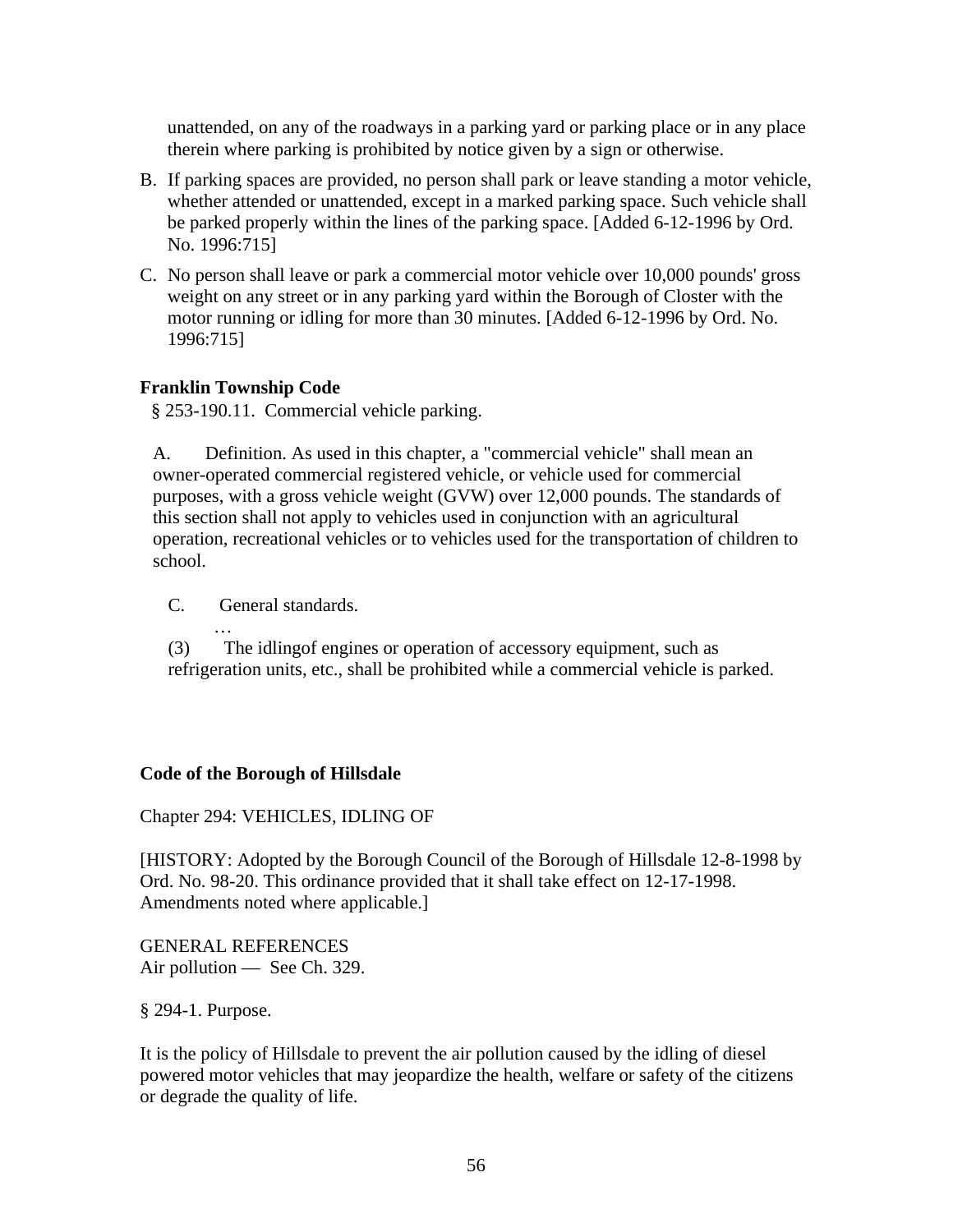§ 294-2. Definitions.

The following words and terms, when used in this chapter, shall have the following meanings, unless the context clearly indicated otherwise:

DIESEL BUS — Any diesel-powered autobus or motorbus of any size or configuration, whether registered in this state or elsewhere, that is designed or used for intrastate or interstate transportation of passengers for hire or otherwise on a public road, street or highway or any public or quasi-public property in this state, including but not limited to autobuses under the jurisdiction of the New Jersey Department of Transportation pursuant to Title 27 or 48 of the Revised Statutes; autobuses of the New Jersey Transit Corporation and its contract carriers that are under the inspection jurisdiction of the New Jersey Department of Transportation; autobuses under the authority of the Interstate Commerce Commission or its successor agency; school buses, as defined pursuant to N.J.S.A. 39:1-1; and hotel, casino, charter and special buses.

DIESEL ENGINE — A compression ignition type of internal combustion engine.

DIESEL-POWERED — Utilizing a diesel engine.

ELEMENT OF DESIGN — Any part of system on a motor vehicle or a motor vehicle engine pertaining to the vehicle's engine's certified configuration.

GROSS VEHICLE WEIGHT RATING or GVWR — The value specified by the vehicle manufacturer as the maximum loaded weight of a single or combination vehicle.

HEAVY-DUTY DIESEL VEHICLE — A diesel-powered motor vehicle, other than a diesel bus, that has a GVWR exceeding 8,500 pounds and is designed primarily for transporting persons or property.

IDLE — An operating mode where the vehicle engine is not engaged in gear and where the engine operates at a speed at the revolutions per minute specified by the engine or vehicle manufacturer.

MOTOR VEHICLE — All vehicles propelled otherwise than by muscular power, except motorized bicycles and such vehicles as run only upon rails or tracks.

PERSON — Any individual or entity and shall include, without limitation, corporations, companies, associations, societies, firms, partnerships and joint stock companies, and shall also include, without limitation, all political subdivisions of any states and any agencies or instrumentalities thereof.

QUASI-PUBLIC ROADWAY — Any roadway that, although under private ownership or control, is accessible to the public. This term shall include but not be limited to the New Jersey Turnpike, the Garden State Parkway and the Atlantic City expressway, but shall not include shopping mall roadways and parking lots, private business roadways, residential and nonresidential parking lots and private driveways.

§ 294-3. Prohibited acts; exceptions.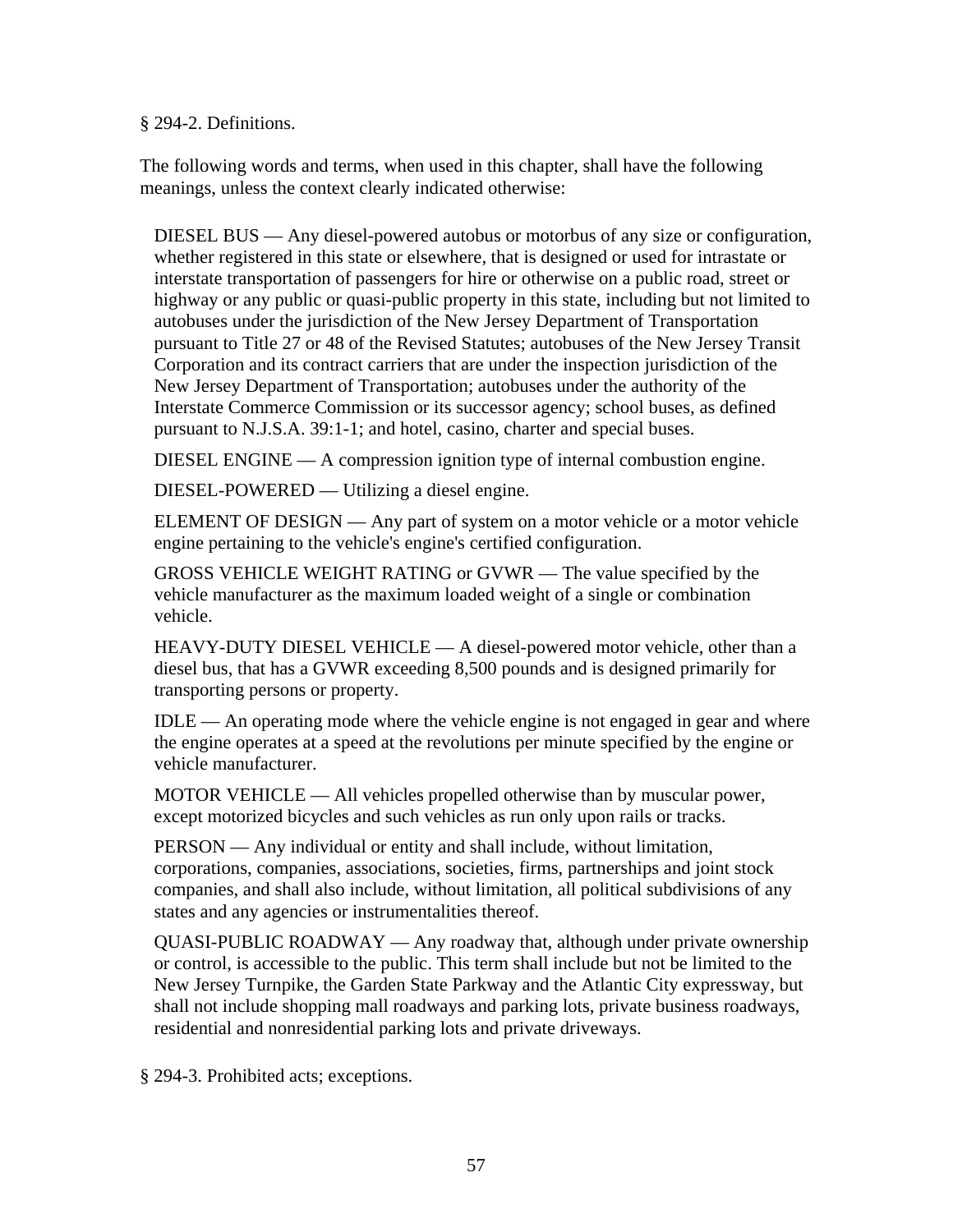- A. No person shall cause, suffer, allow or permit the engine of a diesel-powered motor vehicle to idle for more than three consecutive minutes if the vehicle is not in motion, except that:
	- (1) A motor vehicle at the vehicle operator's place of business where the motor vehicle is permanently assigned may idle for 30 consecutive minutes; or
	- (2) A motor vehicle may idle for 15 consecutive minutes when the vehicle engine has been stopped for three or more hours.
- B. The provisions of Subsection A above shall not apply to:
	- (1) A diesel bus while it is discharging or picking up passengers.
	- (2) A motor vehicle stopped in a line of traffic.
	- (3) A motor vehicle whose primary power source is utilized in whole or part for necessary and definitely prescribed mechanical operation other than propulsion, passenger compartment heating or passenger compartment air conditioning.
	- (4) A motor vehicle being or waiting to be examined by a state or federal motor vehicle inspector.
	- (5) An emergency motor vehicle in an emergency situation.
	- (6) A motor vehicle while it is being repaired.
	- (7) A motor vehicle while it is engaged in the process of connection or detachment of a trailer or of exchange of trailers.
- C. No person shall cause, suffer, allow or permit any emission control apparatus or element of design installed on any diesel-powered vehicle or diesel engine to be disconnected, detached, deactivated or in any other way rendered inoperable or less effective, in respect to limiting or controlling emissions that it was designed to be by the original equipment or vehicle manufacturer, except for the purposes of diagnostics, maintenance, repair or replacements and only for the duration of such operations.

§ 294-4. Violations and penalties.

Any person who violates any provision of this chapter shall be subject to a penalty for each offense not more than \$2,500.

§ 294-5. Issuance of summons.

Local health officials, the Hillsdale Police Department and the local code enforcement office shall be empowered to enforce the provisions of this chapter.

§ 294-6. Other remedies.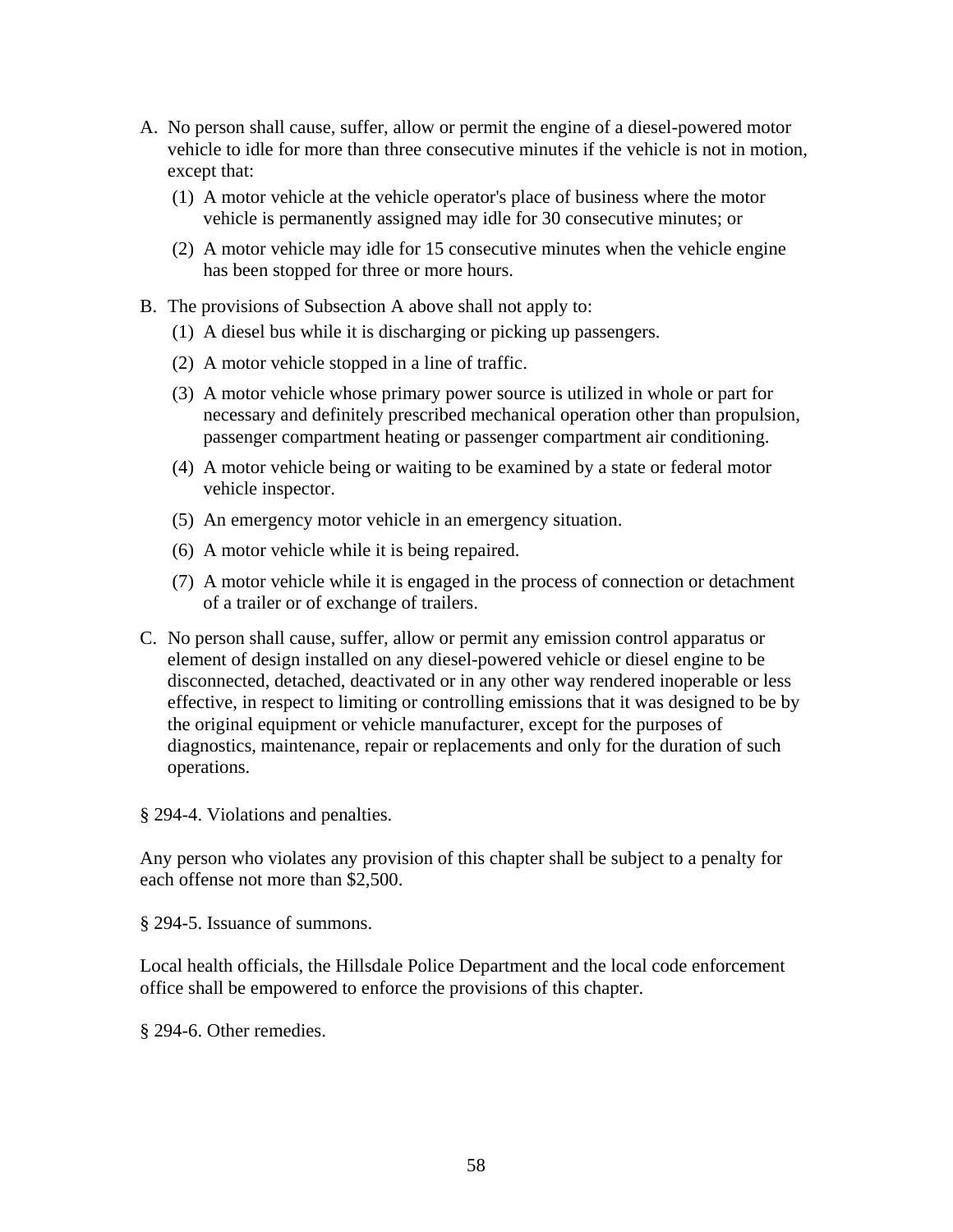No provision of this chapter shall be construed to impair any common law or statutory cause of action, or legal remedy therefrom, of any person for injury or damage arising from any violation of this chapter or from other law.

### **Princeton Township Code**

#### *Sec. 11-31.8. Prohibition on idling of diesel powered motor vehicles on township streets.*

 Pursuant to N.J.A.C. 7:27-14.3, no person may cause, suffer, allow or permit the engine of a diesel powered motor vehicle to idle for more than three consecutive minutes on streets within the Township of Princeton, if the vehicle is not in motion with the following exceptions:

- (a) The above provisions shall not apply:
- (1) A diesel bus while it is discharging or picking up passengers;
- (2) A motor vehicle stopped in a line of traffic;

 (3) A motor vehicle whose primary power source is utilized in whole or in part for necessary and definitively prescribed mechanical operation other than propulsion, passenger compartment, heating or passenger compartment air-conditioning;

 (4) A motor vehicle being, or waiting to be examined by a state or federal motor vehicle inspector;

- (5) An emergency motor vehicle in an emergency situation;
- (6) A motor vehicle is being repaired;

 (7) A motor vehicle while it is being engaged in the process of connection or detachment of a trailer or of an exchange of trailer; or

 (8) A motor vehicle manufactured with a sleeper berth while it is being used in a nonresidentially zoned area by the vehicle's operator for sleeping or resting, unless the vehicle is equipped with a functions auxiliary power system designed in whole or in part to maintain cabin or sleeper berth comfort or to mitigate cold weather startup difficulties;

 (9) A motor vehicle at the vehicle operator's place of business where the motor vehicle is permanently assigned may idle for thirty consecutive minutes;

 (10) A motor vehicle may idle for fifteen consecutive minutes when the vehicle engine has been stopped for three or more hours.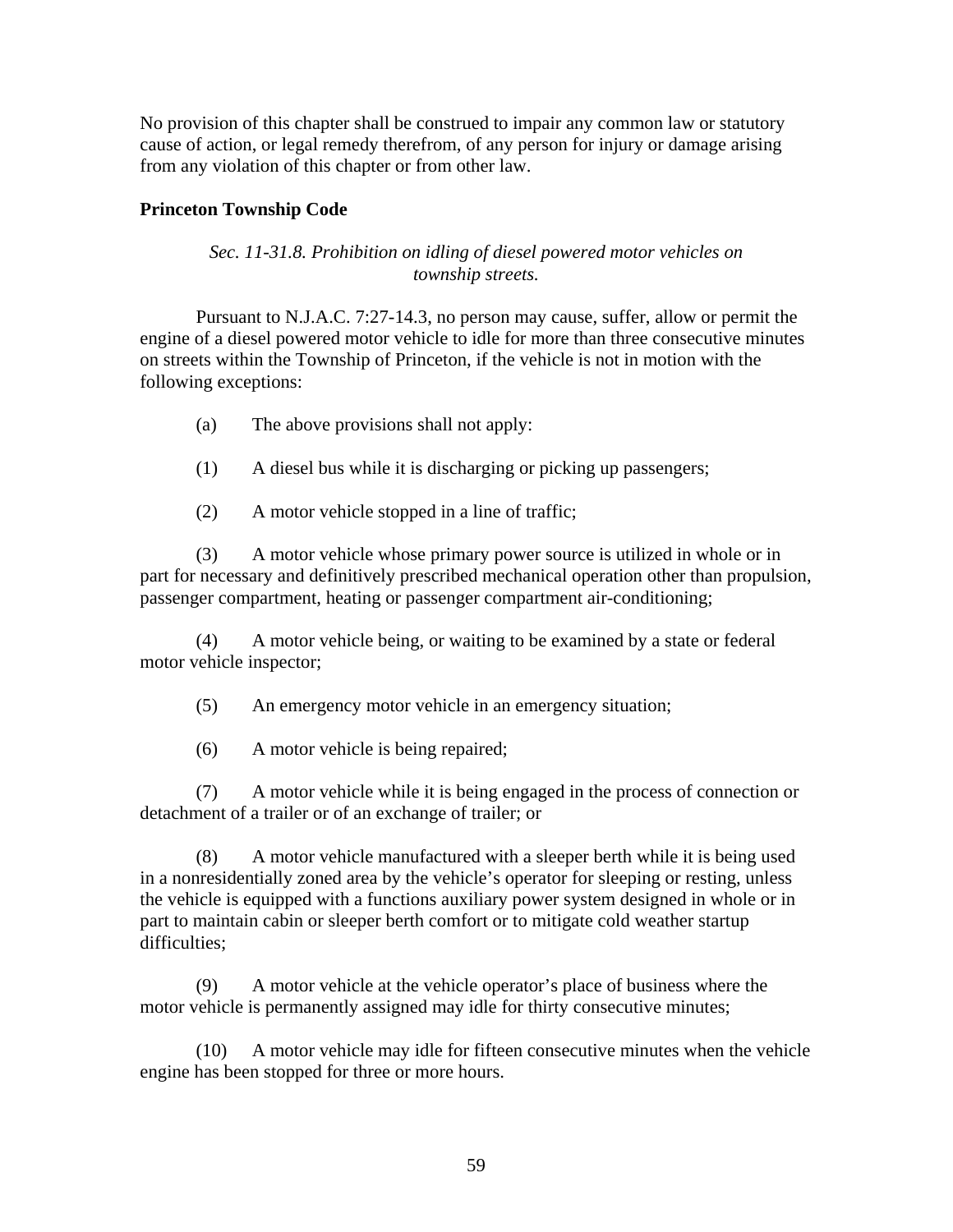(b) Furthermore, no person shall cause, suffer, allow or permit any emission control apparatus or element of design installed on any diesel powered motor vehicle or diesel engine to be disconnected, detached, deactivated or in any other way rendered inoperable or less effective in respect to limiting or controlling emissions than it was designed to be by the original equipment or vehicle manufacturers, except for the purpose of diagnostics, maintenance, repair or replacement and only for the duration of such operation.

(Ord. No. 2004-9, § 1.)

*Sec. 11-31.9 Idling of gasoline fueled motor vehicles on township streets.* 

 Pursuant to N.J.A.C. 7:27-14.3, no person may cause, suffer allow or permit the engine of a gasoline fueled motor vehicle to idle for more than three consecutive minutes on streets within the Township of Princeton if the vehicle is not in motion with the following exceptions:

- (a) The above provisions shall not apply to:
- (1) Autobuses while discharging or picking up passengers;
- (2) Motor vehicles stopped in a line of traffic;

 (3) Motor vehicles whose primary and/or secondary power source is utilized in whole or in part for necessary and definitively prescribed mechanical operation other than propulsion, passenger compartment heating or air conditions;

 (4) Motor vehicles being or waiting to be examined by state or federal motor vehicle inspectors;

(5) Emergency motor vehicles in an emergency situation;

(6) Motor vehicles while being repaired;

 (7) Motor vehicles while engaged in the process of connection, detachment or exchange of trailers; or

 (8) Motor vehicles manufactured with a sleeper berth while being used in a nonresidentially zoned area by the vehicle's operator for sleeping or resting.

(Ord. No. 2004-9, § 2.)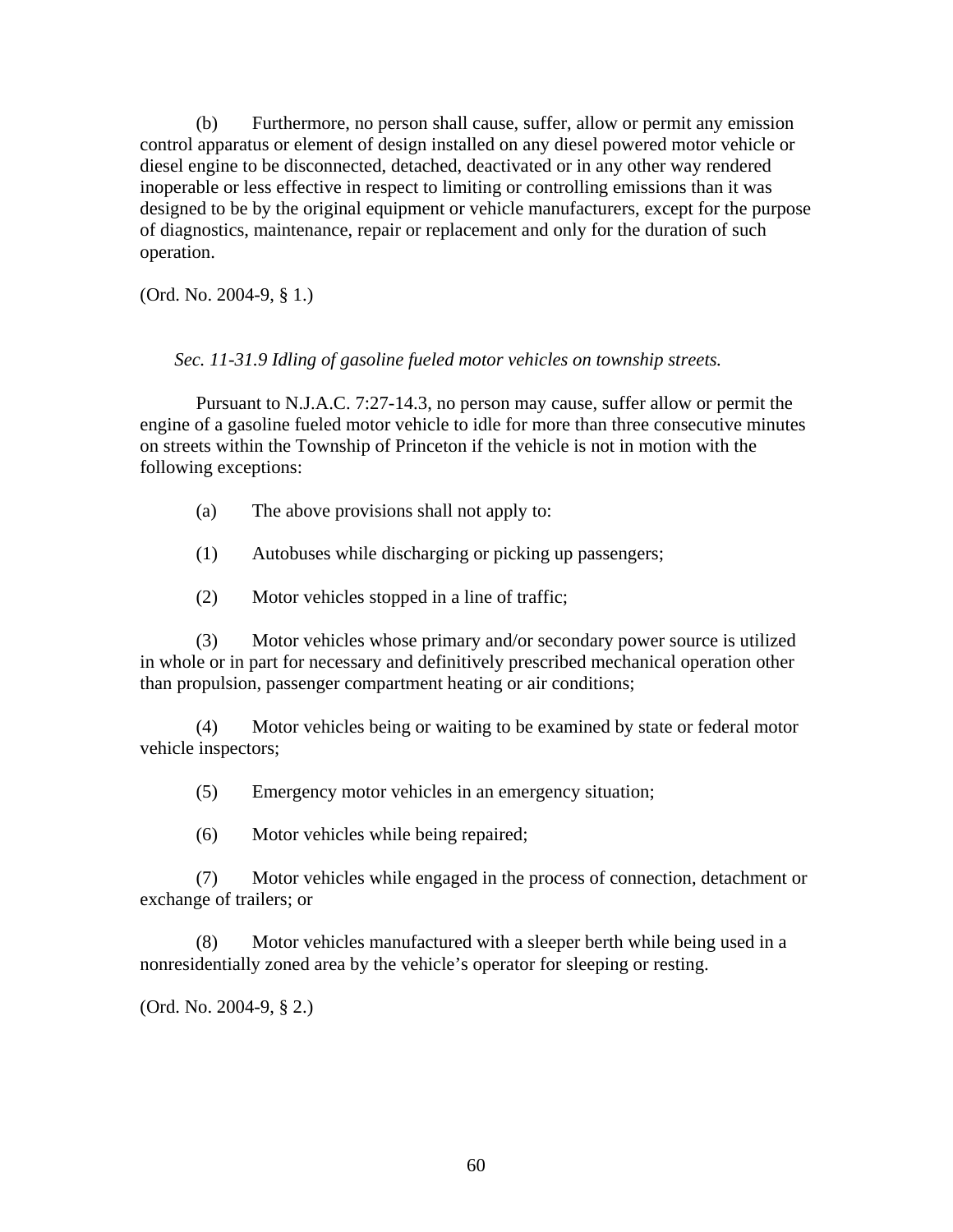#### *Sec. 11-31.10. Penalty.*

 Any person who operated a motor vehicle or owns a motor vehicle which he/she permits to be operated on Township streets in violation of sections 11-31.8 or 11-31.9 of this Code shall be liable for a minimum penalty of a fine of not less than one hundred dollars and not more than one thousand dollars. In addition, any person violating sections 11-31.8 and 11-31.9 may be subject to imprisonment not exceeding ninety days or may be required to perform community service for a period not exceeding ninety days, all in accordance with section 1-6 of said Code. Any person who is convicted of violating sections 11-31.8 and 11-31.9 within one year of the date of a previous violation of the same provision and who was fined for that previous violation shall be sentenced by the court to an additional fine as a repeat offender. The additional fine imposed by the court upon a person for a repeated offense shall not be less than the minimum or exceed the maximum penalty set forth herein, but shall be calculated separately from the fine imposed for violation of sections 11-31.8 and 11-31.9.

(Ord. No. 2004-9, § 3.)

#### **Code of the Borough of South River**

- § 64-8. Idling of vehicles.
	- A. No person shall cause, suffer, allow or permit the motor of a diesel-powered or gasoline-powered vehicle to be in operation for more than three consecutive minutes if the vehicle is not in motion, except where the ambient temperature is 32° F. or less, then the permitted period for idling shall be five consecutive minutes.
- B. The provisions of Subsection A shall not apply to:
	- (1) Buses discharging or picking up passengers.
	- (2) Vehicles stopped in a line of traffic.
	- (3) Electric motor vehicles.
	- (4) Emergency vehicles in performance of their prescribed function.

(5) Vehicles whose primary and/or secondary power source is utilized in whole or in part for necessary and definitively prescribed mechanical operation other than propulsion.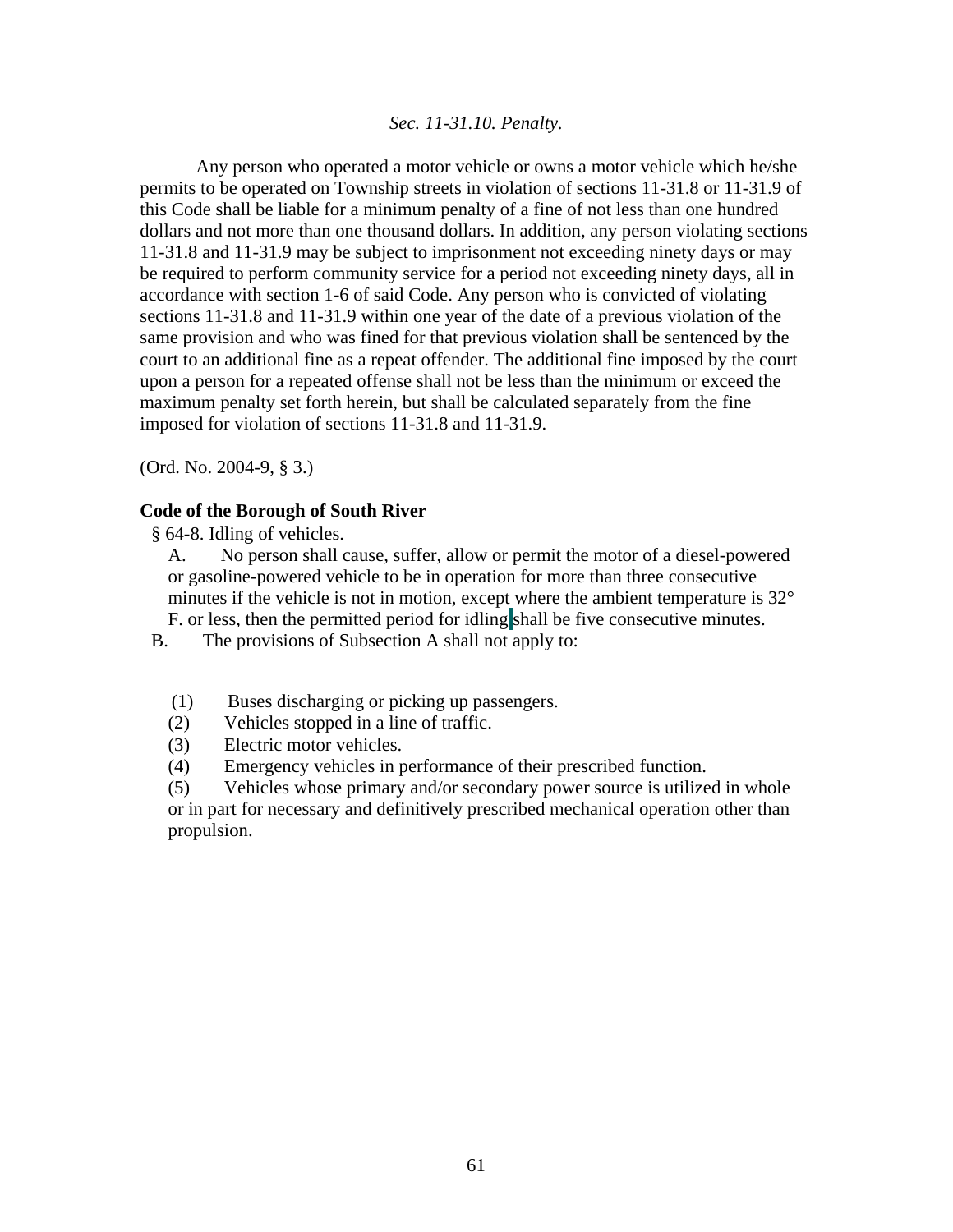# **New York**

### **State Codes**

### **New York Code of Rules and Regulations**

## SUBPART 217-3. IDLING PROHIBITION FOR HEAVY DUTY VEHICLES

### § 217-3.1 Applicability

 This Part shall apply to all on-road heavy duty vehicles propelled by diesel fueled and nondiesel fueled engines excluding marine vessels. Heavy duty vehicle means a vehicle that has a GVWR exceeding 8,500 pounds and is designed primarily for transporting persons or properties.

### § 217-3.2 Prohibitions

 No person who owns, operates or leases a heavy duty vehicle including a bus or truck, the motive power for which is provided by a diesel or nondiesel fueled engine or who owns, leases or occupies land and has the actual or apparent dominion or control over the operation of a heavy duty vehicle including a bus or truck present on such land, the motive power for which said heavy duty vehicle is provided by a diesel or non-diesel fueled engine, shall allow or permit the engine of such heavy duty vehicle to idle for more than five consecutive minutes when the heavy duty vehicle is not in motion, except as otherwise permitted by section 217-3.3 of this Subpart.

#### § 217-3.3 Exceptions

The prohibitions of section 217-3.2 of this Subpart shall not apply when:

(a) A diesel or nondiesel fueled heavy duty vehicle including a bus or truck is forced to remain motionless because of the traffic conditions over which the operator thereof has no control.

(b) Regulations adopted by Federal, State or local agencies having jurisdiction require the maintenance of a specific temperature for passenger comfort. The idling time specified in section 217-3.2 of this Subpart may be increased, but only to the extent necessary to comply with such regulations.

(c) A diesel or nondiesel fueled engine is being used to provide power for an auxiliary purpose, such as loading, discharging, mixing or processing cargo; controlling cargo temperature; construction; lumbering; oil or gas well servicing; farming; or when operation of the engine is required for the purpose of maintenance.

(d) Fire, police and public utility trucks or other vehicles are performing emergency services.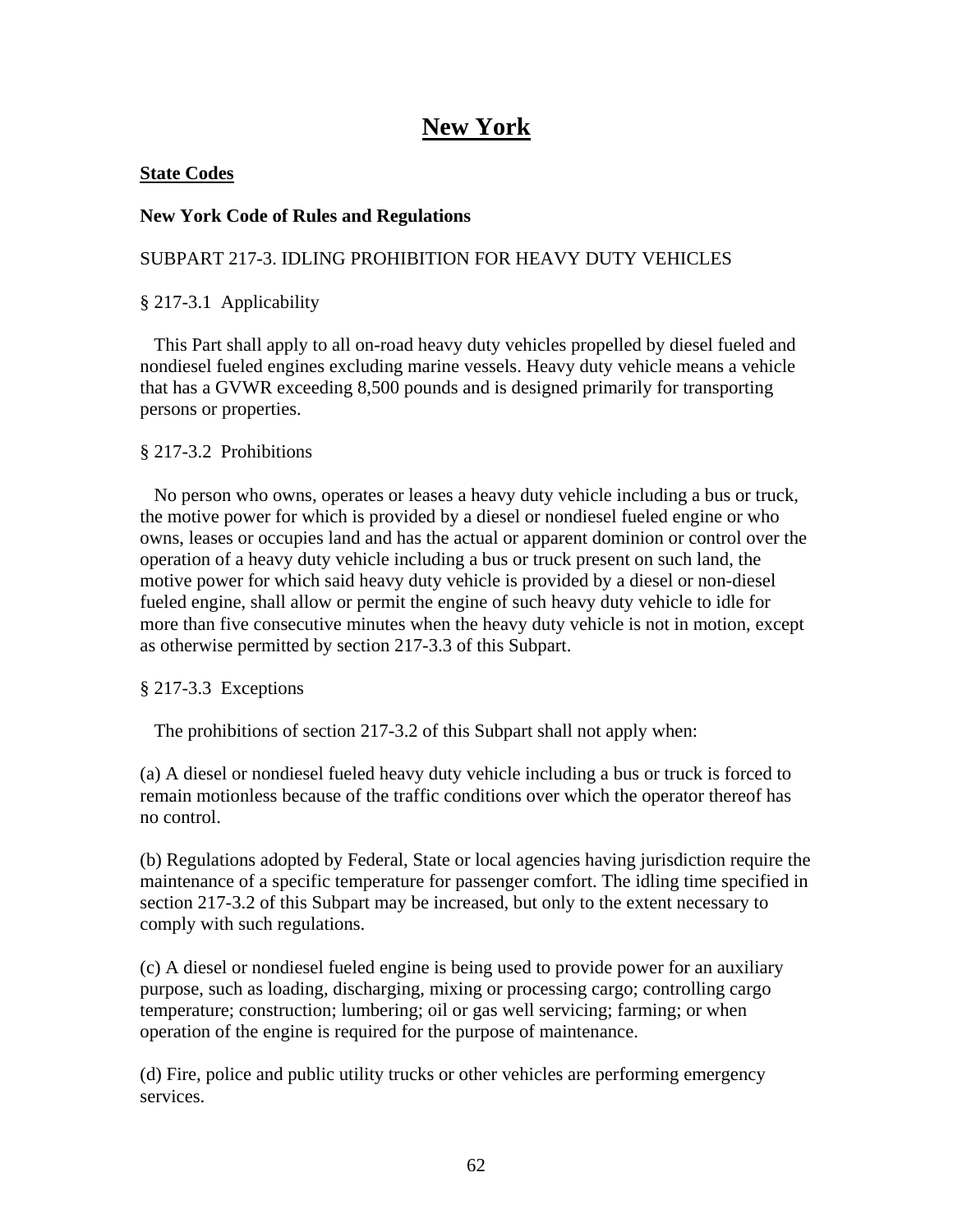(e) Trucks owned or operated by persons engaged in mining and quarrying are used within the confines of such person's property.

(f) A diesel fueled truck is to remain motionless for a period exceeding two hours, and during which period the ambient temperature is continuously below 25 degrees F.

(g) A heavy duty diesel vehicle, as defined in section 217-5.1(o) of this Part, that is queued for or is undergoing a State authorized periodic or roadside diesel emissions inspection pursuant to Subpart 217-5 of this Part.

(h) A hybrid electric vehicle, as defined in section  $217-5.1(r)$  of this Part, idling for the purpose of providing energy for battery or other form of energy storage recharging.

(i) Heavy duty vehicles used for agricultural purposes on a farm.

(j) Electric powered vehicles.

## **Municipal Codes**

## **Code of Town of Brighton**

§ 104-2. Prohibited odors.

- A. No person shall cause or allow emissions of air contaminants or noxious odors to the outdoor atmosphere that are injurious to human, plant or animal life or to property or that unreasonably interfere with the comfortable enjoyment of life or property (for purposes of this chapter, a "prohibited odor").
- B. In addition to the general prohibition set forth in Subsection A above, the following shall be prohibited conduct in violation of this chapter, but the listing herein shall not be deemed to be exclusive.
	- (1) Any open burning in violation of § 73-1 of the Code of the Town of Brighton.
	- (2) The idling of any motor vehicle for a period of longer than 15 minutes within 10 feet of any lot line of a property.

## **Code of the Village of Bronxville**

ARTICLE III, Idling of Motor Vehicles [Added 7-13-1992 by L.L. No. 2-1992] § 210-15. Operation of motor vehicle; idling of engine restricted.

a s defined in § 129 of the Vehicle and Traffic Law, standing as defined in § 145 of the A. No person shall cause or permit the engine of a motor vehicle, other than a legally authorized emergency motor vehicle, to idle for longer than three minutes while parking Vehicle and Traffic Law, or stopping as defined in § 147 of the Vehicle and Traffic Law, unless the engine is used to operate a loading or unloading or processing device.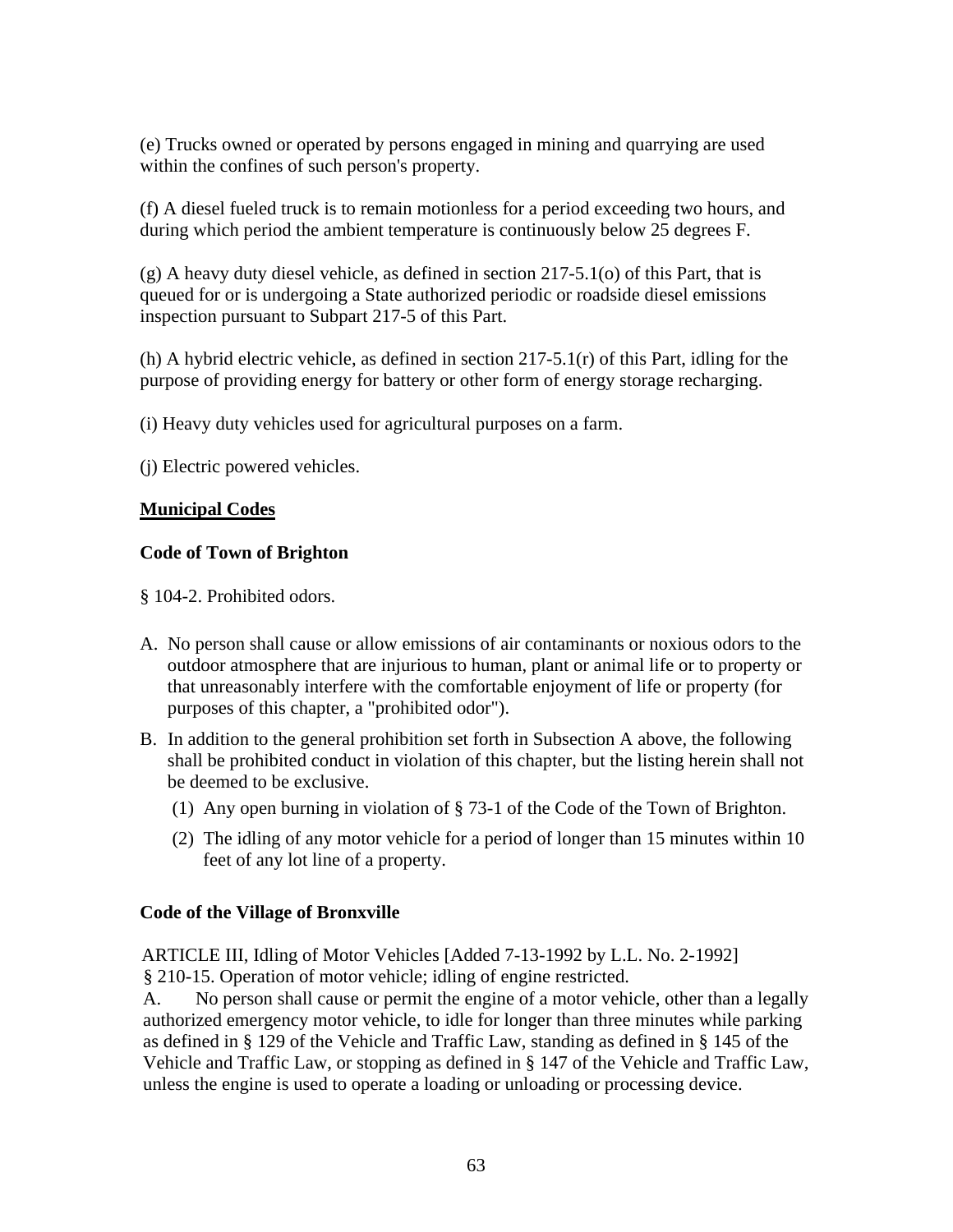B. When the ambient temperature is in excess of 40° F., no person shall cause or permit the engine of a bus, as defined in § 104 of the Vehicle and Traffic Law, to idle while parking, standing or stopping.

§ 210-16. Enforcement.

Any parking enforcement officer or member of the Village of Bronxville Police Department is hereby authorized to issue and serve an appearance ticket as provided in Chapter 7, § 7-4, of this Code.

## **Code of Town of Clifton Park**

§ 145-1. Findings and intent.

- A. Large vehicles, machines and equipment left idling or idling and unattended are a threat to the health, safety and welfare of the citizens of the Town of Clifton Park. Machines, equipment and vehicles of this nature include, but are not limited to, locomotives, tractor-trailer trucks and earth-moving equipment. When left idling for extended periods, these devices create a nuisance to Town residents in the form of excess noise and harmful exhaust fumes, and they also create an even greater danger to the public health and safety because of the possibility that they may be set in motion by passersby, including children.
- B. In order to protect and preserve the public health, safety and welfare, the Town of Clifton Park hereby restricts and proscribes the circumstances in which large machinery, equipment and vehicles may be left idling and unattended.

§ 145-2. Definitions.

As used in this chapter, the following terms shall have the meanings indicated:

EARTH MOVER — Mobile, mechanical equipment used in the excavation, displacement or transportation of earth.

IDLING— A circumstance in which an engine is running but not engaged in motion.

LOCOMOTIVE — A self-propelled engine, usually electric or diesel-powered, that pulls or pushes freight or passenger cars on railroad tracks.

MACHINERY AND EQUIPMENT — Locomotives, tractor-trailer trucks and earth movers.

TRACTOR-TRAILER TRUCKS — A truck having a cab and no body, used for pulling large vehicles such as vans or trailers.

UNATTENDED  $- A$  circumstance in which machinery or equipment is left idling with no operator present or in control of the equipment.

§ 145-3. Idling and unattended large machinery or equipment prohibited.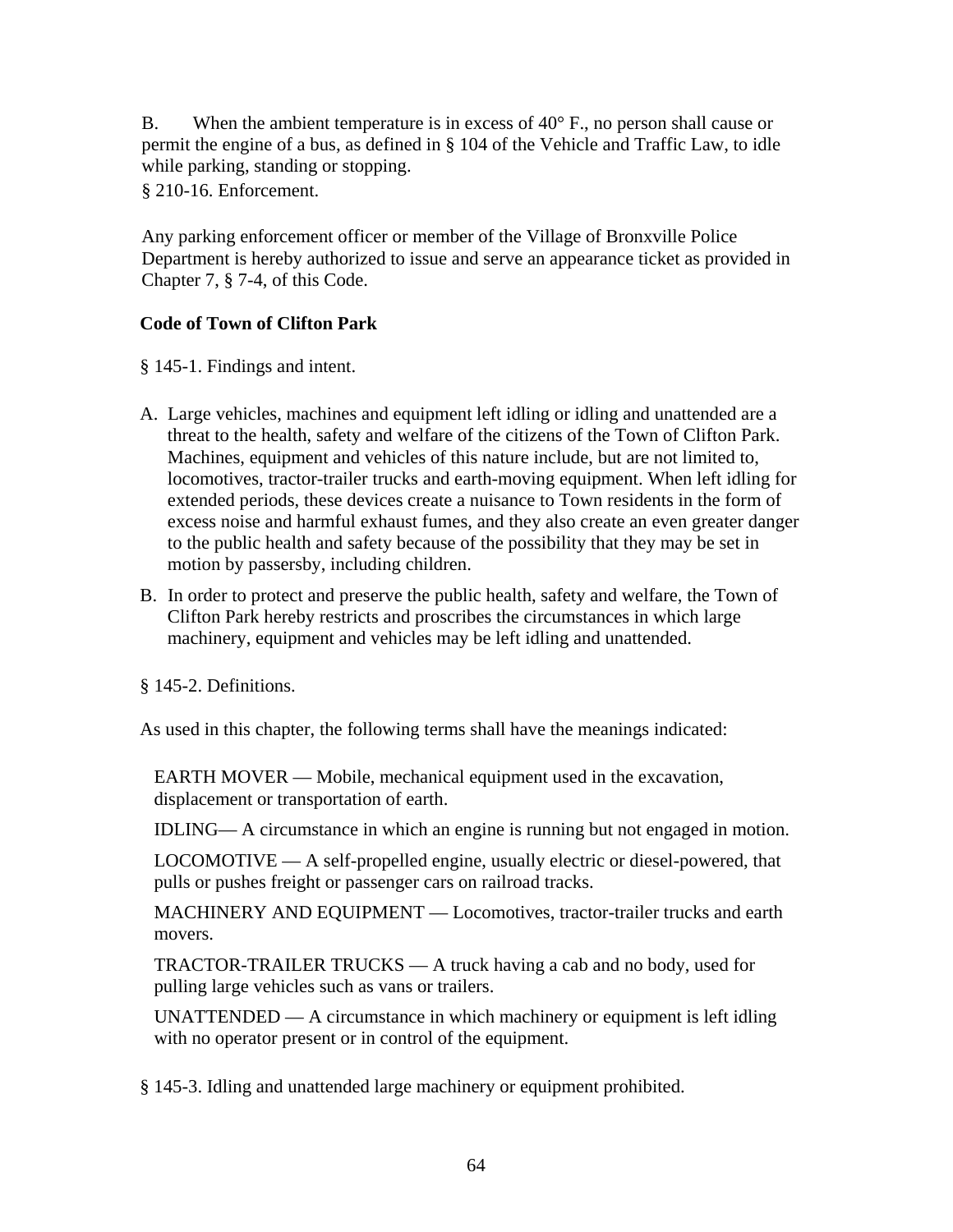- A. It shall be unlawful for any person or entity to cause or to permit any locomotive, tractor-trailer truck or earth mover to idle for more than 10 minutes or to remain idling and unattended for more than five minutes.
- B. A law enforcement officer who observes idling machinery or equipment shall direct the operator to turn off the engine. In the event that the idling machinery or equipment is unattended, the officer shall turn off the engine. A private citizen who observes unattended machinery or equipment shall immediately report the circumstances to the police.

#### § 145-4. Violations.

A law enforcement officer shall issue a citation for violation of this chapter in any instance in which such officer observes idling or unattended machinery or equipment. A citation may also be issued upon complaint of a citizen who observes idling or unattended machinery or equipment. A citation may be issued to an individual, a corporation or both. The prosecution of any citation shall be adjudicated before the Clifton Park Town Court. A violation of this chapter is classified as a misdemeanor.

§ 145-5. Penalties for offenses.

- A. Where an individual is adjudged guilty of a first violation of this chapter, the court may impose a fine not to exceed \$350 or imprisonment for a term of not less than 15 days nor more than one year, or both.
- B. Where an individual is adjudged guilty of a second violation of this chapter within a five-year period, the court may impose a fine not less than \$350 nor more than \$700 or imprisonment for a term of not less than 15 days nor more than one year, or both.
- C. Where an individual is adjudged guilty of a third violation of this chapter within a five-year period, the court may impose a fine not less than \$700 nor more than \$1,000 or imprisonment for a term of not less than 15 days nor more than one year, or both.
- D. Where a corporation is adjudged guilty of a violation of this chapter, the court may impose a fine of \$5,000.

#### **Code of the Village of Flower Hill**

§ 195-9. Idling of vehicles. [Amended 11-6-2000 by L.L. No. 3-2000]

Vehicles shall not be permitted to idle within the village in excess of two minutes.

#### **City of Ithaca Code**

§ 346-48. Vehicle idling

A. Applicability. This section shall apply to all motor vehicles defined in Article 1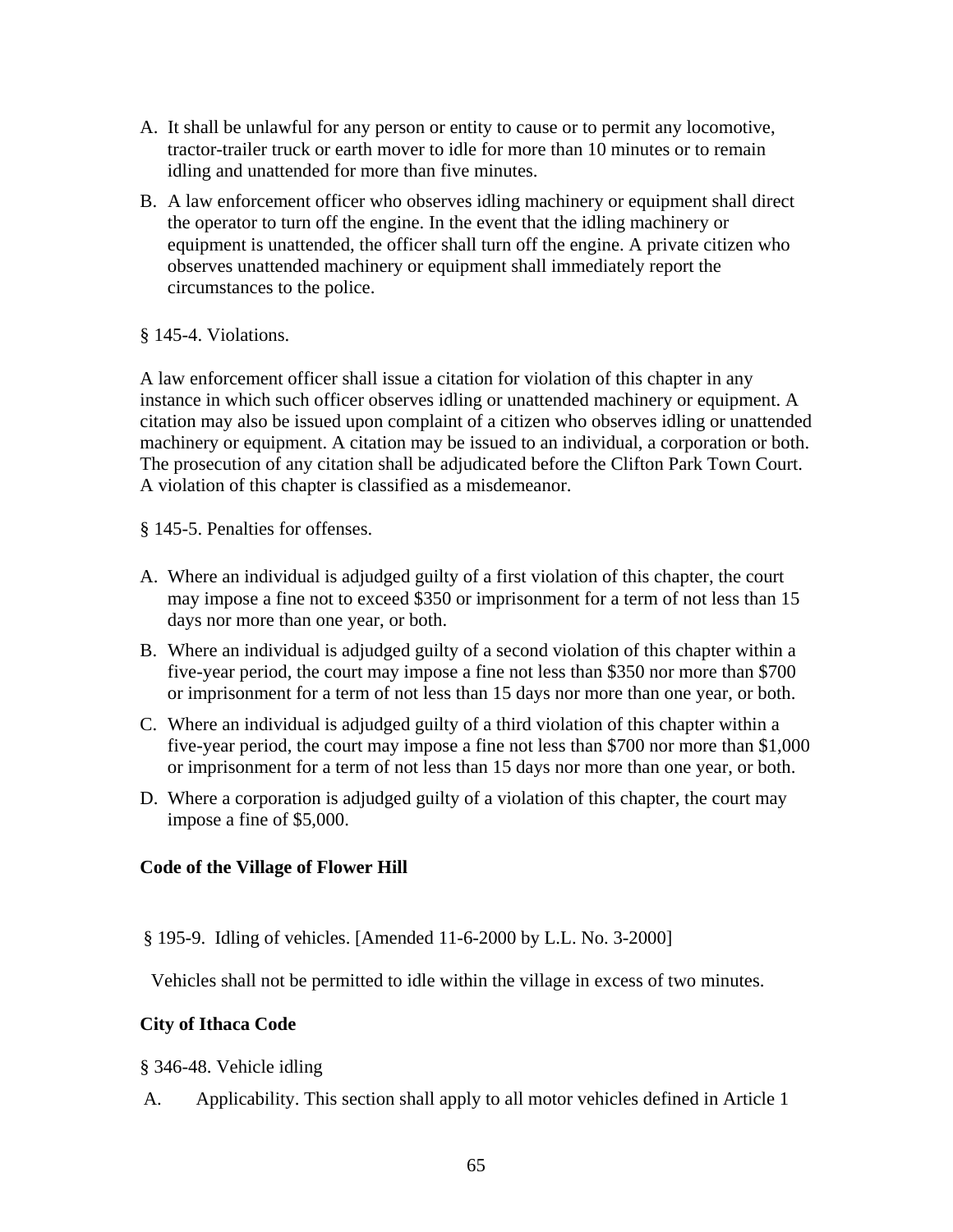of the Vehicle and Traffic Law of the State of New York.

B. No person who owns, operates or leases a motor vehicle or who owns, leases or occupies land and has the actual or apparent dominion or control over the operation of a motor vehicle on such land shall allow or permit the engine of such motor vehicle to idle for more than five consecutive minutes when the motor vehicle is not in motion, except as otherwise permitted by Subsection C below.

C. Exceptions. The prohibitions of Subsection B of this section shall not apply when:

(1) The motor vehicle is forced to remain motionless because of traffic conditions over which the operator thereof has no control.

(2) Regulations adopted by federal, state or local agencies having jurisdiction require the maintenance of a specific temperature for passenger comfort. The idling time specified in Subsection B of this section may be increased, but only to the extent necessary to comply with such regulations.

(3) The engine is being used to provide power for an auxiliary purpose such as loading, discharging, mixing or processing cargo; controlling cargo temperature; construction; or farming, or operation of the engine is required for the purpose of maintenance.

(4) Fire, police and public utility trucks or other vehicles are actually performing emergency services.

D. Penalties for offenses. Any person who violates the provisions of this section shall be guilty of a violation and, upon conviction thereof, shall be punishable by a fine not to exceed \$250 or by imprisonment for not more than 15 days, or by both such fine and imprisonment.

## **Code of Village of Lawrence**

§ 200-29.1. Bus idling. [Added 6-12-1991 by No. 2-1991]

No person shall cause or permit the engine of a bus, as defined in § 104 of the Vehicle and Traffic Law, to idle for more than three minutes while parking, standing or stopping when the ambient temperature is in excess of 40<sup>o</sup> F. except while passengers are on board or while hoarding or discharging passengers.

## **Town of Mamaroneck Code**

ARTICLE I Idling of Motor Vehicles [Adopted 5-4-2005 by L.L. No. 5-2005]

§ 219-1. Idling restricted.

- A. No person shall allow, cause or permit the engine of any motor vehicle to run for more than five consecutive minutes while parking, standing, or stopping on public or private property in the unincorporated portion of the Town of Mamaroneck.
- B. This section shall not apply to public utility companies, the United States of America, the State of New York, the County of Westchester, the Town of Mamaroneck, the Mamaroneck Union Free School District or the Villages of Larchmont, Mamaroneck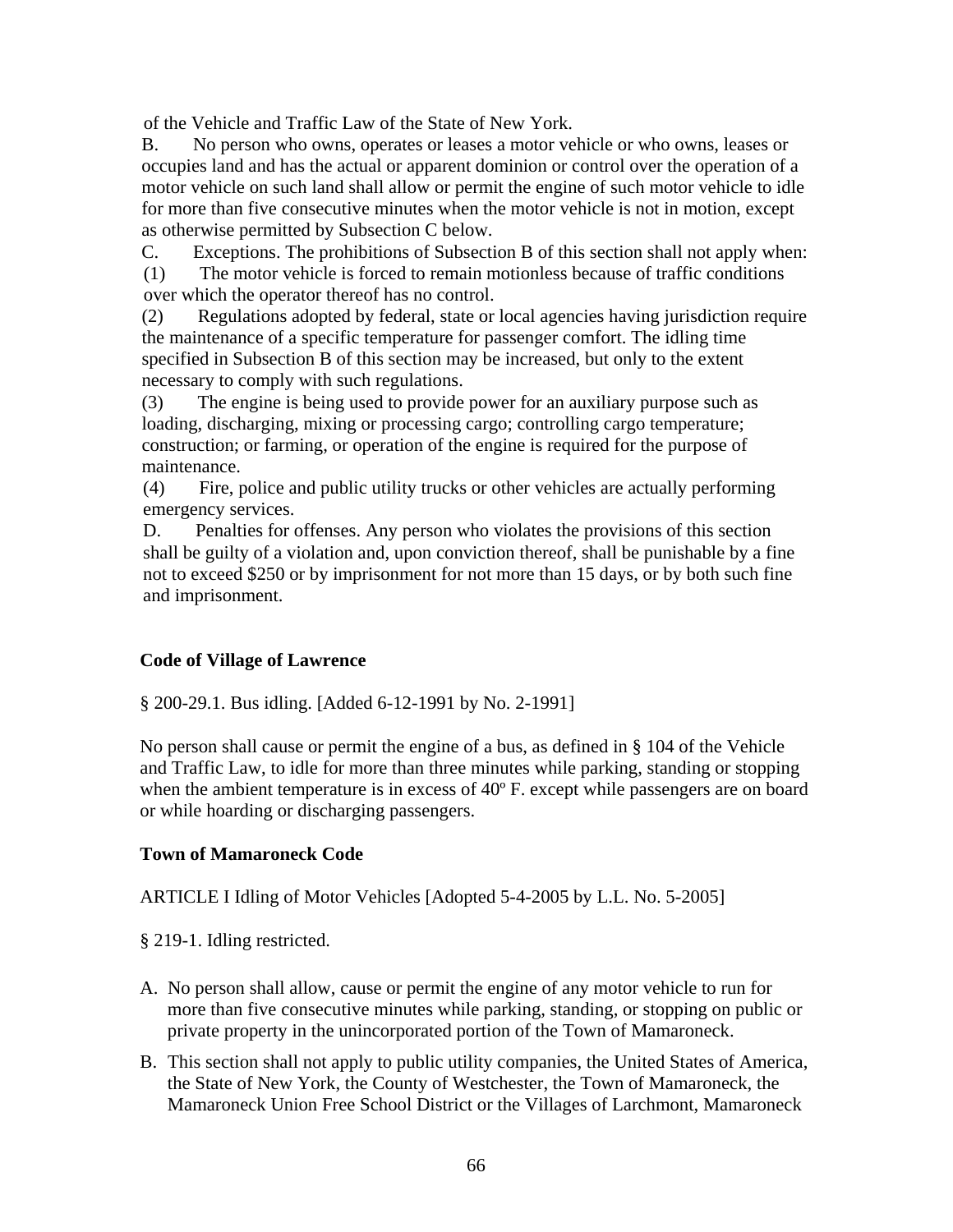or Scarsdale. This section also shall not apply to any independent contractor engaged by any of the entities described in the preceding sentence while such independent contractor is carrying out the business activity for which it was engaged by one or more of the entities.

- C. This section shall not apply when the temperature in the Town of Mamaroneck is 40º F. or less.
- D. This section shall not apply in situations where a vehicle is exempt from the requirements of Subpart 217-3 of Title 6 of the New York Codes, Rules, and Regulations.

#### **Village of Mamaroneck Code**

§ 326-19. Engine idling prohibited.

- A. No person shall cause or permit the engine of a motor vehicle, other than a legally authorized emergency motor vehicle, to idle for longer than three minutes on Villageowned property while parking, as defined in § 129 of the Vehicle and Traffic Law, while standing, as defined in § 145 of the Vehicle and Traffic Law, or while stopping, as defined in the Vehicle and Traffic Law, unless the engine is used to operate a loading, unloading or processing device.
- B. When the ambient temperature is in excess of  $40^{\circ}$  F., no person shall cause or permit the engine of a bus, as defined in § 104 of the Vehicle and Traffic Law, to idle while parking, standing or stopping on Village-owned property.

#### **Code of Town of Milton**

ARTICLE II Unattended or Idling Large Machinery and Equipment [Adopted 1-16-2002 by L.L. No. 1-2002]

- § 169-8. Findings and intent.
- A. Large vehicles, machines and equipment left idling or idling and unattended are a threat to the health, safety and welfare of the citizens of the Town of Milton. Machines, equipment and vehicles of this nature include, but are not limited to, locomotives, tractor-trailer trucks and earth-moving equipment. When left idling for extended periods, these devices create a nuisance to Town residents in the form of excess noise and harmful exhaust fumes, and they also create an even greater danger to the public health and safety because of the possibility that they may be set in motion by passersby, including children.
- B. In order to protect and preserve the public health, safety and welfare, the Town of Milton hereby restricts and proscribes the circumstances in which large machinery, equipment and vehicles may be left idling and unattended.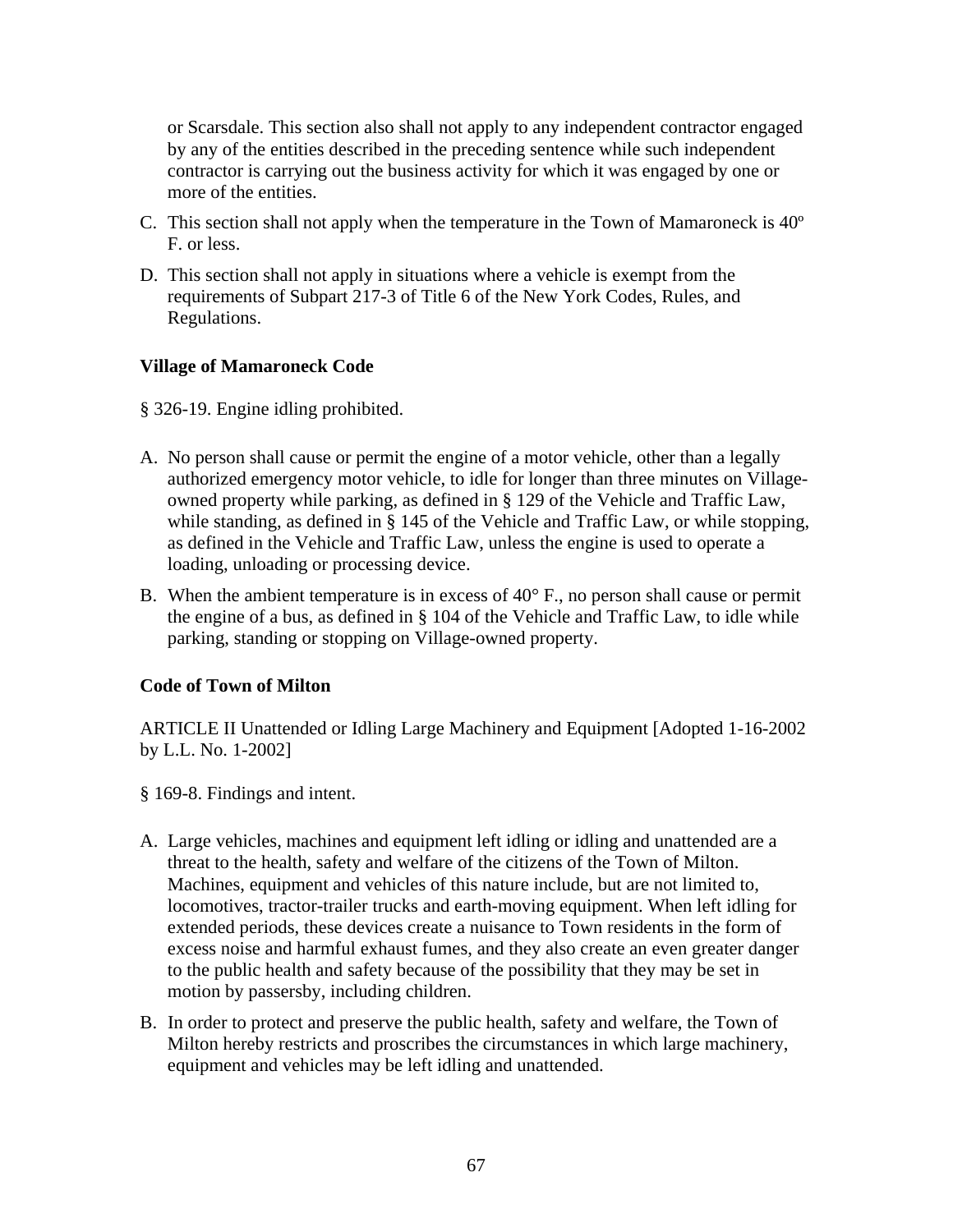§ 169-9. Definitions.

As used in this article, the following terms shall have the meanings indicated:

EARTH MOVER — Mobile, mechanical equipment used in the excavation, displacement or transportation of earth.

IDLING — A circumstance in which an engine is running but not engaged in motion.

LOCOMOTIVE — A self-propelled engine, usually electric or diesel-powered, that pulls or pushes freight or passenger cars on railroad tracks.

MACHINERY AND EQUIPMENT — Locomotives, tractor-trailer trucks and earth movers.

TRACTOR-TRAILER TRUCKS — Trucks having a cab and no body, used for pulling large vehicles such as vans or trailers.

UNATTENDED  $- A$  circumstance in which machinery or equipment is left idling with no operator present or in control of the equipment.

§ 169-10. Prohibited acts; report of violations.

- A. It shall be unlawful for any person or entity to cause or to permit any locomotive, tractor-trailer truck or earth mover to idle for more than 10 minutes or to remain idling and unattended for more than five minutes.
- B. A law enforcement officer who observes idling machinery or equipment shall direct the operator to turn off the engine. in the event that the idling machinery or equipment is unattended, the officer shall turn off the engine. A private citizen who observes unattended machinery or equipment shall immediately report the circumstances to the police.

§ 169-11. Violations; issuance of citations.

A law enforcement officer shall issue a citation for violation of this article in any instance in which such officer observes idling or unattended machinery or equipment. A citation may be also be issued upon complaint of a citizen who observes idling or unattended machinery or equipment. A citation may be issued to an individual, a corporation, or both. The prosecution of any citation shall be adjudicated before the Milton Town Court. A violation of this article is classified as a misdemeanor.

§ 169-12. Penalties for offenses.

- A. Where an individual is adjudged guilty of a first violation of this article, the court may impose a fine not to exceed \$350, or imprisonment for a term of not less than 15 days nor more than one year, or both.
- B. Where an individual is adjudged guilty of a second violation of this article within a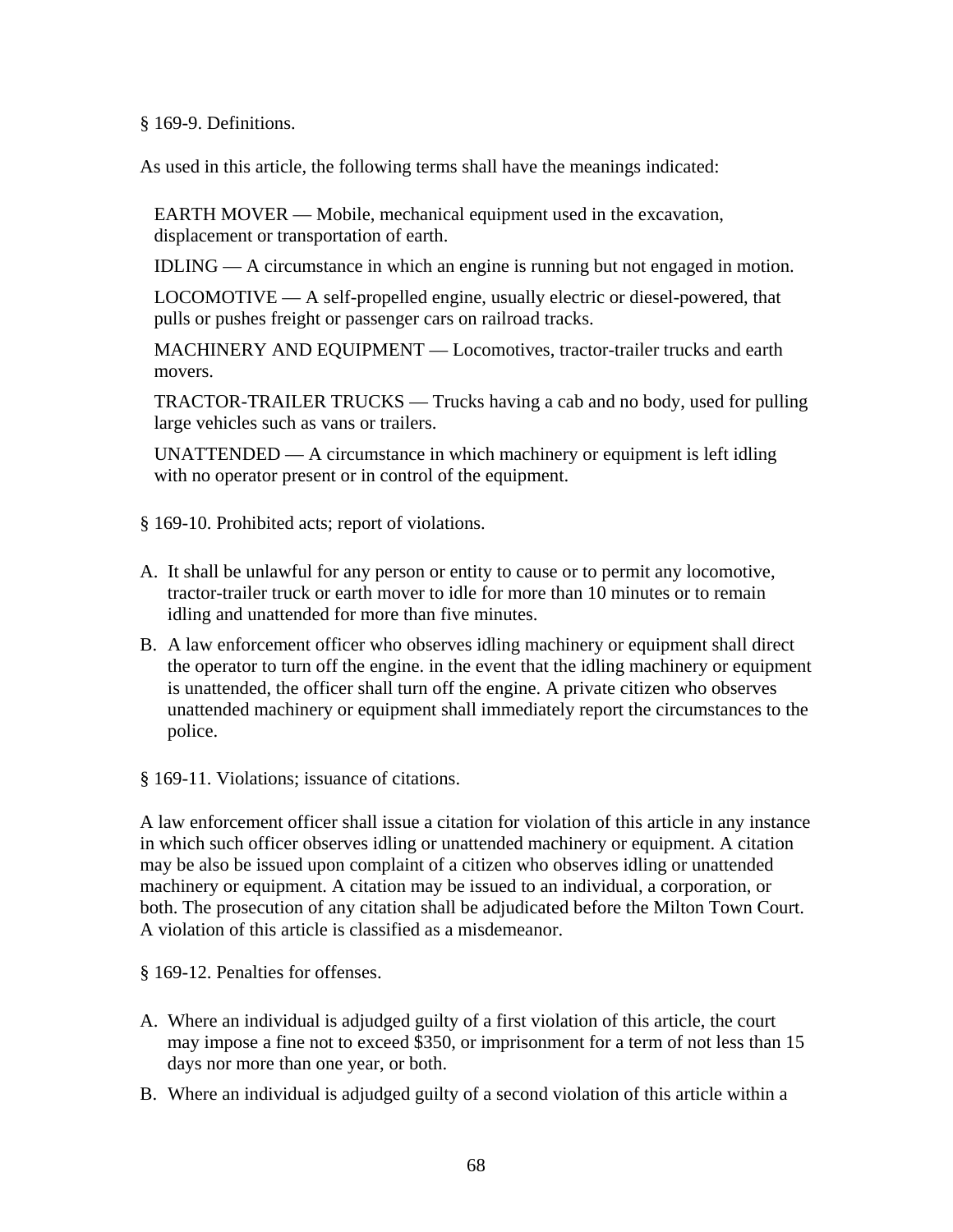five-year period, the court may impose a fine of not less than \$350 nor more than \$700, or imprisonment for a term of not less than 15 days nor more than one year, or both.

- C. Where an individual is adjudged guilty of a third violation of this article within a fiveyear period, the court may impose a fine of not less than \$700 nor more than \$1,000, or imprisonment for a term of not less than 15 days nor more than one year, or both.
- D. Where a corporation is adjudged guilty of a violation of this article, the court may impose a fine of \$5,000.

### **Code of the City of New Rochelle**

§ 312-33. Idling. [Added 9-21-2004 by L.L. No. 8-2004]

No person shall allow, cause or permit the engine of any motor vehicle to idle for more than five consecutive minutes while parking, standing, or stopping on public or private property in the City of New Rochelle, subject to the exceptions for heavy-duty vehicles set forth in Section 217.3 of Title 6 of the State of New York Codes, Rules, and Regulations.

### **New York City Administrative Code**

34 RCNY § 4-08

§ 4-08 Parking, Stopping, Standing.

…

(p) Engine idling. (1) Idling of vehicle engines prohibited. Except as provided for buses in paragraph (p)(2) hereof, no person shall cause or permit the engine of any vehicle, other than a legally authorized emergency motor vehicle, to idle for longer than three minutes while parking, standing or stopping unless the engine is being used to operate a loading, unloading or processing device.

[SEE graphical material in printed version]

(2) Idling of bus engines prohibited. No person shall cause or permit the engine of any bus to idle at a layover or terminal location, whether or not enclosed, when the ambient temperature is in excess of forty (40) degrees Fahrenheit. When the ambient temperature is forty (40) degrees Fahrenheit or less, no person shall cause or permit any bus to idle for longer than three minutes at any layover or terminal location. For the purpose of this rule, at a layover or terminal location a bus engine shall not be deemed to be idling if the operator is running the engine in order to raise the air pressure so as to release the air brakes, provided however, that this shall not exceed a period of three minutes.

### **Code of Town of North Salem**

ARTICLE VI, Idling of Vehicles [Added 8-25-1998 by L.L. No. 7-1998] § 220-31. Idling of motor vehicles restricted.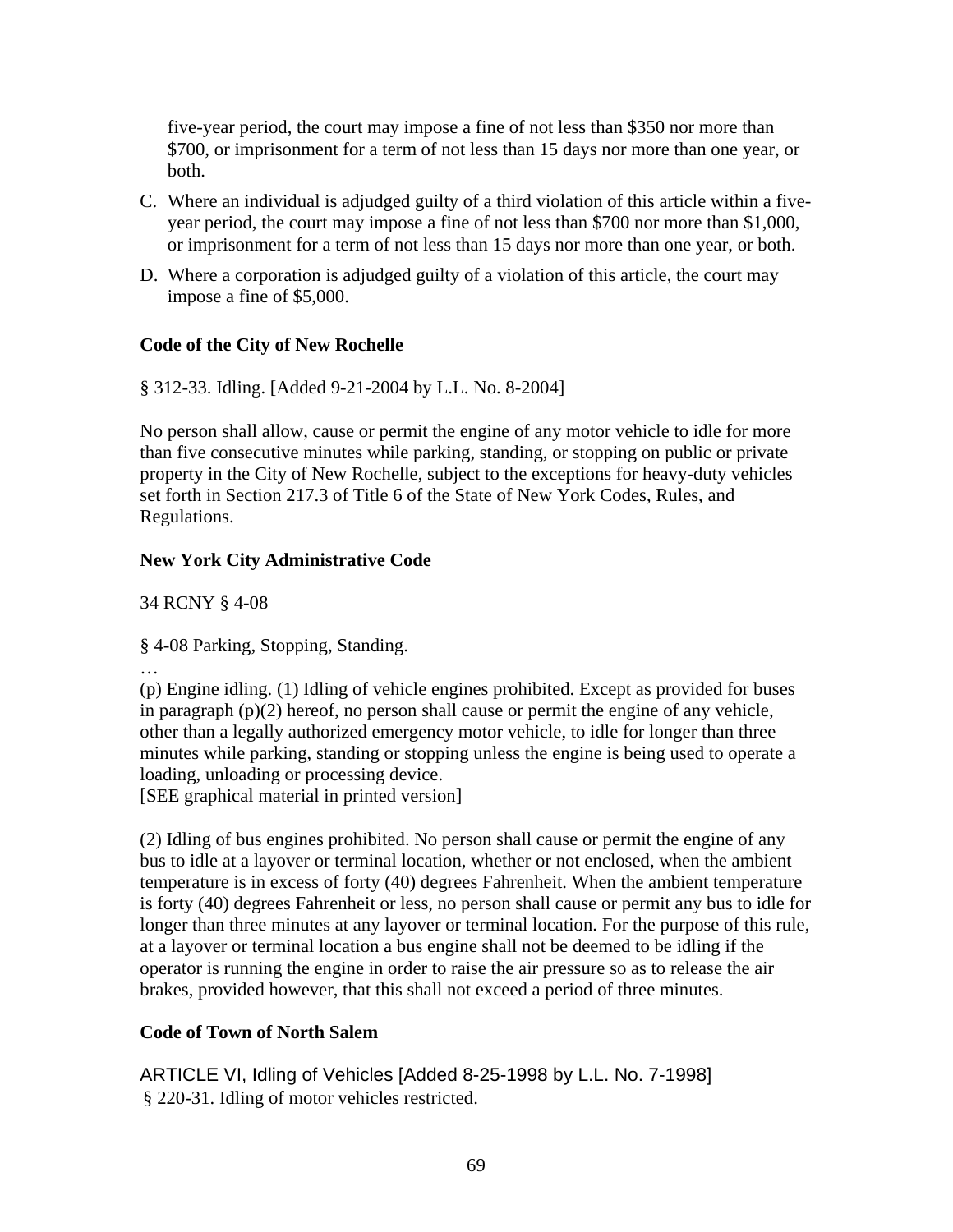A. Restrictions. No person shall operate an engine of any standing motor vehicle for a period in excess of five minutes while parking as defined in § 129 of the Vehicle and Traffic Law, standing as defined in § 145 of the Vehicle and Traffic Law or stopping as defined in § 147 of the Vehicle and Traffic Law, unless the engine is used to operate a loading, unloading or processing device.

B. Applicability. The provisions of this chapter shall apply except when it is necessary to avoid conflict with other traffic or in compliance with the directions of a police officer or official traffic control device.

C. Enforcement. The provisions of this chapter shall be enforced by the Police Department of the Town of North Salem or other officials designated by the Town Board.

D. Penalties for offenses. Any person violating this chapter shall be guilty of a violation punishable by a fine of not more than \$500 or imprisonment not to exceed 15 days, or both such fine and imprisonment.

### **Code of Village of Northport**

§ 289-1. Legislative findings.

The Board of Trustees hereby finds and determines that the excessive stationary idling of motor vehicles is detrimental to the health, safety and welfare of the village and its inhabitants in that it causes the release of unnecessary emissions of carbon monoxide and other pollutants into the atmosphere, the production of unnecessary noise and the waste of limited natural resources.

§ 289-2. Idling restrictions; exceptions.

- A. No person shall cause or permit the engine of a motor vehicle, other than a legally authorized emergency vehicle, to idle for longer than five consecutive minutes when the ambient temperature is greater than  $25^{\circ}$  F. (-4 $^{\circ}$  C.).
- B. Exceptions. The provisions of Subsection A shall not apply:
	- (1) When a vehicle is forced to remain motionless because of a traffic condition over which the operator has no control.
	- (2) When regulations adopted by federal, state or local agencies having jurisdiction require the maintenance of a specific temperature for passenger comfort, the idling limit specified in this section may be increased, but only to the extent necessary to comply with such regulations.
	- (3) When necessary to provide power for an auxiliary purpose, such as loading, discharging, mixing or processing cargo, controlling cargo temperature, construction, farming, or when the vehicle engine in being serviced.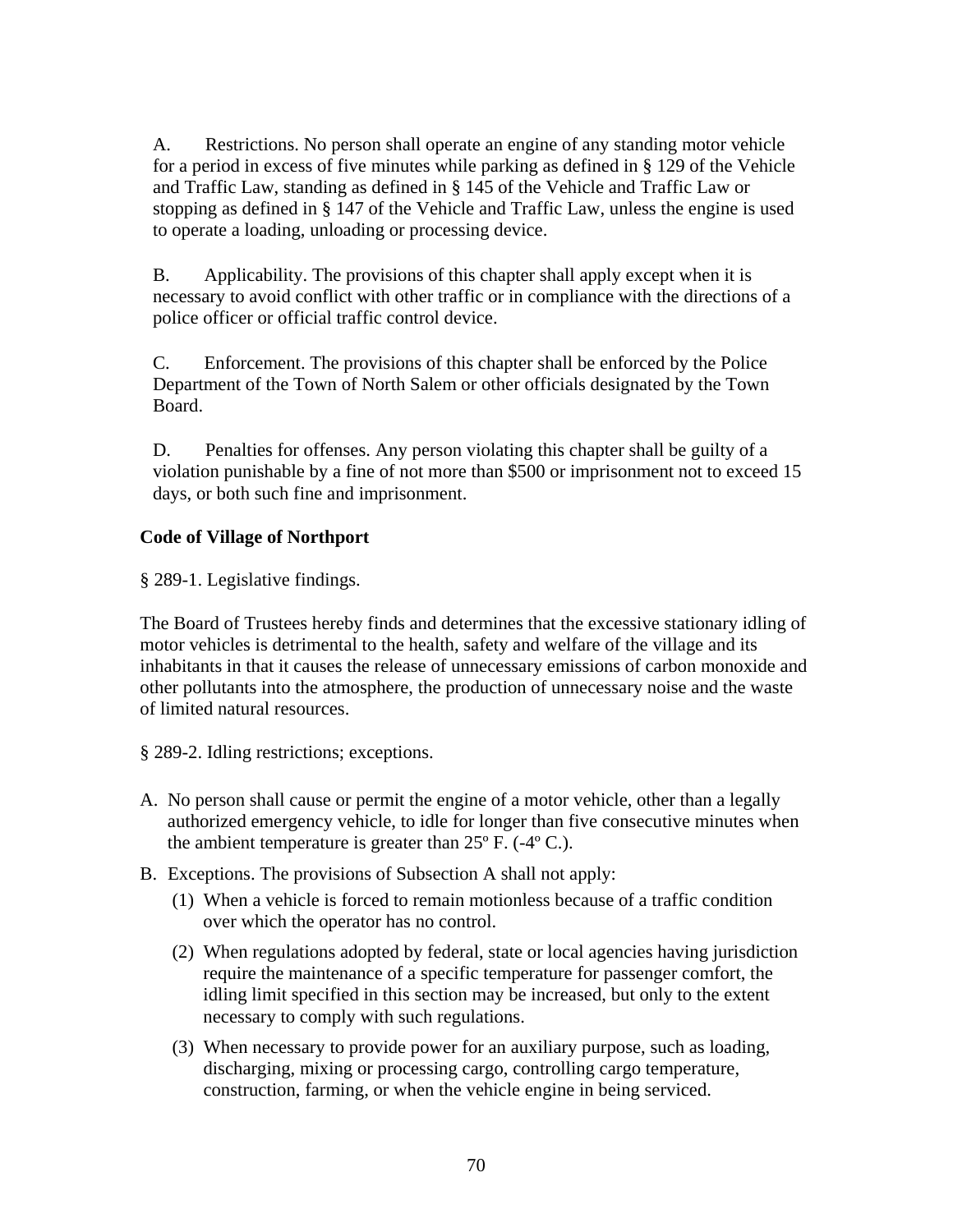(4) When necessary for operation of mobile receiving and transmitter stations or mobile telephones.

§ 289-3. Penalties for offenses. Editor's Note: Amended at time of adoption of Code (see Ch. 1, General Provisions, Art. I).

Violations of any of the provisions of this chapter shall be punishable by a fine not to exceed \$250 and/or imprisonment for a term not to exceed 15 days, or both such fine and imprisonment, in the discretion of the court.

Code of Village of Nyack

### **§ 55-5.1. Idling prohibited. [Added 9-12-2002 by L.L. No. 4-2002]**

A. No commercial vehicle, bus, or other public omnibus shall be permitted to idle its engine for longer than five minutes on or along any street or public highway within the Village of Nyack.

B. The penalty for a violation of this section shall be a fine not to exceed \$250.

C. This section may be enforced by the Village of Nyack Parking Authority, the Clarkstown Police Department, or the Orangetown Police Department.

### **Code of Village of Port Chester**

§ 319-26.4. Operation of motor vehicle; idling of engine restricted. [Added 11-1-1993 by L.L. No. 16-1993]

- A. No person shall cause or permit the engine of a motor vehicle, other than a legally authorized emergency motor vehicle, to idle for longer than three minutes while parking as defined in § 129 of the Vehicle and Traffic Law, standing as defined in § 145 of the Vehicle and Traffic Law or stopping as defined in § 147 of the Vehicle and Traffic Law, unless the engine is used to operate a loading, unloading or processing device.
- B. When the ambient temperature is in excess of  $40^{\circ}$  F., no person shall cause or permit the engine of a bus, as defined in § 104 of the Vehicle and Traffic Law, to idle while parking or standing.

### **Code of Town of Queensbury**

ARTICLE I Idling in Residential Zones [Adopted 9-13-2004 by L.L. No. 7-2004]

§ 68-1. Title and authority.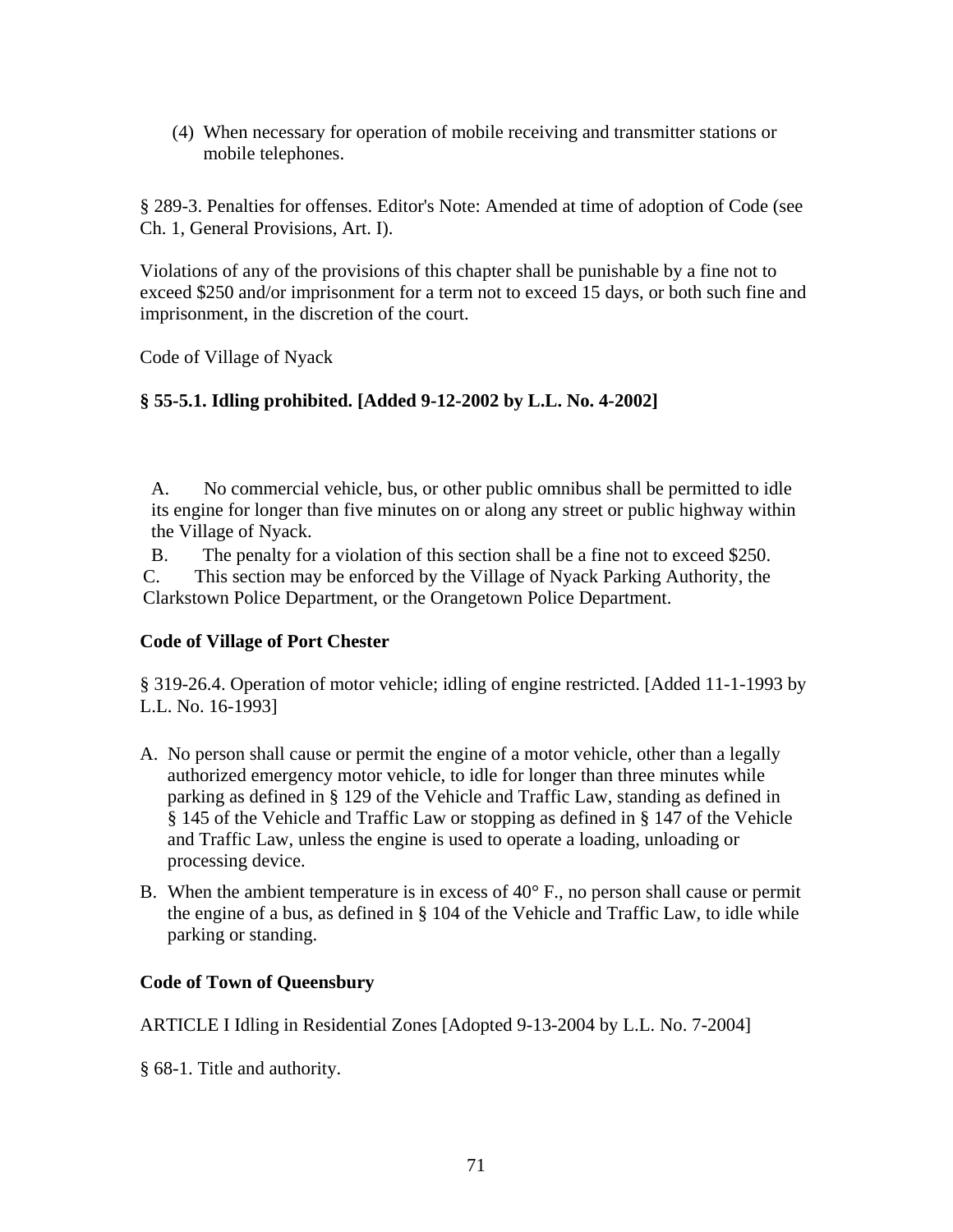The Queensbury Town Code is hereby amended by adding a new Article I of Chapter 68 entitled "Prohibition of Diesel Vehicles Idling in Residential Zones." It is adopted pursuant to Municipal Home Rule Law § 10.

### § 68-2. Legislative intent.

Concerns have been raised concerning idling of diesel vehicles, particularly in the Town's residential zones. Such activity can produce offensive odors and offensive noise which can harm the health, safety and welfare of residents. in addition, the activities prohibited in this article waste fuel which is a limited resource, cause environmental harm and are inappropriate in a residential zone. It is the finding of the Town Board that if a diesel vehicle needs to be warmed up or kept warm to run, then the licensed driver of the diesel vehicle shall use a block heater to keep the engine warm.

### § 68-3. Definitions.

For the purposes of this article, "diesel vehicle" shall mean any diesel-fueled vehicle requiring a CDL or higher license to drive. Notwithstanding the above, diesel vehicle shall not include emergency vehicles (e.g., fire or EMS), Town or other municipal or state vehicles operating in the course of their duties (including, without limitation, school buses) or utility company vehicles operating during an emergency, or delivery vehicles while making deliveries or making pickups at places, of business.

### § 68-4. Prohibition.

No person shall allow a diesel vehicle to run or idle its engine for any length of time while the diesel vehicle is unattended. "Unattended" means where the properly licensed driver of the diesel vehicle is not in the diesel vehicle's driver's seat and awake. This prohibition shall be effective in all residential zones of the Town. The driver and the registered owner of the diesel vehicle shall each be responsible for complying with this article.

#### § 68-5. Enforcement.

Failure to comply with the provisions of this article shall be a violation and, upon conviction thereof, shall be punishable by a fine of not more than \$100 for the first offense. The second conviction hereunder shall be punishable by a fine of not more than \$200 or imprisonment for a period of not more than three days, or both. Any subsequent offense shall be punishable by a fine of not more than \$350 or imprisonment for a period of not more than seven days, or both. Each violation shall constitute a separate offense. The licensed driver of the diesel vehicle and, if different, the person in whose name the diesel vehicle is registered shall each be considered and responsible for each violation of this article and this article may be enforced against either one or both for each violation.

### **Code of the City of Rye**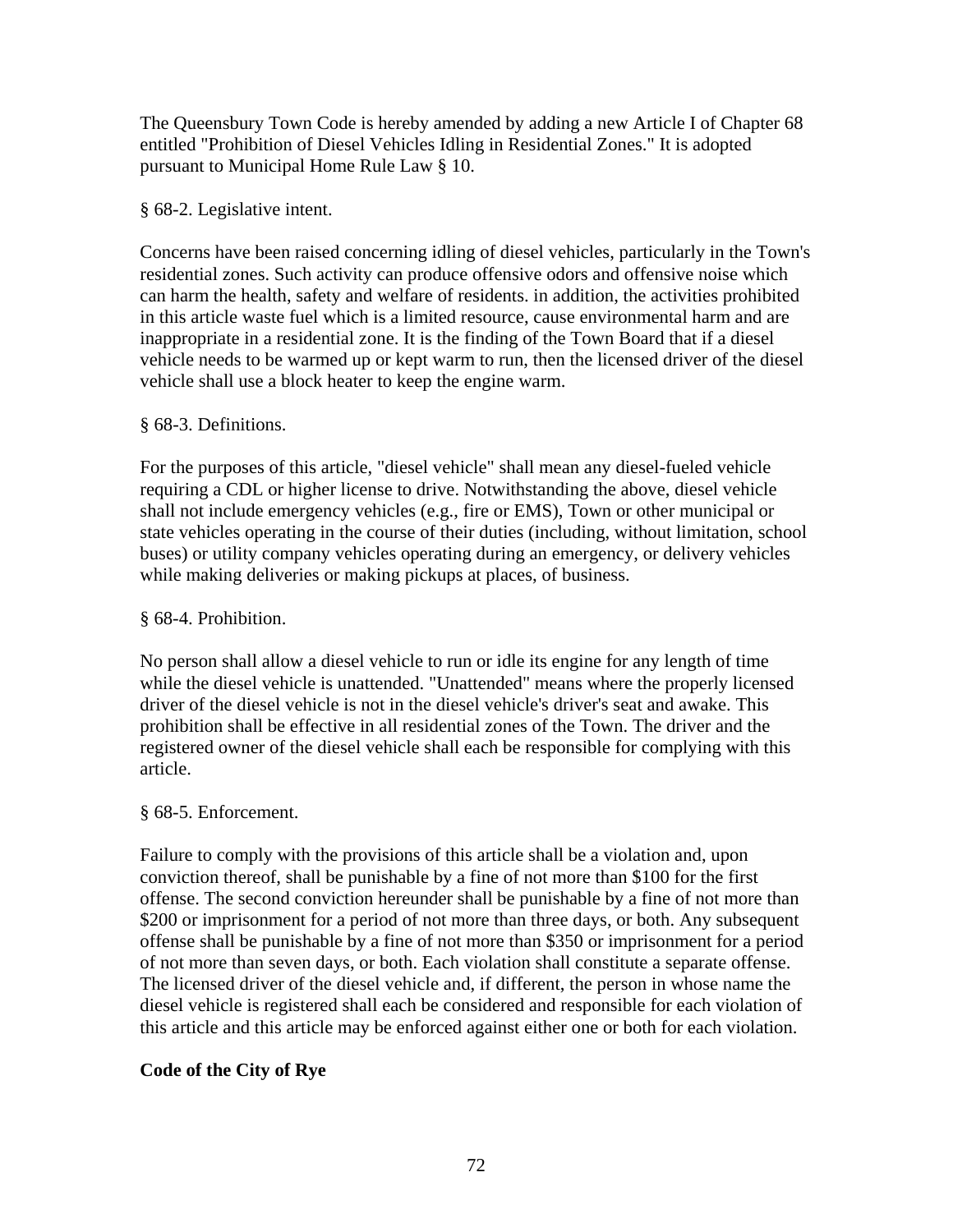- § 45-1. Operation of motor vehicle; idling of engine restricted.
- A. No person shall cause or permit the engine of a motor vehicle, other than a legally authorized emergency motor vehicle, to idle for longer than three minutes while parking, as defined in § 129 of the Vehicle and Traffic Law, standing, as defined in § 145 of the Vehicle and Traffic Law, or stopping, as defined in § 147 of the Vehicle and Traffic Law, unless the engine is used to operate a loading, unloading or processing device.
- B. When the ambient temperature is in excess of 40º F., no person shall cause or permit the engine of a bus, as defined in § 104 of the Vehicle and Traffic Law, to idle while parking, standing or stopping.
- C. Violators of this chapter may be issued appearance tickets by police officers of the City of Rye. Such tickets shall be returnable in Rye City Court.

### **Code of the Village of Scarsdale**

ARTICLE I, Motor Vehicle Engine Idling [Adopted 6-9-1992 by L.L. No. 2-1992]

§ 106-1. Idling of engines restricted.

 No person shall cause or permit the engine of a motor vehicle, other than a legally authorized emergency motor vehicle, to idle for longer than three minutes while parking, as defined in § 129 of the Vehicle and Traffic Law, standing, as defined in § 145 of the Vehicle and Traffic Law, or stopping, as defined in § 147 of the Vehicle and Traffic Law, unless the engine is used to operate a loading, unloading or processing device. § 106-2. Bus engines restricted.

When the ambient temperature is in excess of 40° F., no person shall cause or permit the engine of a bus, as defined in § 104 of the Vehicle and Traffic Law, to idle while parking, standing or stopping.

§ 106-3. Violators issued appearance tickets.

 Violators of this article may be issued appearance tickets by officers of the Scarsdale Police Department. Such appearance tickets shall be returnable in Scarsdale Village Court.

#### **Code of Town of Somers**

ARTICLE X Motor Vehicle Engine Idling [Adopted 7-9-1992 by L.L No. 10-1992]

§ 158-29. Restrictions.

A. No person shall cause or permit the engine of a motor vehicle, other than a legally authorized emergency motor vehicle, to idle for longer than three minutes while parking as defined in § 129 of the Vehicle and Traffic Law, standing as defined in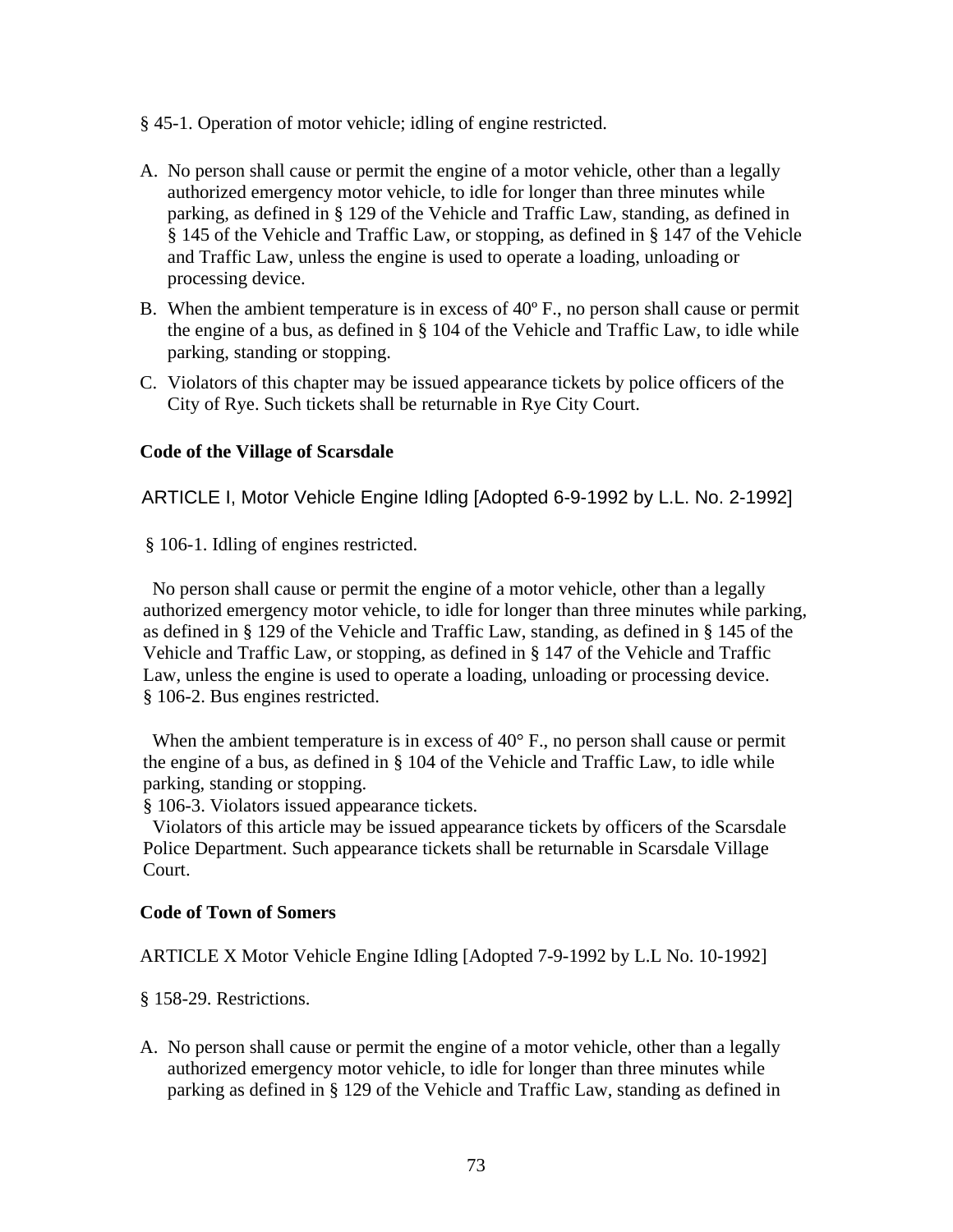§ 145 of the Vehicle and Traffic Law or stopping as defined in § 147 of the Vehicle and Traffic Law, unless the engine is used to operate a loading, unloading or processing device.

B. When the ambient temperature is in excess of 40º F., no person shall cause or permit the engine of a bus, as defined in § 104 of the Vehicle and Traffic Law, to idle while parking, standing or stopping.

§ 158-30. Appearance tickets.

Violators of this article may be issued appearance tickets by officers of the Police Department of the Town of Somers. Such appearance tickets shall be returnable in local court.

§ 158-31. Penalties for offenses.

Any person violating the provisions of this article shall be guilty of an offense and shall be liable upon conviction for a fine not to exceed \$100 for each offense.

#### **Laws of Suffolk County**

§ 760-1017. Operation of motor vehicles.

A. No person shall cause or permit the engine of a motor vehicle, other than a legally authorized emergency vehicle, to idle for longer than five consecutive minutes when the temperature is greater than  $25^{\circ}$  F. (-4 $^{\circ}$  C.).

B. No diesel engine operated in the County of Suffolk shall emit a visible air contaminant of a shade of blue, black or gray of an opacity greater than 20% for a continuous period of more than five seconds.

C. No motor vehicle operated in the County of Suffolk shall emit a visible air contaminant of a shade of blue, black or gray of an opacity greater than 20% for a continuous period of more than five seconds.

D. Exceptions

(1) When a vehicle is forced to remain motionless because of a traffic condition over which the operator has no control.

(2) When regulations adopted by federal, state or local agencies having jurisdiction require the maintenance of a specific temperature for passenger comfort, the idling limit specified in this section may be increased, but only to the extent necessary to comply with such regulations.

(3) When necessary to provide power for an auxiliary purpose such as loading, discharging, mixing or processing cargo, controlling cargo temperature, construction, farming or when the vehicle engine is being serviced.

(4) When necessary for operation of mobile receiving and transmitter stations or mobile telephones.

#### **Code of Ordinances of the Village of Tuckahoe**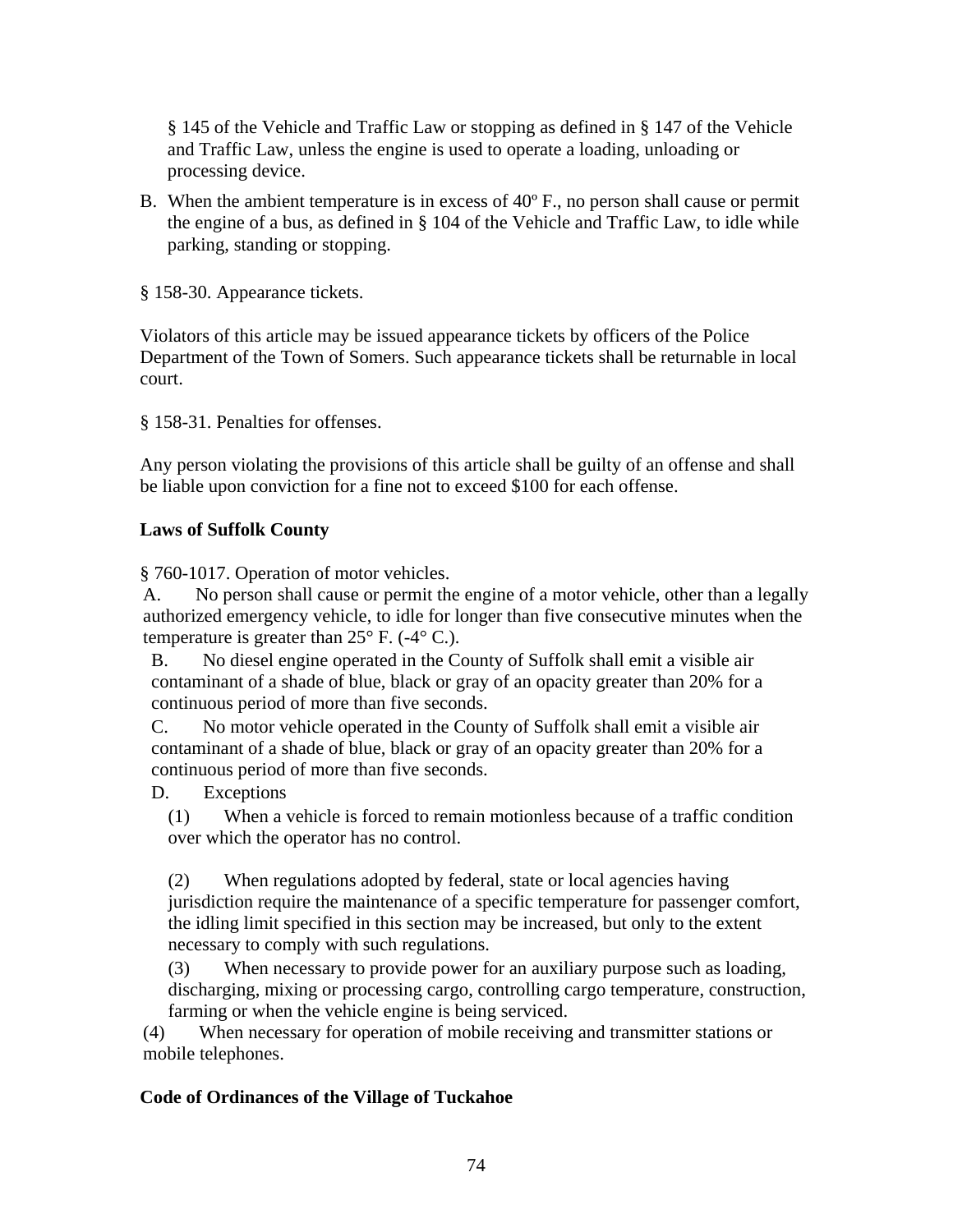§ 21-86. Operation of motor vehicles idling of engines restricted.

(a) No person shall cause or permit the engine of a motor vehicle, other than a legally authorized emergency motor vehicle, to idle for longer than three minutes while parking, as defined in § 129 of the Vehicle and Traffic Law, standing, as defined in § 145 of the Vehicle and Traffic Law, or stopping, as defined in § 147 of the Vehicle and Traffic Law, unless the engine is used to operate a loading, unloading or processing device.

(b) When the ambient temperature is in excess of  $40^{\circ}$  F., no person shall cause or permit the engine of a bus, as defined in § 104 of the Vehicle and Traffic Law, to idle while parking, standing or stopping.

(c) A violation of this § 21-86 shall be punishable in accordance with § 1-7 of the Village Ordinances by a fine not to exceed \$250. (L.L. No. 7-1992, § 2)

…

…

§ 21-104.2. Prohibited uses

(c) The provisions of § 21-86 of the Village Ordinances prohibiting the idling of engines of motor vehicles for more than three minutes shall be applicable to and enforced in parking lots.

### **Code of City of Yonkers**

§ 109-88. Idling of engine. [Amended 2-11-1991 by G.O. No. 2-1991]

No person shall cause or permit the engine of a motor vehicle, other than a legally authorized emergency motor vehicle, to idle for longer than three minutes while parking, standing or stopping, unless the engine is used to operate a loading, unloading or processing device. When the ambient temperature is in excess of 40° F., no person shall cause or permit the engine of a bus as defined in § 104 of the Vehicle and Traffic Law to idle while parking, standing or stopping at any terminal point, whether or not enclosed, along an established route.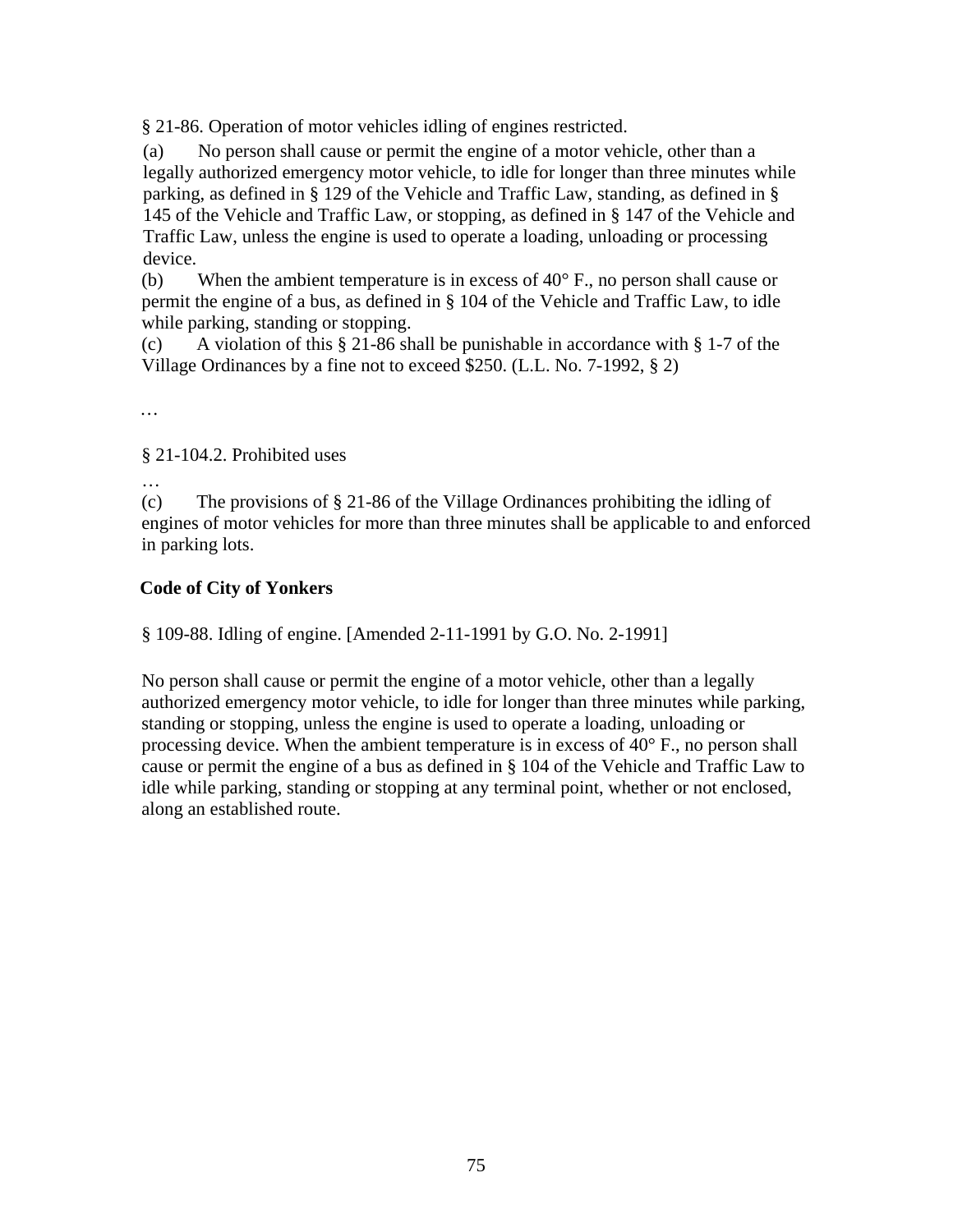## **Ohio**

### **Municipal Codes**

#### **Waynesville Code of Ordinances**

*§ 76.10 BUS STOPS AND TAXICAB STANDS; STANDING OR IDLING BUSSES.* 

…

(B) Standing or idling busses.

 (1) Busses shall be prohibited from standing and/or idling within the village, whether in the downtown section or otherwise, for a period in excess of 15 minutes.

 (2) Violation of this division (B) may result in the issuance of a citation by the Police Department and summons into Mayor's Court.

 (3) Each violation of this division (B) may result in a fine of up to \$50 per occurrence.

 (4) For the purpose of this division (B), the definition of BUS shall be as defined in § 70.01.

 (5) For the purpose of this division (B), the terms STANDING and IDLING shall be as defined under R.C. Title 45 or the administrative regulations adopted by the Ohio Department of Transportation, which definitions are expressly adopted herein. (Ord. 92-129, passed 10-19-92) Penalty, see 70.99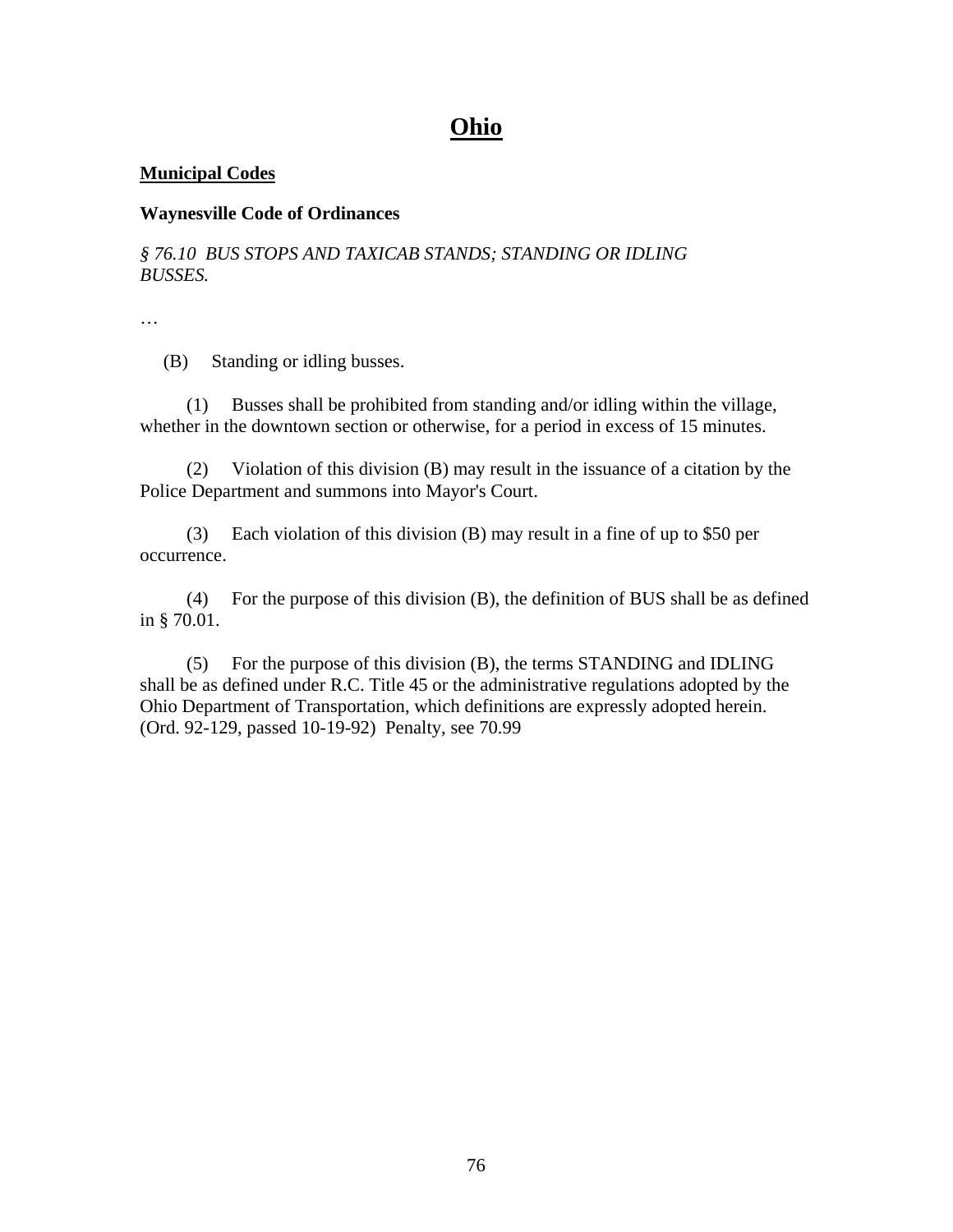## **Oregon**

### **Municipal Codes**

### **City of Ashland Ordinance No. 2828**

### AN ORDINANCE ADDING SECTION 11.24.020.H TO THE ASHLAND MUNICIPAL CODE TO PROHIBIT TRUCKS AND BUSES FROM IDLING WHILE PARKED

### THE PEOPLE OF THE CITY OF ASHLAND DO ORDAIN AS FOLLOWS:

SECTION 1. The following section is added to the Ashland Municipal Code as section11.24.020.H:

SECTION 11.24.020 Prohibited parking. In addition to the provisions of the motor vehicle laws of Oregon prohibiting parking, no person shall park:

A. A vehicle upon a bridge, viaduct, or other elevated structure used as a street or within a street tunnel in this City, unless marked or indicated otherwise;

B. A vehicle in an alley except to load and unload persons or materials not to exceed twenty (20) consecutive minutes in any two (2) hour period;

C. A vehicle upon a street for the principal purpose of:

- 1. Displaying the vehicle for sale;
- 2. Washing, greasing, or repairing the vehicle except repairs necessitated by an emergency;
- 3. Selling merchandise from the vehicle except in an established marked place or when so authorized or licensed under the ordinance of this City;
- 4. Storage, or as junkage or dead storage for more than seventy-two (72) hours.

D. A vehicle upon any parkway except where specifically authorized;

E. A vehicle upon private property without the consent of the owner or person in charge of the private property;

F. A vehicle within any area marked off by yellow paint upon the street or upon the curb, except where specifically authorized by a traffic sign, (Ord. 1557 S13, 1968)

G. A vehicle or any part thereof upon a sidewalk or bicycle path. (Ord.1971 S1, 1978)

H. Or stand or stop a truck or bus on a public street or in a public parking area with its engine running, if such engine emits exhaust fumes into the air. Vehicle engines shall be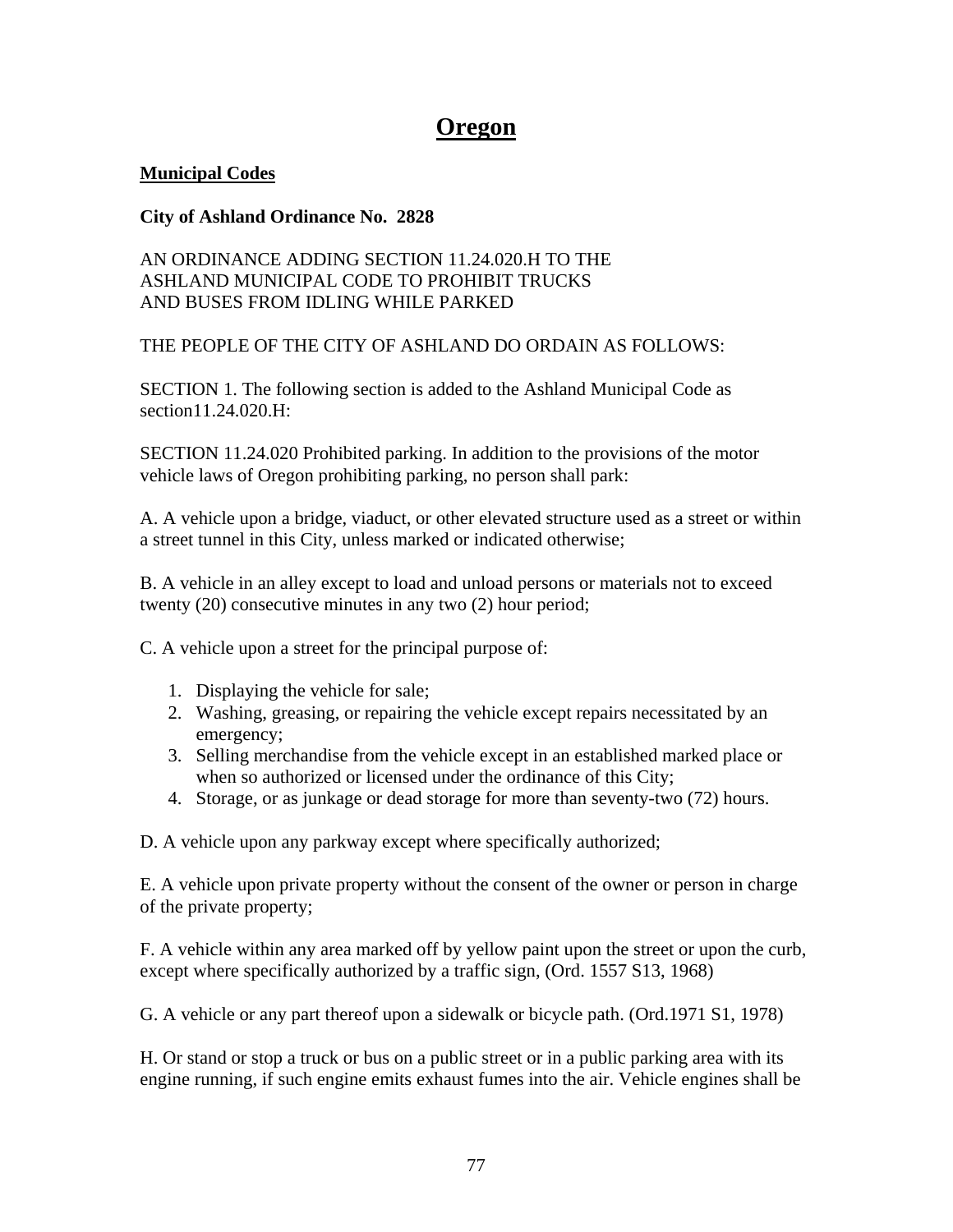turned off when loading and unloading passengers or merchandise. This subsection H shall not apply to:

- 1. An engine running for less than five minutes.
- 2. A vehicle in the moving traffic lane waiting to move with the normal flow of traffic,
- 3. An engine needed to operate equipment used to load or unload merchandise,
- 4. Trucks under 12,000 GVW and buses with a carrying capacity of fifteen passengers or less, or
- 5. Emergency vehicles, utility company, construction and maintenance vehicles, the engines of which must run to perform needed work.

The foregoing ordinance was first READ on the 16th day of April, 2002, and duly PASSED and ADOPTED this 7th day of May, 2002. Barbara Christensen, City Recorder

SIGNED and APPROVED this 8th day of May, 2002 Alan DeBoer, Mayor

Reviewed as to form: Paul Nolte, City Attorney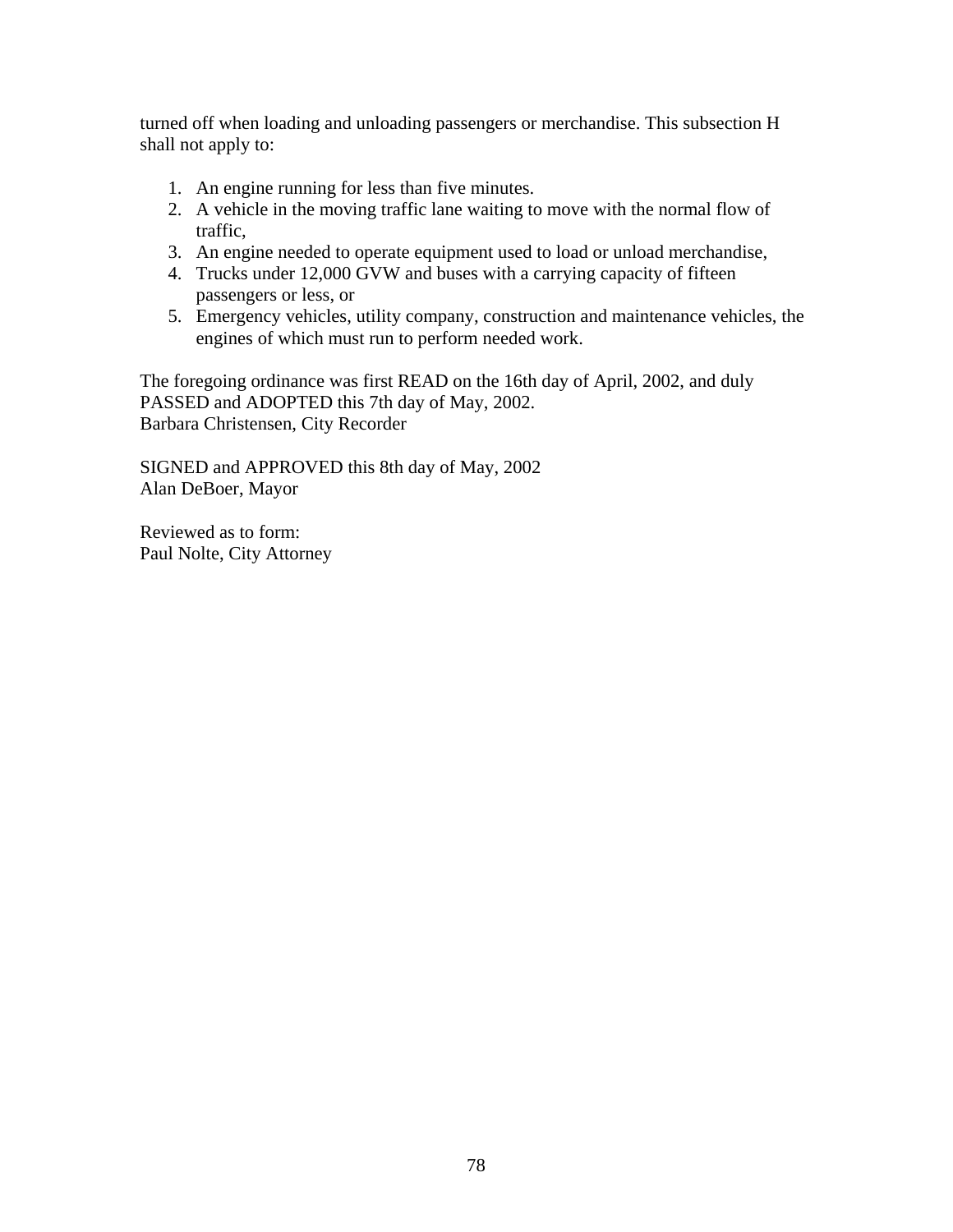# **Pennsylvania**

### **Municipal Codes**

### **Allegheny County Health Department Rules and Regulations**

§2105.91 School Bus Idling *{This Section added by September 8, 2004 Amendment, effective October 10, 2004.}* 

a. Applicability. This Section applies to the operation of every heavy-duty diesel powered school bus.

b. General.

1. No school bus driver shall cause or allow the engine of any school bus subject to this section to idle prior to, during layover between, at the destination of, or at the conclusion of, any trip or route for more than five (5) consecutive minutes, except under the conditions described in Subsection c, below.

2. No school bus driver shall cause or allow the engine of a school bus subject to this section to be accelerated while idling, unless such action is taken in order to operate other equipment.

3. A school bus driver shall not park or idle a bus within 100 feet from a known and active school air intake system, unless the school district has determined that alternative locations block traffic, impair student safety or are not cost effective.

c. Exemptions. This section does not apply for the period or periods during which idling is necessary under the following circumstances:

1. Traffic Conditions.

A. For traffic conditions over which the driver has no control;

B. For an official traffic control device or signal; or

C. At the direction of a uniformed police officer or one of those persons authorized to direct traffic by the Vehicle Code, 67 Pa. Code §101.2.

2. Queuing at a School. Where the physical configuration of a school requires a queue of buses for the sequential discharge or pickup of students, and the queue of buses is actively engaged in the discharge or pickup of students.

3. Turbo-Charged Diesel Engine Cool Down or Warm Up. When the manufacturer's specifications require more time than the five minute limitation in §2105.91.b.1, above, to cool down or warm up a turbo-charged diesel engine.

4. Cold/Hot Weather.

A. If the outside temperature is less than 40ºF, then idling is allowed for a period or periods aggregating not more than 20 minutes in any 60 minute period; or

B. If the outside temperature is greater than 75ºF and the bus is equipped with air conditioning, then idling is allowed for a period or periods aggregating not more than 20 minutes in any 60 minute period.

5. Safety and Emergencies.

A. To ascertain that the school bus is in safe operating condition and equipped as required by all provisions of law, and all equipment is in good working order, either as part of the driver's daily vehicle inspection, or as otherwise needed;

B. To operate the flashing signal lamps and/or stop signal arm devices;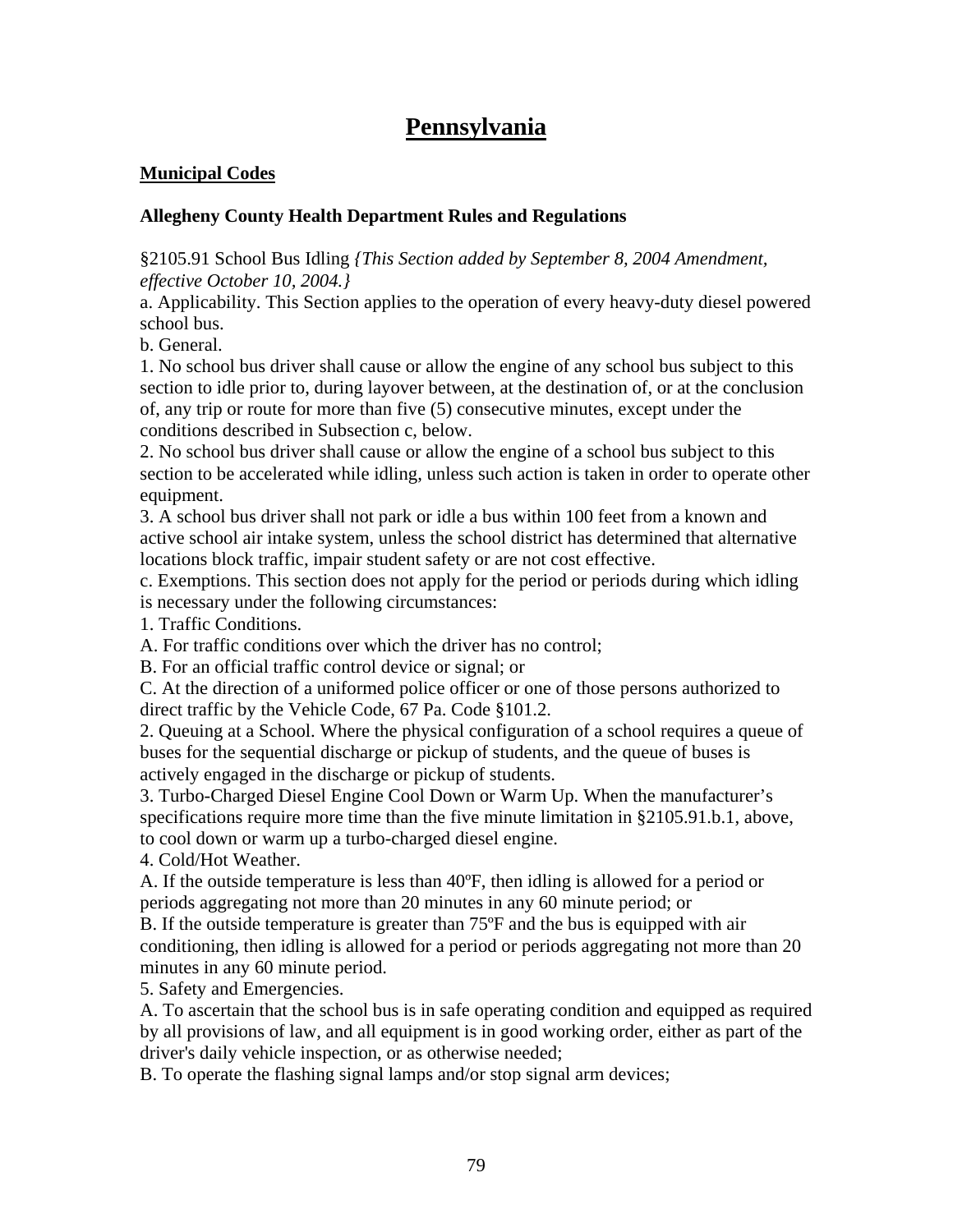C. To operate defrosters, or other equipment to ensure the safe operation of the vehicle, or as otherwise required by federal or state motor carrier safety regulations, or other local requirements;

D. To operate a heater or an air conditioner of a bus that has, or will have, one or more children aboard with temperature sensitive disabilities;

E. To operate a lift or other piece of equipment designed to ensure safe loading, unloading,

or transport of persons with one or more disabilities; or

F. Use of school bus as an emergency vehicle.

6. Maintenance of Operations.

A. For testing, servicing, repairing, or diagnostic purposes; or

B. To recharge a battery or other energy storage unit of a hybrid electric bus.

d. Signage. Each school bus distribution center shall erect and maintain in a conspicuous location, a permanent sign(s) that is at least 12 inches by 18 inches in size indicating:

1. This school bus idling regulation in succinct language, and

2. The amount of money a violator will be fined.

e. Training. A motor carrier of a school bus shall ensure that the school bus driver, upon employment and at least once per year thereafter, is informed of the requirements of this Section and of the consequences of not complying with those requirements.

f. Penalties. Not withstanding the provisions of Part I of this Article, violators of this Section are subject to:

1. A warning for the first offense;

2. A penalty of \$100 for the second offense; or

3. A penalty of \$500 for the third offense, and any subsequent offenses.

g. Enforcement. Not withstanding any other provisions of this Article the prohibitions of this Section may be enforced by any municipal or local government unit having jurisdiction over the place where the idling occurs. Such enforcement shall be in accordance with the laws governing such municipal or local government unit and the Pa. Air Pollution Control Act. In addition, the Department may pursue the remedies provided by §2109.02 of this Article for any violation of this Section.

h. Relationship to Other Law. Nothing in this Section allows idling in excess of other applicable law, including, but not limited to any local ordinance or requirement as stringent as, or more stringent than, this Section.

### **Allegheny County Health Department Rules and Regulations**

### §2105.92 Diesel Powered Motor Vehicle Idling *{This Section added by June 13, 2005 Amendment, effective June 23, 2005.}*

a. Applicability. This Section applies to the operation of every heavy-duty diesel powered motor vehicle, except school buses.

b. General.

1. No driver shall cause or allow the engine of any heavy duty diesel powered motor vehicle subject to this section to idle prior to, during layover between, at the destination of, or at the conclusion of, any trip or route for more than five (5) consecutive minutes, except under the conditions described in Subsection c, below.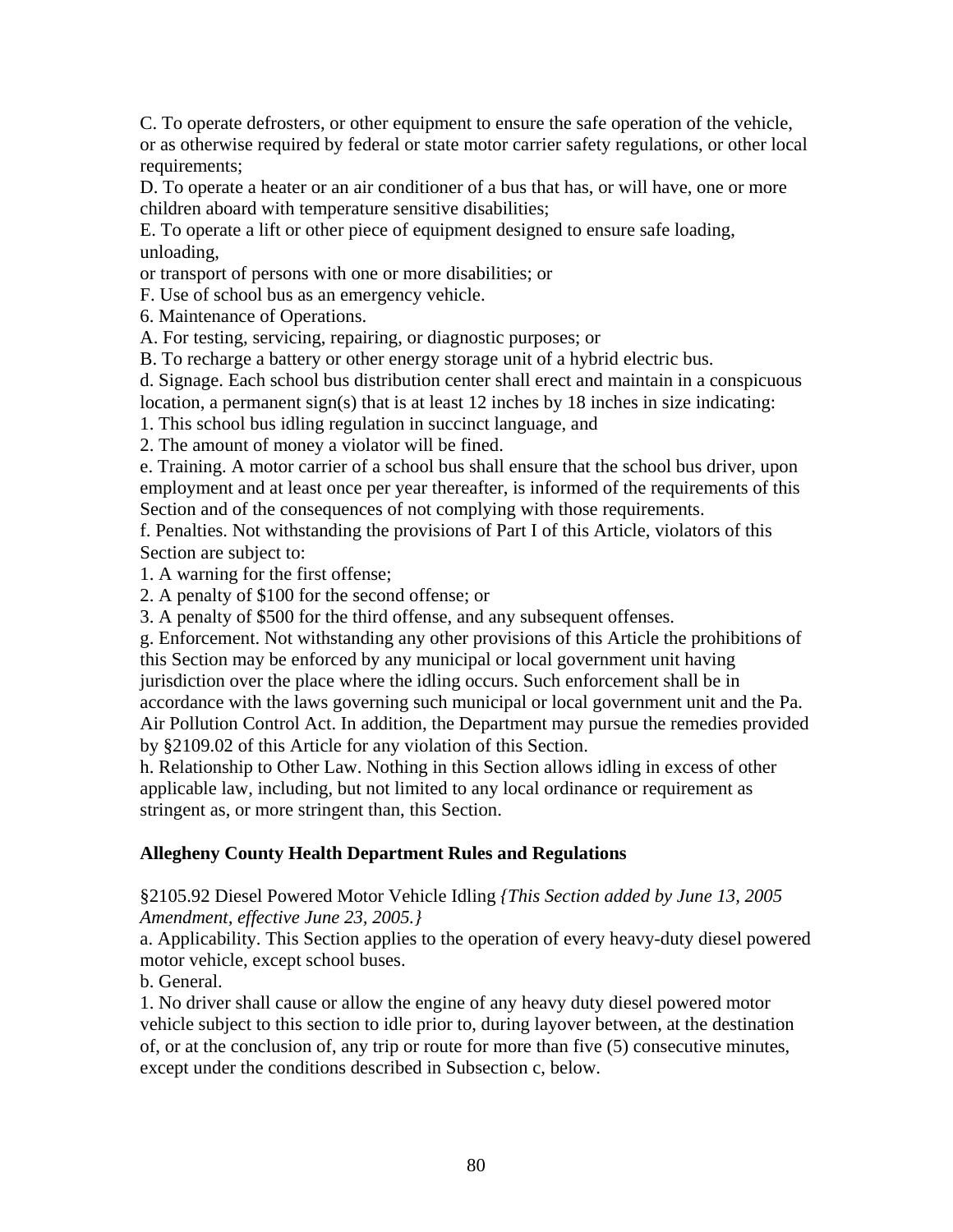2. No driver shall cause or allow the engine of any heavy duty diesel powered motor vehicle subject to this section to be accelerated while idling, unless such action is taken in order to operate vehicle mounted accessory or service equipment.

c. Exemptions. This section does not apply for the period or periods during which idling is necessary for:

1. Traffic Conditions.

A. For traffic conditions over which the driver has no control;

B. For an official traffic control device or signal; or

C. At the direction of a uniformed police officer or one of those persons authorized to direct traffic by the Vehicle Code, 67 Pa. Code §101.2.

2. Boarding and Discharging Passengers.

A. When vehicles intended for commercial passenger transportation are boarding or discharging passengers; or

B. When vehicles intended for transporting people with disabilities are boarding or discharging passengers.

3. Queuing. When a vehicle, situated in a queue of other vehicles, must intermittently move forward to perform work or a service, and when shutting the vehicle engine off would impede the progress of the queue and be impracticable.

4. Turbo-Charged Diesel Engine Cool Down or Warm Up. When the manufacturer's specifications require more time than the five minute limitation in §2105.92.b.1, above, to cool down or warm up a turbo-charged diesel engine.

5. Cold/Hot Weather.

A. If the outside temperature is less than 40ºF, then idling is allowed for a period or periods aggregating not more than 20 minutes in any 60 minute period; or

B. If the outside temperature is greater than 75ºF and a vehicle is equipped with air conditioning, then idling is allowed for a period or periods aggregating not more than 20 minutes in any 60 minute period.

C. Not withstanding subparagraphs A and B, in order to supply heat or air conditioning necessary for the comfort of passengers, a vehicle intended for commercial passenger transportation may idle for up to 10 minutes prior to passenger boarding and anytime passengers are onboard.

D. The Department may, upon request of an owner or manager of a bus terminal, approve alternate limits for warm-up of buses stored outdoors at the terminal when the temperature is below 40ºF. Such plan shall include enforceable time limits that minimize bus idling.

6. Sleeping. When idling is necessary to power a heater, air conditioner, or any ancillary equipment during sleeping and resting in a truck cab or sleeper berth.

7. Safety and Emergencies.

A. To verify that the vehicle is in safe operating condition and equipped as required by all provisions of law, and all equipment is in good working order, either as part of the driver's daily vehicle inspection, or as otherwise needed;

B. To operate defrosters, or other equipment to ensure the safe operation of the vehicle, or as otherwise required by federal or state motor carrier safety regulations, or other local requirements; or

C. Use of vehicle as an emergency vehicle.

8. Operability and Maintenance.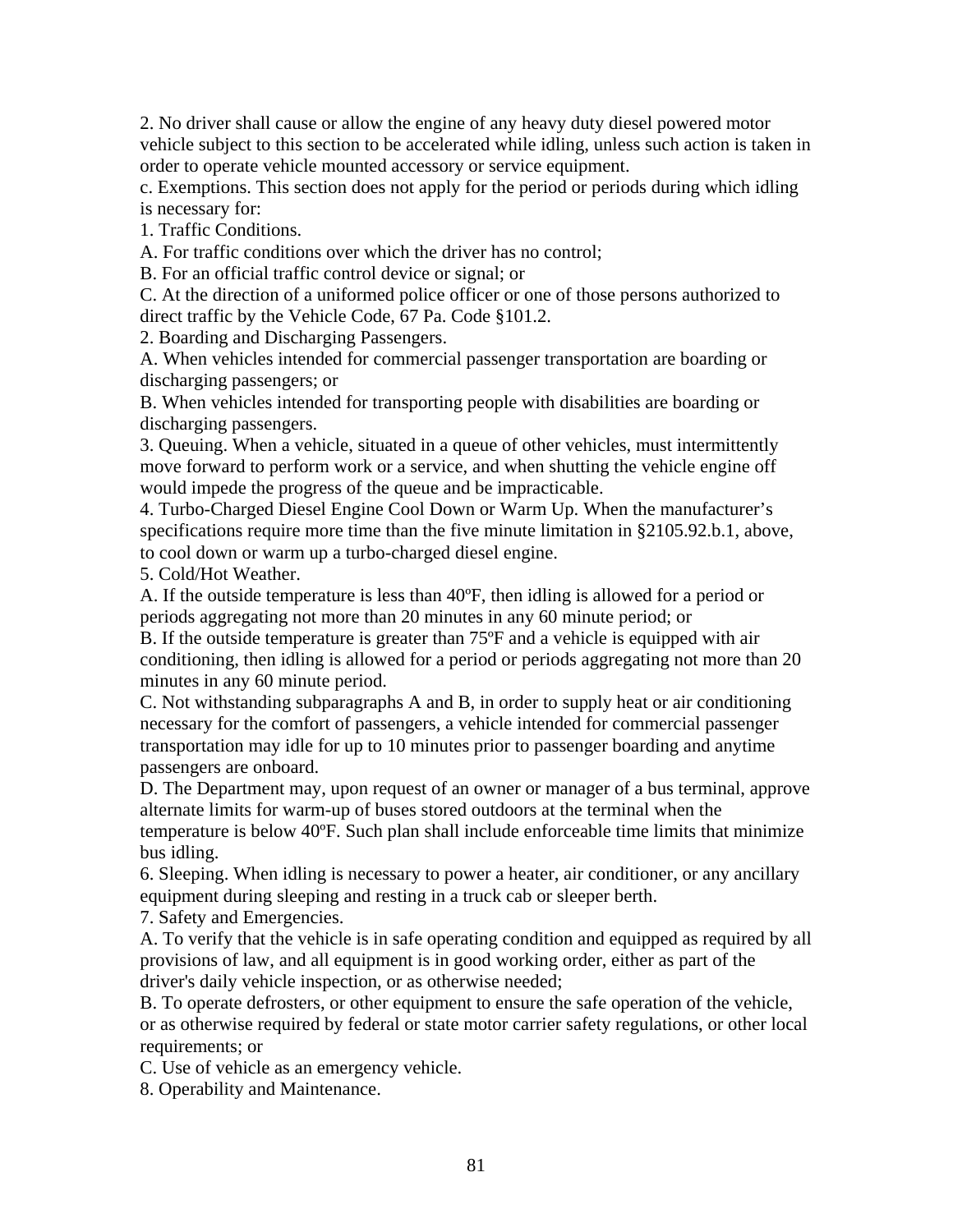A. To provide power for vehicle mounted accessory or service equipment; or

B. When being operated by a mechanic for testing, servicing, repairing, or diagnostic purposes.

d. Penalties. Not withstanding the provisions of Part I of this Article, violators of this Section are subject to:

1. A warning for the first offense;

2. A penalty of \$100 for the second offense;

3. A penalty of \$500 for the third offense, and any subsequent offenses.

e. Enforcement. Not withstanding any other provisions of this Article the prohibitions of this Section may be enforced by any municipal or local government unit having jurisdiction over the place where the idling occurs. Such enforcement shall be in accordance with the laws governing such municipal or local government unit and the Pa. Air Pollution Control Act. In addition, the Department may pursue the remedies provided by §2109.02 of this Article for any violation of this Section.

f. Relationship to Other Law. Nothing in this Section allows idling in excess of other applicable law, including, but not limited to any local ordinance or requirement as stringent as, or more stringent than, this Section.

### **Allegheny County Council Code of Ordinances**

§ 56-1. Definitions.

As used in this article, the following terms shall have the meanings indicated: DIESEL-POWERED MOTOR VEHICLE -- A self-propelled vehicle designed for transporting persons or property which is propelled by a compression-ignition type of internal-combustion engine.

HEAVY-DUTY -- Any motor vehicle with a gross vehicle weight of more than 8,500 pounds or with a passenger-carrying capacity of more than 12 persons.

IDLING -- The operation of an engine in the operating mode where the engine is not engaged in gear, where the engine operates at a speed at the revolutions per minute specified by the engine or vehicle manufacturer, or when the accelerator is fully released and there is no load on the engine.

MOTOR VEHICLE -- All vehicles propelled other than by muscular power except such vehicles as run only on rail or tracks.

PERSON -- Any individual, natural person, syndicate, association, partnership, firm, corporation, institution, agency, authority, department, bureau, or instrumentality of federal, state or local government or other entity recognized by law as a subject of rights and duties.

§ 56-2. Idling of diesel-powered motor vehicles.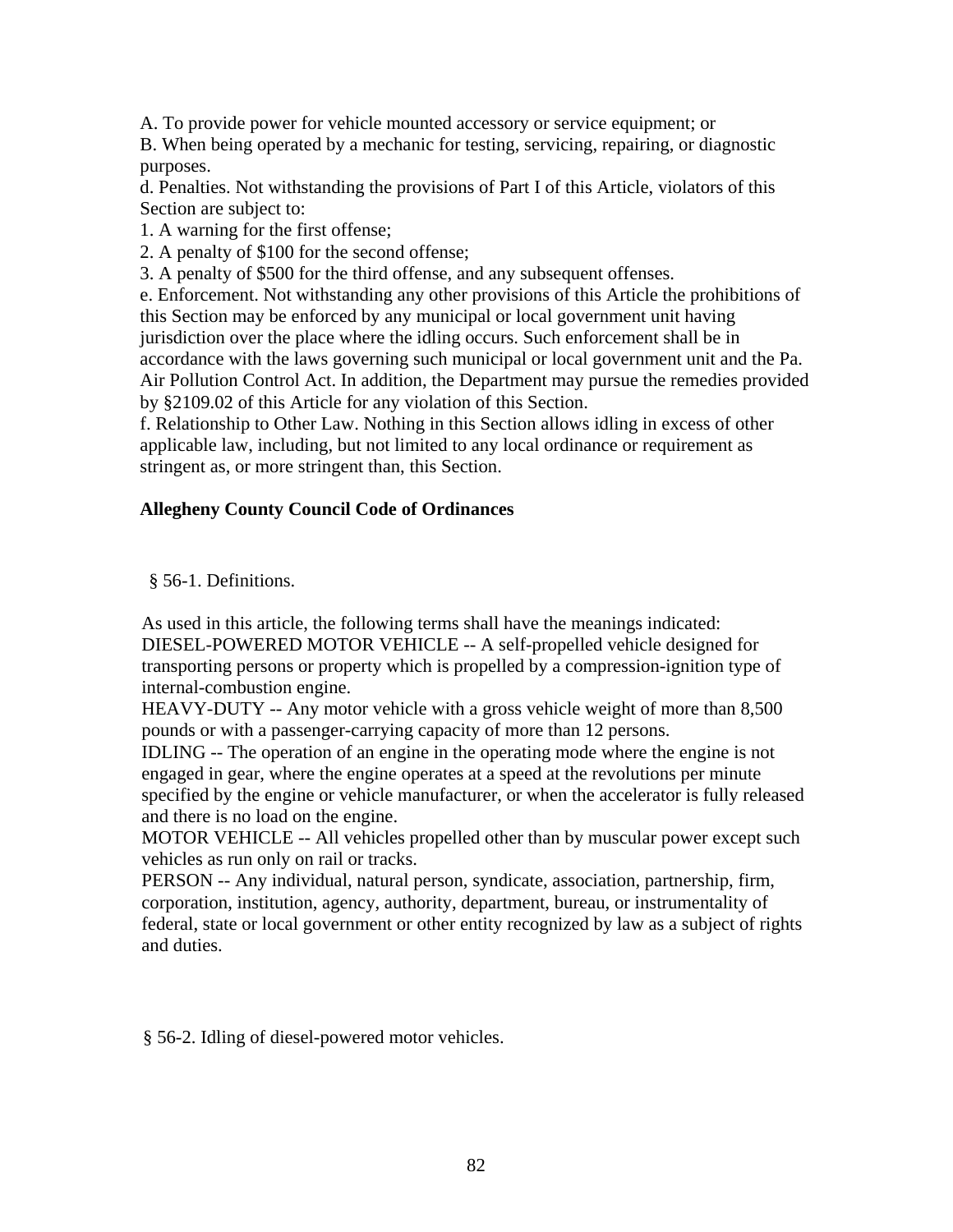The following provisions shall apply to the operation of heavy-duty diesel-powered motor vehicles:

A. No person shall permit, cause, suffer or allow the engine of a heavy-duty dieselpowered motor vehicle to idle prior to, during layover between, or at the conclusion of, any trip or route for any period of time beyond that which is reasonably required to attain, or to secure from, normal operating conditions. The Board of Health shall promulgate rules and regulations, subject to the approval of the County Council, regarding a maximum allowable period of idling. Such rules and regulations shall also define exceptions to the maximum allowable period that consider extreme temperatures. B. No person shall permit, cause, suffer or allow the engine of a heavy-duty dieselpowered motor vehicle to be accelerated while idling unless such action is taken in order

to operate other equipment.

...

§ 56-4. Exceptions to anti-idling policy.

 The Board of Health shall promulgate rules and regulations, subject to the approval of the County Council, that exempt the owner or operator of a diesel-powered motor vehicle or diesel-powered locomotive when certain conditions exist. Those exemptions shall include, but not be limited to:

A. When a diesel-powered motor vehicle or diesel-powered locomotive is forced to remain motionless because of traffic conditions over which the operator has no control; B. When a diesel-powered motor vehicle or diesel-powered locomotive is being

used as an emergency vehicle;

C. When a diesel engine is providing power takeoff for refrigeration, lift gate pumps or other auxiliary uses, or supplying heat or air conditioning necessary for passenger comfort in those vehicles intended for commercial passenger transportation; D. When a diesel-powered motor vehicle or diesel-powered locomotive is being

operated by a mechanic for maintenance or diagnostic purposes; or

E. When a diesel-powered motor vehicle or diesel-powered locomotive is being operated solely to defrost a windshield.

§ 56-5. Enforcement; violations and penalties.

 It shall be the responsibility of the Department of Health to enforce this article and its provisions. Violators shall receive a warning for their first offense, a \$100 penalty for the second offense and a \$500 penalty for the third offense. The Department may make recommendations to Council regarding further enforcement mechanisms for this policy,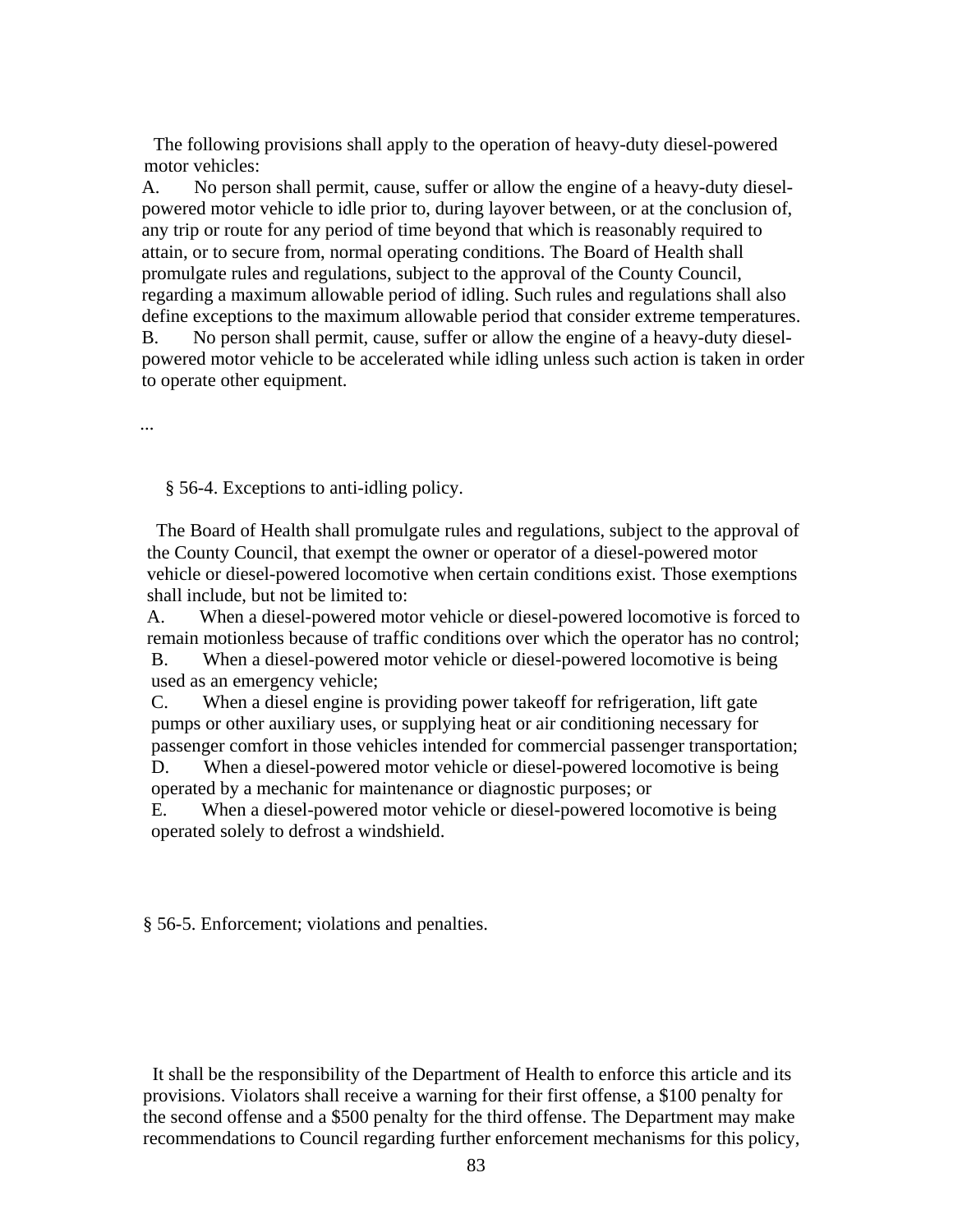if appropriate.

### **Borough of Emsworth Code**

§ 157-15. Idling of motor vehicles.

No person shall allow a vehicle to stand idle with the motor running for more than 10 minutes. Odors and fumes from motor vehicles shall not be permitted to affect the quiet enjoyment of adjoining residents. No vapors, malodorous gas or matter shall be permitted which is discernible on any adjoining property.

### **Township of Falls Code**

§ 156-2. Prohibited odors.

- A. No person shall cause or allow emissions of air contaminants or noxious odors to the outdoor atmosphere that are injurious to human, plant or animal life or to property or that unreasonably interfere with the comfortable enjoyment of life or property (for purposes of this chapter, a "prohibited odor").
- B. In addition to the general prohibition set forth in Subsection A above, the following shall be prohibited conduct in violation of this chapter, but the listing herein shall not be deemed to be exclusive:
	- (1) Any open burning in violation of any Township ordinance.
	- (2) The idling of any motor vehicle for a period of longer than 15 minutes within 10 feet of any lot line of a property.

### **City of Philadelphia Air Management Regulations Ch. IX**

### CONTROL OF EMISSIONS FROM MOBILE SOURCES SECTION I. DEFINITIONS

*Air Contaminants -* Any smoke, soot, flyash, dust, cinders, dirt, noxious or obnoxious acids, fumes, oxides, gases, mists, aerosols, vapors, odors, toxic or radioactive substances, waste, particulate, solid, liquid or gaseous matter, or any other materials in the outdoor atmosphere.

*Diesel Powered Motor Vehicle -* A self propelled vehicle designed for transporting persons or property which is propelled by a compression ignition type of internal combustion engine.

*Gasoline Powered Motor Vehicle* - A self propelled vehicle designed primarily for transporting persons or property which is propelled by a thermal ignition type of internal combustion engine, using gasoline as the fuel.

*Motor Vehicle* - All vehicles propelled other than by muscular power except such vehicles as run only on rails or tracks.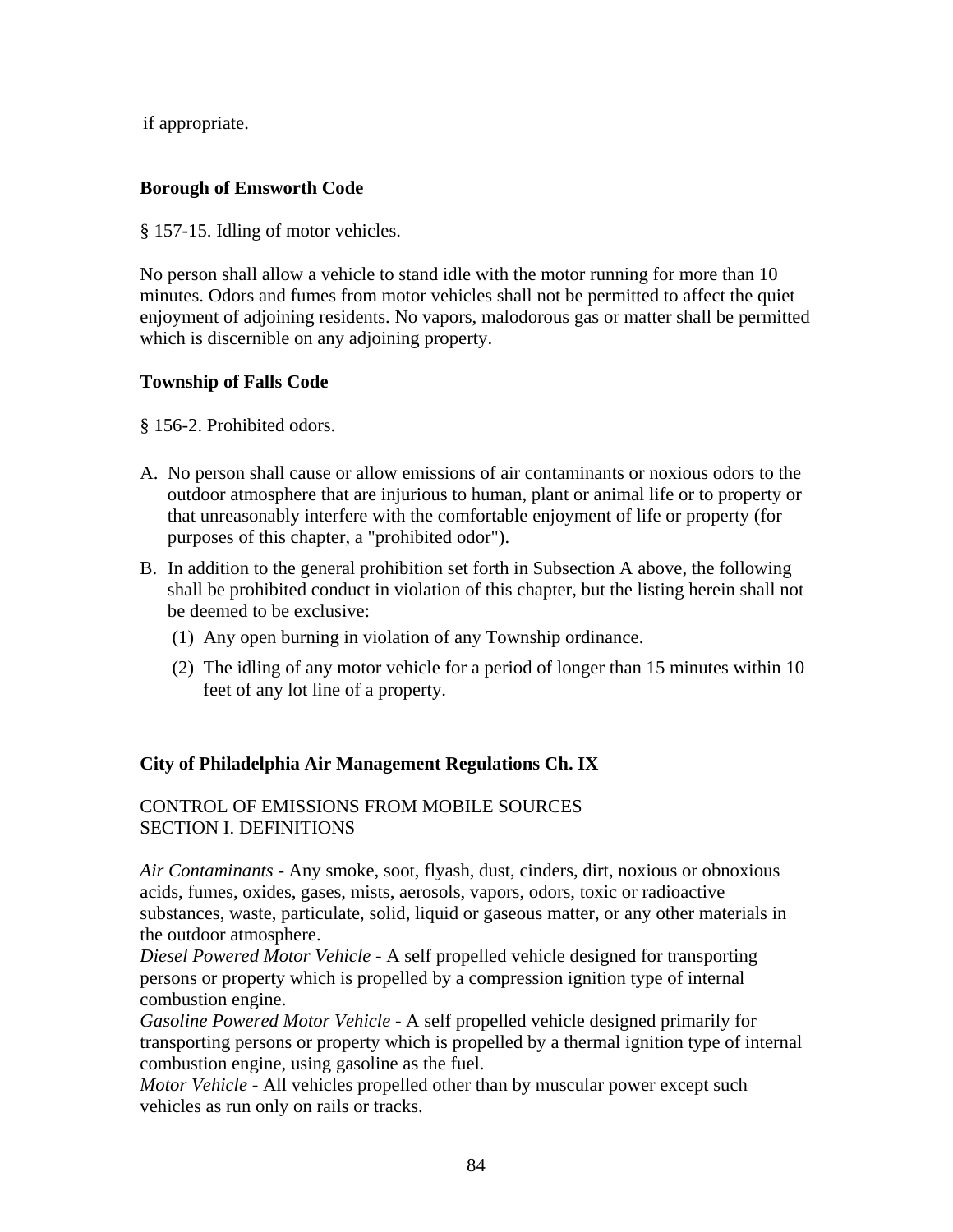*Opacity* - The property of a substance which renders it partially or wholly obstructive to the transmission of visible light expressed as a percentage to which the light is obstructed.

*Person -* Any individual, natural person, syndicate, association, partnership, firm, corporation, institution, agency, authority, department, bureau, or instrumentality of Federal,State, or local government or other entity recognized by law as a subject of rights and duties.

### SECTION III. IDLING OF DIESEL POWERED MOTOR VEHICLES

In addition to the emission limitations set forth in Section II, the following provisions shall apply to the operation of heavy-duty diesel powered motor vehicles:

A. No person shall permit, cause, suffer or allow the engine of a heavy-duty diesel powered motor vehicle to idle prior to, during layover between, or at the conclusion of, any trip or route for any period of time beyond that which is reasonably required to attain, or to secure from, normal operating conditions. The maximum allowable period of idling shall not exceed two (2) consecutive minutes or zero (0) for layovers, except under the following conditions:

1. The engine may be idled for a period of up to five (5) consecutive minutes when the ambient temperature is less than 32o F (0oC).

2. The engine may be idled for a period of up to twenty (20) consecutive minutes when the ambient temperature is less than 20oF (-7oC).

3. The engine may be idled for a period of up to twenty (20) consecutive minutes for buses equipped with air conditioning and non-openable windows and the ambient temperature is equal to or greater than 75o F.

B. No person shall permit, cause, suffer or allow the engine of a heavy-duty diesel powered motor vehicle to be accelerated while idling at any time.

For the purposes of this Section, the term "heavy-duty" shall apply to any motor vehicle with a gross vehicle weight of more than 8500 pounds or with a passenger carrying capacity of more than 12 persons.

SECTION IV. CIRCUMVENTION

…

No person shall build, erect, install or use any article, machine, equipment or other contrivance, the sole purpose of which is to dilute or conceal an emission without resulting in a reduction in total release of air contaminants to the atmosphere. SECTION V. SEVERABILITY

The provisions of these Regulations are severable and if any provision, sentence, clause, section or part thereof shall be held illegal, invalid, unconstitutional or inapplicable to any person or circumstances, such illegality, invalidity, unconstitutionality or inapplicability shall not affect or impair any of the remaining provisions, sentences, clauses, sections or parts of the ordinance or their application to him or to other persons and circumstances. It is hereby declared to be the legislative intent that these regulations would have been adopted if such illegal, invalid, or unconstitutional provision, sentence, clause or part had not been included therein, and if the person or circumstance to which the ordinance or any part thereof is inapplicable had not specifically been exempted therefrom.

### SECTION VI. EFFECTIVE DATE

Except as otherwise provided, this Regulation shall become effective upon adoption.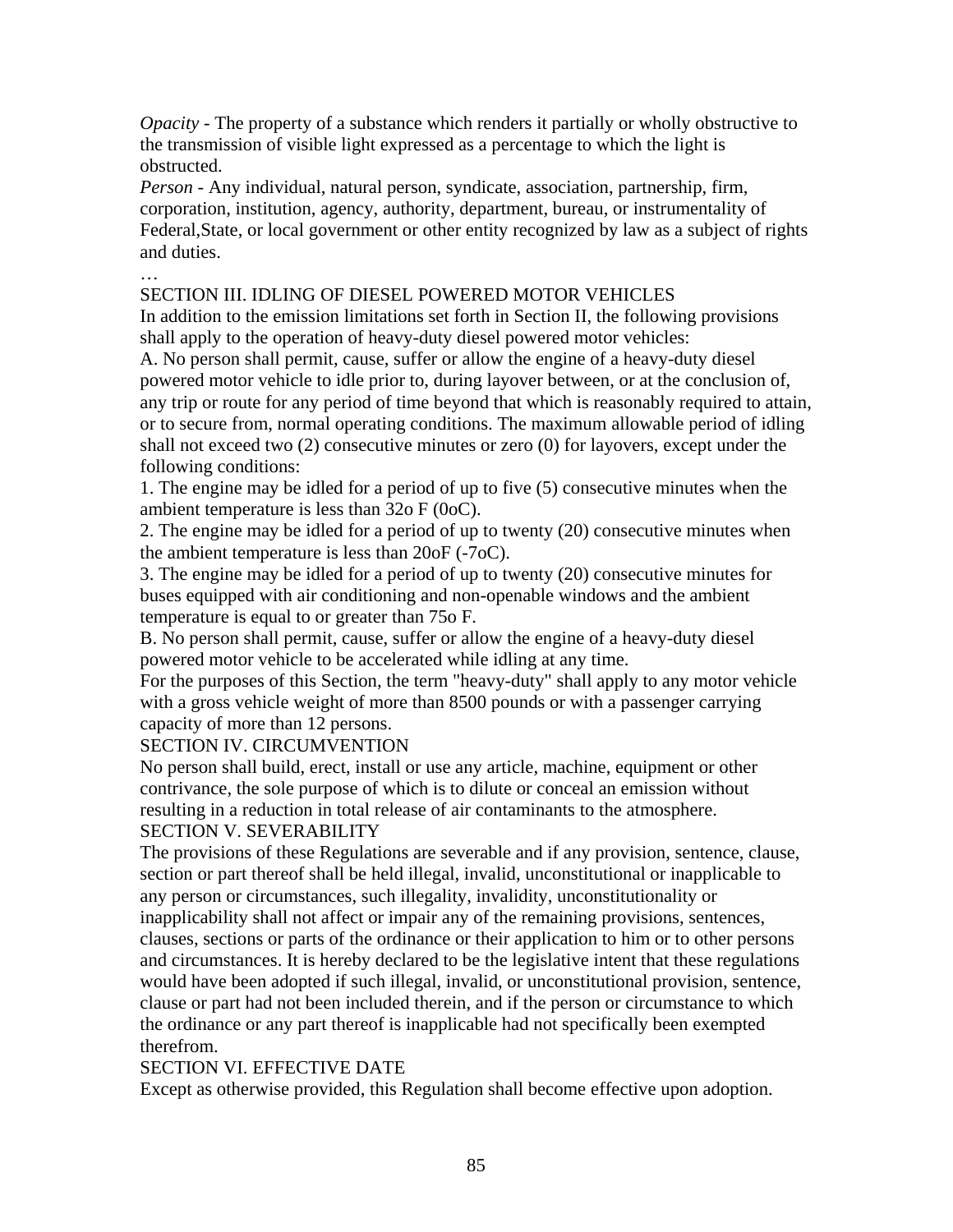### **Code of Upper Providence Township**

…

§ 169-23. Special purpose parking zones. [Amended 7-7-1997 by Ord. No. 363]

C. To promote the public health, safety and welfare by preventing unnecessary noise and air pollution, it is hereby declared that no person, corporation or entity shall leave any internal combustion engine-powered vehicle idling in any residential district as defined by the Zoning Ordinances of Upper Providence Township for more than a total of 60 minutes per day between the hours of 6:00 a.m. and 9:00 p.m. prevailing local time or for more than a total of 10 minutes between the hours of 9:00 p.m. and 6:00 a.m. For the purpose of this section, " idling " shall be defined as any running of an internal combustion powered vehicle while the vehicle is stationary, regardless of the revolutions per minute of the internal combustion engine at issue. Any person, corporation or entity violating this section shall be fined not less than \$75 and not more than \$600.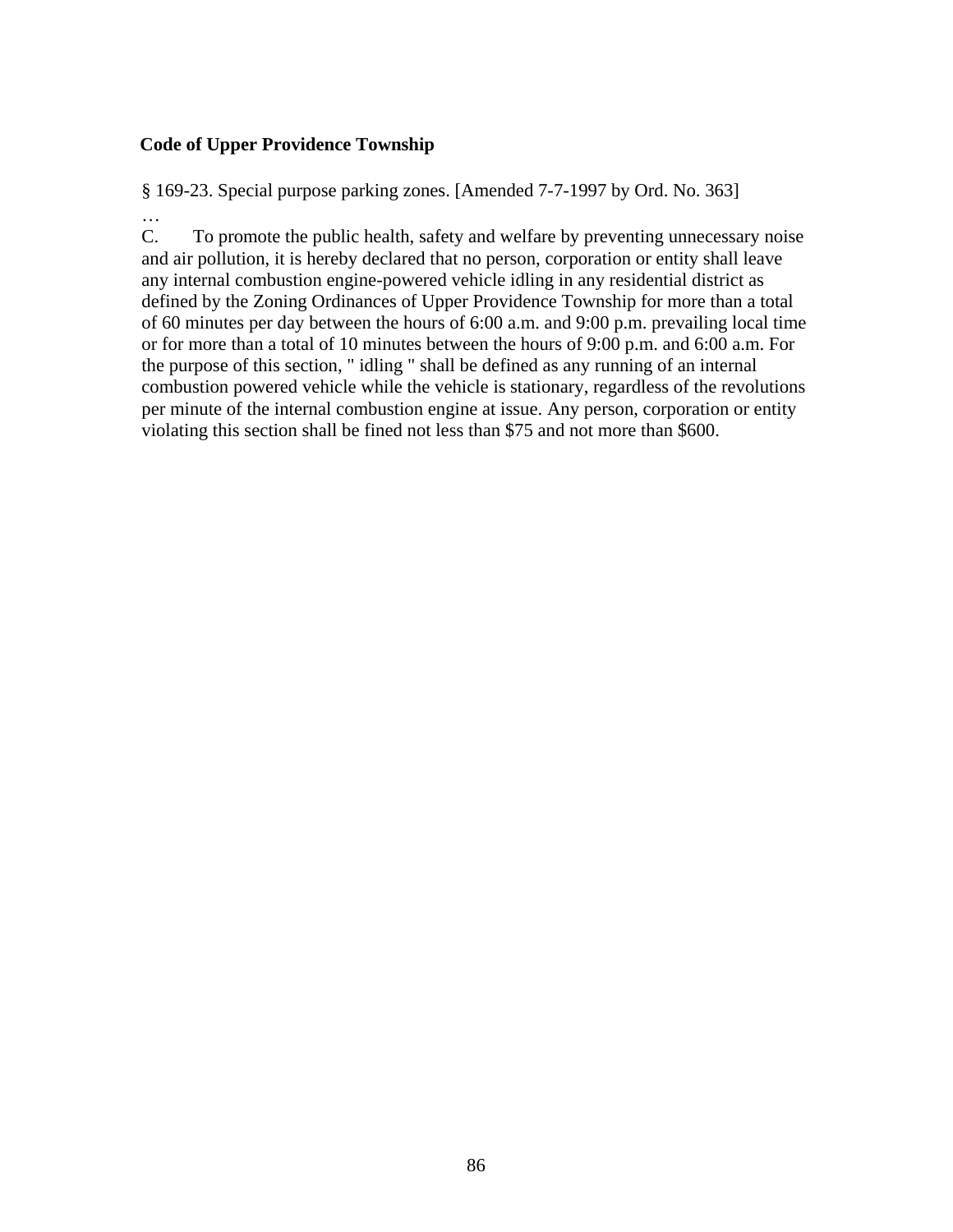# **Rhode Island**

### **Municipal Codes**

### **Providence Code of Ordinances**

Sec. 15-11. Residential parking/standing of certain commercial vehicles.

(a) For the purpose of this article, a commercial vehicle shall be defined as any vehicle in excess of 20 feet in length and any vehicle over 6,500 pounds gross vehicle weight. (b) No commercial vehicle shall park or stand in any residentially zoned area unless engaged in the loading or off-loading of goods. At any such time the vehicle shall not be idling.

…

(e) Any person found in violation of any of these sections shall be subject to the penalties enumerated in section 1-10 herein, but in no case shall any person found in violation hereof be fined less than fifty dollars (\$50.00).

(f) (1) Any commercial vehicle otherwise in violation of this section and having an engine idling shall be deemed to be a hazard to the quality of life.

(2) Any commercial vehicle otherwise in violation of this section and in any way limiting, restricting or blocking the access of public safety vehicles in the course of their operation shall be deemed to be a hazard to public safety.

(3) Any commercial vehicle which, under this section, is deemed to be a hazard to the quality of life or a hazard to public safety shall be towed and the person violating subsection  $(f)(1)$  or  $(2)$  of this section shall be subject to a fine of not less than one hundred dollars (\$100.00).

(Ord. 2000, ch. 00-22, §§ 1--5, 8-11-00; Ord. 2002, ch. 02-11, §§ 1--6, 4-11-02)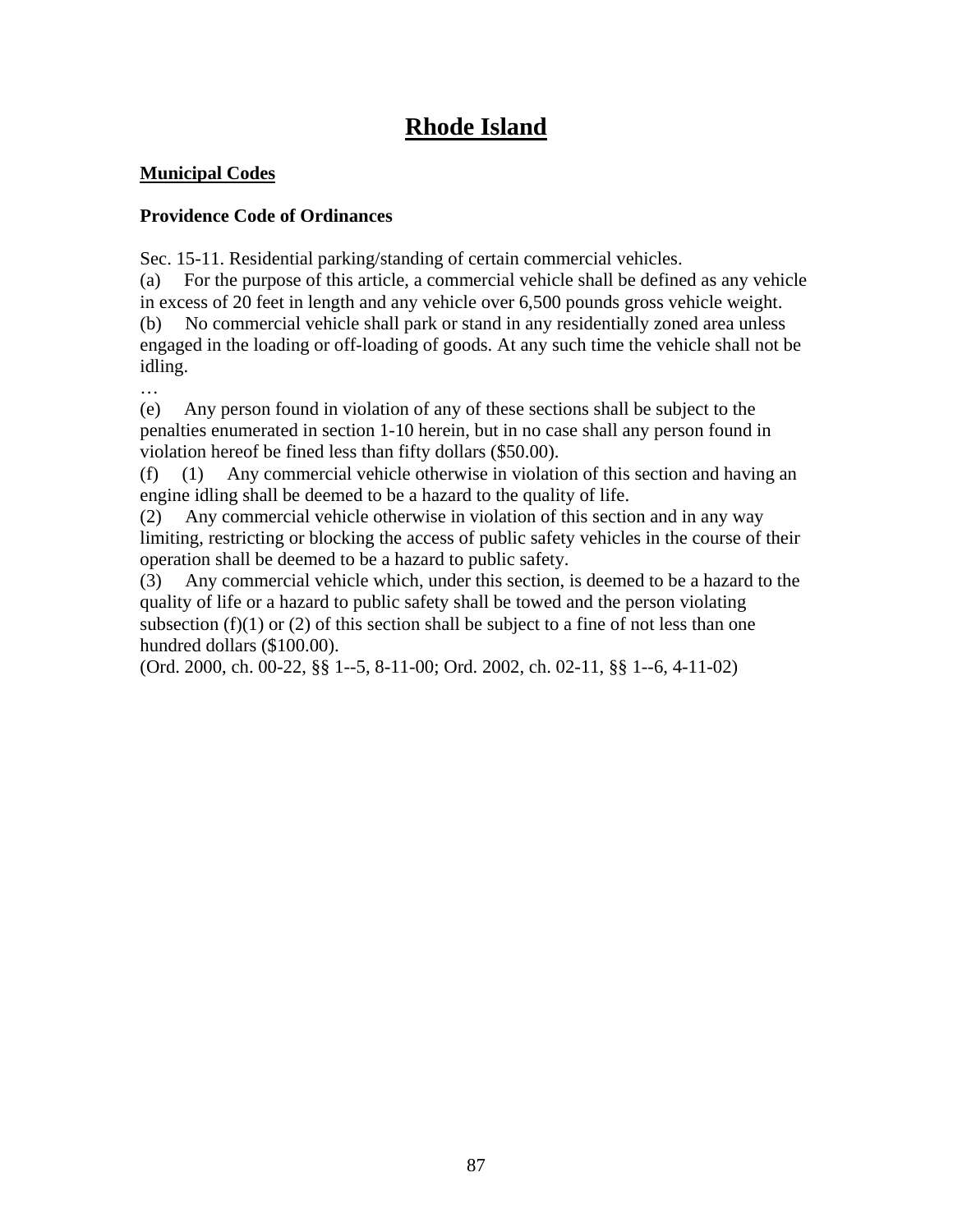# **South Carolina**

### **Municipal Codes**

### **City of Beaufort Code of Ordinances**

Chapter 11. Tourism Management

Sec. 7-11027. Idling. Idling of engines is allowed only while passengers are embarking onto or debarking from vehicles, not to exceed fifteen (15) minutes, with exceptions as noted below. (Ord. No. O-13-04, 6-8-04)

### **Code of City of Charleston**

### ARTICLE VI. TOURING REGULATIONS GENERALLY

Sec. 29-239. Limitations on engine idling. No buses may park with engines idling for more than five (5) minutes in residential areas. (Ord. No. 1983-22, § 72, 5-10-83)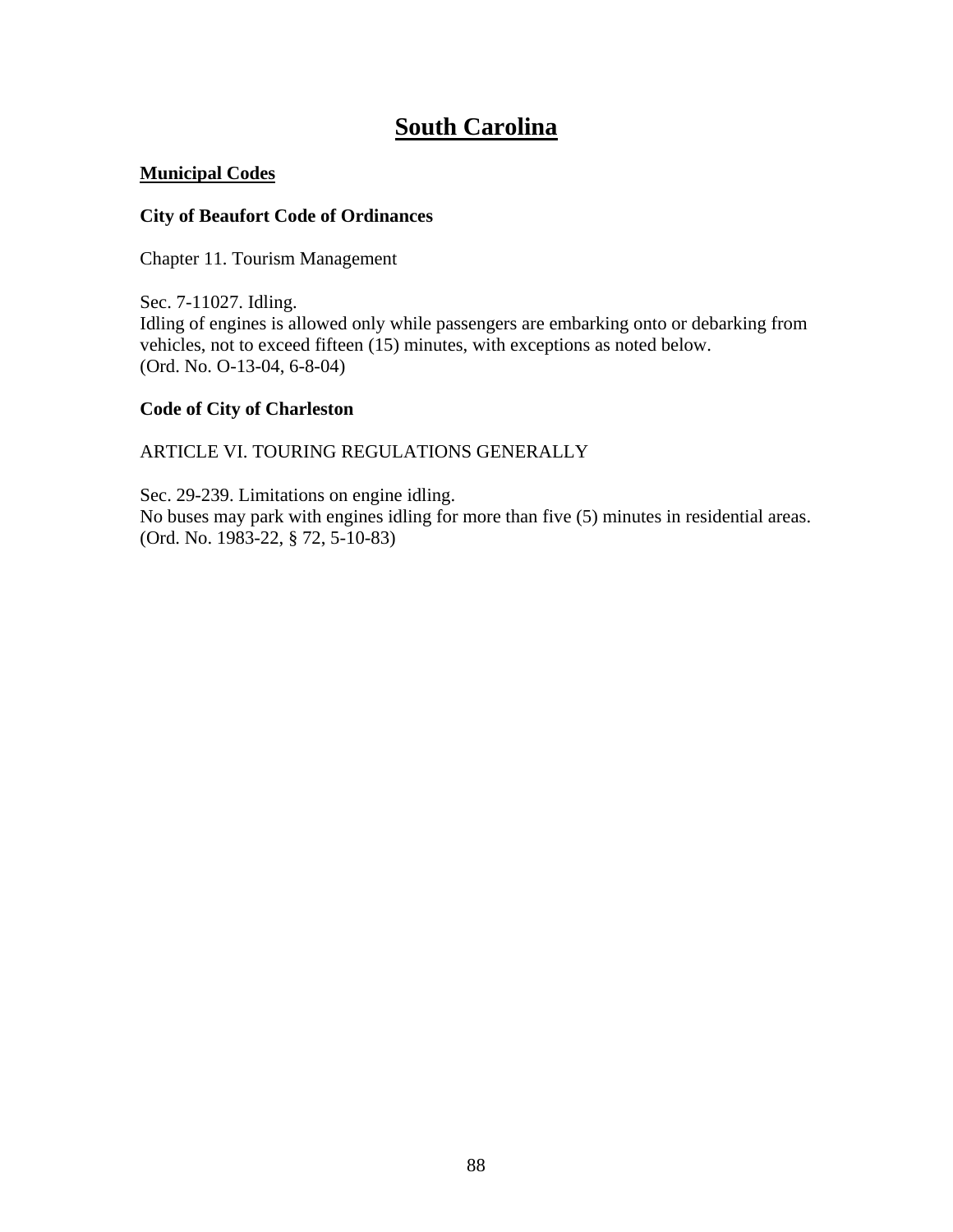## **Texas**

### **State Codes (only currently applicable to the following counties: Bastrop, Caldwell, Hays, Travis, Williamson and the following cities: Austin, Bastrop, Elgin, Lockhart, Round Rock, San Marcos)**

**Texas Administrative Code Title 30** 

RULE §114.510 Definitions

Unless specifically defined in the Texas Health and Safety Code, Chapter 382 (also known as the Texas Clean Air Act) or in the rules of the commission, the terms used in this subchapter have the meanings commonly ascribed to them in the field of air pollution control. In addition to the terms which are defined by Texas Health and Safety Code, Chapter 382; §3.2 of this title (relating to Definitions); §101.1 of this title (relating to Definitions); and §114.1 of this title (relating to Definitions), the following words and terms, when used in this subchapter, have the following meanings, unless the context clearly indicates otherwise.

 (1) Idle--The operation of an engine in the operating mode where the engine is not engaged in gear, where the engine operates at a speed at the revolutions per minute specified by the engine or vehicle manufacturer for when the accelerator is fully released, and there is no load on the engine.

(2) Local government--A city, county, municipality, or political subdivision of the state.

 (3) Motor vehicle--Any self-propelled device powered by an internal combustion engine and designed to operate with four or more wheels in contact with the ground, in or by which a person or property is or may be transported, and is required to be registered under Texas Transportation Code, §502.002, excluding vehicles registered under  $$502.006(c)$ .

 (4) Primary propulsion engine--A gasoline or diesel-fueled internal combustion engine attached to a motor vehicle that provides the power to propel the motor vehicle into motion and maintain motion.

| RULE §114.511                                                                                   | Applicability |
|-------------------------------------------------------------------------------------------------|---------------|
|                                                                                                 |               |
| The provisions of $\S 114.512$ and $\S 114.517$ of this title (relating to Control Requirements |               |
| for Motor Vehicle Idling; and Exemptions) are applicable only within the jurisdiction of a      |               |
| local government that has signed a Memorandum of Agreement with the commission to               |               |
| delegate enforcement of the provisions of this division to that local government.               |               |

RULE §114.512 Control Requirements for Motor Vehicle Idling

No person shall cause, suffer, allow, or permit the primary propulsion engine of a motor vehicle to idle for more than five consecutive minutes when the motor vehicle, as defined in §114.510 of this title (relating to Definitions), is not in motion during the period of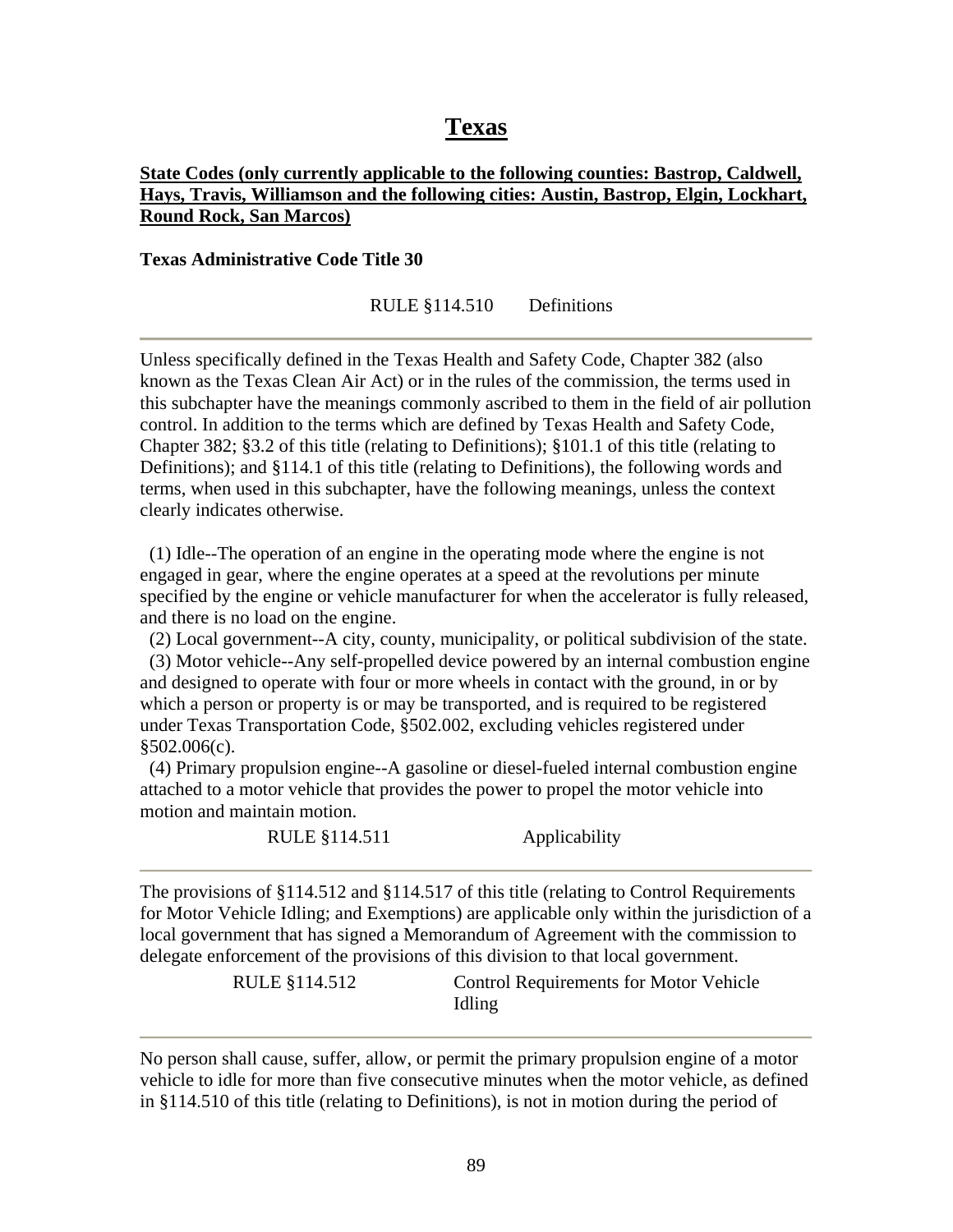April 1 through October 31 of each calendar year.

RULE §114.517 Exemptions

The provisions of §114.512 of this title (relating to Control Requirements for Motor Vehicle Idling) do not apply to:

(1) a motor vehicle that has a gross vehicle weight rating of 14,000 pounds or less;

 (2) a motor vehicle forced to remain motionless because of traffic conditions over which the operator has no control;

 (3) a motor vehicle being used by the United States military, national guard, or reserve forces, or as an emergency or law enforcement motor vehicle;

 (4) the primary propulsion engine of a motor vehicle providing a power source necessary for mechanical operation, not including propulsion, and/or passenger compartment heating, or air conditioning;

 (5) the primary propulsion engine of a motor vehicle being operated for maintenance or diagnostic purposes;

 (6) the primary propulsion engine of a motor vehicle being operated solely to defrost a windshield;

 (7) the primary propulsion engine of a motor vehicle that is being used to supply heat or air conditioning necessary for passenger comfort/safety in those vehicles intended for commercial passenger transportation or school buses in which case idling up to a maximum of 30 minutes is allowed;

 (8) the primary propulsion engine of a motor vehicle used for passenger transit operations in which case idling up to a maximum of 30 minutes is allowed;

 (9) the primary propulsion engine of a motor vehicle being used as airport ground support equipment; or

 (10) the owner of a motor vehicle rented or leased to a person who operates the vehicle and is not employed by the owner.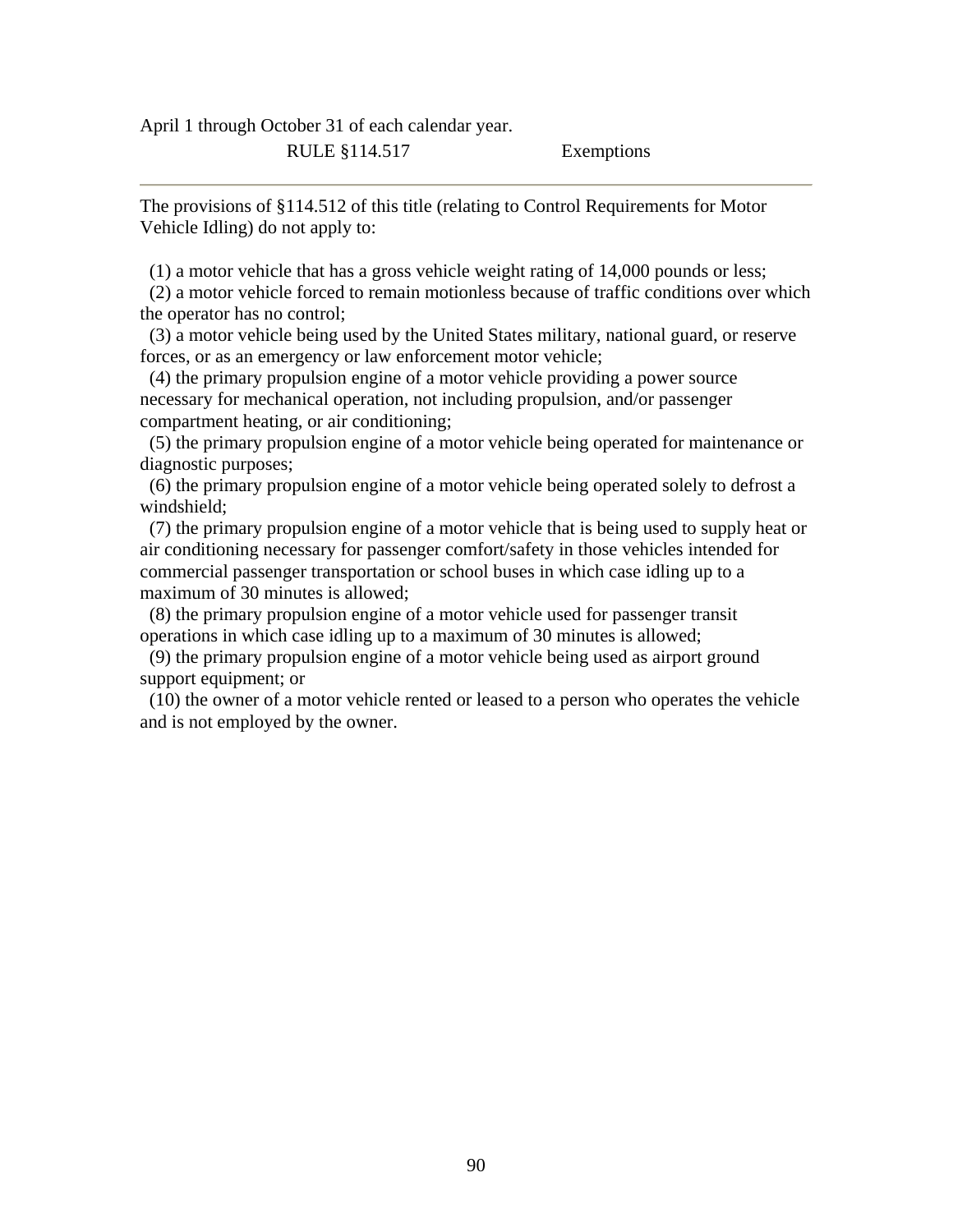# **Utah**

### **State Codes**

### **Utah Code**

§ 41-6a-1403. Motor vehicle left unattended -- Requirements

 (1) A person operating or in charge of a motor vehicle may not permit the vehicle to stand unattended without:

(a) stopping the engine;

### **Municipal Codes**

## **Park City Municipal Corporation Municipal Code**

9- 8- 3. DELIVERY VEHICLES IN THE MAIN STREET CORE.

All delivery vehicles parked on Main Street or Swede Alley shall observe the following restrictions:

...

(F) No delivery vehicle shall be parked with its engine left idling.

### **Salt Lake City-County Health Department Regulation #28**

6.8 Vehicle Idling Limitation. No owner or operator of a diesel powered vehicle shall allow or permit such vehicle to remain in an idling mode or condition for a period of time exceeding fifteen (15) minutes.

6.8.1 Exemption to Idling Limitations. Vehicles may be exempted from the idling limitation requirements of Section 6.8 under the following conditions:

(a). To supply power to a refrigeration unit for the purpose of cooling the contents of a trailer.

(b). To provide heat or air conditioning to a sleeper unit of the vehicle.

(c). Emergency vehicles.

6.8.2 Vehicles exempted from the Vehicle Idling Limitations as applicable under section 6.8.1 (a) and (b) of these regulations shall not remain in an idling condition for a period longer than fifteen (15) minutes if located within five hundred (500) feet of any residence.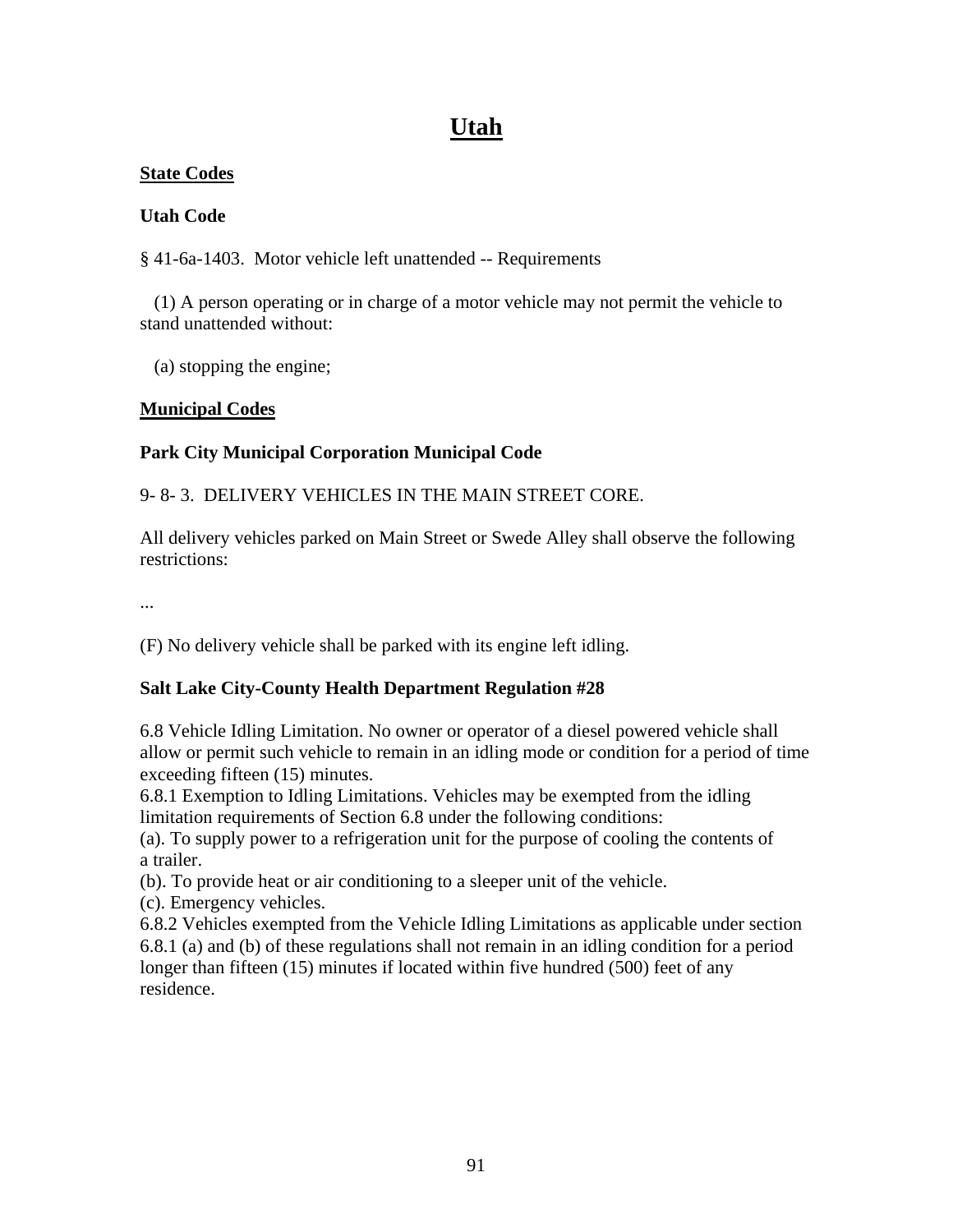## **Vermont**

### **Municipal Codes**

### **Burlington Code of Ordinances, Sec. 20-55**

(e) No person shall leave idling for more than five (5) minutes any motor vehicle in any area of the city during the period from April 1 of every year to November 1 of the same year, except in the following instances:

(1) Motors used to run refrigeration units may be left idling to permit uninterrupted refrigeration;

(2) A motor vehicle may be left idling if necessary for the repair of that vehicle;

(3) This provision shall not apply to motor vehicles which must be kept idling in order to install, maintain or repair equipment or infrastructure.

(4) This provision shall not apply in any situation in which the health or safety of a driver or passenger requires the idling of the vehicle.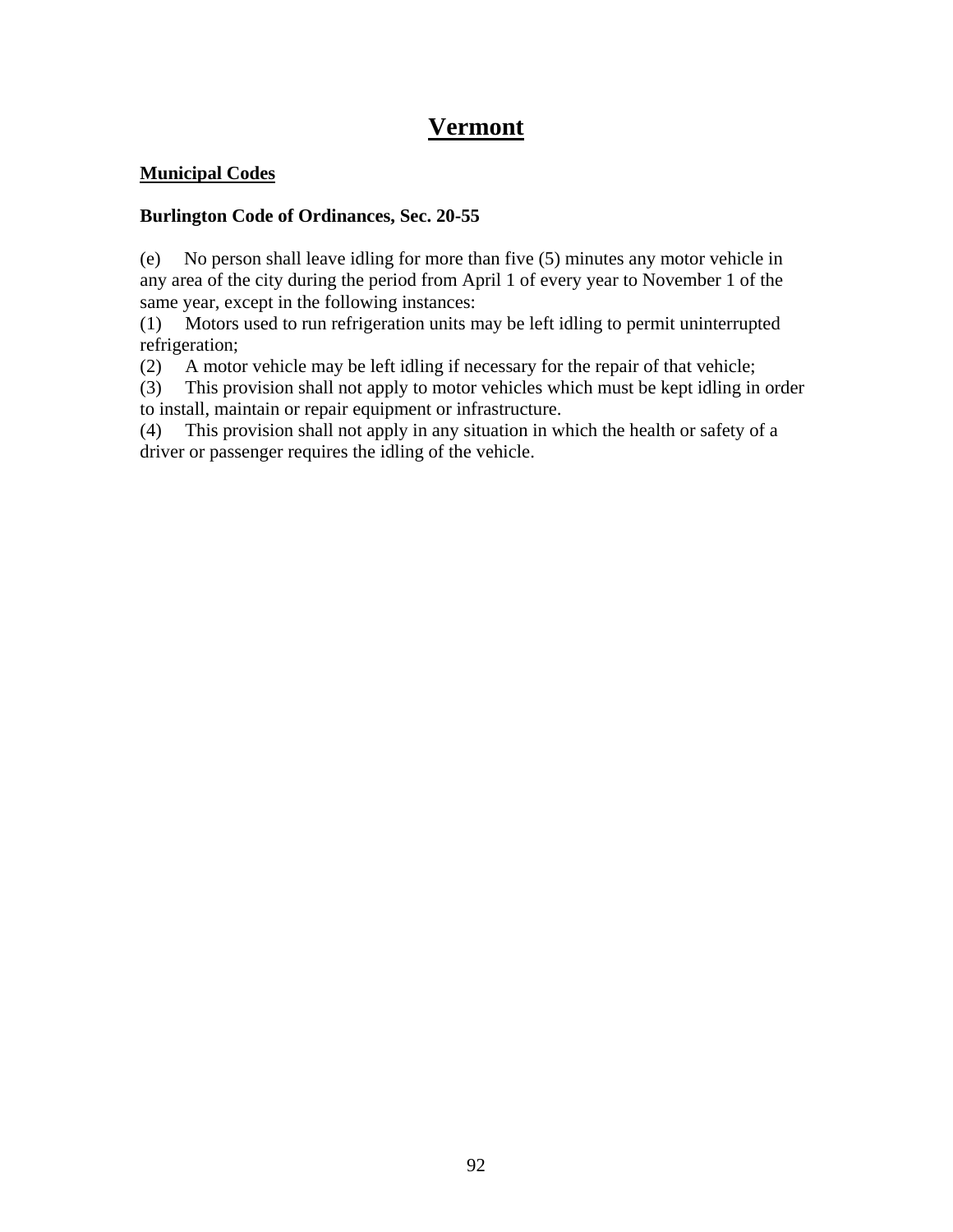# **Virginia**

### **State Codes**

### **Virginia Administrative Code**

ARTICLE 41. EMISSION STANDARDS FOR MOBILE SOURCES (RULE 4-41)

9 VAC 5-40-5670. Motor vehicles.

…

C. In commercial or residential urban areas, propulsion engines of motor vehicles licensed for commercial or public service use shall not be left running for more than three minutes when the vehicle is parked, unless the propulsion engine is providing auxiliary power for other than heating or air conditioning; except that:

1. Tour buses may idle for up to 10 minutes during hot weather in order to maintain power to the air conditioning system; and

2. Diesel powered vehicles may idle for up to 10 minutes to minimize restart problems.

### **Virginia Code**

§ 46.2-1224.1. Local ordinances regulating certain parking; penalty

 The governing body of any county having the county manager plan of government may by ordinance prohibit idling the engine of a bus for more than ten minutes when the bus is parked, left unattended, or is stopped for other than traffic or maintenance reasons.

Violators of such ordinance shall be subject to a civil penalty not to exceed fifty dollars, the proceeds from which shall be paid into the county's general fund.

The provisions of this section shall not apply to school buses or public transit buses.

### **Municipal Regulations**

### **Arlington County Code**

§ 14.2-2. Prohibition against parking of vehicles under certain conditions.

…

(f) No person shall idle the engine of a bus for more than ten (10) minutes when the bus is parked, left unattended, or is stopped for other than traffic or maintenance reasons. The provisions of this section shall not apply to school buses or public transit buses. Violators of this subsection shall be subject to a civil penalty of fifty dollars (\$50.00).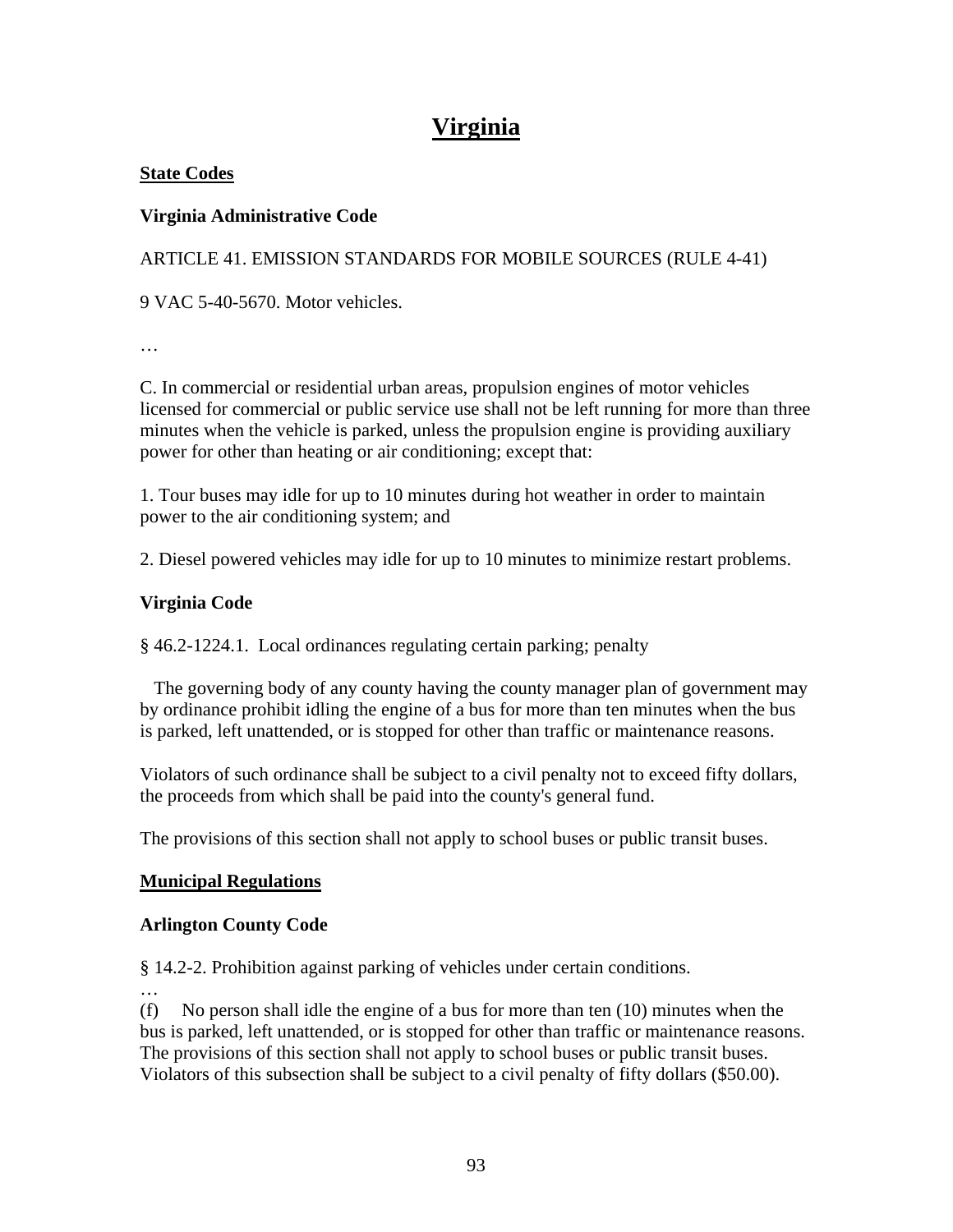### **Fairfax County Code**

Section 103-3-10. Mobile sources.

(a) *Prohibition of visible emissions from mobile sources.* No person shall cause or permit the emission of visible air contaminants from a mobile source of a density equal to or greater than twenty (20) percent opacity for longer than five (5) consecutive seconds after the operating engine of the mobile source has been brought up to operating temperature.

(b) *Prohibition of* idling *engines of mobile sources.* The operating engine of any mobile source shall not be left idling more than three (3) minutes after the mobile source has ceased to perform its designed work or function. (27-78-103.)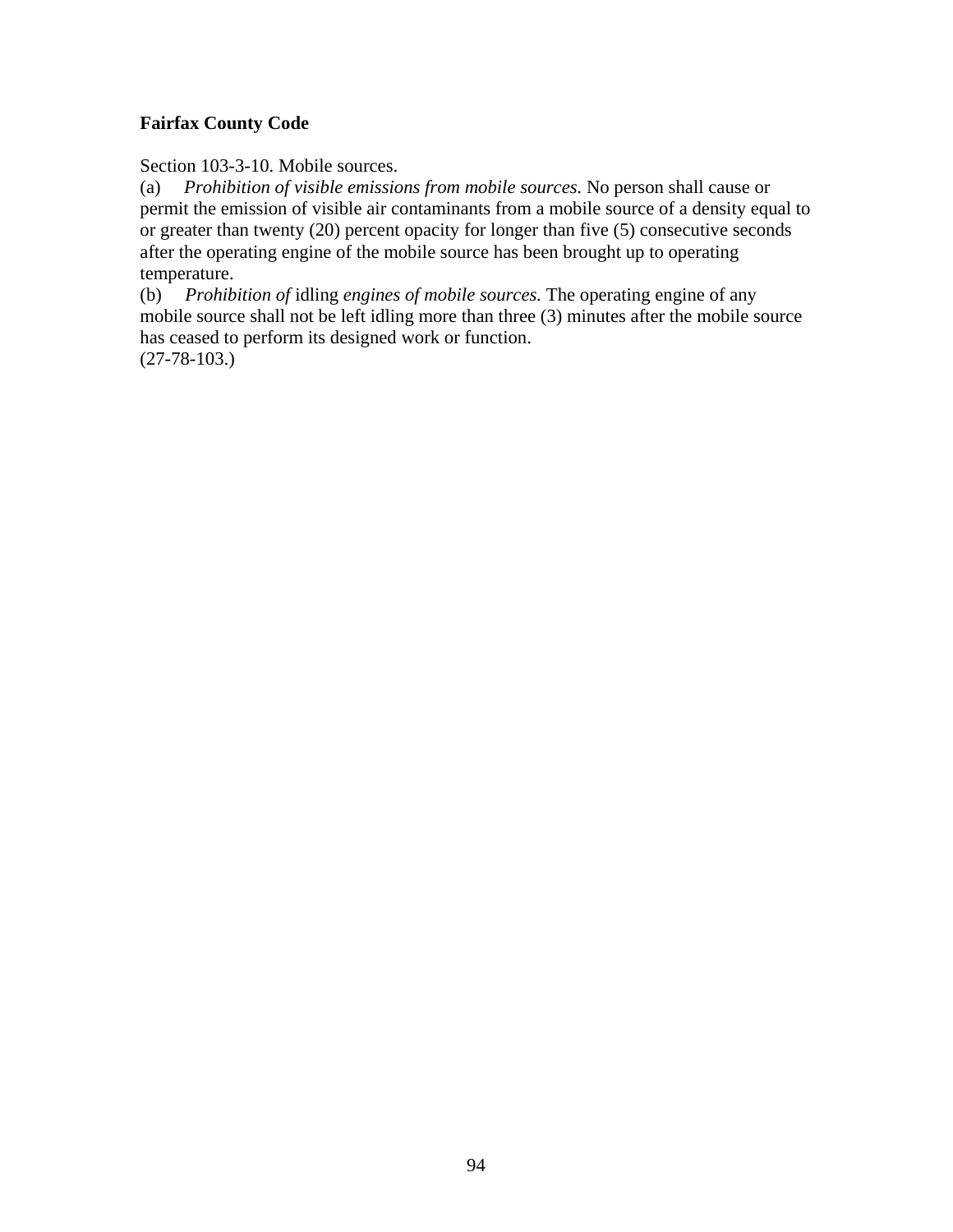## **Washington**

### **Municipal Codes**

### **Spokane Municipal Code**

[Title 15](http://www.spokanecity.org/services/documents/smc/?Title=15&Find=idling) Air Quality

[Chapter 15.02](http://www.spokanecity.org/services/documents/smc/?Chapter=15.02&Find=idling) Carbon Monoxide Nonattainment Area Implementation Plan

[Section 15.02.020](http://www.spokanecity.org/services/documents/smc/?Section=15.02.020&Find=idling) Idling Defined.

"Idling" means the running of an engine which supplies the motive power for a vehicle, when not for the purpose of moving the vehicle with the normal flow of traffic on a street or roadway. Idling does not include running the vehicle's engine while stopped at a traffic signal or waiting for the passage of other vehicles to permit safe entry into the flow of traffic.

[Section 15.02.040](http://www.spokanecity.org/services/documents/smc/?Section=15.02.040&Find=idling) Excessive Idling Prohibited.

1. Excessive idling in the Central Business District Portion of the Nonattainment Area Prohibited.

Unless permitted by subsection (2) of this section it is unlawful for the operator of any vehicle powered by an internal combustion engine while located in the CBD portion of the nonattainment area to cause said engine to idle for a period longer than sixty seconds.

2. Idling Permitted.

To the extent necessary for the specified purpose, idling is permitted in the following cases:

- a. police, sheriff or other law enforcement vehicles, including meter patrols, as required for safe and effective performance;
- b. fire department vehicles, ambulances and other emergency vehicles when responding to an emergency or when the use of special equipment requires that the engines remain in operation;
- c. construction or demolition equipment or other machinery when actually employed at the site of such work, and only to the extent necessary for efficient operation;
- d. trucks, buses, or automobiles equipped with lift gates, winches, or other devices powered by take-offs from their engines, to the extent necessary to allow use of those devices provided; provided, however, that this subsection does not authorize idling solely for the purpose of operating any heating device, radio, power-assisted brakes, steering, seat adjustment or any luxury device not then required for safe operation of the vehicle;
- e. vehicles participating in parades if licensed under Chapter 10.39;
- f. buses or other mass transit vehicles while operated on a regular schedule;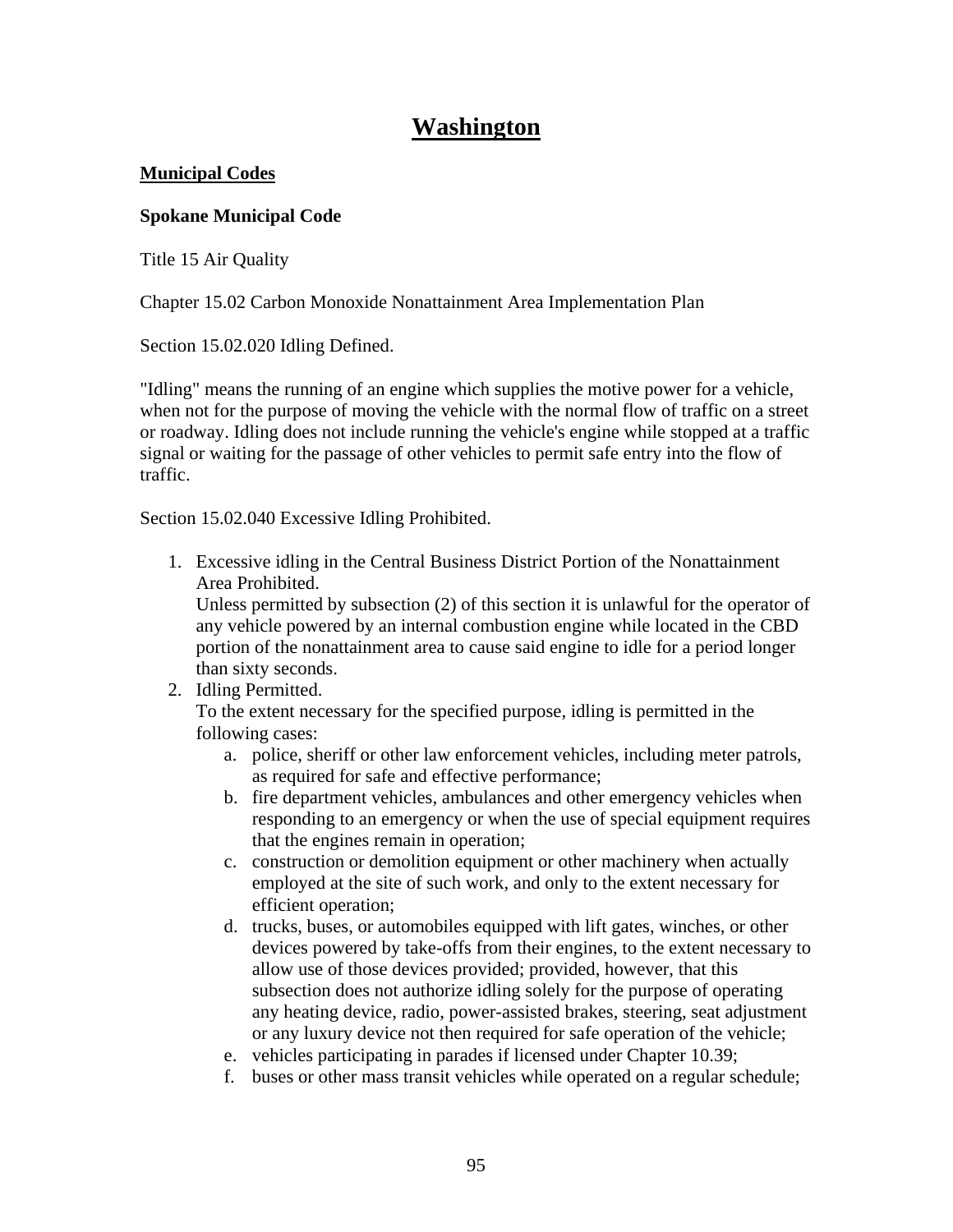- g. insofar as necessary for diagnosis, adjustment, or testing, vehicles undergoing repair or maintenance; but only when on the premises of the owner or person performing the work;
- h. any vehicle when required in an emergency for the protection of life, health, or property.
- 3. Notices.

The street director shall cause to be placed such notices as he may deem necessary to inform drivers of the prohibition against excessive vehicle idling; however, actual knowledge of the prohibition is not an element of an offense under this chapter.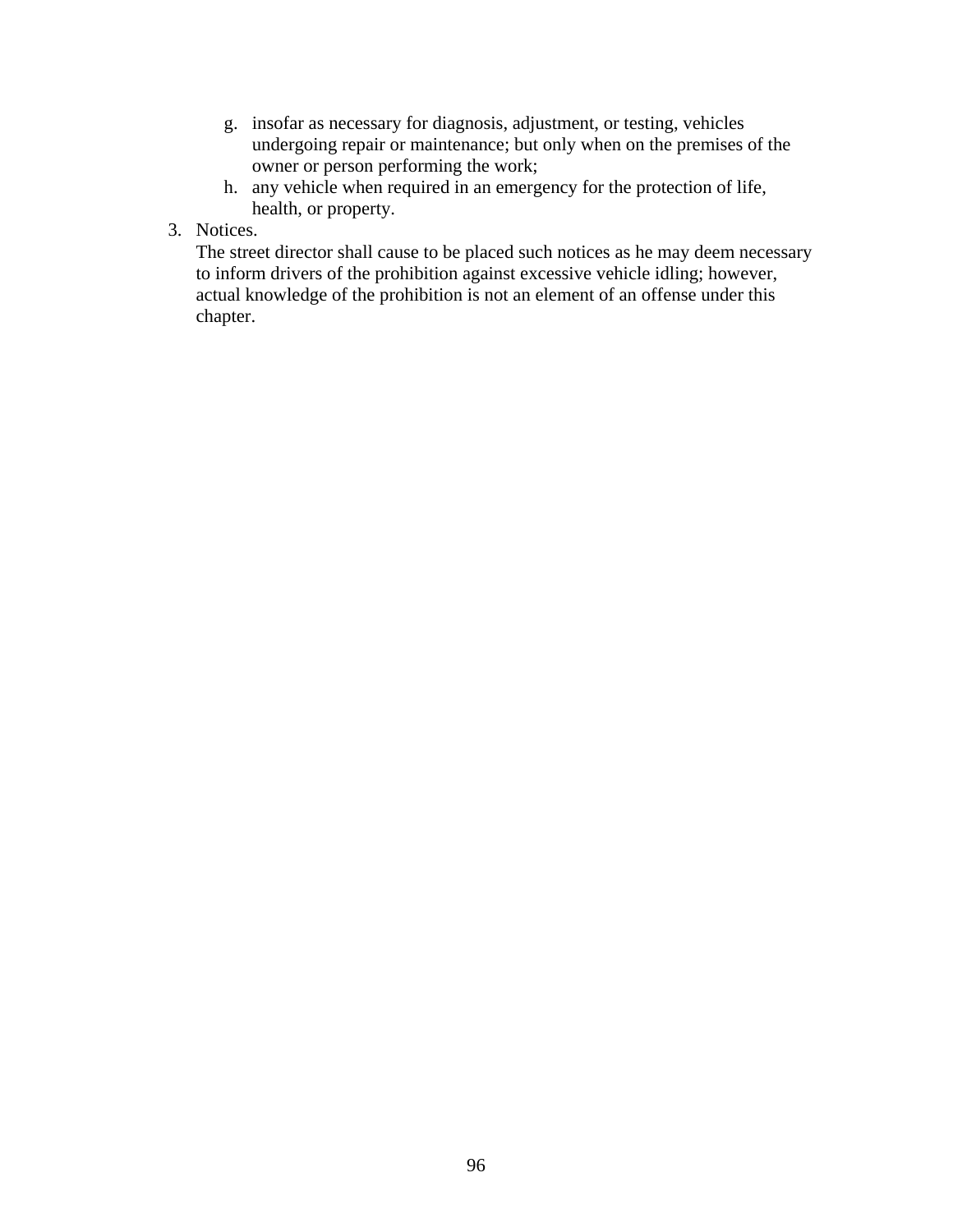## **Wisconsin**

### **Municipal Codes**

…

## **City of Madison Code**

## 12.915 TRAFFIC ON STATE STREET RESTRICTED.

… (3) Description of Area . This section applies to the 100 through 600 blocks of State Street running between West Mifflin Street and North Lake Street. When used in this section, the phrases "State Street" or "the area" shall include only the 100 through 600 blocks of State Street as described within this subsection. (Am. by Ord. 12,777, 3-13-01)

… (7) Large Motor Truck Regulations .

(d) No operator of any large motor truck shall permit such vehicle to remain stationary with the main power train motor running for more than fifteen (15) minutes when the outside air temperature is between 40°F and 80°F. This subsection shall not apply to maintenance, construction or public utility vehicles. (Renum. by Ord. 12,777, 3-13-01)